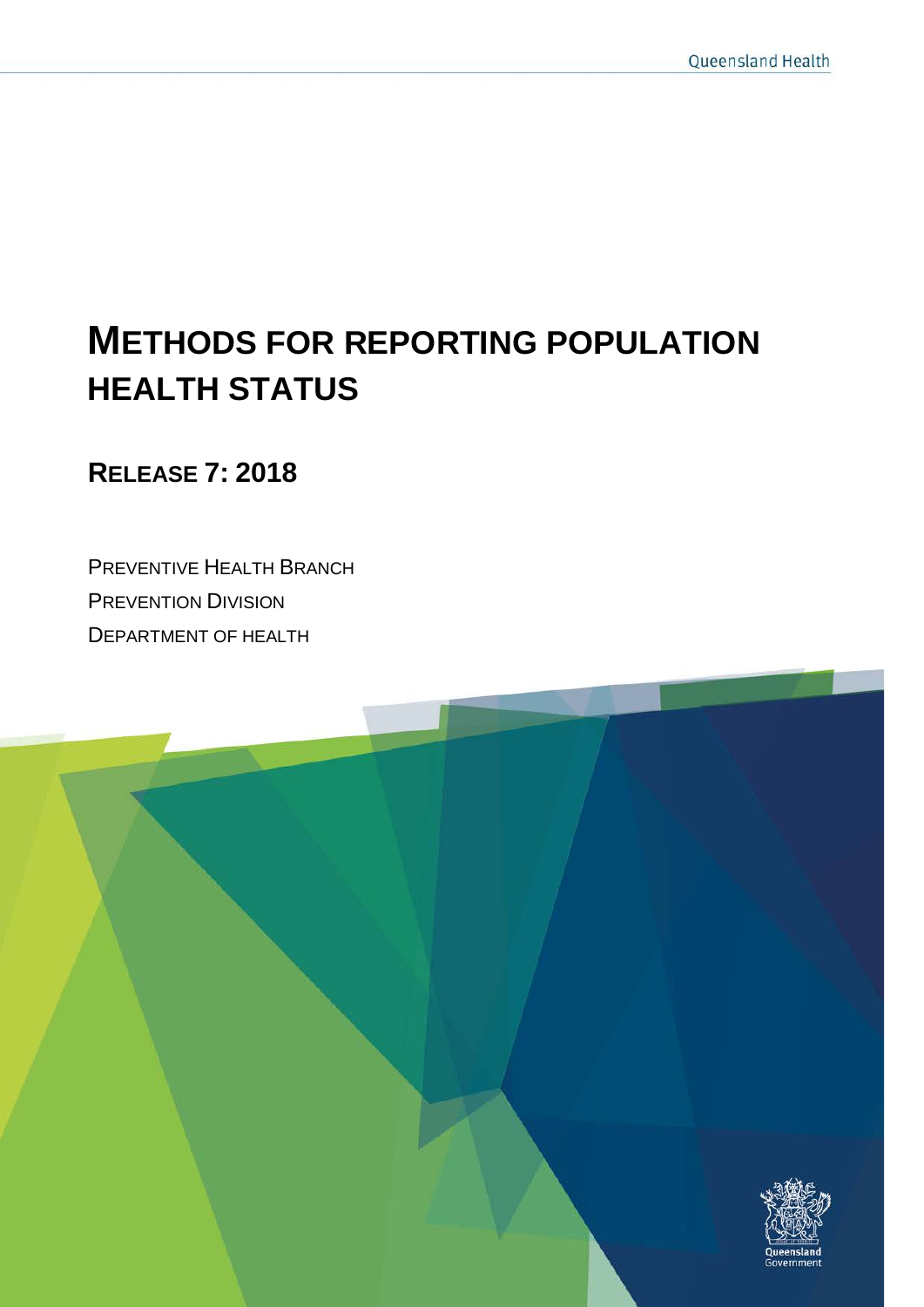#### **About this report**

This methodology report has been developed by epidemiology team, Preventive Health Branch (PHB) to inform and support population health status reporting within the Branch. While the report is intended for an audience of differing levels of training related to data analysis and reporting, it assumes a basic knowledge of epidemiology and biostatistics. It is not intended to recreate basic text books or other sources of information related to the topics covered, rather to focus on issues commonly encountered in population health status reporting in Queensland Health and provide a clear explanation and justification of the methods used by PHB. Although this report is written primarily for a technical audience, further information or explanation related to any topic is available on request.

This report is designed to provide a detailed description of methods to inform all epidemiological releases and publications from PHB. The release schedule is designed to coincide with the release of major publications from PHB such as annual survey reports and the Chief Health Officer report, with an update at least biennially.

This is the seventh report in the series which began in 2010.

Suggested citation: Department of Health: Methods for reporting population health status. Queensland Government. Release 7: 2018

Published by the State of Queensland (Queensland Health), 2018



This document is licensed under a Creative Commons Attribution 3.0 Australia licence. To view a copy of this licence, visit creativecommons.org/licenses/by/3.0/au

© State of Queensland (Queensland Health) **2018**

You are free to copy, communicate and adapt the work, as long as you attribute the State of Queensland (Queensland Health).

For more information contact: Manager, Epidemiology, Preventive Health Branch, Department of Health PO Box 2368, Fortitude Valley QLD 4006 [Population\\_Epidemiology@health.qld.gov.au](mailto:Population_Epidemiology@health.qld.gov.au) (07) 3328 9277

An electronic version of this document is available at https://www.health.qld.gov.au/research-reports/population-health/methods

#### **Disclaimer:**

The content presented in this publication is distributed by the Queensland Government as an information source only. The State of Queensland makes no statements, representations or warranties about the accuracy, completeness or reliability of any information contained in this publication. The State of Queensland disclaims all responsibility and all liability (including without limitation for liability in negligence) for all expenses, losses, damages and costs you might incur as a result of the information being inaccurate or incomplete in any way, and for any reason reliance was placed on such information.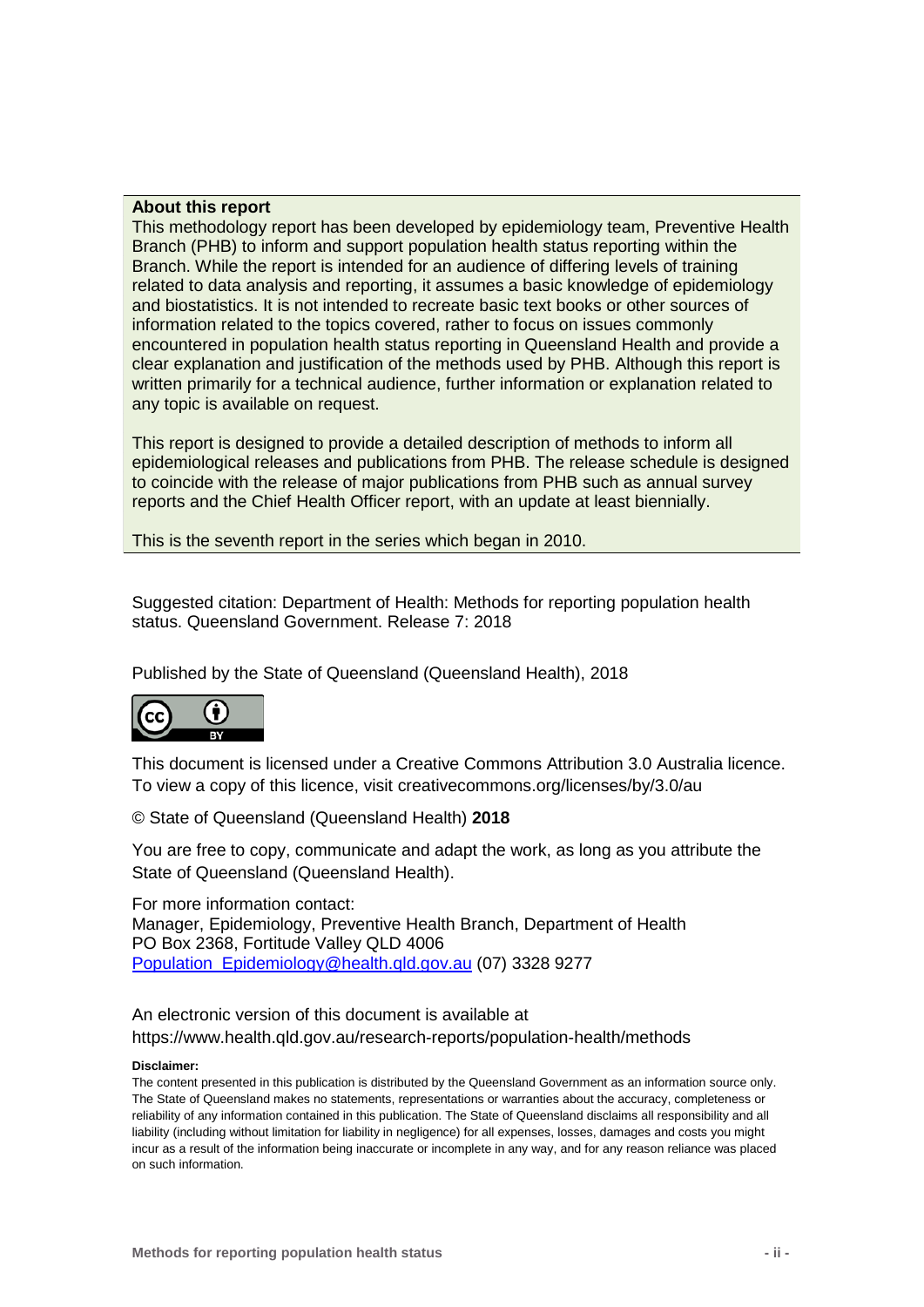# **Contents**

| $\mathbf{1}$ |            |                                                                  |  |  |  |  |  |  |  |
|--------------|------------|------------------------------------------------------------------|--|--|--|--|--|--|--|
| 2            |            |                                                                  |  |  |  |  |  |  |  |
| 3            |            |                                                                  |  |  |  |  |  |  |  |
| 4            |            |                                                                  |  |  |  |  |  |  |  |
|              | 4.1        |                                                                  |  |  |  |  |  |  |  |
|              | 4.2        |                                                                  |  |  |  |  |  |  |  |
|              | 4.3        |                                                                  |  |  |  |  |  |  |  |
|              | 4.4        |                                                                  |  |  |  |  |  |  |  |
|              | 4.5        |                                                                  |  |  |  |  |  |  |  |
|              | 4.6        |                                                                  |  |  |  |  |  |  |  |
|              | 4.7        |                                                                  |  |  |  |  |  |  |  |
|              | 4.8        |                                                                  |  |  |  |  |  |  |  |
|              | 4.9        |                                                                  |  |  |  |  |  |  |  |
|              | 4.10       |                                                                  |  |  |  |  |  |  |  |
|              | 4.11       |                                                                  |  |  |  |  |  |  |  |
|              | 4.12       |                                                                  |  |  |  |  |  |  |  |
|              | 4.13       |                                                                  |  |  |  |  |  |  |  |
|              | 4.14       | National Aboriginal and Torres Strait Islander Health Survey  16 |  |  |  |  |  |  |  |
|              | 4.15       |                                                                  |  |  |  |  |  |  |  |
|              | 4.16       |                                                                  |  |  |  |  |  |  |  |
|              | 4.17       |                                                                  |  |  |  |  |  |  |  |
|              | 4.18       |                                                                  |  |  |  |  |  |  |  |
|              | 4.19       |                                                                  |  |  |  |  |  |  |  |
|              | 4.20       |                                                                  |  |  |  |  |  |  |  |
|              | 4.21       |                                                                  |  |  |  |  |  |  |  |
|              | 4.22       |                                                                  |  |  |  |  |  |  |  |
| 5            |            |                                                                  |  |  |  |  |  |  |  |
|              | 5.1        |                                                                  |  |  |  |  |  |  |  |
|              | 5.2        |                                                                  |  |  |  |  |  |  |  |
|              | 5.3        |                                                                  |  |  |  |  |  |  |  |
|              | 5.4        |                                                                  |  |  |  |  |  |  |  |
|              | 5.5        |                                                                  |  |  |  |  |  |  |  |
|              | 5.6        |                                                                  |  |  |  |  |  |  |  |
|              | 5.7        |                                                                  |  |  |  |  |  |  |  |
|              | 5.8        |                                                                  |  |  |  |  |  |  |  |
|              | 5.9        |                                                                  |  |  |  |  |  |  |  |
|              |            |                                                                  |  |  |  |  |  |  |  |
| 6            |            |                                                                  |  |  |  |  |  |  |  |
|              | 6.1<br>6.2 |                                                                  |  |  |  |  |  |  |  |
|              |            |                                                                  |  |  |  |  |  |  |  |
|              | 6.3        |                                                                  |  |  |  |  |  |  |  |
|              | 6.4        |                                                                  |  |  |  |  |  |  |  |
|              | 6.5        |                                                                  |  |  |  |  |  |  |  |
|              | 6.6        |                                                                  |  |  |  |  |  |  |  |
|              | 6.7        |                                                                  |  |  |  |  |  |  |  |
|              | 6.8        |                                                                  |  |  |  |  |  |  |  |
|              | 6.9        | National Partnership Agreement on Preventive Health reporting 39 |  |  |  |  |  |  |  |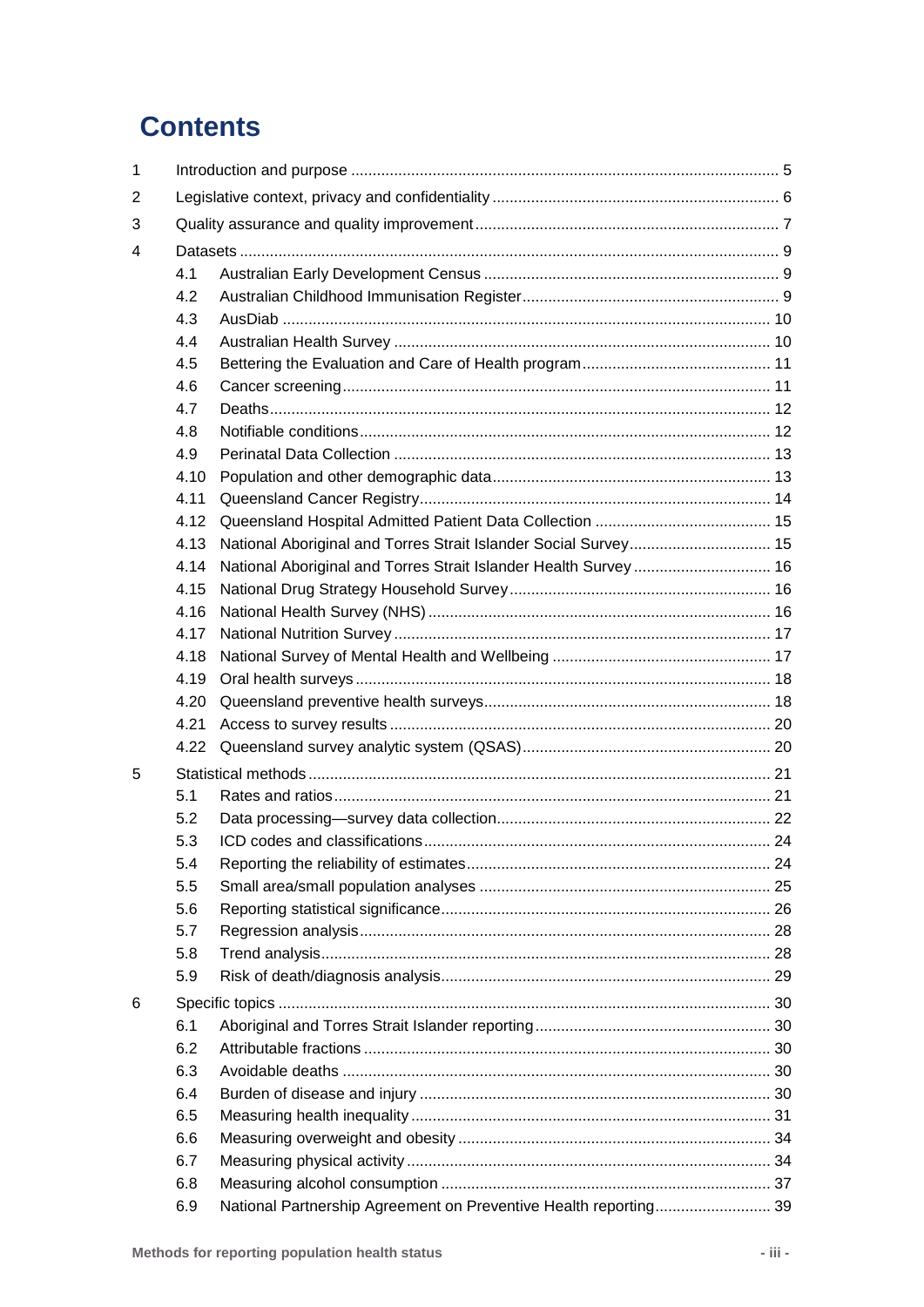|    | 6.10              |                                                                 |  |
|----|-------------------|-----------------------------------------------------------------|--|
|    | 6.11              |                                                                 |  |
|    | 6.12              |                                                                 |  |
|    | 6.13              |                                                                 |  |
|    | 6.14              |                                                                 |  |
| 7  |                   |                                                                 |  |
|    | 7.1               |                                                                 |  |
|    | 7.2               |                                                                 |  |
|    | 7.3               |                                                                 |  |
|    | 7.4               |                                                                 |  |
|    | 7.5               |                                                                 |  |
|    | 7.6               |                                                                 |  |
|    | 7.7               |                                                                 |  |
|    | 7.8               |                                                                 |  |
|    | 7.9               |                                                                 |  |
|    | 7.10              |                                                                 |  |
|    | 7.11              | Analysis of the AIHW National Drug Strategy Household Survey 63 |  |
|    | 7.12              |                                                                 |  |
|    | 7.13              |                                                                 |  |
|    | 7.14              |                                                                 |  |
|    | 7.15              |                                                                 |  |
| 8  |                   |                                                                 |  |
|    | 8.1               |                                                                 |  |
|    | 8.2               |                                                                 |  |
|    | 8.3               |                                                                 |  |
|    | 8.4               |                                                                 |  |
|    | 8.5               |                                                                 |  |
| 9  |                   |                                                                 |  |
| 10 |                   |                                                                 |  |
|    | 10.1              |                                                                 |  |
|    | 10.2 <sub>2</sub> |                                                                 |  |
| 11 |                   |                                                                 |  |
|    |                   |                                                                 |  |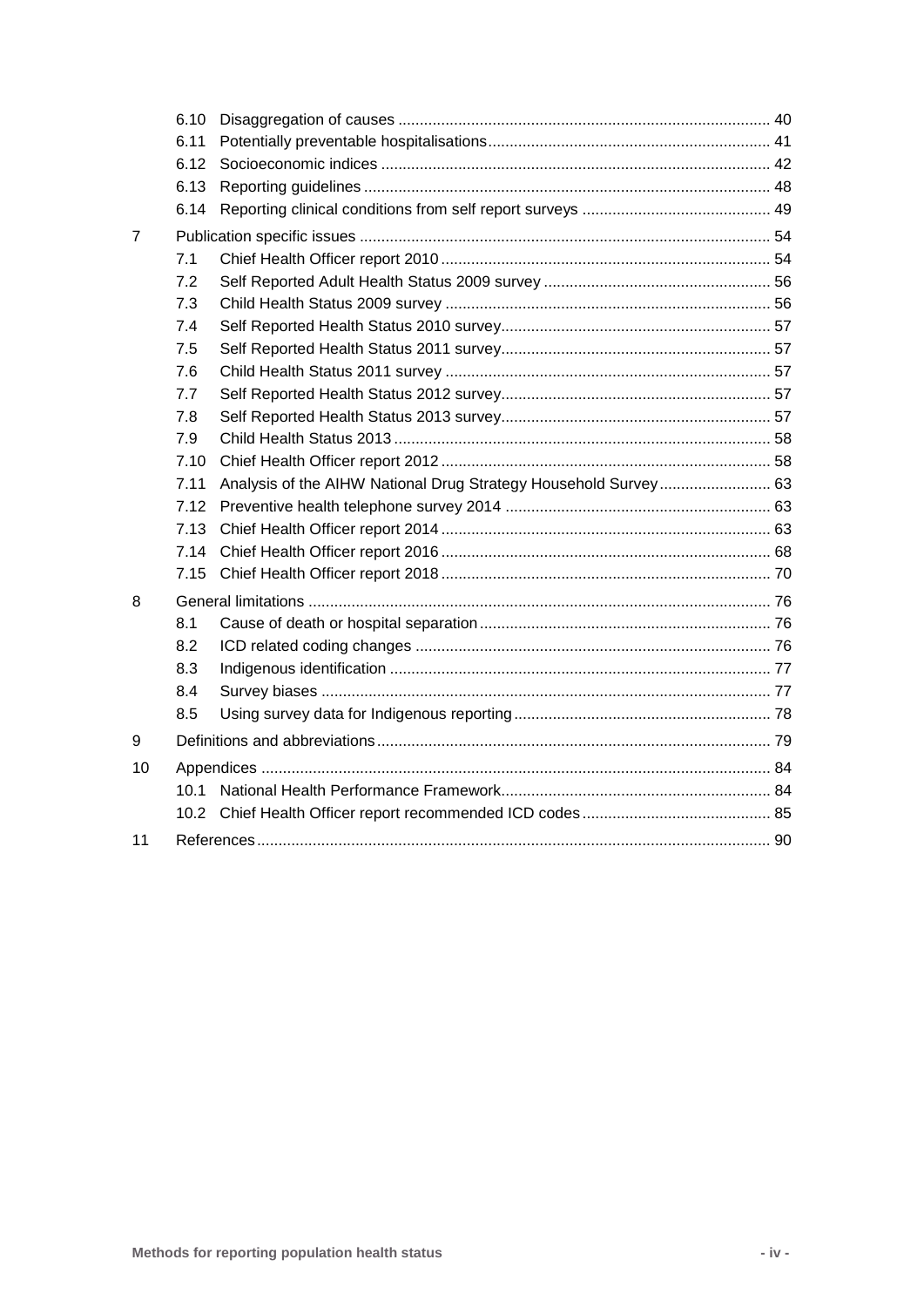# <span id="page-4-0"></span>**1 Introduction and purpose**

An overarching objective of PHB is to provide accurate, valid and timely information to enable Queensland Health and partner agencies to accomplish their goals and objectives in the public health domain in an efficient and efficacious manner.

To meet this objective, PHB develops and maintains primary data collection mechanisms, and undertakes primary and secondary data analysis, disseminating information to inform the wider public health functions of Queensland Health and the Queensland Government more broadly.

The role of PHB is to:

- provide targeted, useful, high quality and evidence based epidemiological information and knowledge to influence statewide policy and practice
- promote innovative, creative use and understanding of information and research in health issues and how to present that information
- promote the proactive use and value of epidemiology in public health policy and practice
- demonstrate professionalism in statewide delivery of high-quality services.

PHB operates under the following principles:

- Provide services of the highest quality.
- Work within resource constraints to meet the business needs with the highest quality service in the most equitable way.
- Work in partnership with others. Working in collaboration with our stakeholders and partners is critical to generating useful information—the right information, at the right time, in the right format, to the right people.
- Continuously assess the evidence base. Enable and support evidence based change in the provision and application of epidemiological services.
- Be accountable for resources and actions.

PHB is located within the Prevention Division, Preventive Health Branch, Department of Health.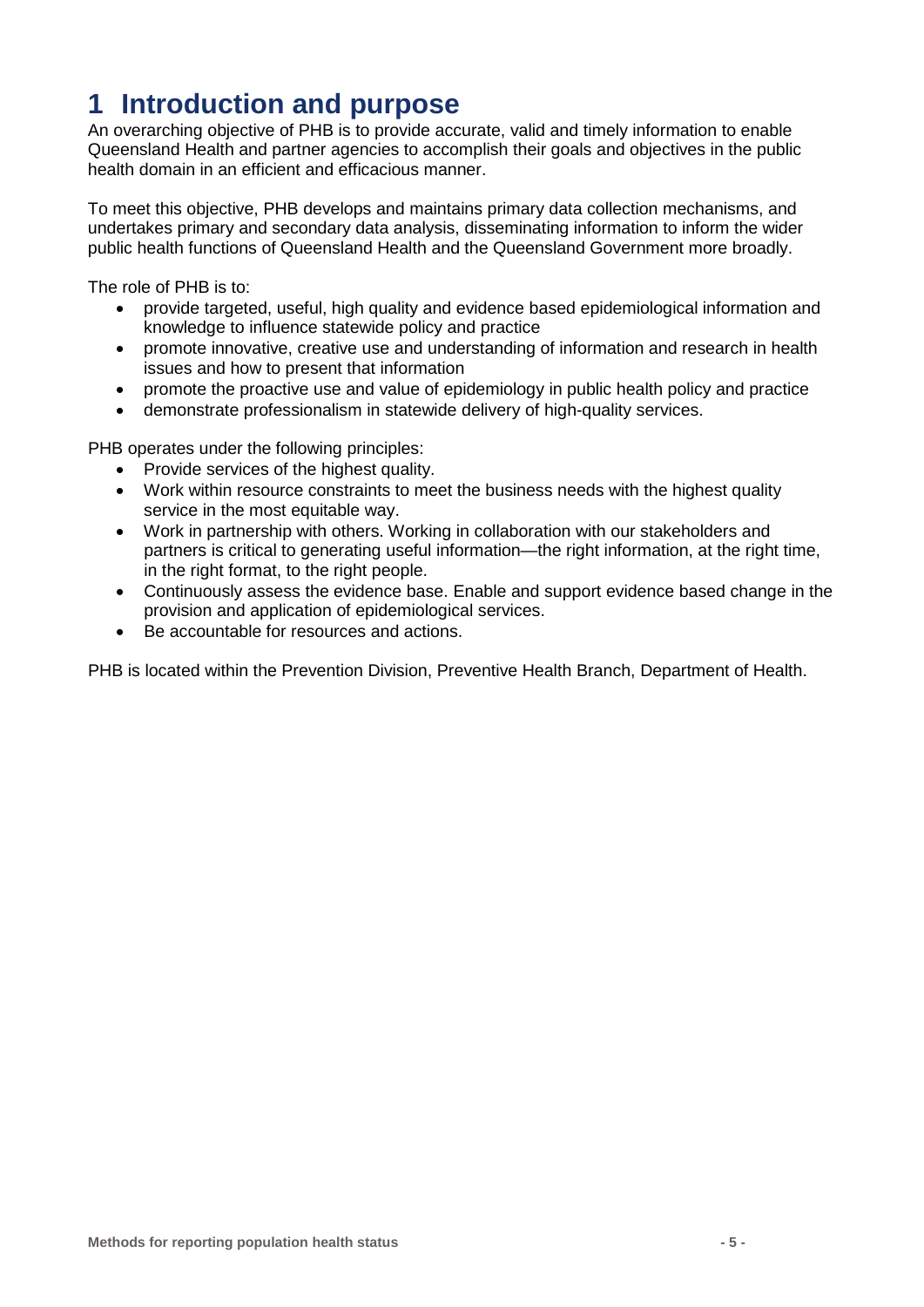# <span id="page-5-0"></span>**2 Legislative context, privacy and confidentiality**

Confidentiality is concerned with protecting individuals and organisations against the disclosure of confidential information supplied to an agency by that individual or organisation.

PHB operates within Queensland legislation which provides privacy and confidentiality responsibilities and protections as follows: *Information Privacy Act 2009*, *Public Health Act 2005*, *Private Health Facilities Act 1999*, *Health Act 1937*, *Statistical Returns Act 1896* and the *Hospital and Health Boards Act 2011*. PHB also operates under the Commonwealth *Privacy Act 1988* (the Information Privacy Principles and the National Privacy Principles).

Disclosure of confidential information can occur in any release of information when the following events both happen:

- A third party must be able to recognise an individual or organisation from that release.
- A third party must learn something that they did not already know about the individual or organisation.

The ways in which disclosure can occur include:

- Direct disclosure—includes cells which would fail a cell concentration or contributors rule.
- Inadvertent disclosure—linear relationships within the data allow cells to be estimated within a very narrow interval.
- Residual disclosure—comes from comparing a number of tables, thereby obtaining values.
- Disclosure from external information—a user may have other information to match against (including personal knowledge).

The principles of disclosure avoidance or confidentiality are widely discussed in the literature. Commonly, there are four major factors involved in determining the degree of confidentialising which a table or file needs:

- the number of classification variables
- the level of detail in the classification variables
- the degree to which some cells dominate the table
- the number of contributors in each cell.

A common strategy is to identify a minimum set of cells which need confidentiality treatment, with 'sensitive' cells defined on the basis of dominance by one or a small number of contributors. The dominance rule can be chosen according to the nature of the data. It may require for instance a minimum number of contributors or minimum contribution from fewer contributors.

A confidentialised file or table is output which has had all identifying variables removed and the risk of disclosure via inadvertent, residual or external information has been reduced below an acceptable level.

A de-identified unit record file refers to a file that has had name, address or any other identifying variable removed.

A non-identified unit record file has never included identifying information.

Although PHB does not generally work with confidential data, there remains a small risk of identification from some datasets. To reduce this risk and maximise reliability of estimates, data release and data reporting strategies have been developed and are described in sections [5.4](#page-23-2) and [5.5.](#page-24-1)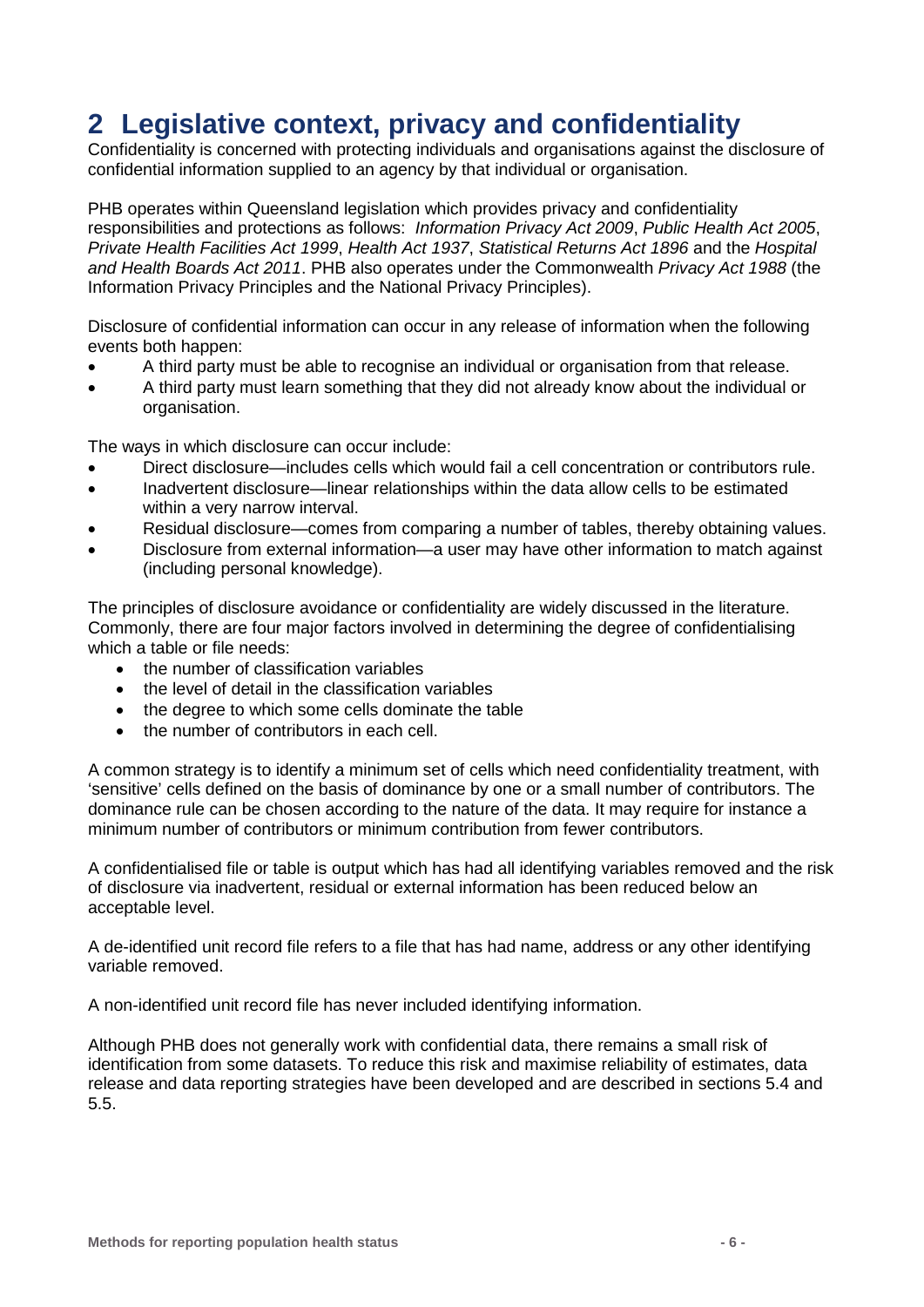# <span id="page-6-0"></span>**3 Quality assurance and quality improvement**

This quality assurance statement developed by PHB has been adapted from the Australian Bureau of Statistics (ABS) Quality Framework, and is consistent with the Queensland Health Data Quality Framework.<sup>1,2</sup> It is a statement which reflects both the principles and operational activity undertaken by PHB to achieve its quality objectives. While this statement refers to the specific activity of PHB, it is recognised that the broader processes and frameworks of Queensland Health are fundamental to the activity and outputs of the unit. This statement relates to a range of outputs and publications from the unit, thus not all points will relate to every output.

### **Relevance**

- PHB is committed to providing relevant information to meet the strategic and policy needs of the organisation.
- PHB consults widely to achieve this objective.
- PHB works in collaboration with stakeholders and partners.
- PHB consults to determine data collection requirements that meet the business needs of relevant stakeholders.
- PHB collects data in a manner sensitive to changing trends in health behaviours and disease occurrence, within established constraints.

### **Timeliness**

- PHB provides timely information to meet reporting purposes of Queensland Health.
- PHB uses the most contemporary available data from a variety of sources for the preparation of the biennial Chief Health Officer (CHO) report and related reports.

#### **Accuracy**

- PHB develops data documentation, management and handling procedures that minimise the potential for error.
- PHB ensures that data collection is conducted in a professional manner by a qualified specialist provider.
- PHB collects data in a manner that is acceptable to the participants and is representative of the broader population.
- PHB is transparent regarding the accuracy and reliability of estimation procedures and data limitations.
- PHB routinely reports data with error bars for example, point estimate with 95% confidence intervals (CI) when possible. Non-significant differences and/or estimates that do not meet standards for reliability are not reported.
- PHB has a thorough data verification protocol to support accuracy of results in reporting.
- Where appropriate, several types of data are combined to enhance the analytical rigour and quality of the interpretation. This may be achieved through triangulation of estimates or pooling of datasets to generate greater statistical power.
- Where applicable, PHB publishes errata—usually on internet release only.

#### **Coherence**

- PHB actively seeks to maintain coherence with national reporting for example, alignment with nationally defined International Classification of Disease (ICD) codesets.
- PHB adopts standard frameworks, definitions and variable characteristics where relevant and available.
- PHB seeks to maintain consistency in collection, analysis and reporting where such frameworks are not developed (for example, development of standard Queensland Health codesets for reporting health outcome data).
- PHB actively seeks to build coherent reporting over time and across outputs by maintaining data dictionaries and documenting metadata.
- PHB uses consistent terminology to promote coherence and seeks to align with national terminology for reporting, for example, codes for selected potentially preventable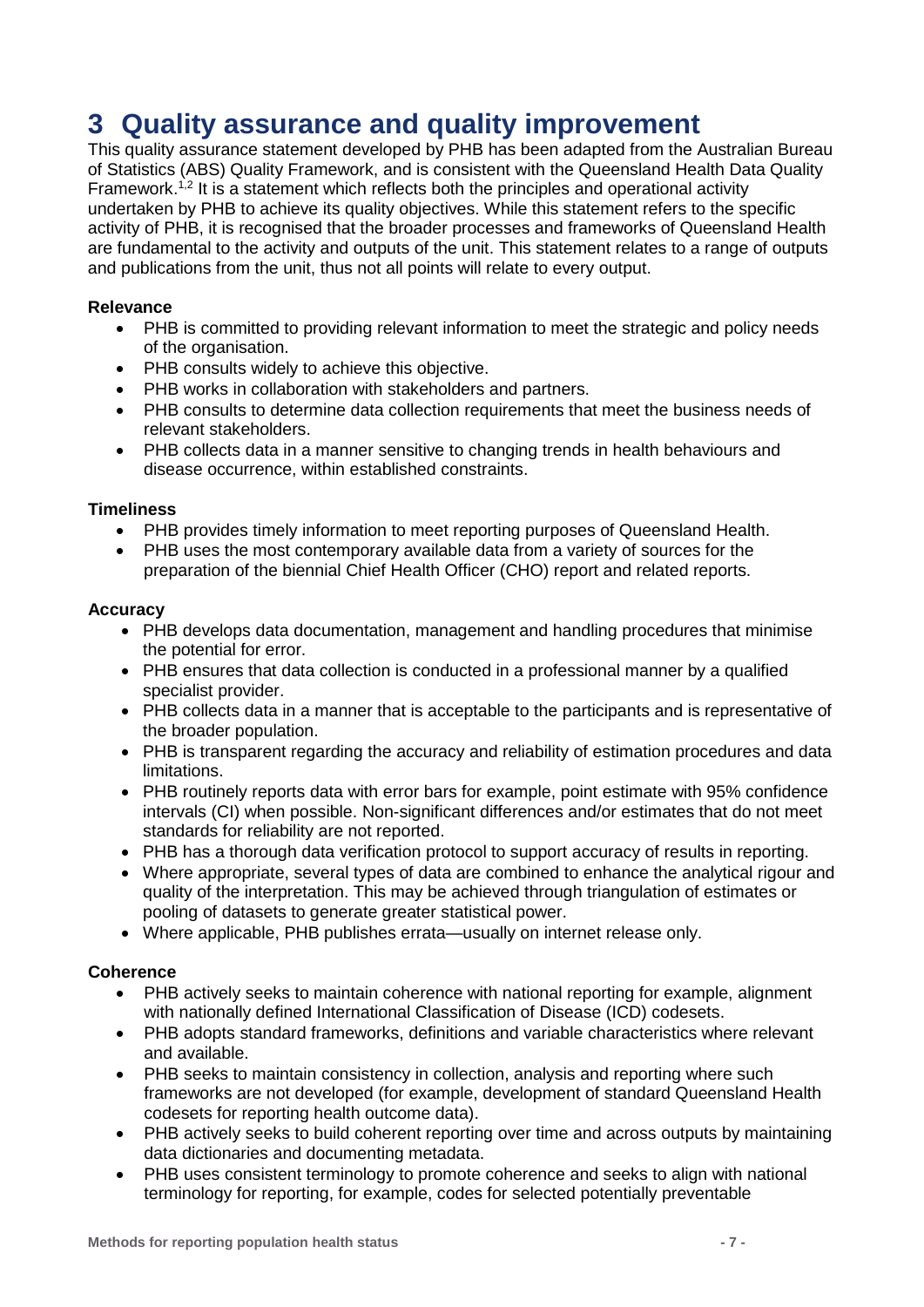hospitalisations (PPHs) to match the indicator for reporting under the National Healthcare Agreement.

- PHB ensures that data collection is guided by best practice and in a manner consistent with state and national reporting obligations.
- PHB adheres to all relevant state and national regulations regarding privacy and confidentiality during collection, management, analysis and dissemination of results.
- Internal and external validity of results is corroborated by assessing the coherence with other comparable findings.

#### **Interpretability**

- All reports undergo expert review of contents and communication editing before release.
- PHB is committed to providing sufficient information to users about the statistical measures and processes of data collection through publication of this report which provides technical detail on data collections, analytical techniques and specific technical issues related to the outputs of PHB.
- PHB is also guided by the need to communicate complex data in a meaningful way to a wide readership and broad audience.
- To achieve both these objectives, PHB is committed to principles for communicating and advocating for science and medicine while building methodological and technical supporting documents.<sup>3</sup>
- PHB provides information in a format that enables population health data to be translated into effective public health policy.
- All reports provide due acknowledgement and referencing of the data sources used.

#### **Accessibility**

- PHB seeks to make information available for a variety of audiences.
- PHB utilises a number of strategies to ensure potential users of information are aware of and able to access such information including briefs to senior managers, alert emails, internet release and comprehensive dissemination strategies for hard copy release of reports such as the biennial CHO report.
- PHB maintains dedicated generic email addresses and for surveys a phone number to process enquiries and provide feedback on request.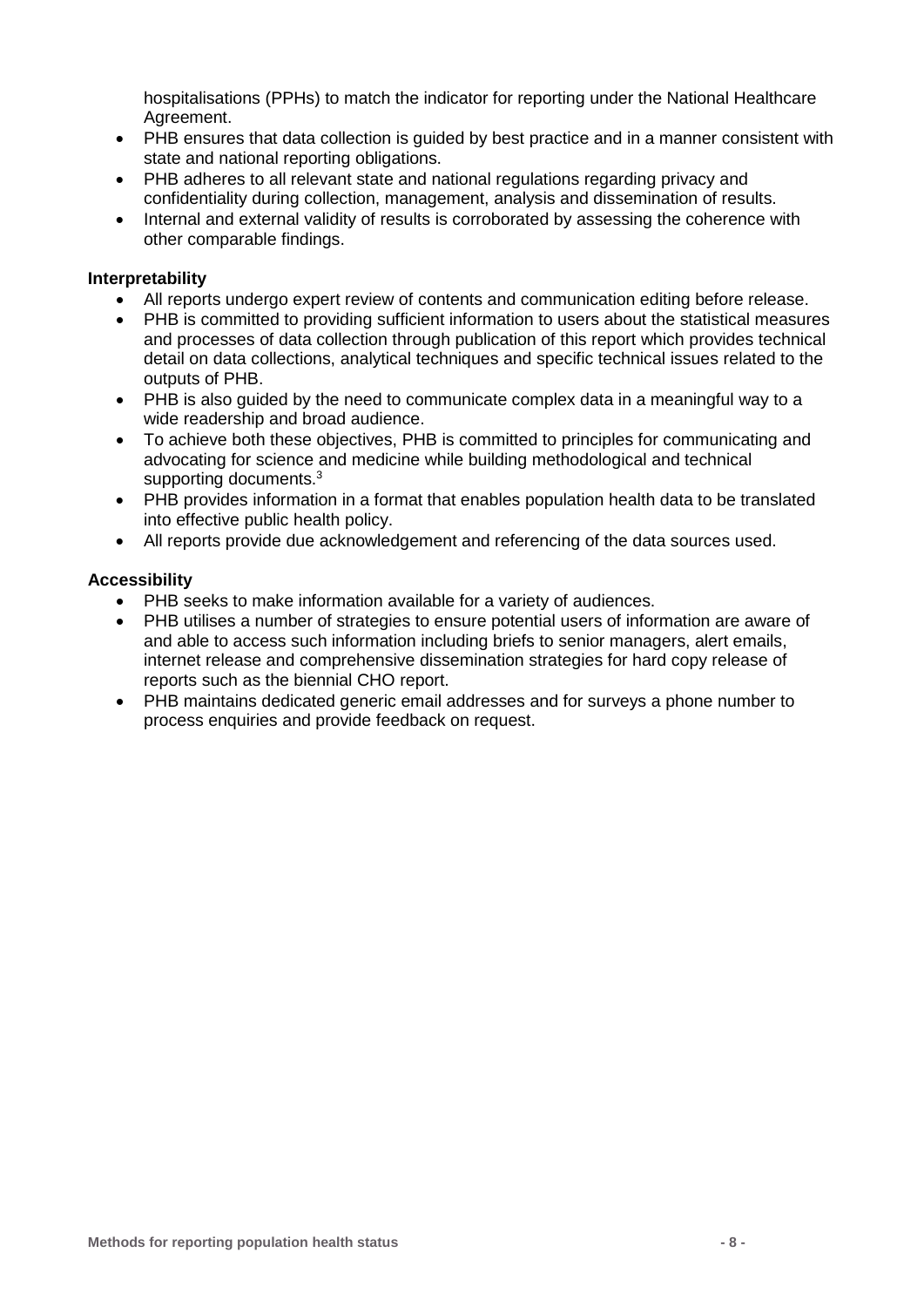# <span id="page-8-0"></span>**4 Datasets**

## <span id="page-8-1"></span>**4.1 Australian Early Development Census**

The Australian Early Development Census (AEDC) is a population measure of young children's development.4 It involves collecting information to help create a snapshot of children's development in communities across Australia. Teachers complete a checklist for children in their first year of full-time school. The checklist measures five key areas, or domains, of early childhood development:

- physical health and wellbeing
- social competence
- emotional maturity
- language and cognitive skills (school based)
- communication skills and general knowledge

These areas are closely linked to the predictors of good adult health, education and social outcomes.

As a population measure, the AEDC places the focus on all children in the community and examines early childhood development across the whole community. By moving the focus of effort from the individual child to all children in the community a bigger difference can be made in supporting efforts to create optimal early childhood development.

Although the AEDC is completed by teachers, results are reported for the communities where children live, not where they go to school. The AEDC results allow communities to see how local children are doing relative to, or compared to other children in their community, and across Australia.

## <span id="page-8-2"></span>**4.2 Australian Childhood Immunisation Register**

Vaccination data for children were derived from the Australian Childhood Immunisation Register (ACIR). Administered by Medicare Australia, the ACIR was established in 1996 and records details of vaccinations given to children under seven years of age who live in Australia. The ACIR is almost a complete population register as all children under seven years of age are automatically included when they are enrolled in Medicare, which incorporates approximately 98% of the target population. Children who are not enrolled in Medicare are added subsequently to the ACIR when details of a vaccination are received from an immunisation provider, further increasing completeness.5 Coverage estimates at the key milestones of 12, 24 and 72 months are calculated for children in three-month cohorts beginning in the first quarter of 1996.<sup>6</sup> It is assumed that receipt of a later vaccine dose implies that earlier doses were received, even if they are not recorded in the register ('the third dose assumption') as this improves the accuracy of classification of children who are fully immunised.<sup>7</sup> These data can assist health professionals to monitor immunisation rates and identify 'at risk' populations/regions during disease outbreaks.

The ACIR included two million children at 30 June 2009 and 4.6 million valid immunisation episodes were recorded during the previous 12 months.<sup>8</sup> The primary objectives of the ACIR are to enable a child's immunisation status to be checked by parents and providers, to issue reminder notices, and provide national data to determine if immunisation programs are meeting coverage targets.<sup>3</sup> It should be noted that only those vaccines that were on the schedule prior to 1993 were considered when determining whether a child is 'fully immunised' for the calculation of coverage rates and payment of parental and provider incentives (diphtheria, tetanus, pertussis containing vaccine; polio vaccine; *Haemophilus influenzae* type b vaccine; hepatitis B vaccine; and measles, mumps and rubella containing vaccine).

A limitation of ACIR is that vaccination data are only available for children under the age of seven years. National coverage data are very incomplete for immunisation of adolescents and adults.<sup>9</sup>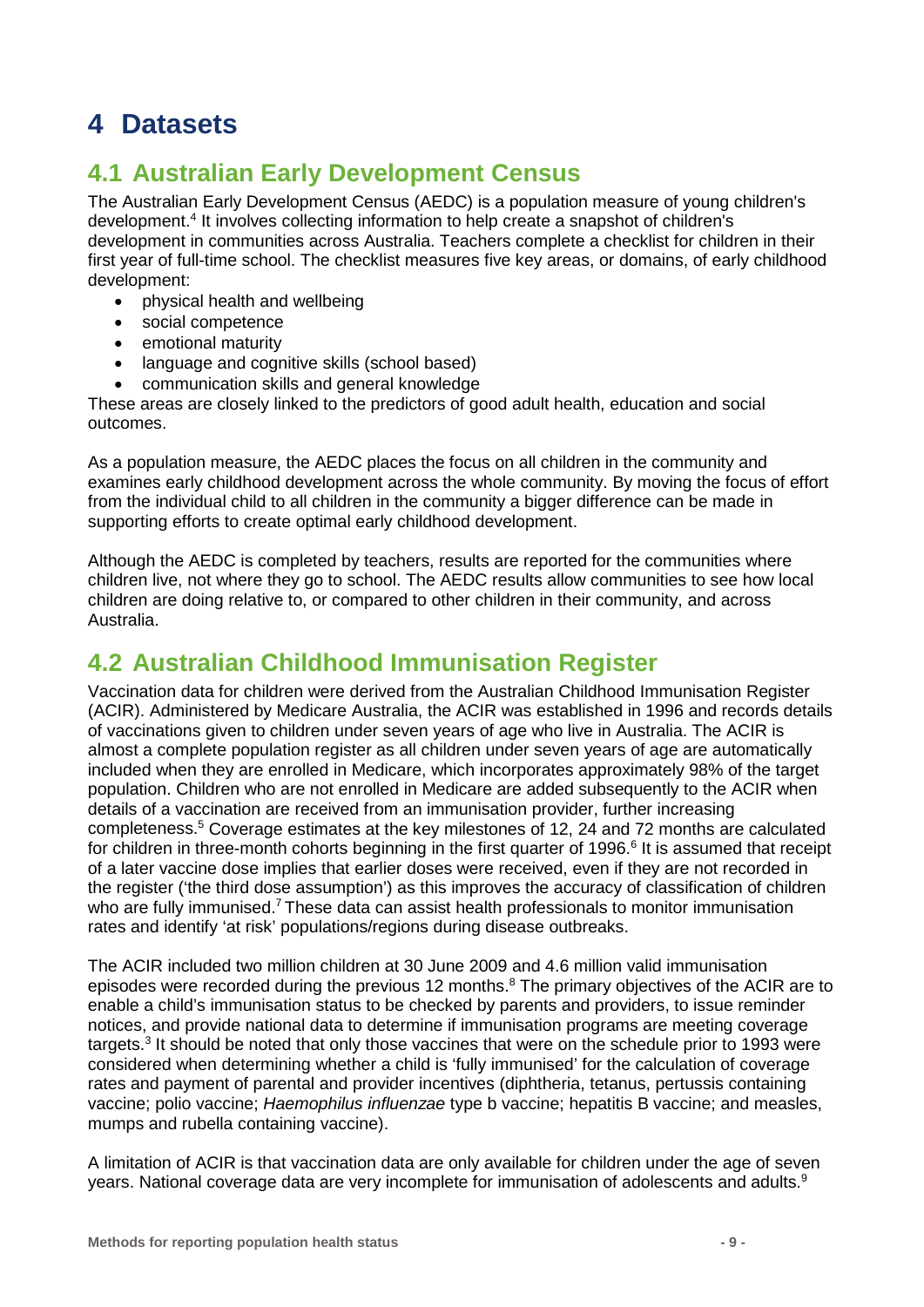Pneumococcal, influenza and hepatitis B vaccination data for older persons and Indigenous Queenslanders are derived from the Queensland Health Vaccination Information and Vaccination Administration System (VIVAS).

## <span id="page-9-0"></span>**4.3 AusDiab**

The Australian Diabetes, Obesity and Lifestyle Study (AusDiab) is a national longitudinal population based survey coordinated by the International Diabetes Institute and primarily funded by the Australian Government through the National Health and Medical Research Council (NHMRC). The baseline AusDiab study was conducted during 1999–2000 in a national survey of 11,247 adults aged 25 years and older.<sup>10</sup> The objectives of the survey were to estimate the prevalence of diabetes and related conditions (using blood tests) and to assess the distribution and relationships of cardiovascular risk factors and trends in risk factor levels as compared with those obtained in previous surveys in Australia.

The AusDiab study employed stratified cluster sampling to recruit subjects. In Queensland, 1,634 adults from six urban centres completed the biomedical examinations.11 The response rate for the physical examination was 55.3% nationally and varied from 49.5% in Queensland and South Australia to 61.8% in Western Australia.<sup>10</sup> Data from the Queensland cohort suggest that the Queensland AusDiab participants may have been from more advantaged areas and/or may have been more health conscious than the general Queensland population, with lower smoking rates and higher intakes of vegetables and fruit than the general population.<sup>12</sup> These possible biases may result in underestimates of the true prevalence of cardiovascular risk factors.

A five-year follow-up AusDiab study was conducted in 2004–2005 of 10,788 eligible participants from the previous 1999–2000 baseline study.13 Unlike the baseline study that provided prevalence estimates, the 2004–2005 follow-up study provided incidence estimates for diabetes and associated conditions. Close to 6,500 (59.3%) participants returned to attend on-site testing, 1.3% (137) attended external pathology labs and a further 21.0% (2,261) responded to telephone questions (on self-reported health) but did not provide a blood sample. The Queensland response rates were close to the national AusDiab rates with 55% of the eligible Queensland sample providing on-site testing or external pathology lab results; a further 24.8% provided self reported health information. Much of the data presented in the 2005 AusDiab report relates to the 6,537 (Queensland: 961) participants who provided blood sample results. Weighting based on physical examination data was applied to adjust for difference in age and gender distribution.<sup>13</sup>

In 2011–12 a 12-year follow-up was undertaken. This study provided incidence data for the selected risks, replicated the measurement tools of the original study and included mortality outcomes within the cohort. Data on sample, response rates and results were released in 2013.<sup>14</sup>

The AusDiab study is used for reporting the prevalence of clinically measured diabetes, high blood pressure and high blood cholesterol, and percentage of renal related diabetes complications.

## <span id="page-9-2"></span><span id="page-9-1"></span>**4.4 Australian Health Survey**

The Australian Health Survey (AHS) which commenced in the field in April 2011, and is the most comprehensive study of the health of Australians ever undertaken. It was conducted by ABS in close consultation with the Department of Health and Ageing and funded through the combination of ABS health survey program funding and additional funds from Department of Health and Ageing and the National Heart Foundation of Australia.

The AHS included four components:

- National Health Survey (NHS)—the existing household survey
- National Aboriginal and Torres Strait Islander Health Survey (NATSIHS)—the existing household survey of Indigenous Australians
- National Nutrition and Physical Activity Survey (NNPAS)—a new household survey
- National Health Measures Survey (NHMS)—a new pathology collection.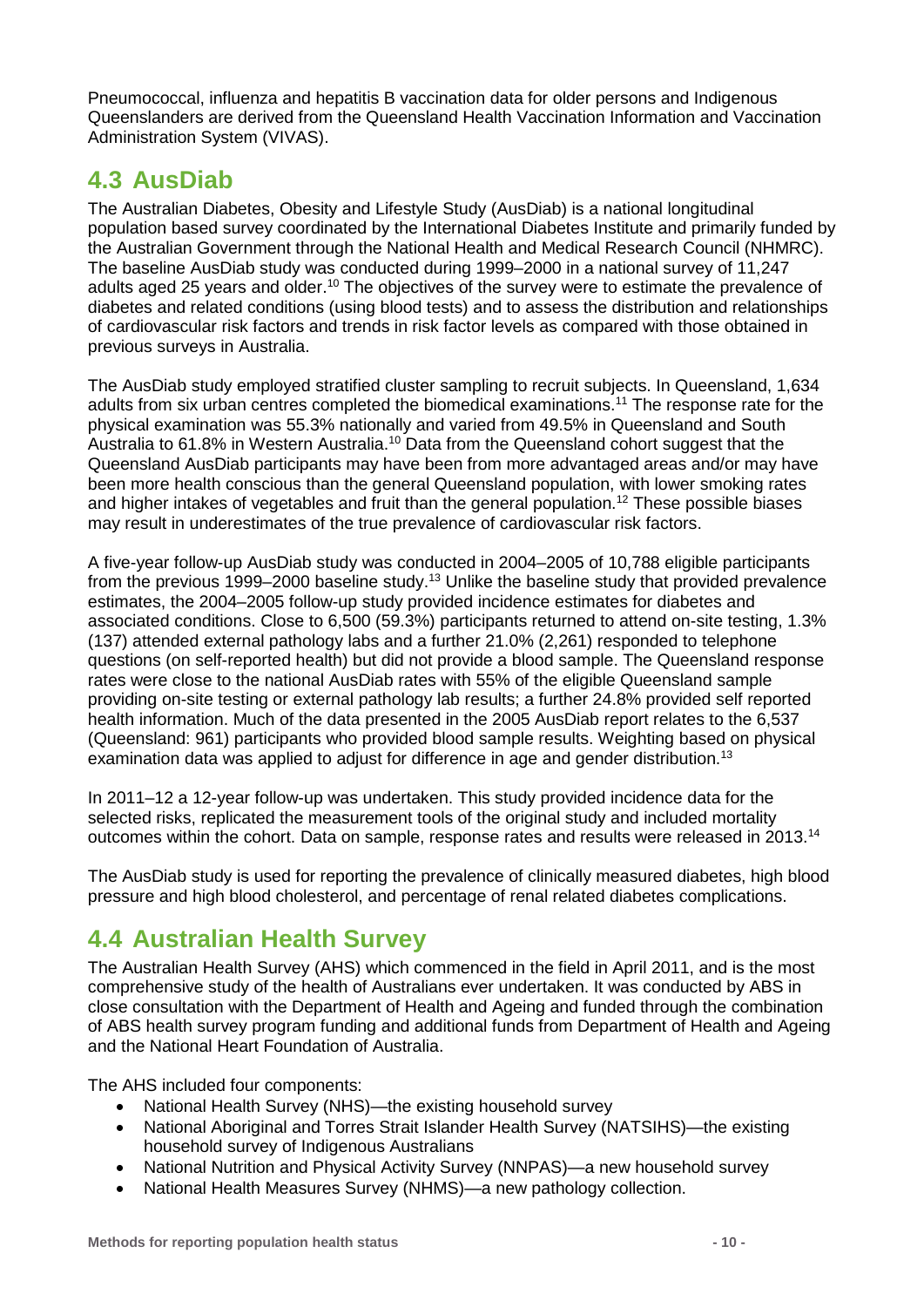In total, the survey included about 50,000 adults and children from all across Australia. Households were selected using standard ABS area based sampling processes to represent the Australian population (though some very remote areas will be out of scope for some components of the collection). A detailed sampling strategy was developed by the ABS. Interviewers from the ABS visited people in their homes beginning around April 2011 to conduct personal interview components of the survey under the Commonwealth *Census and Statistics Act 1905*. Participants were asked a set of core questions on demographics, risk factors, health status and medications, followed by questions from either the NHS or the NNPAS.

After completion of the household interview, participants were invited to consider taking part in the NHMS—the biomedical component of the survey. This component of the survey was conducted on an explicitly voluntary basis. These survey participants attended a local pathology collection centre to provide samples of blood and urine. Children aged five years and over were eligible to provide urine, and children twelve years and over to provide blood samples.<sup>15</sup>

The public release of data the AHS commenced at the end of 2012 and continued through 2013 and 2014.

## <span id="page-10-0"></span>**4.5 Bettering the Evaluation and Care of Health program**

The Bettering the Evaluation And Care of Health program or BEACH, is a continuous national study of general practice activity in Australia, conducted by the Australian Institute of Health and Welfare (AIHW) and the Australian General Practice Statistic and Classification Centre, University of Sydney.16 The program aims to establish an ongoing database of doctor–patient encounter information and to assess patient risk factors and the relationship these factors have with health service activity. Information is collected on general practitioner (GP) and patient characteristics and the content and type of encounters including problems managed; services, treatments and medications provided/prescribed for each problem; referrals made; and test orders.

Each year approximately 100,000 encounters between GPs and patients (0.1% sample of all general practice encounters) from a random sample of approximately 1,000 recognised practising GPs from across the country are surveyed. Each participating GP completes details for 100 consecutive GP–patient encounters on structured paper encounter forms. The patient presenting problems managed in these encounters are classified and coded according to the International Classification of Primary Care (Version 2).

<span id="page-10-1"></span>BEACH is used to report on general practice activity in Queensland.

### **4.6 Cancer screening**

The Queensland Health BreastScreen Queensland Program is a population based, public health program and is the state component of the national breast cancer screening program, BreastScreen Australia.<sup>17</sup> The BreastScreen Queensland Program operates in accordance with national standards and guidelines.

The Queensland Cervical Screening Program (QCSP) is part of the National Cervical Screening Program.18 The QCSP is jointly funded by the Australian Government and Queensland Government. The QCSP supports the national policy of a coordinated approach to routine Pap smears every two years for asymptomatic women (aged 20 to 69 years). The Queensland Health Pap Smear Register (PSR) is a central database that contains a complete history of Pap smears and other related test results for women in Queensland. The PSR commenced operations on 8 February 1999. This register is a confidential 'opt-off' central database of Pap smears and related follow-up tests including human papillomavirus (HPV) DNA results. Data from the PSR is used to report participation rates in the QCSP among Queensland women.

The Queensland Bowel Cancer Screening Program started in August 2006 in Mackay and has now commenced in all parts of the state. It was first implemented with men and women turning 50, 55 or 65 years of age between 2008 and 2010 being invited to participate over the three years. The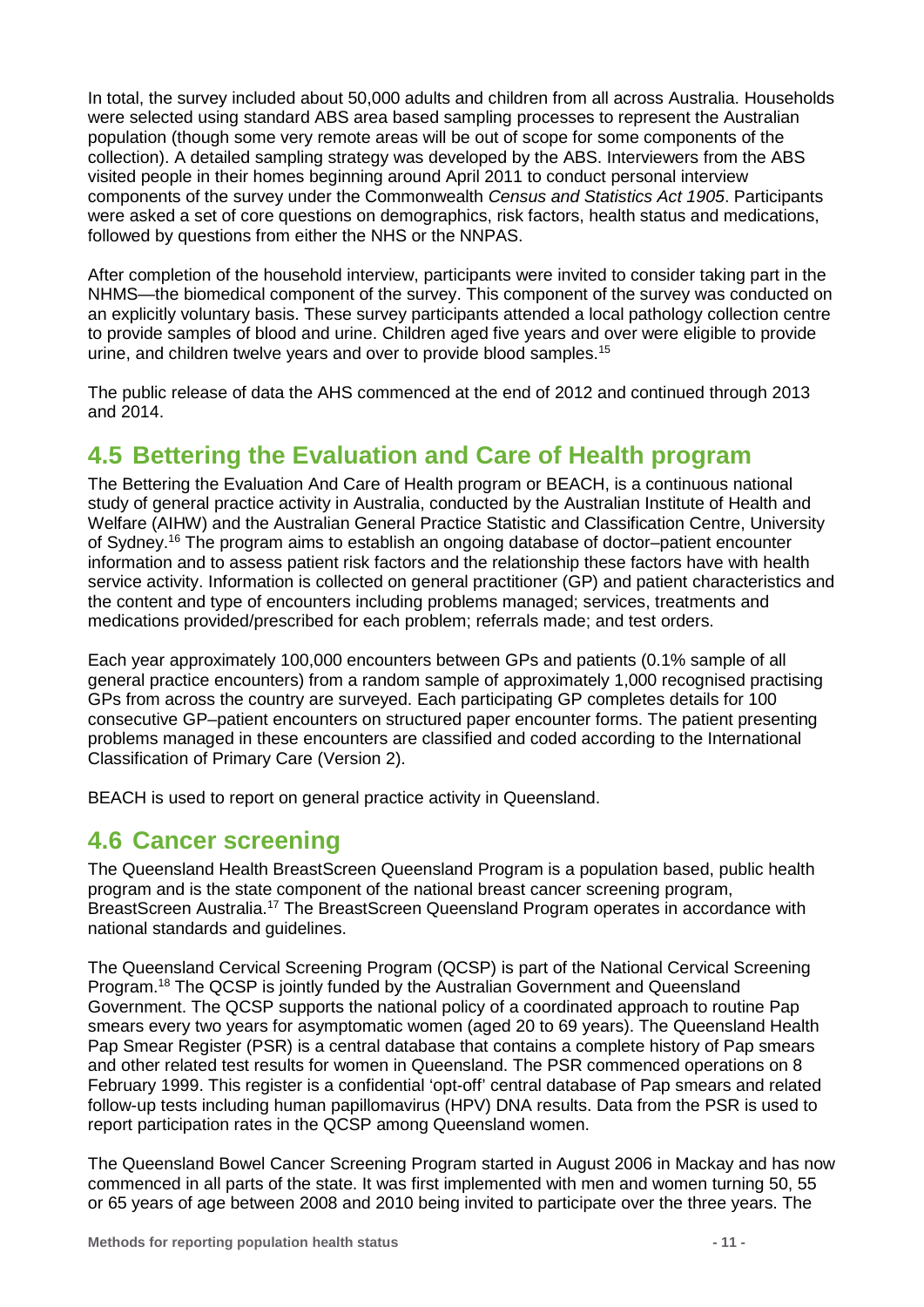program is an Australian Government initiative in collaboration with state and territory health departments.<sup>19</sup>

## <span id="page-11-0"></span>**4.7 Deaths**

Death data are derived from the Cause of Death file which was released by ABS up until about 2009. At that time, deaths were registered in the state of occurrence, the data provided to ABS for coding and released back to the jurisdictions and other parties on a planned process. In 2009 a process for returning the data to the state Registers commenced, noting that they were the custodians.

The ABS use the ICD version 10 (ICD-10) for coding deaths.<sup>20</sup> Generally disease specific mortality data are derived using the underlying cause of death, that is, the disease or injury which initiated the train of morbid events leading directly to death. In some instances, the multiple causes are reported, that is, all causes and conditions reported on the death certificate that contributed to the death, or were associated with the death or the underlying cause of death. Deaths of overseas residents are excluded, as are deaths of persons of unknown sex. Data elements or characteristics of Cause of Death file include items such as age, sex, residence, Indigenous status and country of birth.

Up until 2014, for consistency with national reporting, year of registration of the death rather than year of death is used for all indicators. Approximately 95% of deaths registered in a particular year occurred in that year.<sup>21</sup> However, variations can occur in certain subsets of the population and for particular causes of death. For instance, while 96% of the total registered deaths in 2005 occurred in that year, only 89% of deaths of Indigenous Australians and 93% of deaths due to external causes registered in 2005 occurred in that year. In Queensland for the Chief Health Officer report since 2014, year of death is used for reporting.

Death data is critical to reporting heath status in the Chief Health Officer report series. Summary methodological information is included in the relevant sections of Chapter [7.](#page-53-2)

## <span id="page-11-1"></span>**4.8 Notifiable conditions**

Notifiable conditions data were derived from the Queensland Health Notifiable Conditions System (NOCS). This notifiable conditions registry is mandated under the *Public Health Act 2005 (Qld)* and earlier legislation. A list of current notifiable conditions and the mechanisms for notification is contained within the Public Health Regulation 2005 (Qld).

Notification data generally underestimate the actual number of cases occurring in the community, with a bias towards notification of severe disease and conditions diagnosed by laboratory testing. In general, in order for a notification to occur, a number of steps are required<sup>22</sup>:

- The person becomes ill.
- The person seeks medical care.
- The person is clinically diagnosed and/or a specimen is obtained.
- A positive test result is obtained from a specimen collected.
- The clinician or pathology provider notifies Queensland Health.

The gap between the true incidence rate and the notification rate can vary by characteristics of the condition (attack rate, case definition, age groups affected and severity of the condition), the individuals affected (health-seeking behaviours, ages, and predisposing conditions), and community/health system factors (public awareness, access to health care, professional testing/reporting patterns and laboratory test characteristics). Conditions which cause severe symptomatology in most people may have notification rates which approximate true incidence rates. Notification rates can also be affected by mass screening programs (for example, for sexually transmissible infections); new technologies which make testing cheaper, simpler, or more acceptable; changes in case definitions; and sentinel surveillance programs. For those conditions for which a reliable laboratory test is not available, clinical misdiagnosis may also be an important consideration.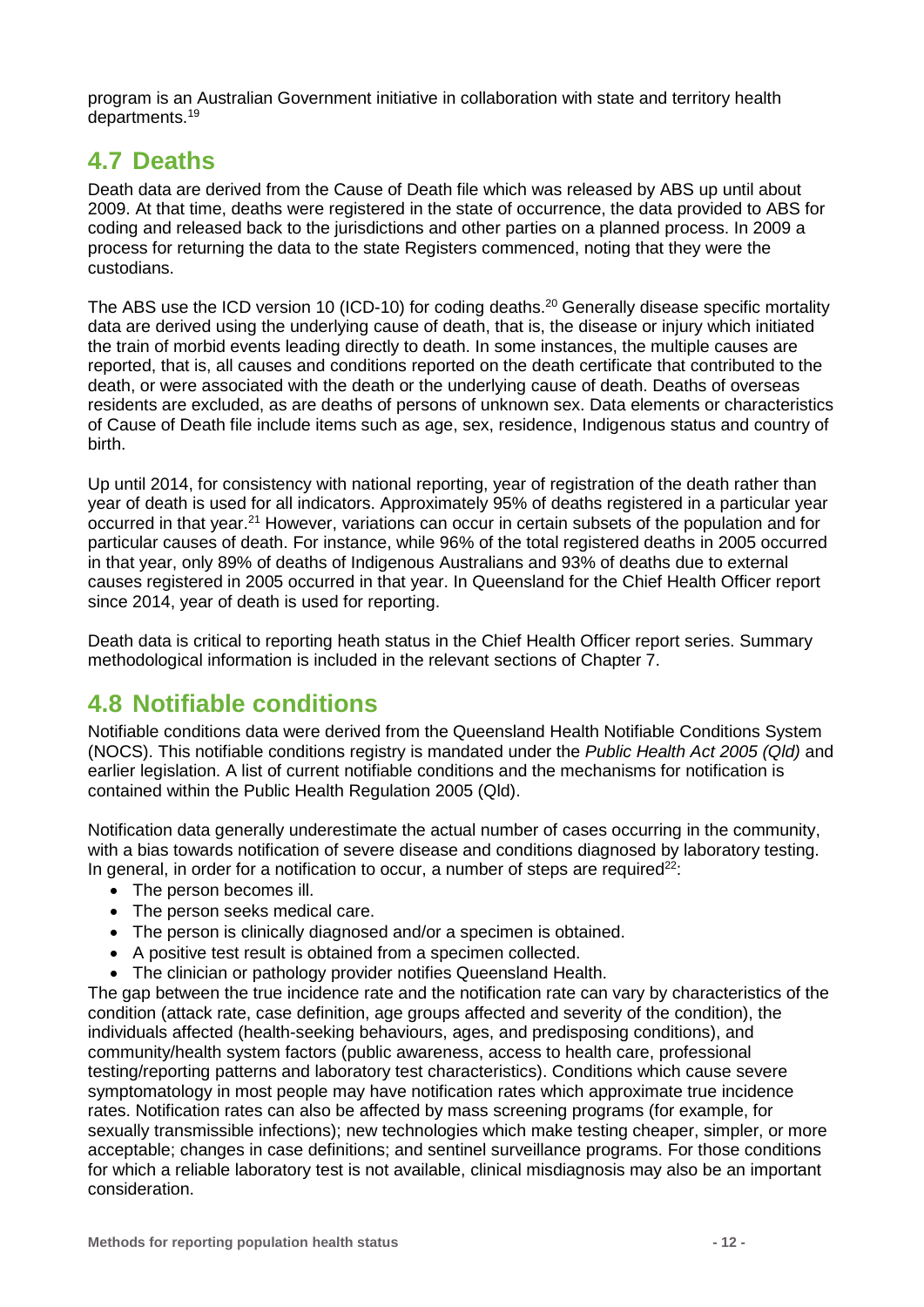## <span id="page-12-0"></span>**4.9 Perinatal Data Collection**

The Queensland Perinatal Data Collection (QPDC) includes information about mothers and babies in Queensland.<sup>23</sup> Data are collected under state legislation requiring perinatal data to be provided to the Chief Executive Officer of Queensland Health for every child born in Queensland. These data provide a source of information to assist with the planning of Queensland's health services, monitoring of neonatal morbidity and congenital anomalies, and research into obstetrics and neonatal care. Data are forwarded to Queensland Health by all public hospitals, private hospitals and home birth practitioners via perinatal data collection forms or electronic extracts.

Collection includes all live births and stillbirths of at least 20 weeks gestation and/or at least 400 grams in weight. Neonatal morbidity is collected up until the baby is discharged from the birth admission or up until the baby reaches 28 days of age. Data collected via the perinatal data forms and electronic extracts are supplemented by histopathology reports, post mortem reports and information from Medical Certificates of Cause of Perinatal Death from the Registrar-General's **Office** 

### <span id="page-12-1"></span>**4.10 Population and other demographic data**

The concept of a population can vary, depending on the specific situation at hand, the purpose for which the count or estimate is needed, and the methods used to collect or estimate data for that population.24

### **4.10.1 Census of population and housing**

The national census is conducted every five years by the ABS to collect detailed demographic information about individuals and households which can be reported at various levels, ranging from a small area through to national data. The most recent census was conducted on 9 August 2016.

The ABS releases quarterly estimates of total population for states, territories and Australia which include the most recent estimates of the population, and numbers (and some rates) of births, deaths, infant deaths, and interstate and overseas movements. 25 Australian Demographic Statistics also include projected resident populations, projected population in households, projected number of households and projected average household size for states, territories and Australia.

### **4.10.2 Estimated resident population**

The estimated resident population (ERP) is the official measure of the population of Australia (or geographic area of interest).26 It refers to all people, regardless of nationality or citizenship, who usually live in Australia, with the exception of foreign diplomatic personnel and their families. It includes usual residents who are overseas for less than 12 months. It excludes overseas visitors who are in Australia for less than 12 months. The ABS releases ERPs by age and sex annually for Australia and for states/territories and regions based on the relevant geographic standard, the Australian Standard Geographic Classification up to 2010 and from 2011, Australian Statistical Geographic Standard.

ERPs are used by Queensland Health for all rate and prevalence estimates including reference population for standardisation where appropriate.

### **4.10.3 Population projections—Australian Bureau of Statistics**

The ABS uses the cohort-component method for producing population projections of Australia, states, territories, capital cities and balance of state.<sup>27</sup> This method begins with a base population for each sex by single year of age and advances it, year by year, for each year in the projection period by applying assumptions regarding future fertility, mortality and migration. The assumptions are based on demographic trends over the past decade and longer, both in Australia and overseas. The projections are not predictions or forecasts, but are simply illustrations of the change in population which would occur if the assumptions were to prevail over the projection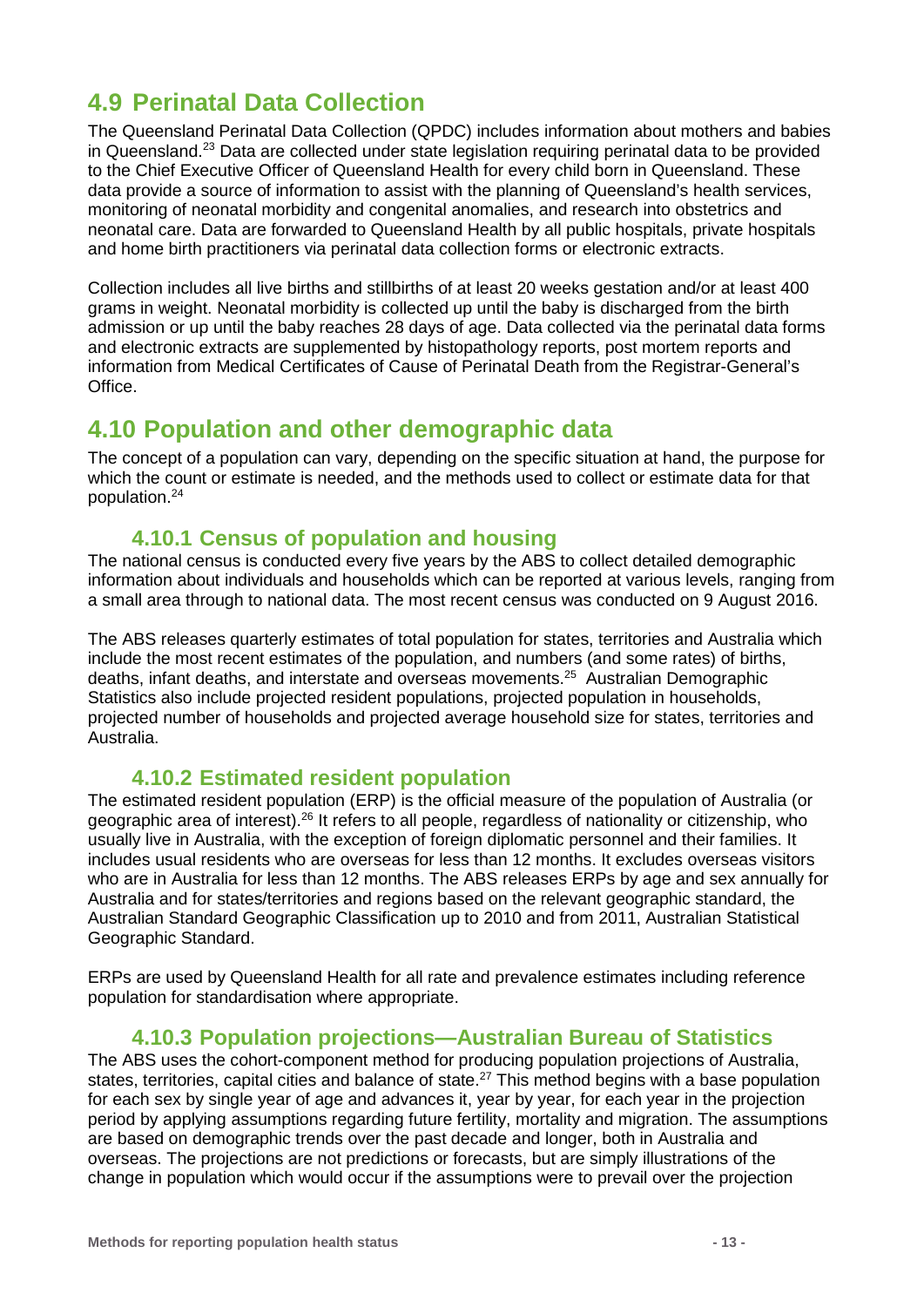period. A number of projections are produced by the ABS to show a range of possible future outcomes.

### **4.10.4 Population projections—Queensland Government**

The Queensland Government population projections are released about every three years based on census data, estimated trends in the inter-censal period and new intelligence on fertility, mortality and migration. Projections are available at the state level to 2056 and for sub-state geographies to 2031.<sup>28,29</sup>

The Department of Health uses population projections derived by the Queensland Government, rather than those developed by ABS.

### **4.10.5 Experimental estimates and projections—Aboriginal and Torres Strait Islander people**

In 2009 the ABS released experimental estimates of the population of Aboriginal and Torres Strait Islander people (Indigenous Australians) from 30 June 1986 to 30 June 2006, and projections of the Indigenous Australian population from 30 June 2007 to 30 June 2026.<sup>30,31</sup>

Estimates for 1986 to 2005 were produced by reverse-surviving the experimental estimated resident Indigenous population at 30 June 2006, using 2005–2007 experimental Indigenous life tables as a basis on which to make assumptions about past Indigenous life expectancy at birth. Projections for 2007 to 2026 were produced by applying a range of assumptions regarding future levels of components of population change to the 30 June 2006 population. The significant volatility in Indigenous census counts and the quality of data on births, deaths and migration of Indigenous persons do not support the use of the standard approach to population estimation, in which observed numbers of births, deaths and migration during a specified period are added to the population at the start of the period to obtain an estimate of the population at the end of the period.30

## <span id="page-13-0"></span>**4.11 Queensland Cancer Registry**

The Queensland Cancer Registry (QCR) is a register of cancer in Queensland. Cancer is a notifiable disease in Australia and each state and territory has a registry that assembles local information about new cases of cancers and about cancer deaths. Cancer is the only major disease where an almost complete coverage of incidence data is available. Current legislation requires health institutions in Queensland to notify the registry about cancer diagnoses and deaths within one month.<sup>32</sup>

Together with other state and territory data, QCR data is used to compile national statistics on cancer incidence and mortality.33,34 Data from the registry are published regularly or are available as an online source.35

Notification of cancer is a statutory requirement for all public and private hospitals, nursing homes and pathology services. Notifications are received for all persons with cancer separated from public and private hospitals and nursing homes. Queensland pathology laboratories provide copies of pathology reports for cancer specimens. Data on all persons who die of cancer or cancer patients who die of other diseases are abstracted from the mortality files of the Registry of Births, Deaths and Marriages and linked to hospital and pathology data. Death data derived from the QCR differs from the ABS release in so much as additional information is used to identify causes and factors associated with the death. Mortality data from QCR is based on those deaths notified to the registry of persons who died from cancer during a specified time period and who usually resided in Queensland at the time of diagnosis of cancer. This means that mortality information is not directly comparable with death data released from the ABS which is based on the state where the death was registered.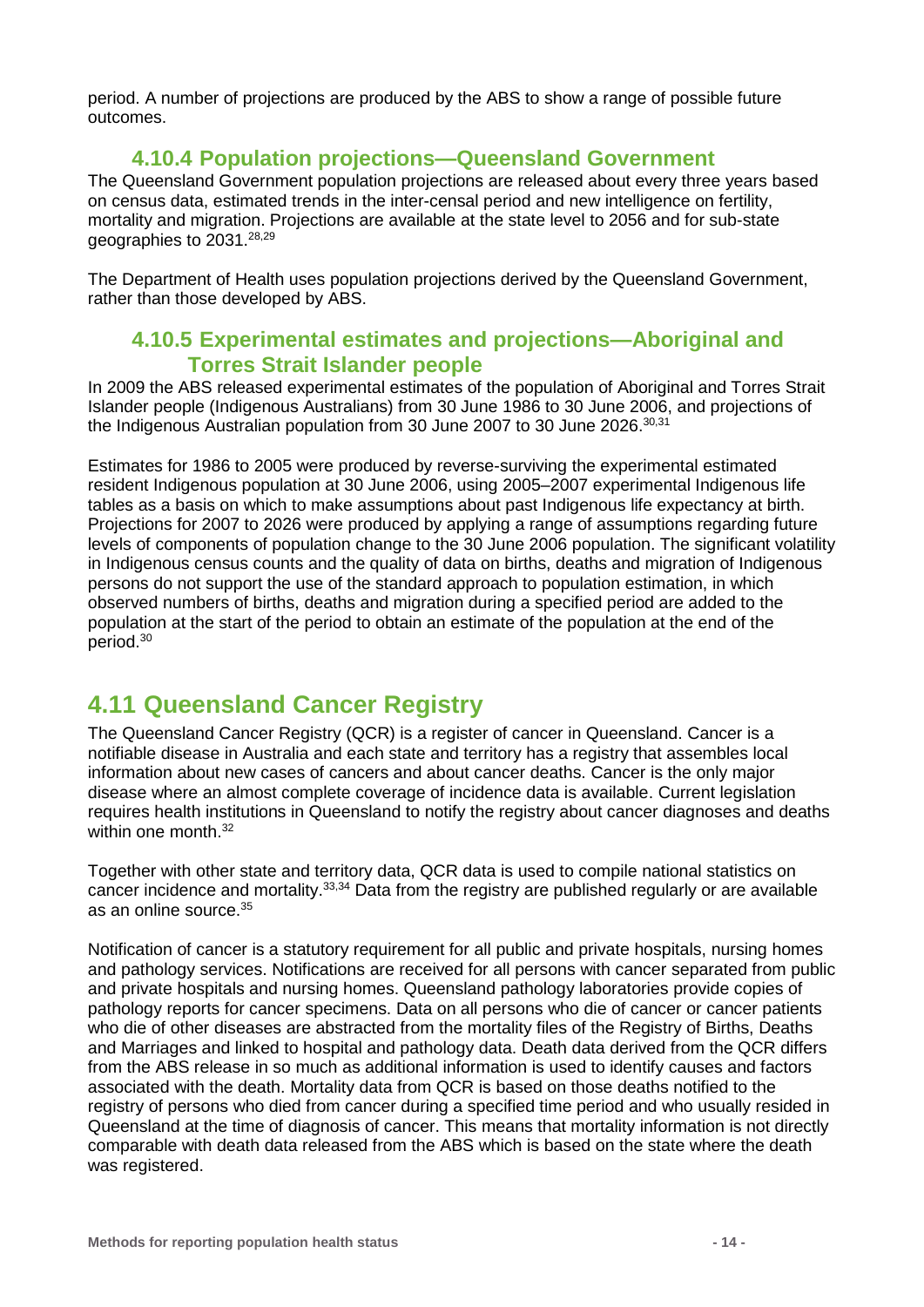Data from QCR is used to report incidence of cancer in Queensland and where applicable death data is used to support reporting from the Cause of Death file released by the Queensland Registrar of Births Deaths and Marriages.

## <span id="page-14-0"></span>**4.12 Queensland Hospital Admitted Patient Data Collection**

Hospitalisation data (also referred to as admitted patient episodes of care) are derived from the Queensland Hospital Admitted Patient Data Collection (QHAPDC), including public acute and psychiatric hospitals and licensed private facilities and day surgery units in Queensland. Generally, disease specific hospitalisation data are derived using the principal diagnosis of admitted patient episodes of care, although for some conditions, for example dementia, both principal cause and other diagnoses are used. The external cause of injury and poisoning is reported. All episodes were coded using the ICD version 10 Australian modification (ICD-10-AM).<sup>20</sup>

In Australia, both public and private hospitals provide hospital services. The state and territory governments mainly own and manage public hospitals. Public acute hospitals mainly provide acute care for short periods, although some provide longer term care, such as for rehabilitation. Public psychiatric hospitals specialise in the care of people with mental health problems, sometimes for long periods of time. Private hospitals are mainly owned and managed by private organisations, either for-profit companies or not-for-profit non-government organisations. They include day hospitals that provide services on a day-only basis, and hospitals that provide overnight care.

A hospital admission can involve more than one episode of care. If the type of care the patient receives changes during the patient's stay in hospital, then a new episode of care is created for reporting (and other) purposes. The creation of a new episode of care involves (statistically) discharging the patient from the old episode and creating a new episode reflecting the new care type. The admission date of the new episode reflects the date on which the new type of care began. The only valid care types a patient can change between are acute, newborn, rehabilitation, palliative, geriatric evaluation and management, psycho geriatric, maintenance, and 'other care'.<sup>36</sup>

QHAPDC contains one record for each admitted patient episode of care in Queensland hospitals. This is consistent with the situation in other states, and it is consistent with national reporting requirements. Episodes of care are the standard reporting unit for QHAPDC data (and equivalent national data). When required, it is possible to group episodes of care on a hospital admission basis (that is, covering the entire hospital stay for the particular patient admission).

The vast majority of hospital admissions are comprised of only one episode of care. For acute public hospitals in 2008–2009 only 1.3% of hospital admissions involved more than one episode of care, and only 0.3% of admissions involved more than two episodes of care. The total number of episodes of care in acute public hospitals is approximately 2% higher than the total number of admissions and the total number of episodes of care in private hospitals is about 0.5% higher than the total number of admissions.<sup>37</sup>

Data elements or characteristics of QHAPDC include items such as age, sex, residence, Indigenous status and country of birth. The latter is based on the Standard Australian Classification of Countries. It is the most easily collected and consistently reported of a range of possible data items that may indicate cultural or language diversity.

## <span id="page-14-1"></span>**4.13 National Aboriginal and Torres Strait Islander Social Survey**

National Aboriginal and Torres Strait Islander Social Survey (NATSISS) is conducted by the ABS and collects a broad range of social data, including smoking and alcohol consumption, relevant to Indigenous Australians..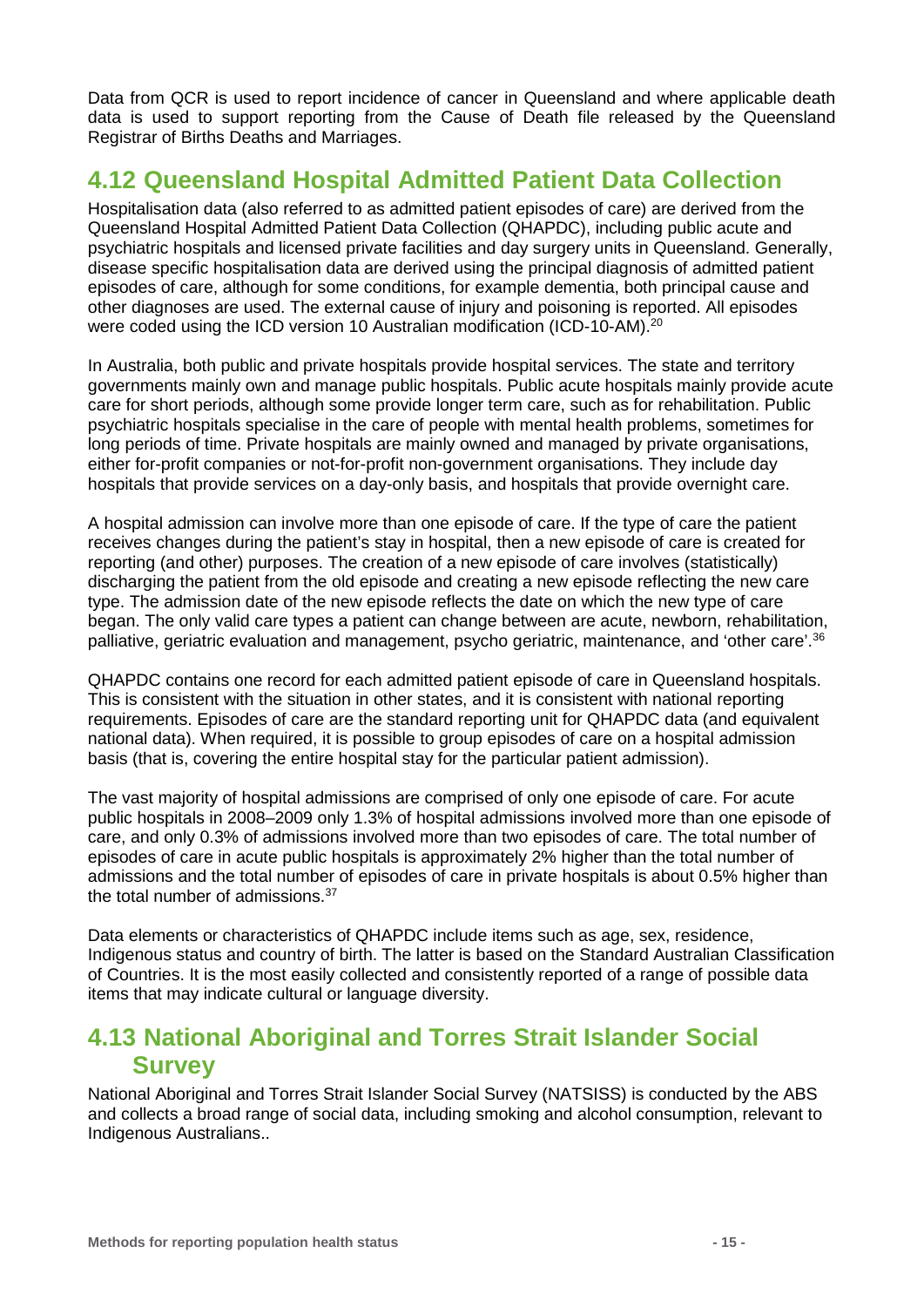Data from this survey is used to inform reporting about risk factor prevalence in Indigenous Australians recognising the more culturally appropriate collection methods used compared to Queensland Health telephone surveys.

## <span id="page-15-0"></span>**4.14 National Aboriginal and Torres Strait Islander Health Survey**

The National Aboriginal and Torres Strait Islander Health Survey (NATSIHS) was conducted by ABS in remote and non-remote areas throughout Australia with an aim to collect a range of information from Indigenous Australians (self-assessed) about health related issues, including health status, risk factors and actions, and socioeconomic circumstances.<sup>38</sup>

The NATSIHS was designed to produce reliable estimates at the national level and for each state and territory. In addition, the Torres Strait Islander population was over-sampled in order to produce data for the Torres Strait Area and the remainder of Queensland.

NATSIHS data is used to report Queensland and national prevalence of key risk factors and represents the most accurate source of such data available.

In 2013, the first release of Aboriginal and Torres Strait Islander data from the Australian Health Survey was released followed in 2014 with biomedical, nutrition and related data releases.

## <span id="page-15-1"></span>**4.15 National Drug Strategy Household Survey**

The National Drug Strategy Household Survey (NDSHS) collects information from people aged 12 years and over from the population of all states and territories on knowledge of and attitudes towards drugs, drug consumption histories, and related behaviours. The most recent survey was conducted in 2016. This was the twelfth survey in a series which began in 1985, and was the seventh to be managed by the AIHW. The NDSHS datasets are available for third party analysis through the Australian Data Archive. Queensland Health accesses the datasets for more in-depth analysis and reporting as required.

Households are selected from each state and territory using stratified, multi-stage random sampling strategies ensuring reliable estimates across strata with varying population density. The NDSHS uses mixed methods for data collection. In 2001 data was collected by face to face interviews, drop and collect paper questionnaires and telephone interviewing (CATI). In 2004 face to face interviewing was dropped and drop and collect and CATI methods were used. In 2007 again drop and collect and CATI methods were used but in differing proportions with 84% drop and collect questionnaires. In 2010 and 2013 data was collected exclusively by drop and collect paper questionnaire. In 2016 respondents could choose to complete the questionnaire online, by drop and collect paper questionnaire or using CATI methods. Less than 1% of respondents elected for CATI with approximately 78% completing paper and 22% completing online questionnaires.

The NDSHS is used by Queensland Health for interstate and national comparisons of prevalence of alcohol consumption, tobacco smoking and illicit drug use. Since 2009, the Queensland Health survey program has routinely collected data on smoking and alcohol prevalence in Queensland, however, the state survey does not currently collect such data on persons younger than 18 years.

## <span id="page-15-3"></span><span id="page-15-2"></span>**4.16 National Health Survey (NHS)**

An NHS is conducted by the ABS every three years to collect information on the prevalence of conditions, diseases, selected risk factors and selected health-seeking behaviours (such as health insurance and doctor and specialist attendance). The most recent NHS was completed in 2014–15 with previous surveys conducted in 1989–90, 1995, 2001, 2004–05, 2007–08 and 2011–12.

State and territory summary level statistics are available from the ABS website, with updates and revisions posted.39 Queensland Health uses this data source for reporting jurisdictional comparisons and for selected key health status and risk behaviour patterns.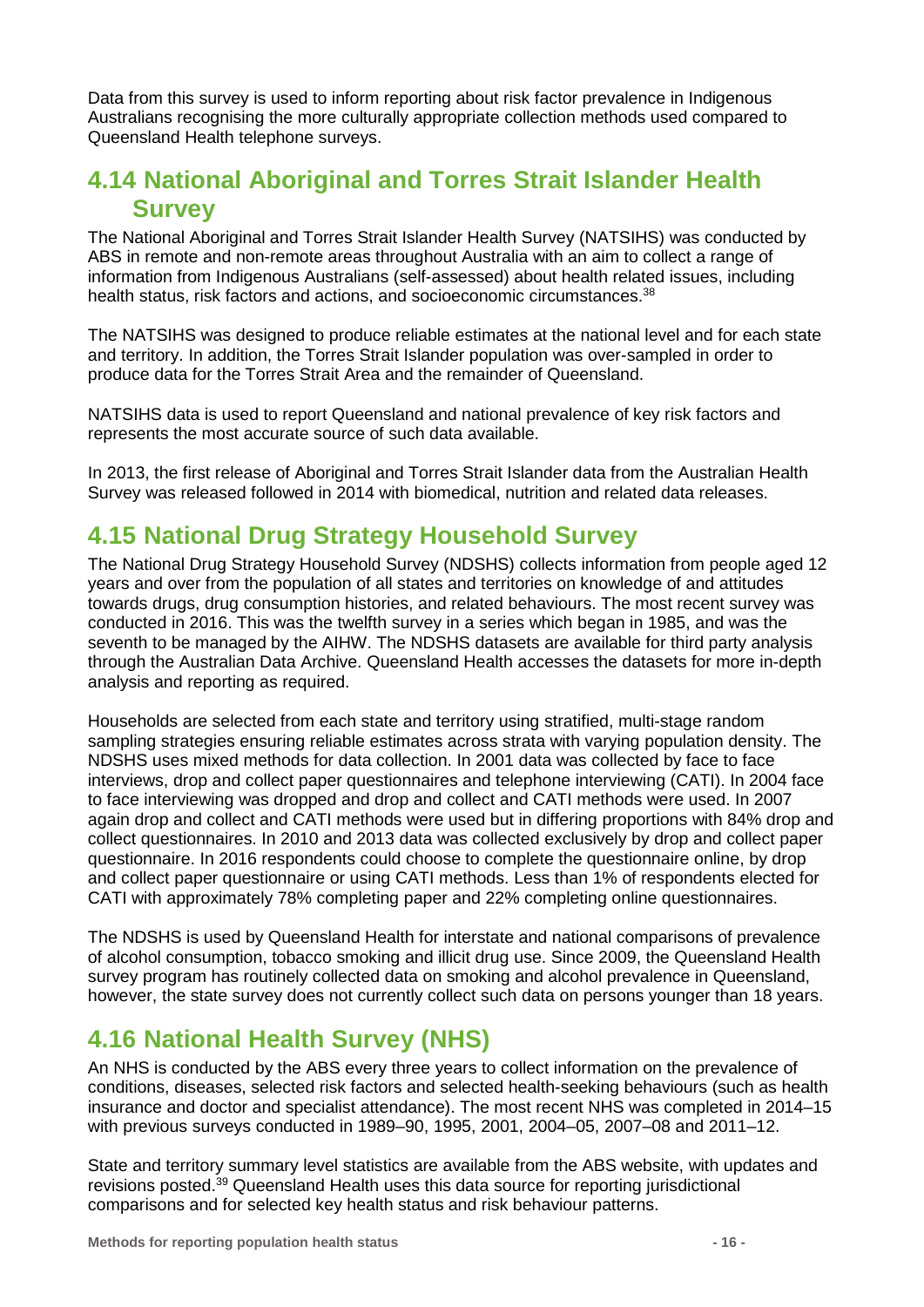## <span id="page-16-0"></span>**4.17 National Nutrition Survey**

The National Nutrition Survey (NNS) was undertaken in 1995 and was the only source of nutrition data for the nation until the AHS was conducted in 2011–12 (page [10\)](#page-9-2). 40,41

In 1995, a sample of 13,800 people was invited to participate in the NNS having previously been included in the 1995 NHS.<sup>42</sup> A sub-sample of 1,490 NNS participants provided additional (day 2) food intake data. Detailed information was collected from people aged two years and older and nutrient information was later derived from reported food and beverage intake. Population estimates were weighted according to the age and sex distribution of the Queensland population and the number of adults per household. The results were not age-standardised.

Recommended daily intakes (RDI) of micronutrients are the amount of nutrients considered to be sufficient to meet the requirements of practically all healthy members of the population. All RDIs calculated from the 1995 NNS were based upon the 1982–1988 revised nutrient intake requirements and the 1989 revised energy requirements. All RDIs were based upon estimates of requirements with a generous 'safety factor' added.

## <span id="page-16-1"></span>**4.18 National Survey of Mental Health and Wellbeing**

The national Survey of Mental Health and Wellbeing (SMHWB) collect data on mental health and wellbeing in the Australian population using internationally recognised diagnostic interview tools. The first national SMHWB was conducted by the ABS in 1997, as part of the National Mental Health Strategy. The second and most recent survey was undertaken in August–December 2007.<sup>43</sup> The 2007 SMHWB was designed to provide national estimates and allow for international comparison. Therefore, caution should be applied when using data at state/territory level, noting that data are available for those states with large populations.

The 2007 survey collected information from people aged 16–85 years living in private dwellings across Australia (excluding remote areas). The diagnosis criteria were based on both lifetime diagnosis and the existence of symptoms of the disorder in the 12 months prior to completing the survey. The 1997 survey included adults aged 18 years and over and the diagnosis criteria were based solely on respondents' experiences in the 12 months prior to completing the survey.

In the 2007 SMHWB, private dwellings were selected from each state and territory at random using stratified, multi-stage area sampling to ensure a proportional representation of dwellings across areas with varying population density. To improve estimates for younger/older persons, the sample design allowed for a greater chance of selection in people aged 16–24 and 65–85 years. Due to the complexity and sensitive nature of the survey and feasibility of additional costs, proxy, interpreted or foreign language interviews were not undertaken.<sup>44</sup>

The 2007 survey was conducted by personal interview in 8,841 fully responding private dwellings, representing a 60% national response rate from all eligible dwellings selected—this varies considerably from the 1997 response rate of 78%. Queensland represented 20% of all completed questionnaires (1,800) in the 2007 survey. Due to a lower than expected response rate in 2007, non-response analyses were undertaken to assess the reliability of the survey estimates. The 2007 SMHWB population characteristics were compared with other data sources along with a Nonresponse Follow-up Study. Adjustments were made to the weighting strategy based on findings from the non-response analyses. Separate households and person weights were calculated. Population estimates were adjusted according to the age and sex distribution and the number of adults per household.44

Diagnoses of mental disorders in the 2007 SMHWB were based on the World Health Organization (WHO) Composite International Diagnostic Interview–Version 3 (WHO-CIDI 3.0) adapted for an Australian context. The 2007 survey captured three major group disorders (Anxiety disorders, Affective disorders and Substance Use disorders) along with information on health service usage for mental health problems, physical conditions, disability and functioning, and demographic and socioeconomic characteristics. Several new data items were included for the first time in 2007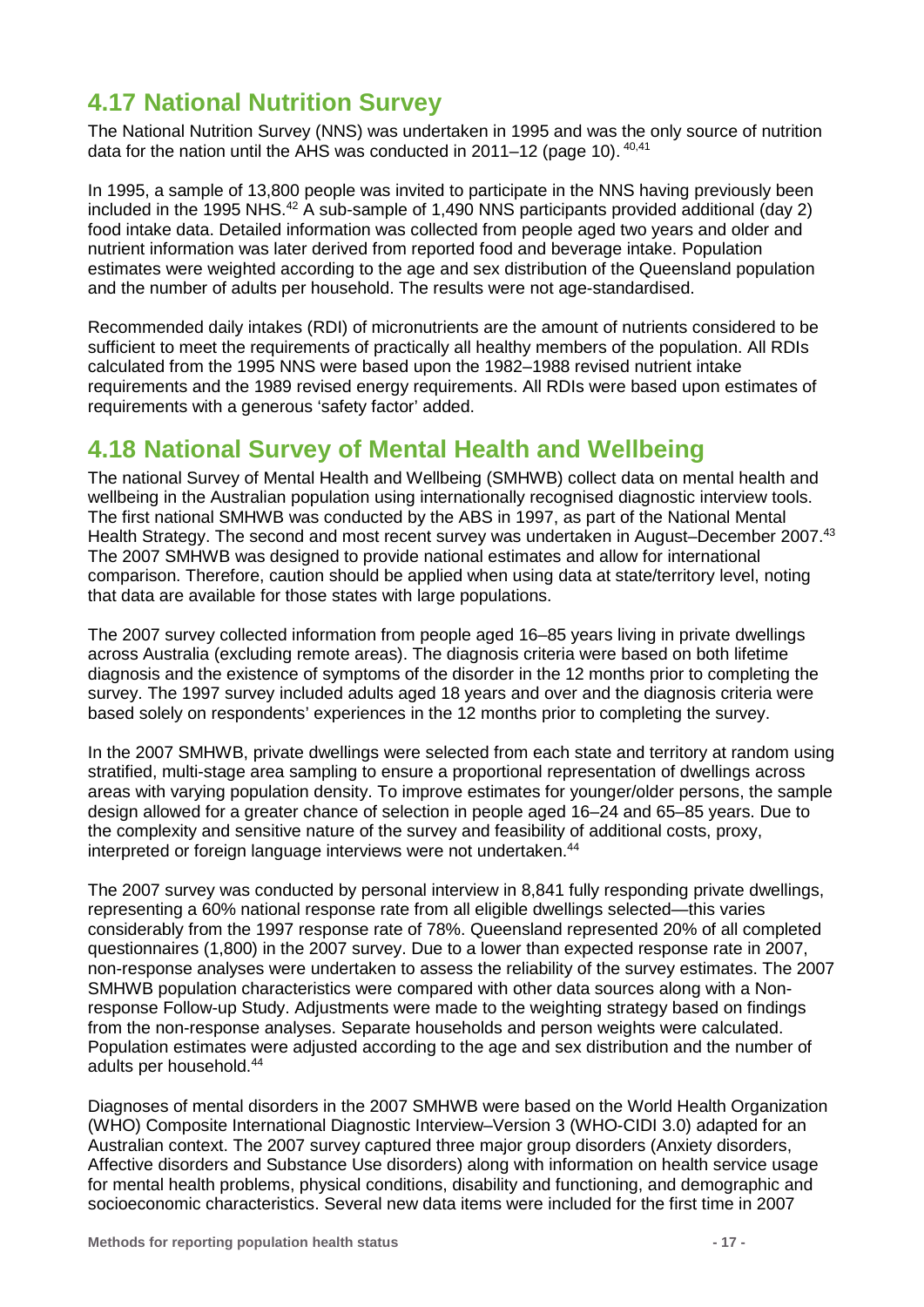including information on medication, social support and care giving, sexual orientation, homelessness, incarceration, and services in the Australian Defence Force, along with more comprehensive information on suicidal behaviour and consequences of attempted suicide.44

Comprehensive information regarding data quality of the 2007 survey and its comparability with 1997, as well as details on the non-response analyses, have been reported.<sup>44</sup> Data from 1997 survey are not rigorously equivalent to the results from the 2007 survey due to differences in how and when the data were collected. Differences in survey timing may have introduced varying seasonal effects. Higher prevalence estimates for 12-month mental disorders may have resulted from the inclusion of lifetime diagnosis.

## <span id="page-17-0"></span>**4.19 Oral health surveys**

Data to report on the dental status and risk factors for oral health are limited. The AIHW in collaboration with [Australian Research Centre for](http://www.arcpoh.adelaide.edu.au/) [Population Oral Health](http://www.arcpoh.adelaide.edu.au/) conducts the Child Dental Health Survey (CDHS) annually and the National Dental Telephone Interview Survey (NDTIS) less frequently.

The CDHS is an annual surveillance survey which monitors the dental health of children enrolled in school and community dental services that the health departments or authorities of Australia's six state and two territory governments operate. In all jurisdictions children from both public and private schools are eligible for dental care through a school dental service (SDS). The care typically provided in a SDS includes dental examinations, preventive services and restorative treatment as required. However, there are some variations among state and territory programs with respect to priority age groups and the nature of services. In some jurisdictions, caries risk assessment is used to determine recall interval and preventive treatment. Consequently, there are variations in the extent of enrolments in SDS, with some jurisdictions serving more than 80% of primary school children and others serving smaller proportions.

The NDTIS is usually run every two and a half years by the AIHW's Dental Statistics and Research Unit.

## <span id="page-17-1"></span>**4.20 Queensland preventive health surveys**

Health surveys are a primary source of information on health behaviours and health service utilisation. These are not captured through administrative datasets or registries which are designed to capture health service admissions (for example, hospital or emergency department) or medical diagnoses (for example notifiable diseases or cancer). National health surveys are typically conducted once every three years and provide state-level data only (although some surveys report major cities compared to the rest of the state). At the state level, health planning often requires information more frequently or at a more regional level. Many states and territories therefore conduct their own statewide surveys, as part of a formal or informal surveillance system, to fulfil this need for local level information.

A formal and ongoing surveillance system for key preventive health indicators was established in PHB in 2009. Previously, these data were irregularly collected by Queensland Health as part of the annual Omnibus surveys managed by the Health Statistics Centre (HSC). Accountability for reporting in this area was transferred to PHB under the Council of Australian Governments (COAG) National Partnership Agreement on Preventive Health (NPAPH). The survey survey has been conducted under various names—since 2015 it has been referred to as the preventive health telephone survey. [Table 1](#page-18-0) summarises the surveys included in this series.

### **4.20.1 Adult surveys**

<span id="page-17-2"></span>The adult preventive health survey is a general population survey with data collected by computer assisted telephone interview (CATI). Prior to 2015, the sampling frame was landline telephone random digit dialling (RDD). From 2015 onwards, the sampling frame was a list-based frame maintained by Queensland Treasury for official statistical purposes and includes both landline and mobile telephone numbers. Potential impacts of including mobile phones on trend analysis has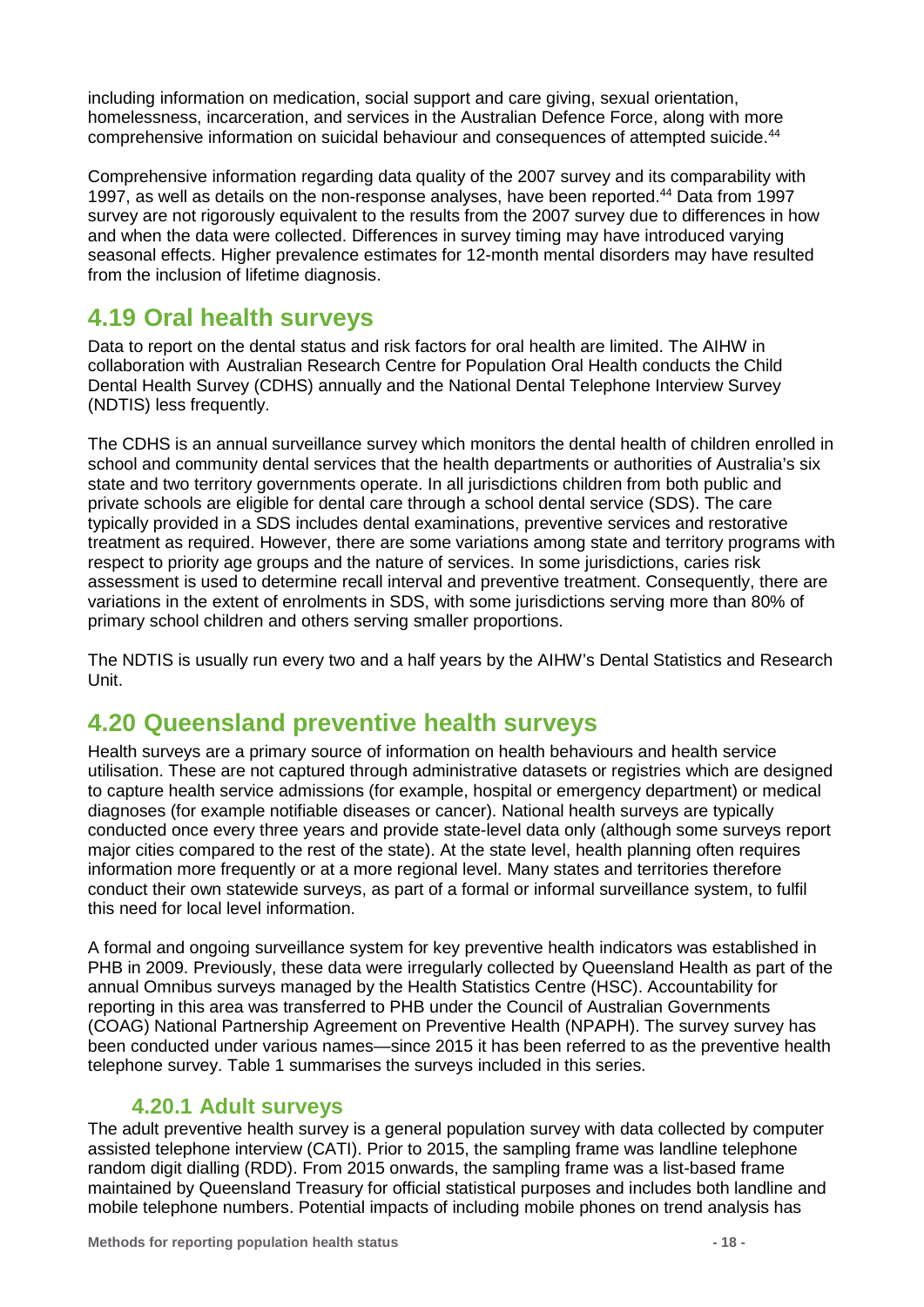were investigated and at the population levels there were no statistically significant differences..<sup>45</sup> In all years, an adult is randomly selected from contacted households to participate. Data for key health indicators are typically collected annually (for example healthy weight, fruit and vegetable consumption, daily smoking) with additional health modules included on a rotational or one-off basis. Data are not collected during school holidays. Information regarding data processing and coding is included in Section [5.2.](#page-21-1)

### **4.20.2 Child surveys**

<span id="page-18-1"></span>The child preventive health survey is a general population survey. Data are collected by CATI with the primary parent or caregiver reporting on the health and lifestyle of a child randomly selected in the household using the 'next birthday' method. This survey has been conducted biennially since 2009 and annually since 2013. As with the adult survey, heath indicators for state and national chronic disease reporting obligations are collected on each survey, with additional health modules included periodically. Data are not collected during school holidays. Data were collected concurrently with the adult survey in 2013 and 2014.

### **4.20.3 Infant surveys**

Data are collected by CATI with the primary parent or caregiver reporting on the health and behaviour of the infant. Data were collected in 2003, 2008 and 2014.

| Year | Survey title                             | Response | Sample | Age group | Comments                     |
|------|------------------------------------------|----------|--------|-----------|------------------------------|
|      |                                          | rate     | size   | (years)   |                              |
| 1998 | <b>Statewide Health Survey</b>           | 72%      | 5594   | $18 +$    |                              |
| 2000 | <b>Chronic Diseases Survey</b>           | 80%      | 1625   | $18+$     |                              |
| 2001 | <b>Omnibus Survey</b>                    | 77%      | 3083   | $18+$     |                              |
| 2002 | <b>Omnibus Survey</b>                    | 75%      | 2481   | $18 +$    |                              |
| 2002 | Social Capital Survey                    | 79%      | 2667   | $18+$     | Oversampled rural and remote |
| 2003 | <b>Omnibus-General Population</b>        | 73%      | 1575   | $18+$     |                              |
| 2003 | <b>Older Persons Survey</b>              | 87%      | 2200   | $50+$     |                              |
| 2003 | Omnibus-Child Health                     | 87%      | 1596   | $5 - 12$  |                              |
| 2003 | <b>Omnibus-Infant Nutrition</b>          | 92%      | 1200   | $0 - 4$   |                              |
| 2004 | <b>Omnibus Survey</b>                    | 71%      | 2231   | $18+$     |                              |
| 2005 | Omnibus Survey                           | 70%      | 1846   | $18+$     |                              |
| 2006 | Omnibus Survey                           | 66%      | 1521   | $18+$     |                              |
| 2007 | Omnibus Survey                           | 68%      | 2004   | $18+$     |                              |
| 2008 | Omnibus Survey                           | 64%      | 2002   | $18+$     |                              |
| 2008 | Child survey                             |          | 1,612  | $5 - 12$  |                              |
| 2008 | <b>Infant Nutrition</b>                  | 96%      | 1200   | $<$ 1     |                              |
| 2009 | Self Reported Adult Health Status        | 57%      | 7721   | $18+$     | Oversampled by HSD           |
| 2009 | <b>Child Health Status</b>               | 85%      | 1200   | $5 - 15$  |                              |
| 2010 | Self Reported Health Status              | 65%      | 9281   | $16+$     |                              |
| 2011 | Self Reported Health Status              | 44%      | 12,563 | $16+$     | Oversampled by HSD           |
| 2011 | <b>Child Health Status</b>               | 86%      | 2484   | $5 - 17$  |                              |
| 2012 | Self Reported Health Status              | 81%      | 19,781 | $16+$     | Oversampled by LGA           |
| 2013 | Self Reported Health Status              | 77%      | 7994   | $16+$     | Oversampled by HHS           |
| 2013 | <b>Child Health Status</b>               | 88%      | 2467   | $5 - 17$  |                              |
| 2014 | Self Reported Health Status              | 68%      | 14,787 | $18+$     | Oversampled by LGA           |
| 2014 | <b>Child Health Status</b>               | 94%      | 2,986  | $5 - 17$  |                              |
| 2014 | <b>Infant Health Status</b>              | 94%      | 2,498  | $0 - 4$   |                              |
| 2015 | Adult preventive health telephone survey | 65%      | 12,568 | $18+$     | Oversampled by LGA           |
| 2015 | Child preventive health telephone survey | 80%      | 2,521  | $5 - 17$  | Oversampled by HHS           |
| 2016 | Adult preventive health telephone survey | 64%      | 11,568 | $18+$     | Oversampled by LGA           |
| 2016 | Child preventive health telephone survey | 84%      | 2,504  | $5 - 17$  | Oversampled by HHS           |
| 2017 | Adult preventive health telephone survey | 70%      | 12,694 | $18+$     | Oversampled by LGA           |
| 2017 | Child preventive health telephone survey | 77%      | 2,393  | $5 - 17$  | Oversampled by HHS           |
| 2018 | Adult preventive health telephone survey | 68%      | 12,386 | $18+$     | Oversampled by LGA           |
| 2018 | Child preventive health telephone survey | 79%      | 2,633  | $5 - 17$  | Oversampled by HHS           |

<span id="page-18-0"></span>Table 1: Queensland preventive health surveys

Note: The adult and child surveys included both landline and mobile telephone numbers as of 2015.

HSD: Health Service District. HHS: Hospital and Health Service. LGA: Local government area.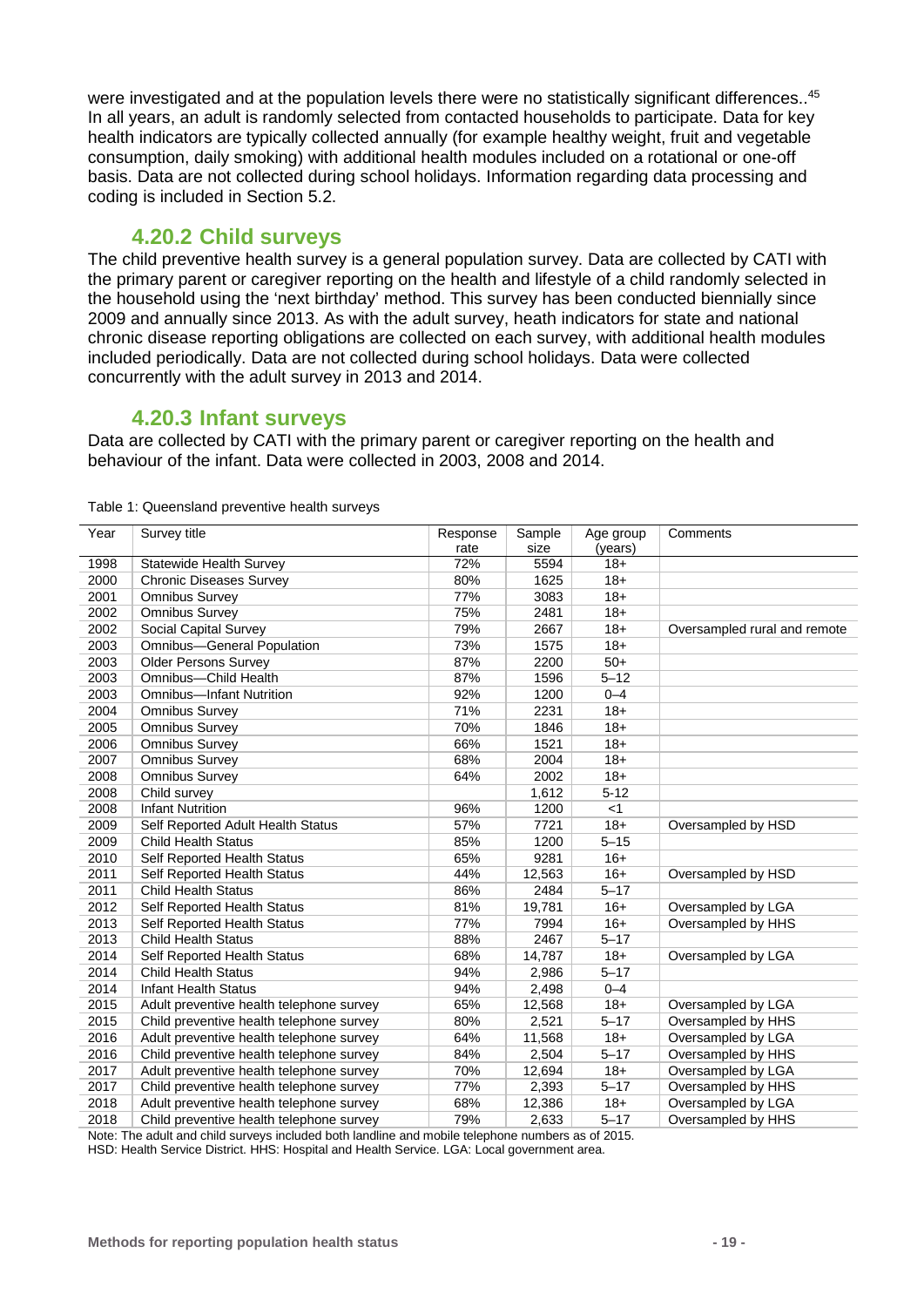## <span id="page-19-0"></span>**4.21 Access to survey results**

PHB maximises the use of survey data by releasing results through a variety of mechanisms. If you are unable to find information in the required format, contact the Epidemiology team at [Population\\_Epidemiology@health.qld.gov.au](mailto:Population_Epidemiology@health.qld.gov.au)

### <span id="page-19-1"></span>**4.22 Queensland survey analytic system (QSAS)**

As of 2015, preventive health survey surveillance reports were replaced with an interactive online method of dissemination—the Queensland survey analytic system (QSAS). QSAS is available from [www.health.qld.gov.au/phsurveys](http://www.health.qld.gov.au/phsurveys) . Older data were reviewed and in some cases reanalysed to ensure results are comparable with current data. QSAS data may differ from previous reports.

QSAS includes both state and regional results. Results are also available for numerous subpopulations, for example by age categories, sex, and socioeconomic status.

Official government statistics for Queensland are based on annual survey data. Regional results, however, require combining (pooling) two years of survey data to reach adequate sample size for analysis. For regional to state comparisons, pooled Queensland results are used. Statistically significant differences may be indicated in the QSAS visualisation or pooled Queensland results may be provided. Pooled Queensland results are provided for comparative purposes only; official Queensland statistics must always reference the annual results.

For adults, regional results are available by HHS, PHN, and LGA; for children, regional results are available by HHS and PHN. More information about pooling the preventive health survey data is in Section [5.2.3.](#page-23-3)

Since 2015, QSAS has been expanded and enhanced. QSAS currently includes

- Headline key health indicators for adults and children
	- o Queensland—persons, males, females
	- o Regions—persons
- Adult risk factor trends
	- o Queensland—persons, males, females, selected additional subgroups
	- o Regions—persons
- Child risk factor trends—Queensland persons
	- Adult and child detailed results by subgroups
		- o Queensland—age, sex, socioeconomic status, remoteness
		- o Regions—age, sex, socioeconomic status

Aggregate results from QSAS are also available in machine-readable form. The machine-readable file includes results for additional subpopulations (additional age ranges, age by sex, remoteness).

Supporting documentation is available from the above location. Documentation includes methodology, variable descriptions, and conditions of use.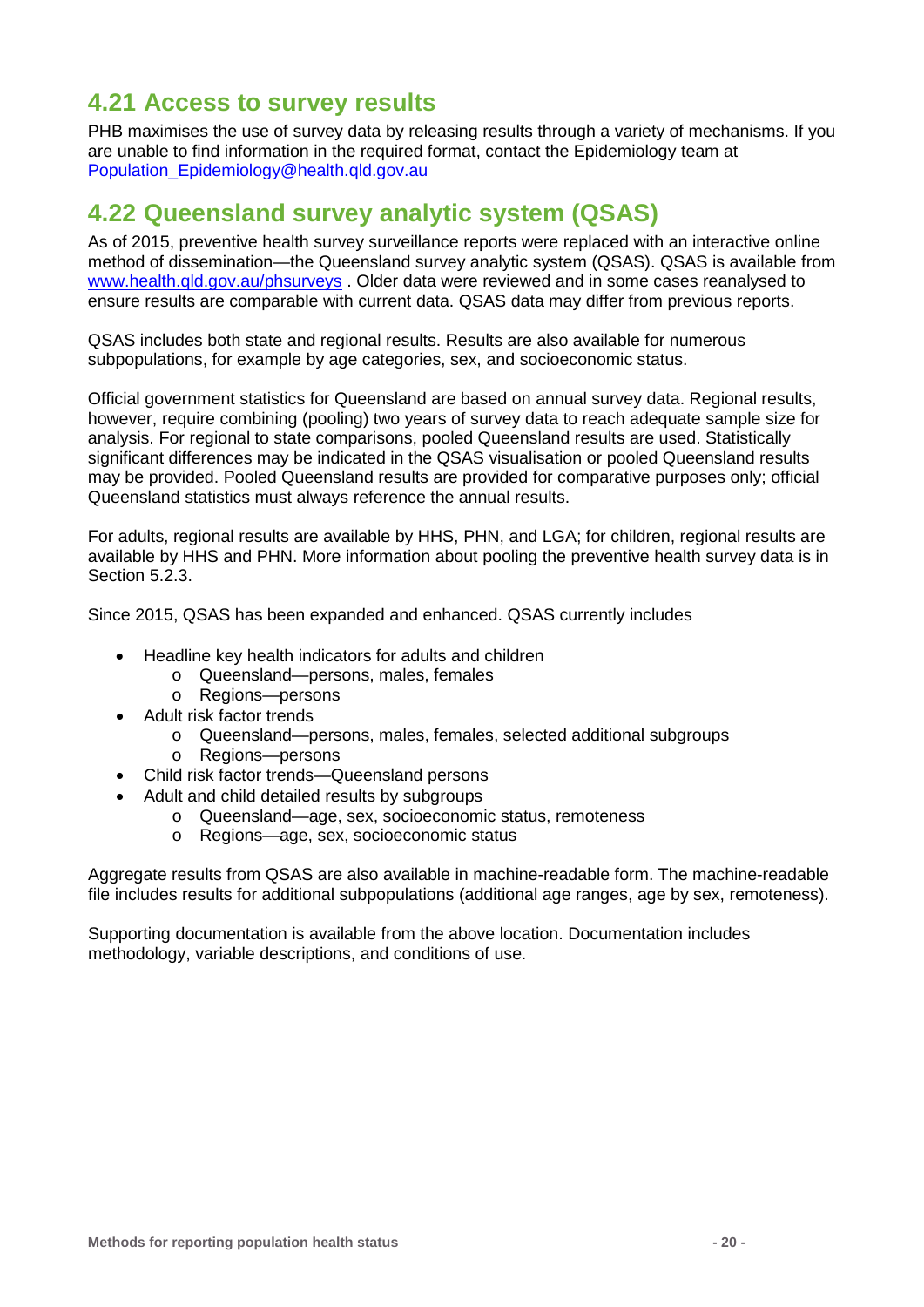# <span id="page-20-0"></span>**5 Statistical methods**

## <span id="page-20-1"></span>**5.1 Rates and ratios**

### **5.1.1 Rates**

Much of public health assessment involves describing changes in health status over time or by comparing health events between population groups, communities, districts or states. In making these comparisons, the number of health events need to be accounted for, and this is a product of population size. To account for population growth or to compare populations of different sizes, rates are reported to provide the number of events per population unit.

A rate consists of a numerator and a denominator. The numerator is generally the number of health events. This is often the same as the number of people who experience an event, but for some health conditions, one person may experience the event more than once. For example, one individual may have multiple hospitalisations for the same condition in a given year. The denominator is the population at risk. Everyone in the population at risk must be eligible to be counted in the numerator if they have experienced the event of interest. For example, if the event of interest is breast cancer in females, men in the population at risk cannot be included, because men with breast cancer would not be included in the numerator.

The crude rate provides a summary measure of the number of health events per population unit. However, the frequency with which health events occur is often related to age and when comparing rates between populations with different underlying age structures it is necessary to remove the effects of differences in age structure by calculating age adjusted and age specific rates.

For comparison of health status across areas, rates are age standardised to eliminate differences due to differing age structures and this is the most sound epidemiological approach. However, this method is likely to overestimate the actual burden in areas with a younger age profile and underestimate the burden in areas with an older age profile. This is discussed in greater detail in section [7.13.2,](#page-63-0) page [64](#page-63-0)

Age specific rates are useful for comparing age defined subgroups when rates are strongly age dependent (five-year age categories are used unless otherwise specified). Age specific rates are also used when specific services are targeted at a certain age group, for example, mammography screening in women aged 50–69 years.

### **5.1.2 Age-standardised rates and proportions**

When comparing rates of disease between different periods of time, different geographic areas or different population groups it is important to ensure that the observed differences in crude rates are not simply due to differences in the age–sex structure of the populations of interest. This possibility can be overcome by comparing age–sex specific rates but this requires examining multiple pairwise comparisons. An alternative approach is age-standardisation. This method provides an overall rate for a population, adjusted to a standard population age structure. There are two methods used for age-standardising: direct and indirect. For the purposes of monitoring health status in Queensland, direct age-standardisation is usually used. This includes death, hospitalisation and incidence reporting.

Direct age-standardised rates are calculated using the following formula:

Age-standardised rate=∑(r*i*Pi)/ ∑P*<sup>i</sup>*

*where*  $r_i$  is the age specific rate in age group *i* of the study population and  $P_i$  is the standard population for *i*<sup>th</sup> age group.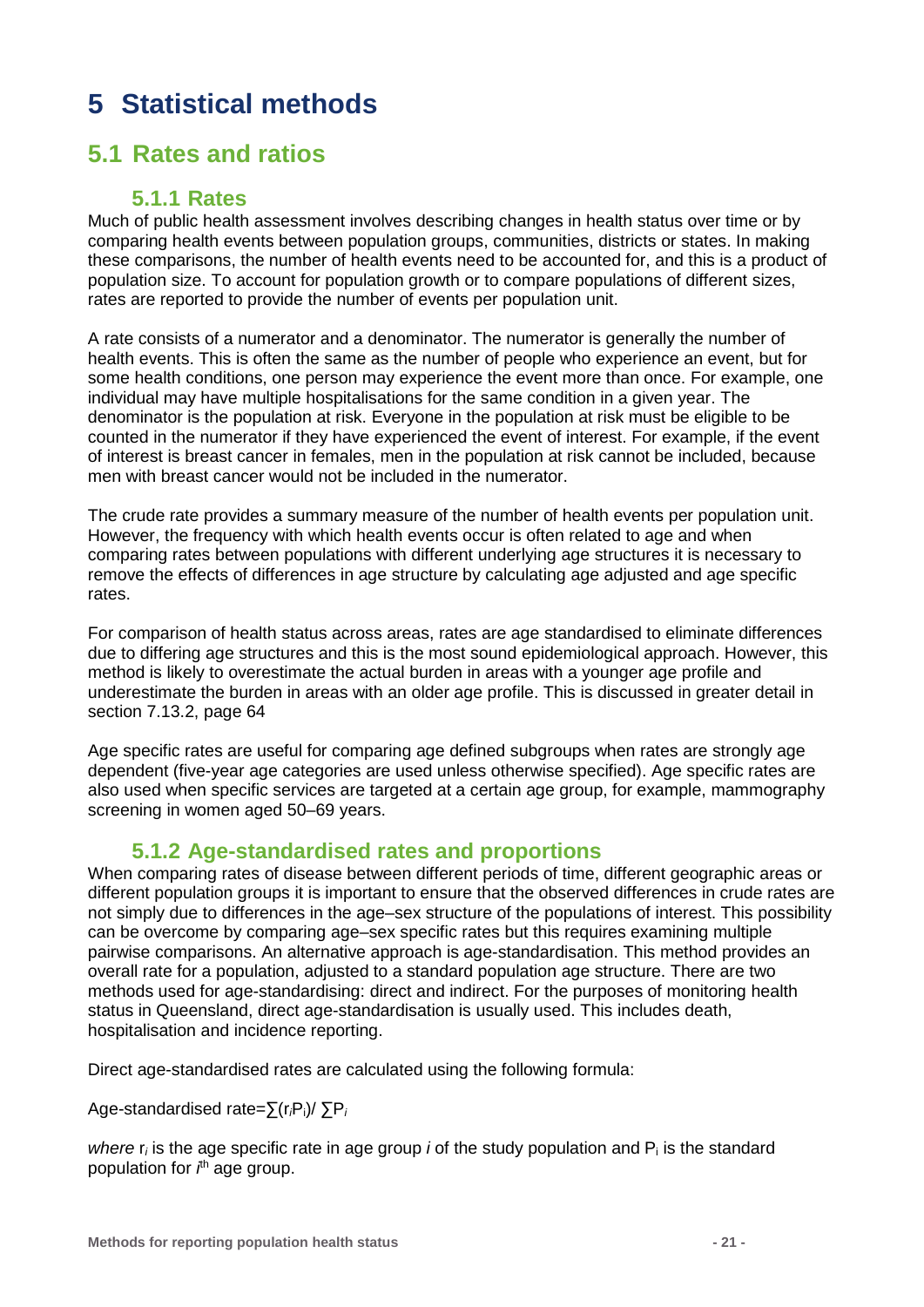Direct age-standardisation converts the crude overall rate estimate to the rate that would have occurred if the age structure was that of the standard population. Age-standardised rates calculated using different standard populations cannot be directly compared.

Indirect age-standardisation is used to compare study populations for which the specific rates are either statistically unstable or unknown.<sup>46</sup> The indirectly standardised rate itself is the product of the standardised mortality (or morbidity) ratio and the crude rate for the standardised population.

The convention adopted by ABS and the AIHW is to use the age distribution from the rebased ERP as of 30 June in the most recent census year ending in '1' as the standard or reference population for direct age-standardisation. However, in 2012 a decision was taken by ABS to continue to use Australia 2001 as the reference population. Of note, both male and female age-standardised rates are standardised to the total Australian population age structure, not the sex-specific age structure.

Age-standardised prevalence estimates for the preventive health telephone survey were used for regional comparisons in 2009–10 (standardised to the 2001 population) and 2011–12 (standardised to the 2011 population).

For reporting low prevalent conditions, such as some cancers or lower level geographies, the cases over a number of years are aggregated. Using the Poisson distribution the rate is the total number of cases divided by person years at risk. The variance is number of cases divided by the square of the person years. Aggregation of cases over a number of years results in narrow confidence intervals (CIs). As non-overlap of CIs is the standard test for statistical difference, this increases the likelihood that difference will be reported.

For routine health status reporting by PHB, generally no more than three years of data will be aggregated. For hypothesis generated investigations this limit does not apply. The rationale for this decision is based on the balance of statistics and public health reporting. It is acknowledged that aggregating years of data will narrow the CIs and may lead to reporting a difference where the public health significance is limited and may prompt unfounded community concern. For example, among three geographic areas of interest (GAI) with significantly higher or lower cancer incidence rates than the state average (cancer X) when considered over a full six year period, only in one individual year for each GAI did they differ significantly when each year was assessed independently. The decision to limit aggregation to no more than three years is an attempt to balance public health and statistical rigour.

## <span id="page-21-1"></span><span id="page-21-0"></span>**5.2 Data processing—survey data collection**

### **5.2.1 Weighting**

Survey weighting is undertaken using two components:

- selection weight which adjusts estimates based on the probability of being selected
- population benchmarking to estimated residential populations for age and sex and specified geographies.

Selection weights are calculated based upon the number of phone lines and eligible persons in the household which is collected from respondents at the time of the interview. Weighting is based on the most recent release of annual ERP as of 30 June and is specified in the survey technical documentation. PHB calculated survey weights from 2010 to 2014. The Queensland Government Statisticians Office (QGSO) had performed the survey weighting using GREGWT from 2015 onwards.

### **5.2.2 Geographical coding**

During data collection in the years prior to 2015, the location of each respondent residence was verified by asking their postcode and suburb. This information was used to identify the residential SLA using Australian Standard Geographical Classifications (ASGC) from the ABS,<sup>47</sup> postcode data as supplied by the QGSO<sup>48</sup> and the Department of Energy and Resource Management.<sup>49</sup> The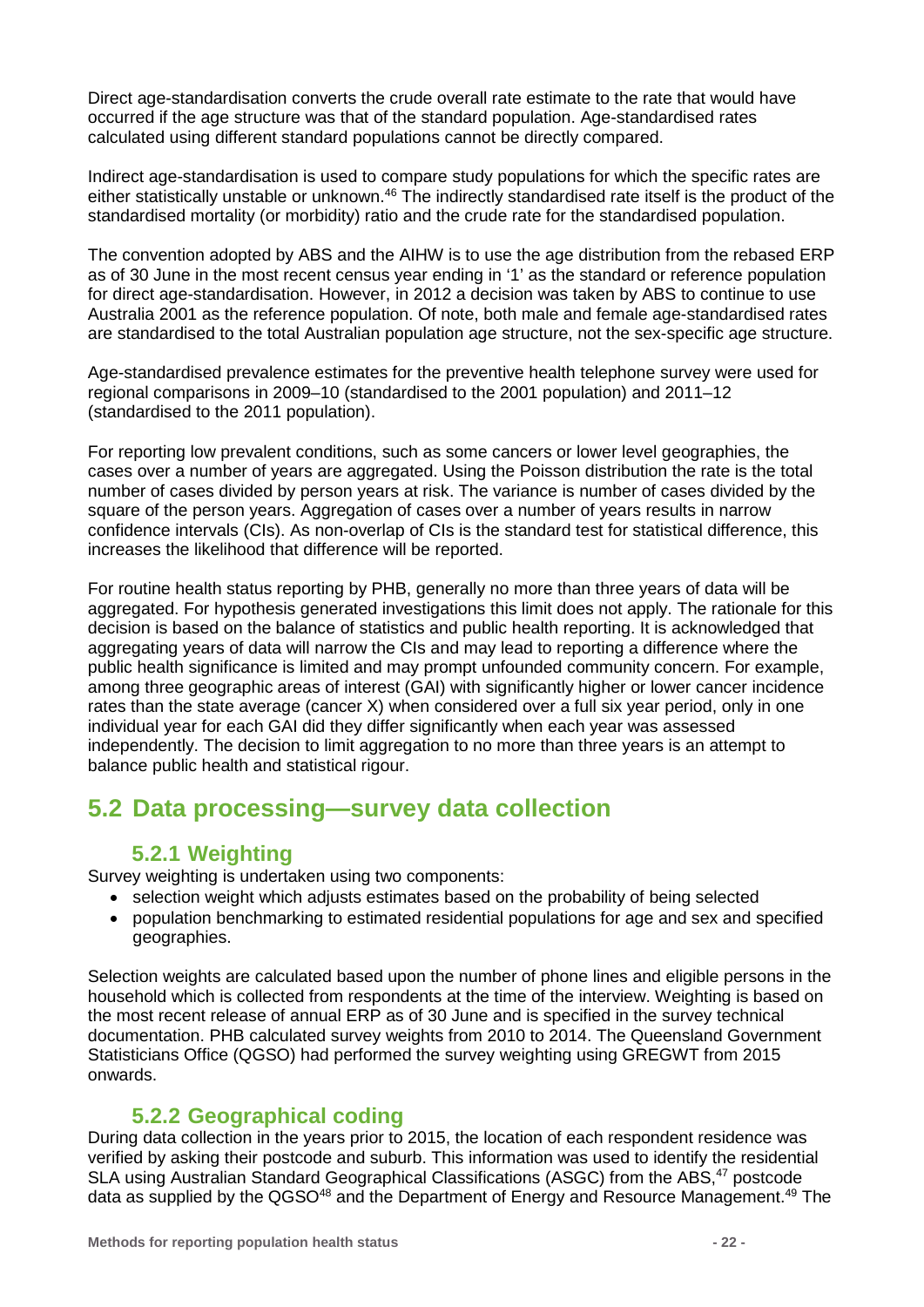verified SLA locality for each respondent was then used to assign respondents to their local government area (LGA) and Health Service District (HSD)/Hospital and Health Service (HHS) geography.

In some cases, a combination of postcode and suburb information was insufficient to identify the SLA of residence. When this occurred, and where possible, additional information was collected to resolve the discrepancy. For example, information on location of residence (street/cross-street) was used for the Self Reported Adult Health Status (SRAHS) survey 2009 and SRHS 2011 to more precisely define SLA of residence. When SLA could not be definitively identified based on the information provided by the respondent, SLA was assigned based on standardised protocols (protocols varied across survey years and are described in the relevant technical specification documents associated with each dataset).

From 2015, QGSO has geocoded respondents to the areas defined by the Australian Statistical Geographical Standard (ASGS)<sup>50</sup> LGA, and HHSs.

The following geographic coding rules were applied to these surveys:

### **SRAHS 2009**

- When a respondent's postcode/suburb fell entirely within an SLA (and thereby entirely within an HSD/HHS), SLA and HSD/HHS were coded automatically in accordance with geographical concordance specifications.
- Where a respondent's postcode/suburb was potentially located in more than one HSD/HHS and/or more than one SLA, residences were geo-coded based on supplied street and cross-street information to the appropriate postcode.
- Where street/cross-street did not resolve HSD/HHS/SLA location, respondents were assigned to an SLA/HSD/HHS based on the original allocation specified in the sample.

#### **SRHS 2010**

- When a respondent's postcode/suburb fell entirely within an SLA (and thereby entirely within an HSD/HHS), SLA and HSD/HHS were coded automatically in accordance with geographical concordance specifications.
- Where a respondent's postcode/suburb was potentially located in more than one HSD/HHS and/or more than one SLA, residences were geo-coded to the most populous SLA.

#### **SRHS 2011**

- When a respondent's postcode/suburb fell entirely within an SLA (and thereby entirely within an HSD/HHS), SLA and HSD/HHS were coded automatically in accordance with geographical concordance specifications.
- Where a respondent's postcode/suburb was potentially located in more than one HSD/HHS and/or more than one SLA, residences were geo-coded based on supplied street and cross-street information. Street/cross-street information resolved 295 respondents to their SLA and 371 respondents to HSD/HHS only. Two cases were not able to be resolved to either the SLA or HSD/HHS geography.

### **SRHS 2012**

- When a respondent's postcode/suburb fell entirely within an SLA (and thereby entirely within an HSD/HHS), SLA and HSD/HHS were coded automatically in accordance with geographical concordance specifications.
- Where a respondent's postcode/suburb was potentially located in more than one SLA, residences were geo-coded based on supplied street and cross-street information.
- Where street/cross-street did not resolve respondent's SLA of residence, assignment was made to the most populous SLA.

#### **SRHS 2013**

• Conversion to the ABS Australian Standard Geographic Standard (ASGS)<sup>51</sup> was implemented with this survey, therefore, geocoding was by SA2.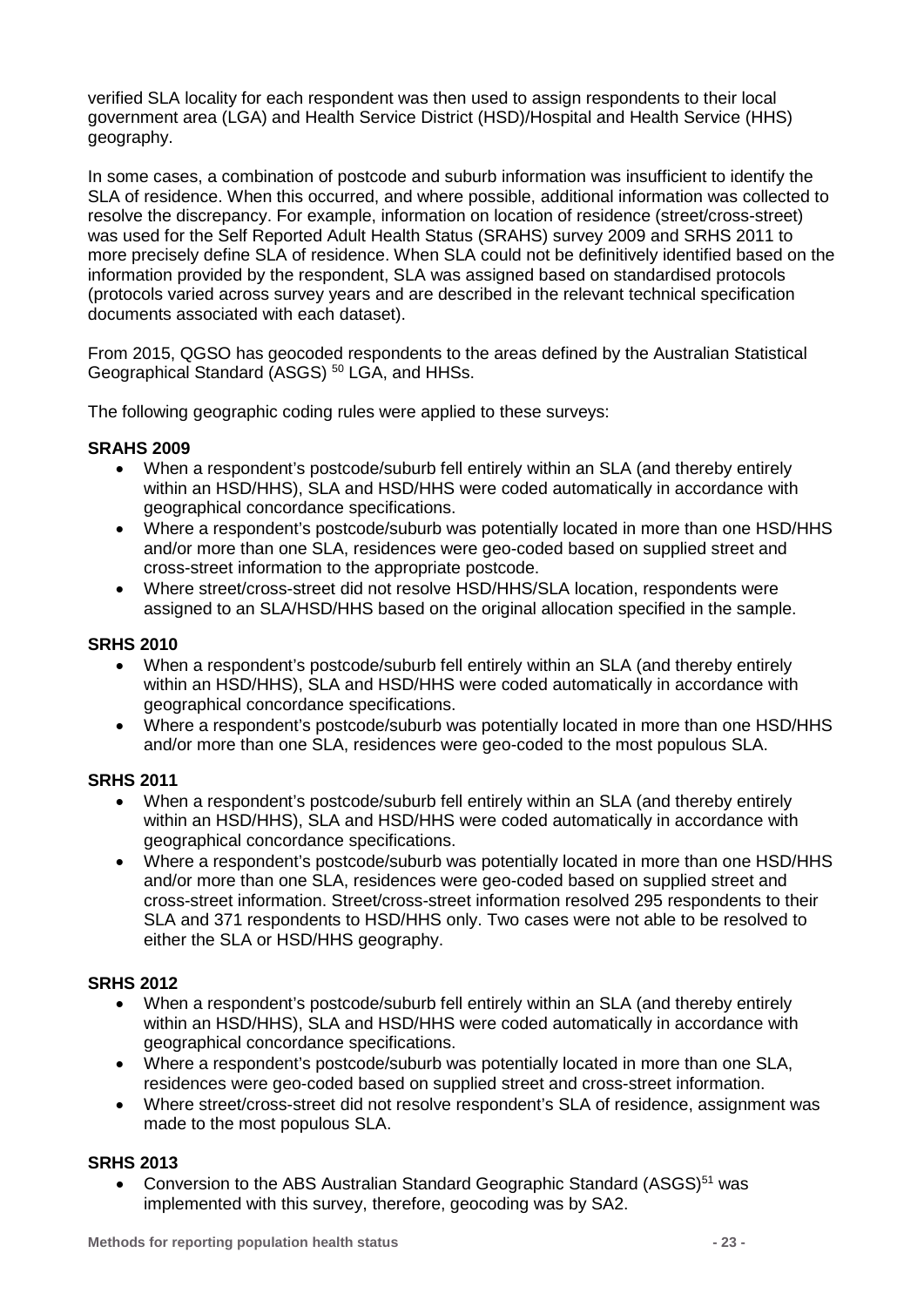- When a respondent's postcode/suburb fell entirely within an SA2 (and thereby entirely within an HHS), SA2 and HHS were coded automatically in accordance with geographical concordance specifications.
- Where a respondent's postcode/suburb was potentially located in more than one SA2, geocoding was based on street and cross-street information provided by the respondent.
- Where street/cross-street did not resolve the residential SA2, assignment was made by randomly selecting among possible SA2s, Randomisation was weighted by the population of the relevant SA2s. The respondent was then geocoded to the mesh block centroid closest to the original ambiguous location. This only applied to a small number of cases.
- SLA geocoding was also implemented to facilitate historical comparisons. Where a participants SA2 assignment was ambiguous at SLA level, the weighted randomisation protocol above was employed to assign SLA.

#### **SRHS 2014**

- Respondents were coded to SA2. SLA coding was not undertaken.
- When a respondent's postcode/suburb fell entirely within an SA2 (and thereby entirely within an HHS), SA2 and HHS were coded automatically in accordance with geographical concordance specifications.
- Where a respondent's postcode/suburb was potentially located in more than one SA2, geocoding was based on street and cross-street information provided by the respondent.
- Where street and cross-street did not resolve SA2, respondents were coded to either the street or cross-street geometric centre within the postcode/suburb information provided.
- Where street and cross-street could not be resolved, respondents were coded to the centroid of the suburb and/or postcode.

#### **2015, 2016, 2017 and 2018 adult and child preventive health telephone surveys**

<span id="page-23-3"></span>• Geocoding conducted by Queensland Treasury

### **5.2.3 Data pooling for sub-state estimates**

The standardised survey methods used in the preventive health telephone survey series enable data pooling, typically by combining two years of data, to increase sample size. Increasing the sample size is beneficial because it increases the precision of estimates or may be necessary to achieve minimal sample sizes for analysis of small geographic regions. Data are only pooled when they are comparable in terms of methodology such as sampling, timeframe and survey items. Appropriate data re-weighting procedures are undertaken.

### <span id="page-23-0"></span>**5.3 ICD codes and classifications**

The ICD is the international standard classification for epidemiological purposes and is designed to promote international comparability in the collection, processing, classification and presentation of causes of death statistics.<sup>20</sup> The classification is used to classify diseases and causes of disease or injury as recorded on many types of medical records as well as death records. The ICD has been revised periodically to incorporate changes in the medical field. Currently ICD 10<sup>th</sup> revision is used for Australian causes of death statistics.

The extensive nature of the ICD enables classification of causes of death at various levels of detail. A standard set of disease codesets is maintained by Queensland Health for health status reporting (for example the CHO report series) to maintain consistency over time and with national and other reports (Appendix [10.2\)](#page-84-1).

### <span id="page-23-2"></span><span id="page-23-1"></span>**5.4 Reporting the reliability of estimates**

PHB uses two primary methods to assess and report the reliability and precision of estimates:

- 95% CIs
- Relative standard error (RSE).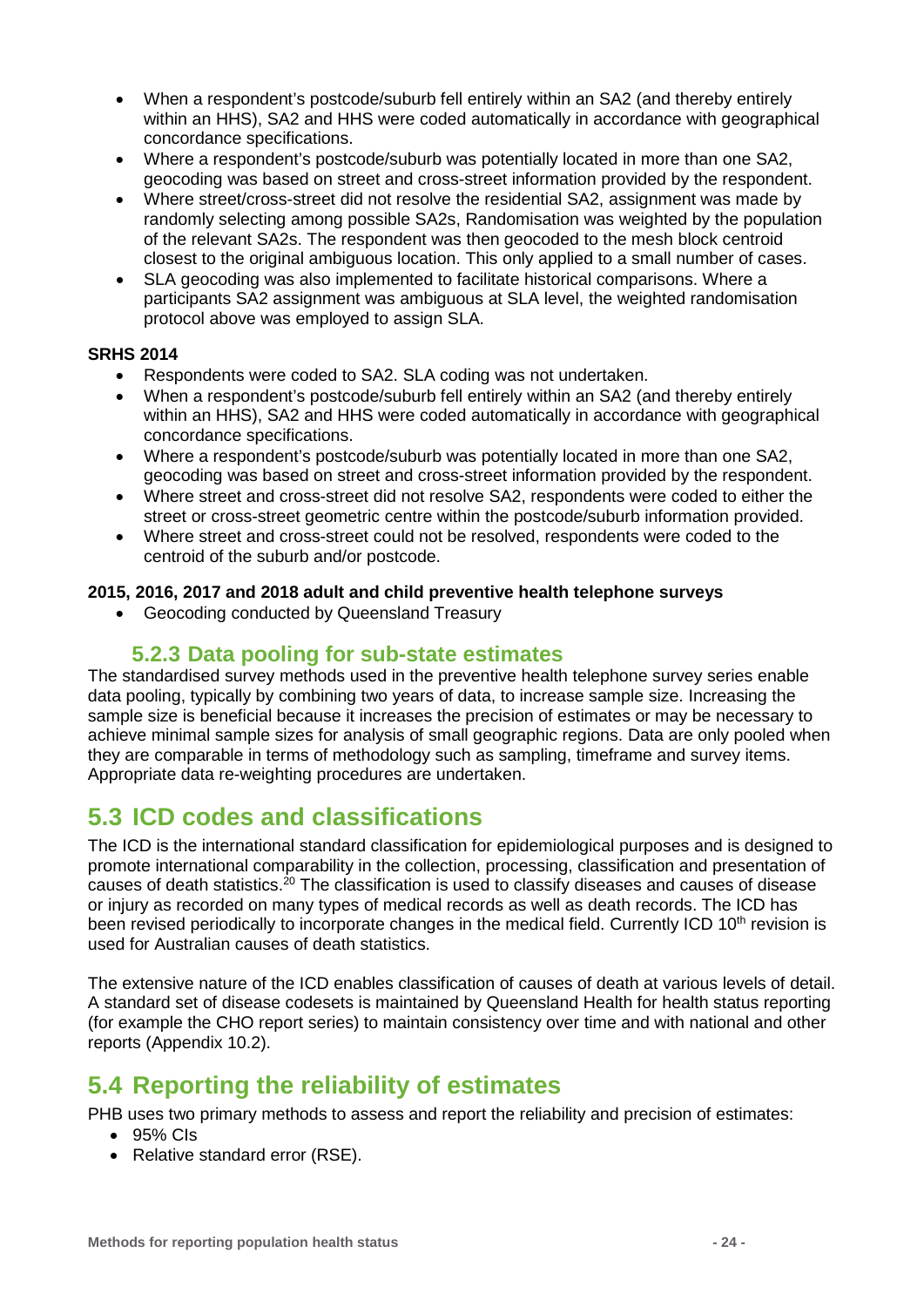The CI is a range of values that is expected to contain the true population value 95% of the time if the survey were repeated on multiple samples. Thus, a large interval reflects less certainty in the precision of the estimate.

The RSE is calculated by dividing the standard error of the estimate by the estimate itself and is expressed as a percentage. It is particularly useful when assessing the reliability of estimates with large CIs. Unless otherwise noted, from 2011 onwards PHB uses the following reporting criteria:

- Estimates with an RSE less than 25% are reliable and are reported.
- Estimates with an RSE between 25% and 50% should be interpreted with caution.
- Estimates with an RSE greater than 50% are not considered sufficiently reliable and are not reported (suppression indicated in tables).

### <span id="page-24-1"></span><span id="page-24-0"></span>**5.5 Small area/small population analyses**

It is common for stakeholders to require data at a sub-state geographic or demographic level (for example, HHS, LGA, persons aged 55 years and older). The ability to provide this information is dependent upon a variety of factors such as the population of the sub-region or demographic group, the prevalence of the condition of interest, and the sample size.

Many administrative datasets (for example, births, deaths, hospitalisations) are a census of all events for an area. As such, there is typically sufficient sample to report reliably at sub-state levels (dependent upon privacy and confidentiality for small populations). Surveys, however, introduce the potential for sampling bias, especially where populations are small and/or a condition is relatively rare.

#### Release of data from administrative datasets:

Although many conditions are sufficiently prevalent to generate a large number of cases for health outcome reporting, there are some conditions which have few case numbers at state level annually, or may be a prevalent condition which is required for reporting at lower geographies. To address statistical reliability rates are not reported on fewer than 20 cases in a given period and or geography [\(Figure 1\)](#page-24-2).52 The RSE of an incidence or mortality rate is based on the number of cases or deaths, unlike the standard error and confidence intervals which are based on both the number of cases and the size of the population. Where necessary, the cases over a number of years are aggregated to report low prevalent conditions. Where this is required for routine health status reporting, the maximum number of years will be three. For hypothesis generated investigations this limit does not apply.

<span id="page-24-2"></span>Figure 1. Relative standard error of an incidence or mortality rate as a function of number of cases<sup>53</sup>

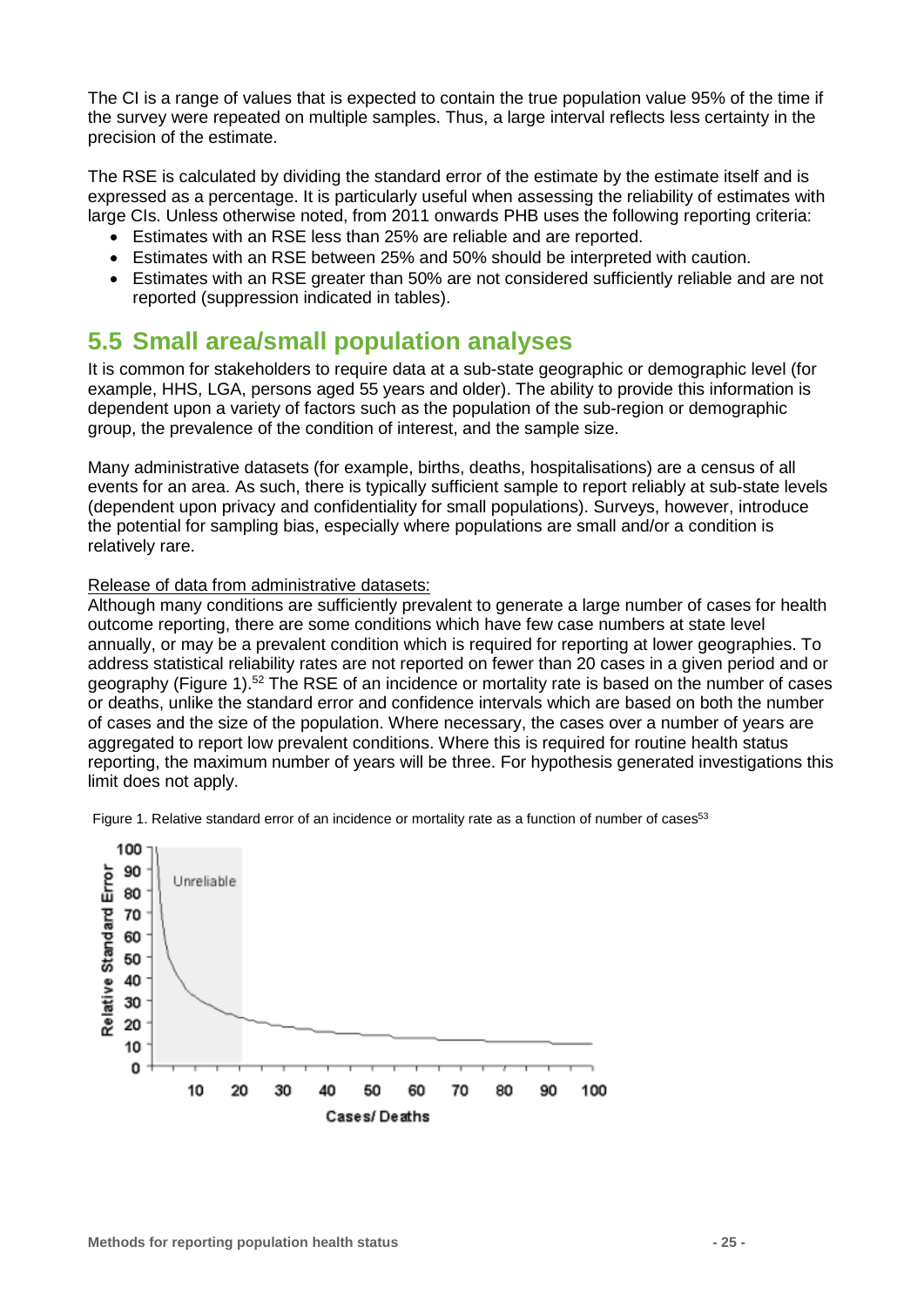#### Release of survey estimates:

PHB assesses the feasibility of releasing estimates at the sub-state level when statistically justified (Section [5.4\)](#page-23-2). These are considered minimal standards and, depending upon the sensitivity of the particular estimate, PHB may not disseminate findings based on other criteria (for example, potential privacy or confidentiality implications). Estimates are not provided where a region has less than 50 survey respondents. Additionally, estimates based on fewer than 10 cases are not released as such estimates do not typically adhere to reliability criteria.

Sub-geographic analyses may still be possible in some cases by increasing the sample size available for analysis by methods other than during the actual conduct of the survey. The two primary ways of accomplishing this are by combining (pooling) data for the same area over multiple years or by aggregating several smaller areas into one contiguous area.

## <span id="page-25-0"></span>**5.6 Reporting statistical significance**

Assessing differences between population groups is a very common epidemiological requirement. The method used to identify potential differences requires consideration of both the statistical characteristics of the data and the public health significance of any differences that may be revealed. Assessing the audience and the purpose of reporting is critical to determining the appropriate analytical approach.

Data collected or maintained by PHB are analysed to investigate a broad range of enquiries related to the health of Queenslanders. Two main analytical approaches are used in performing these functions:

- routine monitoring and reporting
- formal hypothesis testing.

These two approaches are complementary. However, it is recognised that they serve different purposes and address different analytical questions.

Routine monitoring and reporting activities are considered more fundamental in nature. Information needs are met by reporting various epidemiological measures (for example, prevalence) for conditions or risk factors, often stratified by socioeconomic variables (for example, age differentials). These analyses and associated dissemination approaches were developed in line with business objectives of other departments but also encompass ad hoc requests as Queensland Health responds to emerging population health information needs.

In contrast, hypothesis testing requires both null and alternative hypotheses. Hypotheses are often developed based on findings from routine monitoring or descriptive analysis. The choice of the statistical analysis depends upon the hypothesis and the characteristics of the dependent and independent variables. Analysis often involves using several independent variables to model complex disease determinants.

The two analytical approaches serve different information purposes and use different methods, and therefore statistical significance may be based on different, but equally valid, criteria. This does not preclude the use of identical methods or statistical significance criteria when warranted. The majority of the reporting performed by PHB requires assessment of significant differences between estimates from different populations (for example, males compared to females, younger compared to older ages, or regions compared to Queensland). The criteria to determine statistical significance, as well as the similarities, advantages and limitations of each method, are detailed below.

One method to determine statistical significance is using *p* values. Broadly, the *p* value is the probability of obtaining a test statistic at least as extreme as the one that was actually observed. If a *p* value is below a certain threshold (the α level, typically defined as 0.05), then the result is considered statistically significant and the null hypothesis (typically that there is no difference between statistics) is rejected in favour of the alternative hypothesis (that there is a difference).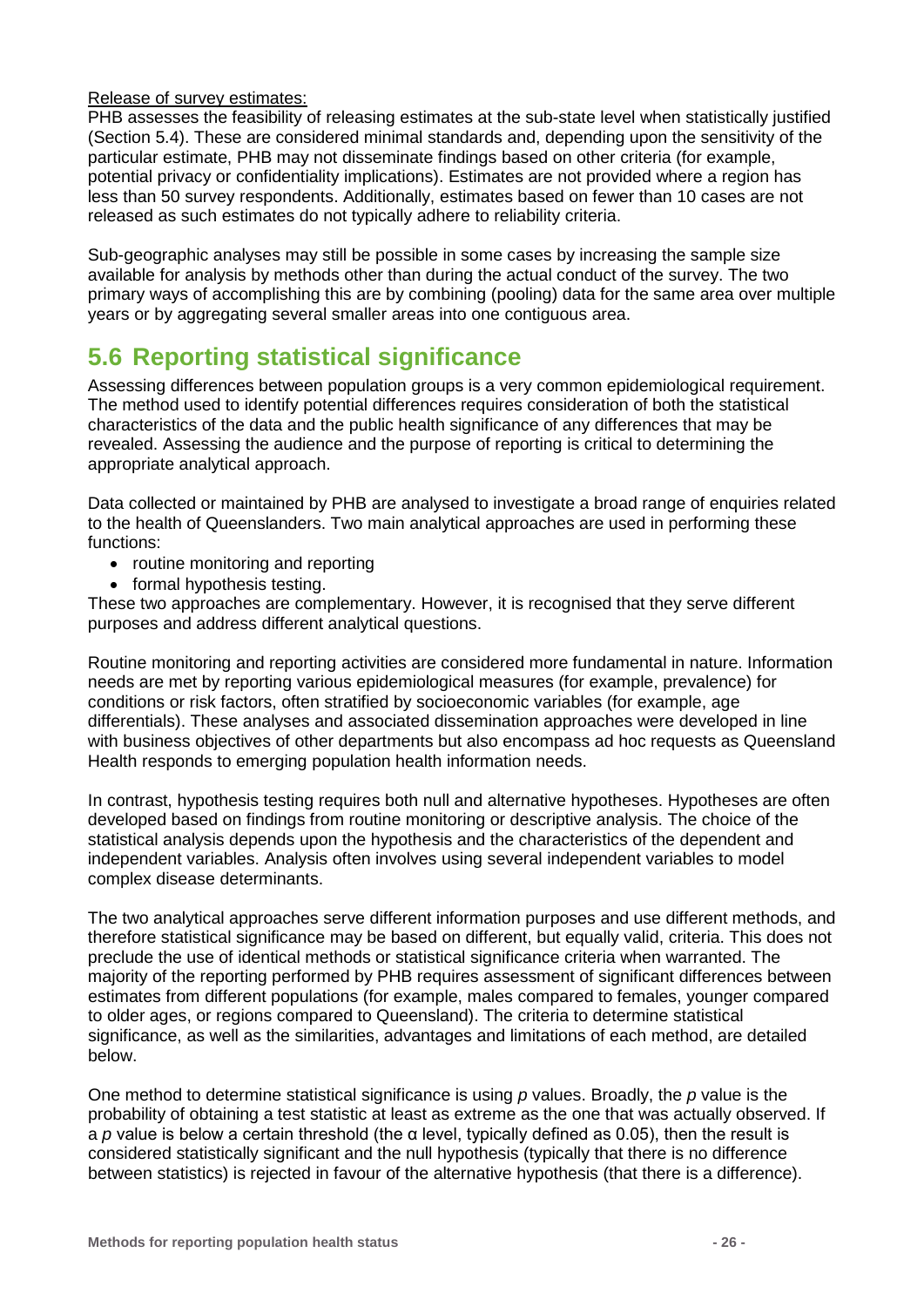There are two potential types of error that are possible when using *p* values to indicate statistical significance, specifically:

- Type I error—the null hypothesis is incorrectly rejected and two estimates are incorrectly considered different.
- Type II error—the null hypothesis is incorrectly accepted and two estimates are incorrectly considered the same.

Probabilistically, when α equals 0.05, five Type I errors will occur for every 100 statistical tests. The two types of error are reciprocal—as the α level is reduced to prevent Type I error, the likelihood of Type II error increases and vice versa. Advantages of the *p* value criterion for determining statistical significance are that it is widely accepted and can be efficient when making decisions between two straightforward options. Limitations of the *p* value criterion for determining statistical significance are that it only accepts or rejects the hypothesis based on the  $\alpha$  level threshold: it does not assess the magnitude, direction, or biological or public health significance of the finding.<sup>54</sup>

A second method of assessing statistical significance is by CIs. A CI is an interval estimate of a population parameter and is used to indicate the reliability of an estimate. It is based on the probability, defined as 1 minus α (typically 95%), that the interval contains the population parameter. It can be interpreted as the range of values that would contain the true population value 95% of the time if this survey were repeated on multiple samples. The CI is a function of sample size, the prevalence of the health factor being investigated, and measurement precision. CIs provide a method to assess statistical significance through non-overlap of the CIs: if CIs do not overlap the estimates are significantly different. A limitation of CIs is that this significance assessment is conservative, meaning that there is more likelihood of Type II error than when applying *p* value significance testing. The advantage of using CIs is that they convey information regarding the magnitude and direction of associations. Because a CI also gives an indication of the precision of the data, it can also be used to judge when a finding of no difference may be due to a lack of precision.<sup>54</sup> These benefits are of particular value where an issue is of public health significance, but data may not be precise enough to achieve statistical significance using *p* value significance testing. CIs represent a feasible, time efficient and, more importantly, statistically valid strategy for assessing statistical significance for routine monitoring and reporting functions.

An issue that can arise in settings where data must meet various reporting, operational and research purposes is the issue of multiple comparisons. Briefly, because statistical assessment is based on the underlying probability of a value being observed, probabilistically some significant findings will be spurious. There are various methods to adjust for this problem, such as the Bonferroni correction, that basically reduce the α level based on the number of comparisons. This is a feasible solution in formal hypothesis testing, where the number of comparisons can be determined a priori but are usually less feasible for routine monitoring and reporting.

Several strategies can be used to determine when corrections for multiple testing are necessary.

- Firstly, scrutinise the underlying objective of the analysis to determine whether multiple comparisons are occurring. For example, 'Does HHS X have the same prevalence for a risk factor as Queensland?' is a different question to 'Is there any difference in the prevalence of a risk factor between all the HHSs?' The latter question would require an overall test of significance and, if that was significant, follow-up with individual comparisons using a Bonferroni correction.
- Secondly, limit unnecessary comparisons to avoid these spurious outcomes. Both strategies are compatible with either analytical approach. For routine monitoring and reporting, presenting CIs rather than running all potential comparisons (many of which may be of limited value in achieving public health objectives) is particularly efficient in this regard.
- Ultimately, decisions on whether multiple comparison corrections are required should be determined based upon the objective of the analysis being undertaken.

In summary, considering the benefits and limitations detailed above, the following strategy for reporting statistically significant differences has been adopted by PHB.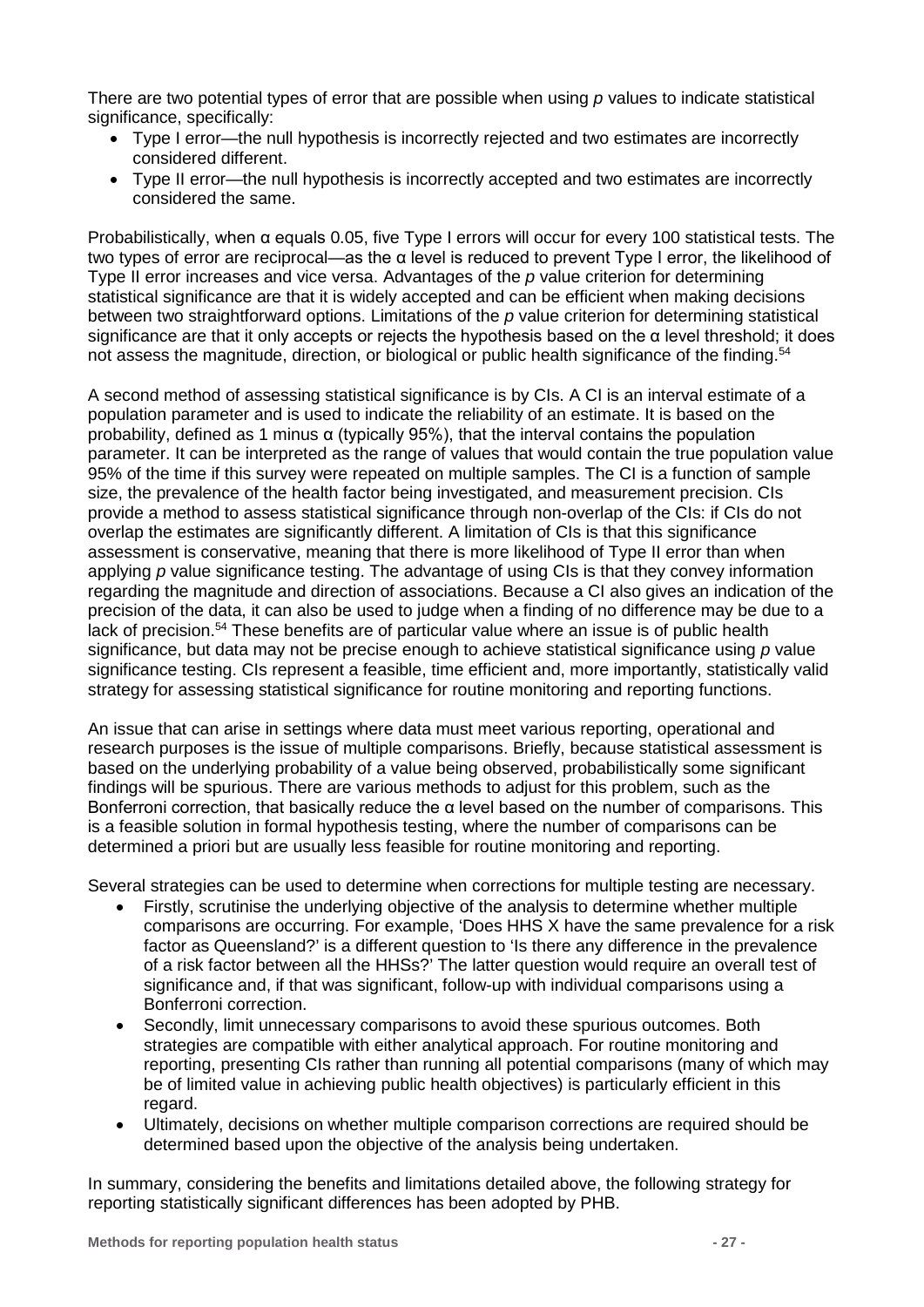- For routine monitoring and reporting such as the CHO report and other general health status reporting, statistical significance will be based upon non-overlap of 95% CIs. Differences that are not statistically significant are not generally detailed in text, although this is subject to the precision of the estimate and the public health significance of the condition of interest. In addition, the focus of reporting statistical differences will be to present overall trends in data in consideration of the value and implication of the information from a public health standpoint and based on known precedents rather than to exhaustively describe all significant differences between sub-groups (although data will typically be presented in tabular format for stakeholders to interpret).
- Significance testing using *p* value thresholds will be used for formal hypothesis testing. This may include analysis of trends over time for state and national reporting, and for peer reviewed publications.

## <span id="page-27-0"></span>**5.7 Regression analysis**

Multivariate regression analysis enables the simultaneous examination of the relationships between an 'outcome' (or 'dependent' or 'response') variable and several 'predictor' (or 'independent' or 'explanatory') variables, while adjusting for the influence of other predictor variables in the model.

Briefly, a typical strategy for regression analysis can progress through the following steps:

- exploratory data analysis
- the development of one or more tentative models
- assessment of suitability of tentative models, with potential redevelopment of tentative models
- identification of the most suitable model
- $\bullet$  using the most suitable model to make inferences<sup>55</sup>

In PHB, the primary purpose of regression analysis is to elucidate or describe relationships of public health importance. Regression analysis is conducted using Queensland preventive health survey datasets (see sections [4.20.1](#page-17-2) and [4.20.2\)](#page-18-1). Limitations to the inferences which can be drawn from regression analysis of data from surveys have been described. 55

There are varying views regarding the usage and application of weights when conducting regression analysis of survey data.55-58 Estimates can differ depending on whether a weighted or an unweighted model is used.55,57 Unweighted models can be used with non-probability samples and generally produce lower standard errors than the corresponding design-based models, but potentially lose generaliseability.55 One recommended approach involves comparison of the models produced from unweighted and weighted data.55,59 PHB compares the coefficients and *p* values of the weighted and unweighted models when drawing inferences from an analysis.

## <span id="page-27-1"></span>**5.8 Trend analysis**

Poisson regression is an appropriate approach to analysing trends in count data. In 2014, Poisson regression methods were determined to be the most appropriate for trend analysis of the preventive health telephone survey data and were used to assess trends by sex, age group and socioeconomic status. $60$  For health outcome reporting in the 2014 and subsequent Chief Health Officer reports, trends were based on linear fit to the log of the annual estimates. Selection of the most appropriate regression methodology is dependent upon many factors involving the research hypothesis and nature and availability of the data. PHB will ensure that analytical method is clearly identified or available.

Sampling variability makes survey data more susceptible to year to year variation. Trend analysis is the most appropriate method to assess changes over time because the effects of sampling variability are minimised as the number of data points increase. Change over time should not be assessed between only two data points because the effects of sampling variability are strongest in these cases.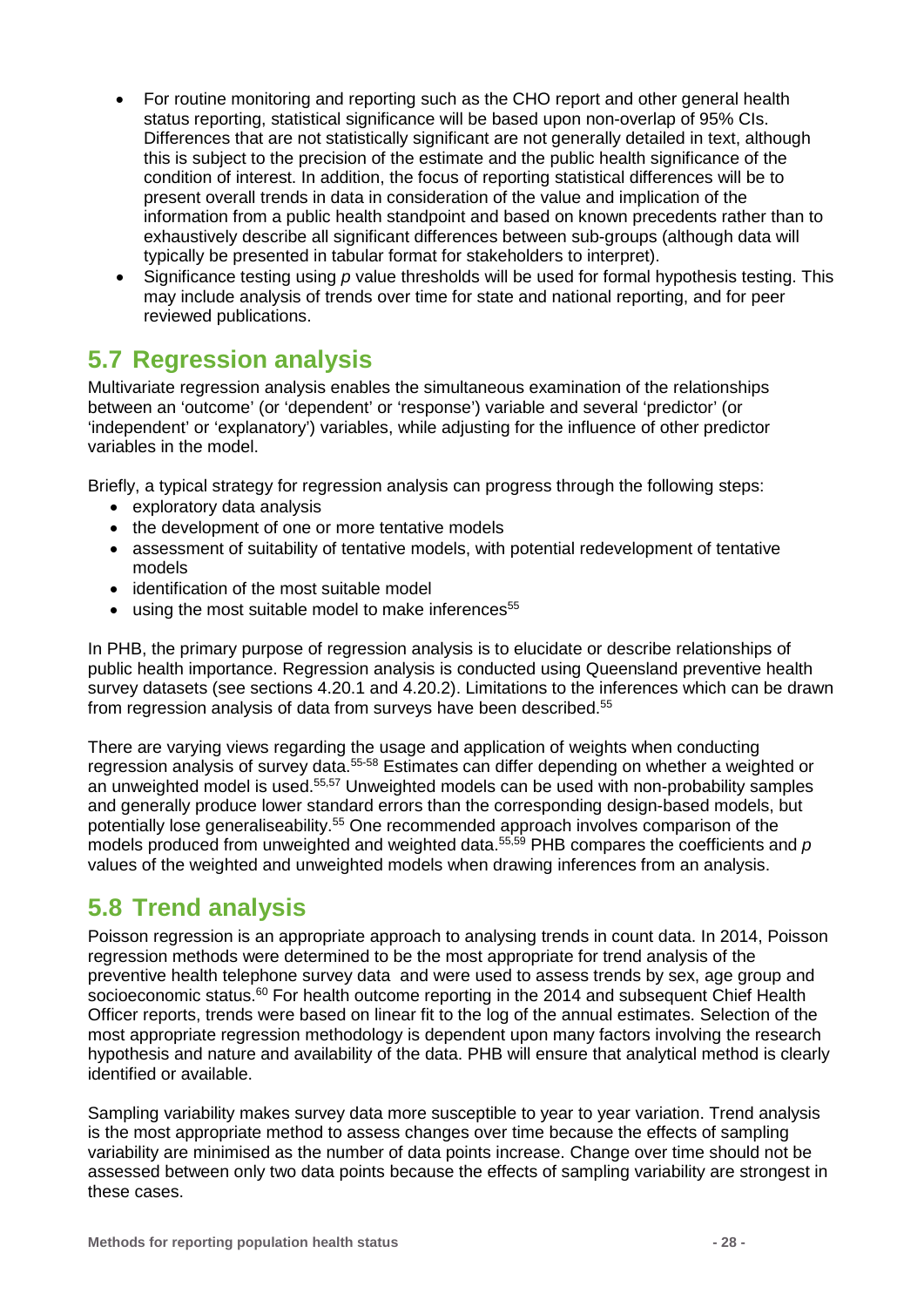## <span id="page-28-0"></span>**5.9 Risk of death/diagnosis analysis**

The calculation of probability of developing or dying from a certain condition or disease is based on published methodologies.61,62 The method estimates the age conditional probability of developing disease from surveillance data. The calculation was undertaken using the National Cancer Institute's "DevCan" software. The method used in DevCan did not change between 2003 (version 5.0) and the most recent release (6.7.3 in April 2015).

Cross-sectional disease and death rates are used to estimate lifetime and age-conditional probabilities of developing disease (or dying) in a hypothetical cohort. Rates can be calculated for sub-populations such as Indigenous Queenslanders or socio-economic status. The method provides confidence intervals on these rates.

We use age-specific rates (disease or mortality) and population for age groups as input. For example, mortality rates for cancer, other causes, and all causes mortality rates can be provided for five year age groups from 0 to 85, and for 85 plus, together with the population in each of these age groups over the relevant time period.

The output from DevCan is in the form of a life table – for each five-year age interval, the total alive at the beginning of the interval, the number who die from cancer and other causes during the interval, and the cumulative probability of dying from cancer, other causes, and all causes by the end of the interval are provided.

Similarly, if incidence rates are provided for a particular disease, the output life table consists of the total alive and disease free at the beginning of the interval, the number who develop the disease during the interval, and the number who die from other causes during the interval, plus cumulative probabilities of developing the disease or dying based on age group intervals.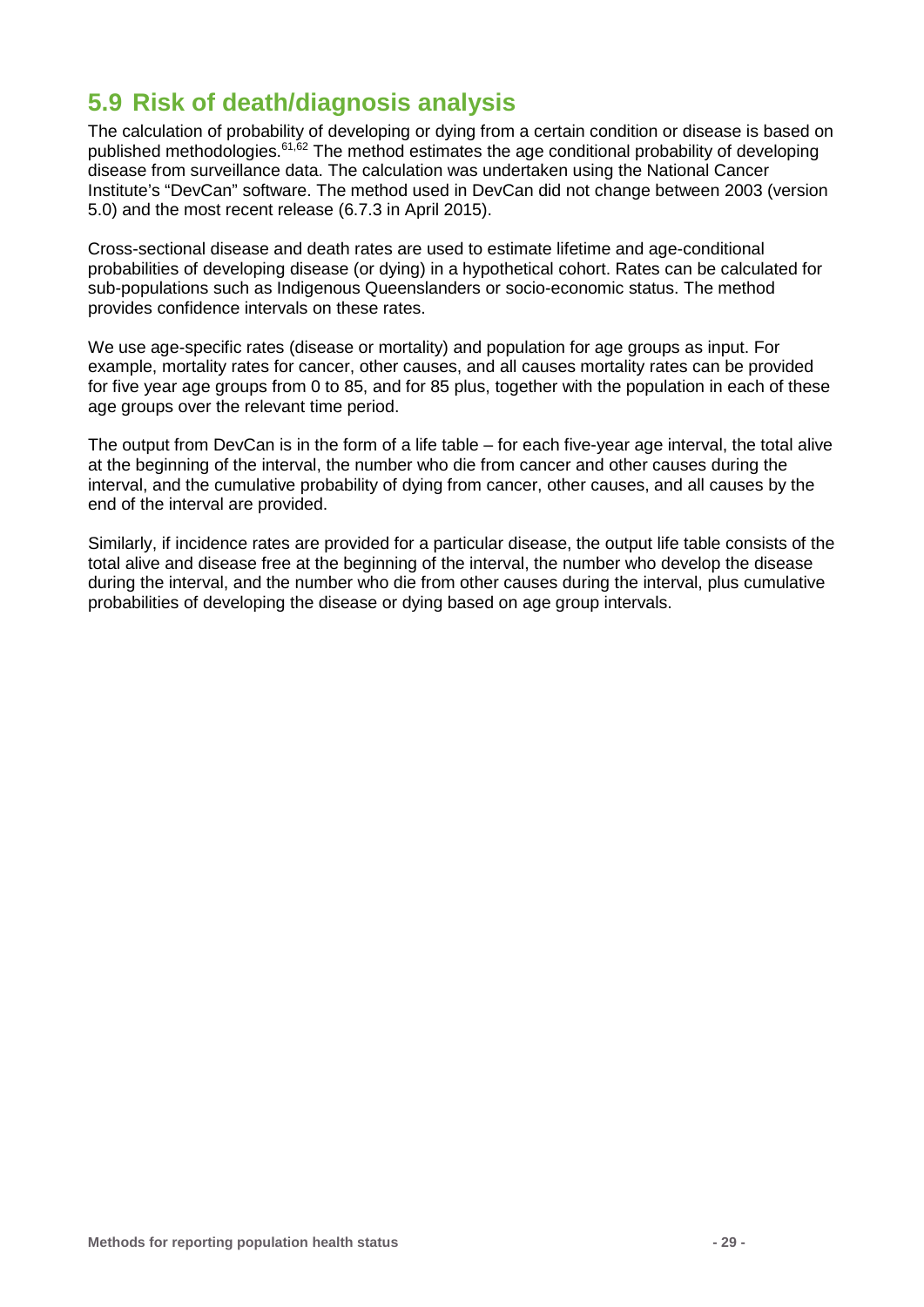# <span id="page-29-0"></span>**6 Specific topics**

## <span id="page-29-1"></span>**6.1 Aboriginal and Torres Strait Islander reporting**

Aboriginal and Torres Strait Islander people are also referred to as Indigenous Queenslanders or Indigenous Australians except where there is reference to either population separately. Underidentification of Indigenous status in death<sup>63</sup> and hospital<sup>64</sup> data is one of the main limitations of reporting on this population (Section [8.3\)](#page-76-2).

## <span id="page-29-2"></span>**6.2 Attributable fractions**

Attributable fractions also referred to as aetiological fractions, are used to measure the impact of risk factors on morbidity and mortality. Calculation of fractions takes into account both the age and sex specific prevalence of a risk factor in the population of interest, and the strength of the causal relationship between the risk factor and outcome conditions (relative risk) for that age group and sex. The number of events caused by (or preventable for) a risk factor can then be calculated by multiplying the number of age and sex specific cases of each outcome condition related to the risk factor, by the corresponding attributable fraction.

The 2016 and 2018 CHO Report used population attributable fractions for morbidity to estimate the number of hospitalisations caused by a range of risk factors. The fractions were provided by the AIHW and were derived as part of the Australian Burden of Disease Study 201165. Separate fractions for mortality are also available.

## <span id="page-29-3"></span>**6.3 Avoidable deaths**

Potentially avoidable deaths are defined under nationally agreed criteria as: preventable conditions such as lung cancer, intentional and unintentional injury, COPD, alcohol and illicit drug disorders, hepatitis and HIV/AIDS; and healthcare amenable or treatable conditions such as most cancers. asthma, and maternal and infant causes of preventable and healthcare amenable conditions such as coronary heart disease, stroke and diabetes.

## <span id="page-29-4"></span>**6.4 Burden of disease and injury**

Burden of disease is a measure of population health that aims to quantify the gap between the ideal of living to old age in good health, and the current situation where healthy life is shortened by illness, injury, disability and premature death. It is an important summary measure for health policy and planning because it quantifies the total impact of health conditions on the individual at the population level in a comparable and consistent way.66

Burden of disease is measured using the Disability Adjusted Life Year (DALY). The DALY combines fatal and non-fatal outcomes into a single measure by summing disease or injury specific years of healthy life lost to disability (YLD), and years of life lost due to premature death (YLL). One DALY is one year of 'healthy' life lost by either premature death or disability. The DALY gives a more comprehensive picture of health status compared to traditional statistics, such as disease incidence, prevalence, hospitalisation and death rates. This is because the DALY combines information regarding the prevalence and severity of disease or injury and the incidence of death. Burden of disease is calculated for a comprehensive list of specific conditions (200 in 2016) such as coronary heart disease or stroke that can be aggregated into broad cause groups such as cardiovascular disease, and then further aggregated into one of three higher order groups: communicable, maternal, neonatal and nutritional conditions; non-communicable conditions; and injuries.

Burden of disease estimates for Queensland were updated in 2016, and are based on the Australian Burden of Disease Study 2011.<sup>65</sup> Due to methodological differences and updated epidemiological knowledge, these estimates should not be compared to previous estimates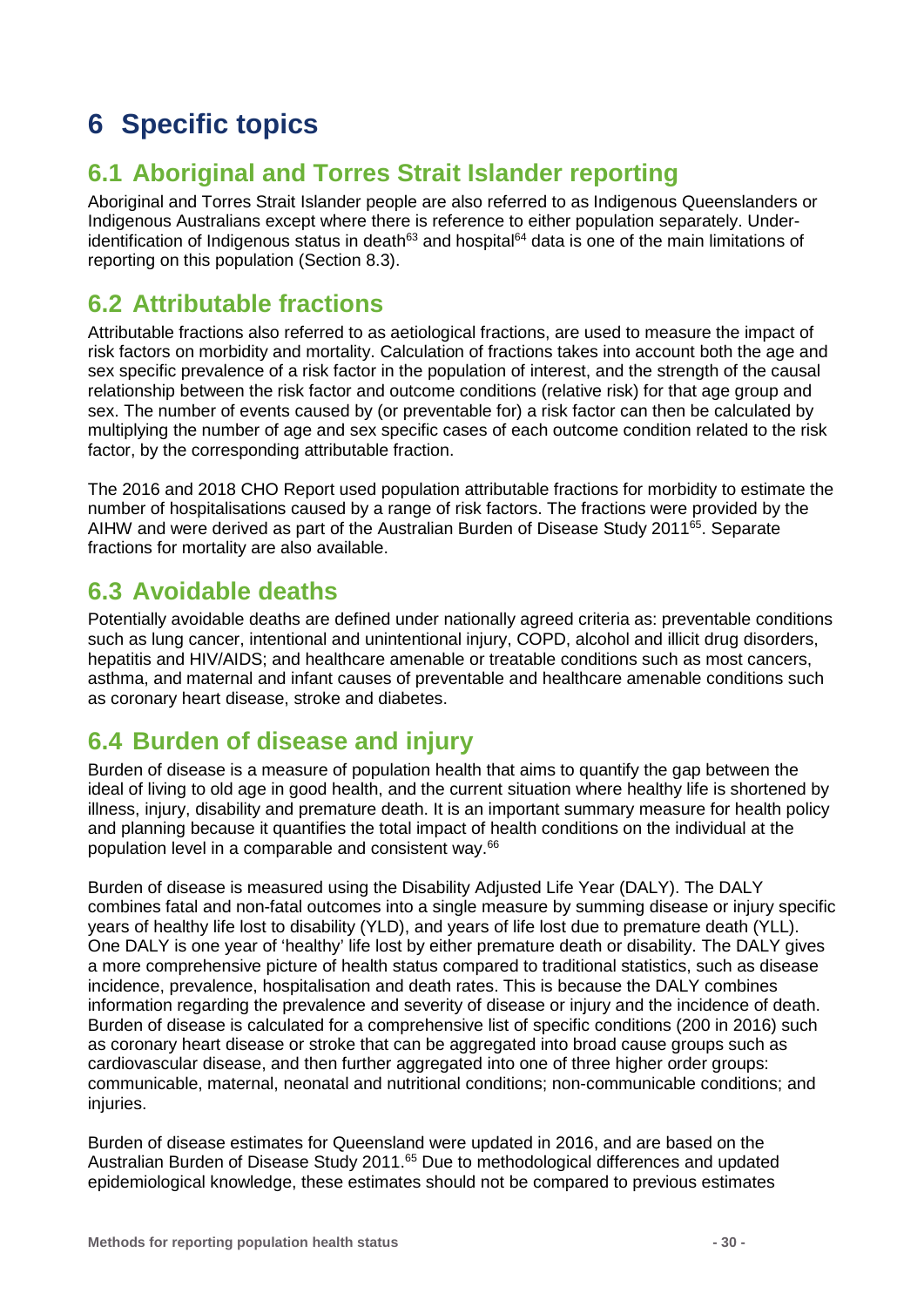The Australian Burden of Disease 2011 study was built upon the methodological approach of the Global Burden of Disease 2010 and 2013.<sup>67</sup> The models and methodologies used in 2010 were built on previous methodologies but included advancements such as new disability weights which limit comparability with previous assessments.

## <span id="page-30-0"></span>**6.5 Measuring health inequality**

The term 'health inequality' refers to the difference in health status in the population resulting from avoidable social, economic and geographic influences and the undesirable impact this can have on individuals and the community.

Health inequalities are described by examining measures of the effect and impact of socioeconomic disadvantage, remoteness and Indigenous status on selected health outcomes. Both absolute and relative differences have limitations if used in isolation and they are therefore important to consider together to provide a full description of health inequalities. For example, absolute differences are influenced by the number of cases in the whole population and relative differences are strongly affected by the size of the denominator [\(Table 2\)](#page-30-1).

<span id="page-30-1"></span>Table 2: Effect and impact measures of health inequality

|        | Absolute        | Relative          |
|--------|-----------------|-------------------|
| Effect | Rate difference | Rate ratio        |
| Impact | Number excess   | Percentage excess |

The interpretation for each measure is summarised in [Table 3.](#page-30-2) The major advantage of the impact measures is that a summary value of the inequality across all categories can be calculated, whereas effect measures can only be used to compare differences between two categories. For this reason, impact measures are the preferred approach in PHB to summarise health inequalities. However, it is important to note that individual causes of excess deaths or hospitalisations are potentially interrelated and cannot be added together.

<span id="page-30-2"></span>Table 3: Interpreting measures of health inequality

| Measure           | Interpretation                                                                         |
|-------------------|----------------------------------------------------------------------------------------|
| Rate difference   | Additional cases per 100,000 population between categories                             |
| Rate ratio        | Comparative proportion in rates between categories                                     |
| Number excess     | Number of cases that would have been avoided if all groups had the same rate           |
| Percentage excess | Percentage of total cases that would have been avoided if all groups had the same rate |

There are two approaches to measuring the impact of health inequalities. The first approach can be calculated using age-standardised rates only as shown in Box 1 and is also described in detail by the AIHW in relation to socioeconomic inequalities in cardiovascular disease.<sup>68</sup> Although this method is easier to perform, it has limitations when the underlying age structure of the populations of interest differs markedly. In this instance the age-standardised rates artificially influence the excess calculations. The second approach requires age specific counts and population numbers as shown in [Box 2](#page-32-0) and while more complex, internally adjusts for differences in the underlying age structure of the categories.

[Table 4](#page-31-0) shows the impact of socioeconomic status, remoteness and Indigenous status on premature deaths in 2007 calculated using the two different methods. Both approaches provide very similar results for socioeconomic inequalities, relatively similar for remoteness, but markedly different for populations with a higher proportion of Indigenous Queenslanders. This is because the age-standardised rates used in the first approach (Method 1, Box 1) inflate the number of excess deaths in the Indigenous Queenslander population due to the very different underlying age structure. Therefore this approach provides a reasonable approximation of the impact of socioeconomic and remoteness inequalities but cannot be used to calculate excess between groups where the underlying age structure is markedly different (for example, Indigenous and non-Indigenous populations). Where possible, the second approach (Method 2) will be used where age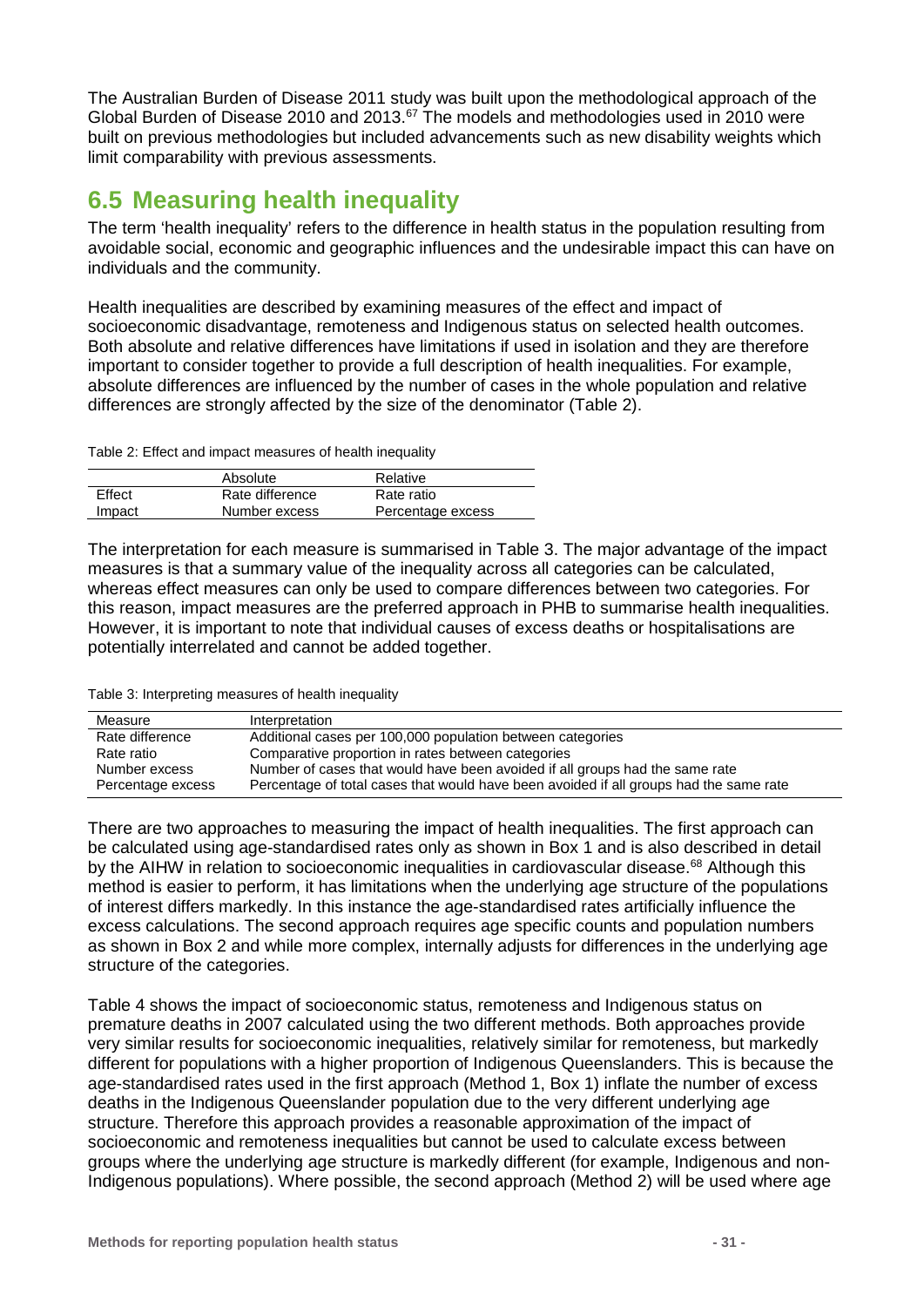#### specific data are available and when not available, such as for burden of disease, the first approach will be used to report the impact of socioeconomic and remoteness only.69

<span id="page-31-0"></span>Table 4: Comparison of methods to calculate impact of socioeconomic status, remoteness and Indigenous status on inequalities in premature death in Queensland, 2007

|               | Method 1      |                   | Method 2      |                   |  |
|---------------|---------------|-------------------|---------------|-------------------|--|
|               | Number excess | Percentage excess | Number excess | Percentage excess |  |
| Socioeconomic | 2,240         | 23.6              | 2,306         | 23.7              |  |
| Remoteness    | 504           | 5.2               | 448           | 4.6               |  |
| Indigenous    | 648           | 6.5               | 308           | 3.2               |  |

Box 1: Method 1—hypothetical worked example of impact of socioeconomic status on premature deaths in 2007

There were 9,710 premature deaths in Queensland in 2007. The age-standardised rate and population in each socioeconomic category are shown below.

|                                                   | Quintile 1-most<br>disadvantaged | Quintile 2 | Quintile 3 | Quintile 4 | Quintile 5-most<br>advantaged | <b>Total</b> |
|---------------------------------------------------|----------------------------------|------------|------------|------------|-------------------------------|--------------|
| Population                                        | 717,893                          | 985,448    | 874.056    | 840,119    | 530,673                       | 3,948,189    |
| Age-standardised<br>rate (deaths per<br>100,000)  | 298                              | 253        | 247        | 207        | 184                           |              |
| Rate difference                                   | 114                              | 69         | 63         | 23         |                               |              |
| Rate x population<br>(age-standardised<br>deaths) | 2,137                            | 2,491      | 2,155      | 1,742      | 976                           | 9,501        |
| Number excess                                     | 817                              | 679        | 547        | 197        |                               | 2,240        |
| Percentage<br>excess                              |                                  |            |            |            |                               | 23.6%        |

#### **Method 1**

Number excess

For each quintile, the population multiplied by the rate difference compared to quintile 5, that is the most advantaged group

#### **For example:**

Quintile  $1 = (114/100,000)^*$  717,893 = 817 Quintile  $2 = (69/100,000)^* 985,448 = 679$ Quintile  $3 = (63/100,000)^* 874,056 = 547$ Quintile  $4 = (23/100,000)^* 840,119 = 197$ 

Total excess = sum of excess in each quintile =  $817+679+547+197 = 2,240$ 

Interpretation: 2,240 cases would have been avoided if the rate for most advantaged population (quintile 5) applied to the whole population

#### Percentage excess

The total excess divided by the (age-standardised) total number of deaths

| Percentage excess | $= 2,240/(2,137+2,491+2,155+1,172+976)$<br>$= 2.240/9.501$<br>$= 23.6\%$ |
|-------------------|--------------------------------------------------------------------------|
|                   |                                                                          |

Interpretation: 23.6% of deaths in Queensland would have been avoided if the rate for most advantaged population (quintile 5) had applied to the whole population.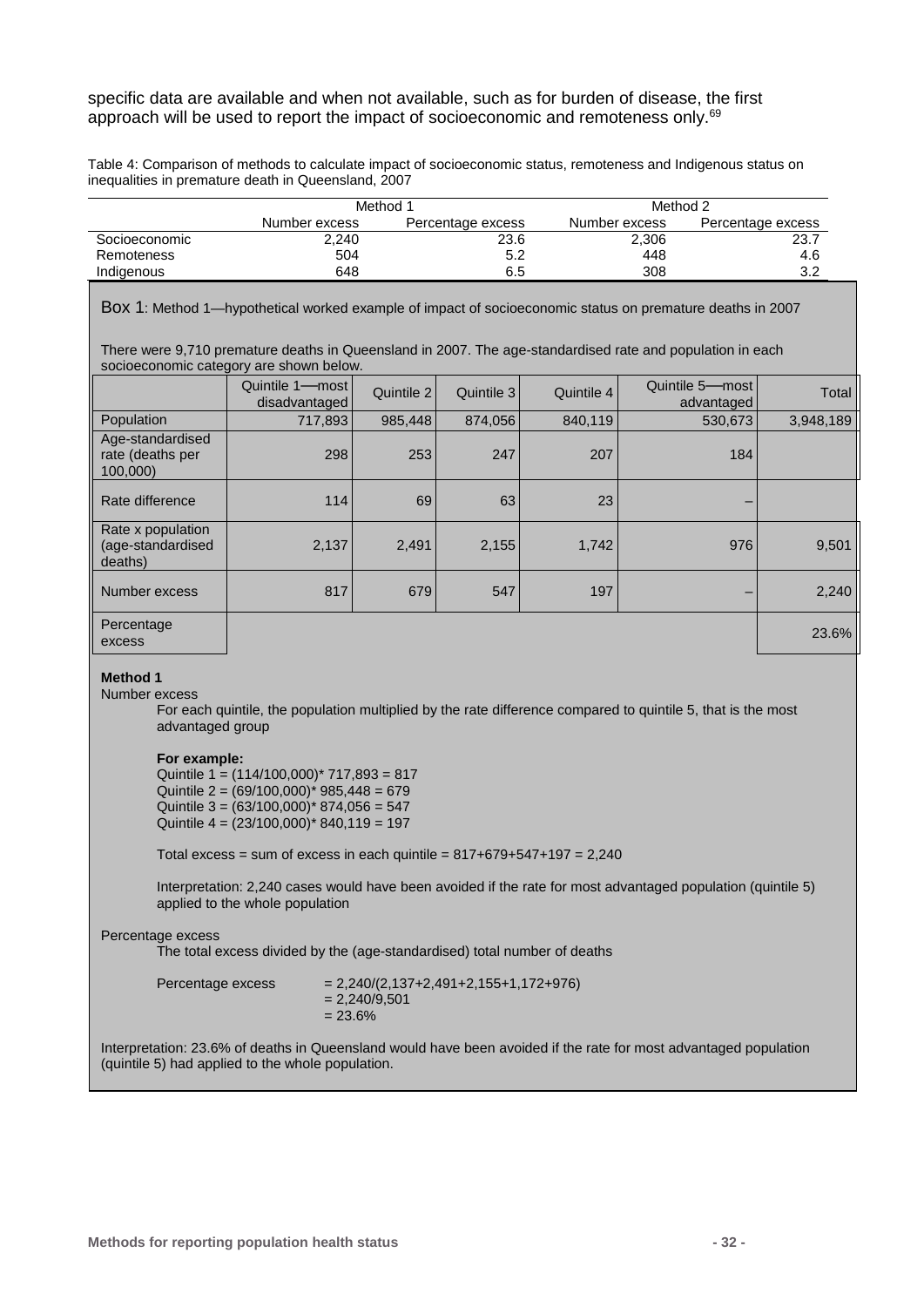<span id="page-32-0"></span>Box 2: Method 2—impact of socioeconomic status on premature deaths in 2007

For each five-year age group, the age specific rate in quintile 5 is multiplied by the population in the relevant age group in all the other categories to determine the expected number of deaths.

| OBSERVED NUMBER OF DEATHS |                |     |                |                |                |        |        | <b>POPULATION</b> |        |                |
|---------------------------|----------------|-----|----------------|----------------|----------------|--------|--------|-------------------|--------|----------------|
| Age                       | Q <sub>1</sub> | Q2  | Q <sub>3</sub> | Q4             | Q <sub>5</sub> | Q1     | Q2     | Q <sub>3</sub>    | Q4     | Q <sub>5</sub> |
| $0 - 4$                   | 92             | 77  | 82             | 68             | 24             | 51,908 | 70,365 | 63,262            | 55,691 | 32,536         |
| $5 - 9$                   | 6              | 12  | 8              | $\overline{4}$ | 2              | 54.506 | 72,356 | 64.764            | 55.411 | 32,111         |
| $10 - 14$                 | $\overline{7}$ | 12  | $\overline{4}$ | $\overline{4}$ | 8              | 57.905 | 75,745 | 66.985            | 58,012 | 33,384         |
| $15 - 19$                 | 27             | 39  | 25             | 26             | 12             | 52.482 | 73,016 | 64.478            | 62.311 | 40,180         |
| $20 - 24$                 | 32             | 49  | 47             | 36             | 16             | 45,170 | 68,049 | 62,437            | 69,756 | 54,882         |
| $25 - 29$                 | 35             | 42  | 35             | 39             | 31             | 43,752 | 66,397 | 62,230            | 65,029 | 47,212         |
| $30 - 34$                 | 46             | 71  | 37             | 46             | 21             | 45,403 | 69,524 | 66,466            | 65,598 | 43,641         |
| $35 - 39$                 | 80             | 85  | 65             | 48             | 27             | 50,720 | 75,429 | 71,839            | 68,184 | 44,991         |
| $40 - 44$                 | 84             | 99  | 82             | 61             | 33             | 51,388 | 74,443 | 69,210            | 65,409 | 41,443         |
| $45 - 49$                 | 124            | 156 | 140            | 96             | 53             | 53.084 | 75.088 | 68.811            | 64,380 | 40,262         |
| $50 - 54$                 | 179            | 204 | 167            | 128            | 67             | 50.537 | 68,398 | 60.227            | 58.441 | 35,824         |
| $55 - 59$                 | 282            | 306 | 223            | 192            | 100            | 50,260 | 64,599 | 54,075            | 53,457 | 32,015         |
| $60 - 64$                 | 368            | 408 | 292            | 263            | 134            | 46.103 | 55,653 | 44.127            | 44.038 | 24,533         |
| $65 - 69$                 | 468            | 485 | 343            | 307            | 168            | 36,712 | 42,926 | 31,660            | 30,859 | 16,071         |
| $70 - 74$                 | 621            | 603 | 501            | 386            | 160            | 27,963 | 33,460 | 23,485            | 23,543 | 11,588         |

For example in the 0–4 year age group the age specific rate in quintile 5 = 24/32,536. Therefore we would expect  $(24/32.536)$  x 51,908 = 38 deaths in quintile 1 had the rate been the same as in quintile 5.

The number of excess deaths is then calculated by subtracting the observed number of deaths from the expected number. The total number of excess deaths is the sum of the excess deaths across all categories.

For example, in the 0–4 year age group we observed 92 deaths. The excess in this age group is therefore 92–38 = 54. This is then repeated for each age group and summed as shown below.

|           |                | <b>EXPECTED NUMBER OF DEATHS*</b> |     |     |                |      |                | <b>EXCESS DEATHS</b> |                |                |        |
|-----------|----------------|-----------------------------------|-----|-----|----------------|------|----------------|----------------------|----------------|----------------|--------|
| Age       | Q <sub>1</sub> | Q2                                | Q3  | Q4  | Q <sub>5</sub> | Q1   | Q2             | Q <sub>3</sub>       | Q4             | Q <sub>5</sub> |        |
| $0 - 4$   | 38             | 52                                | 47  | 41  | 24             | 54   | 25             | 35                   | 27             | $\mathbf 0$    |        |
| $5 - 9$   | 3              | 5                                 | 4   | 3   | $\overline{2}$ | 3    | $\overline{7}$ | $\overline{4}$       | 1              | $\mathbf 0$    |        |
| $10 - 14$ | 14             | 18                                | 16  | 14  | 8              | $-7$ | $-6$           | $-12$                | $-10$          | $\overline{0}$ |        |
| $15 - 19$ | 16             | 22                                | 19  | 19  | 12             | 11   | 17             | 6                    | $\overline{7}$ | $\overline{0}$ |        |
| $20 - 24$ | 13             | 20                                | 18  | 20  | 16             | 19   | 29             | 29                   | 16             | $\overline{0}$ |        |
| $25 - 29$ | 29             | 44                                | 41  | 43  | 31             | 6    | $-2$           | $-6$                 | $-4$           | $\overline{0}$ |        |
| 30-34     | 22             | 33                                | 32  | 32  | 21             | 24   | 38             | 5                    | 14             | $\mathbf 0$    |        |
| 35-39     | 30             | 45                                | 43  | 41  | 27             | 50   | 40             | 22                   | 7              | $\mathbf 0$    |        |
| $40 - 44$ | 41             | 59                                | 55  | 52  | 33             | 43   | 40             | 27                   | 9              | $\mathbf 0$    |        |
| 45-49     | 70             | 99                                | 91  | 85  | 53             | 54   | 57             | 49                   | 11             | $\mathbf 0$    |        |
| 50-54     | 95             | 128                               | 113 | 109 | 67             | 84   | 76             | 54                   | 19             | $\overline{0}$ |        |
| 55-59     | 157            | 202                               | 169 | 167 | 100            | 125  | 104            | 54                   | 25             | $\overline{0}$ |        |
| 60-64     | 252            | 304                               | 241 | 241 | 134            | 116  | 104            | 51                   | 22             | $\overline{0}$ |        |
| 65-69     | 384            | 449                               | 331 | 323 | 168            | 84   | 36             | 12                   | $-16$          | $\overline{0}$ | Total  |
| 70-74     | 386            | 462                               | 324 | 325 | 160            | 235  | 141            | 177                  | 61             | $\mathbf 0$    | excess |
| Total     |                |                                   |     |     |                | 902  | 707            | 507                  | 190            | $\mathbf 0$    | 2,306  |

\* if death rates across all areas in Queensland were the same as they were in most advantaged quintile

Interpretation: 2,306 cases would have been avoided if the rate for quintile 5 applied to the whole population

Percentage excess  $=$  total excess divided by the total number of actual deaths  $= 1,250/9,710 = 23.7%$ 

Interpretation: 23.7% of cases would have been avoided if the rate for the most advantaged population (quintile 5) had applied to the whole population.

Note that negative number of excess deaths, indicates that the age specific rate in quintile 5 is not the lowest.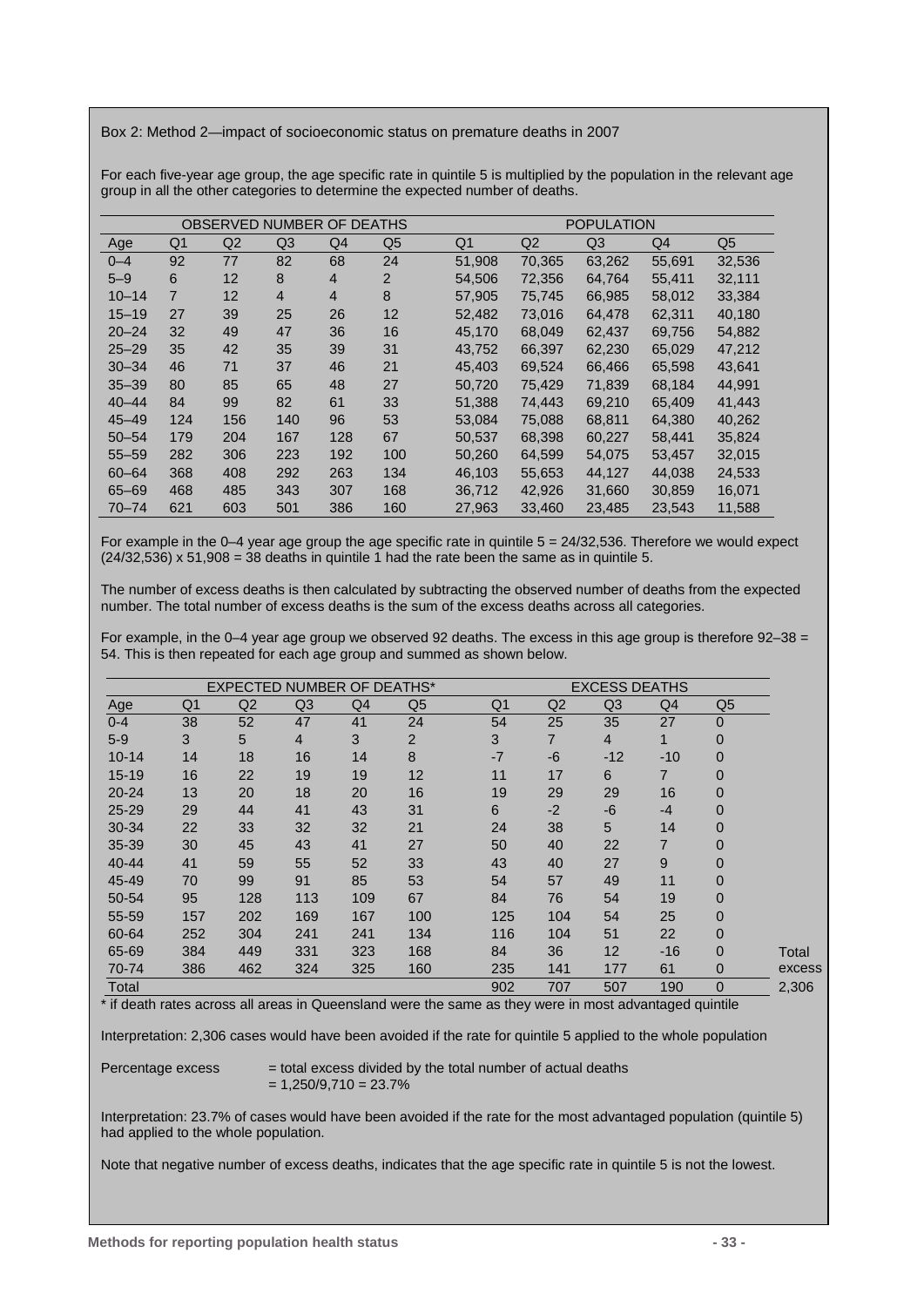## <span id="page-33-0"></span>**6.6 Measuring overweight and obesity**

For population surveys within Queensland, including the Queensland preventive health survey series, BMI [\(Table 5\)](#page-33-2) is routinely collected by self report (participant reports their height and weight). Surveys that collect data face-to-face, such as the NHS (Section [4.16\)](#page-15-3), may include measurement of the participant by trained interviewers. Although measured and self reported BMI are highly correlated, self reported BMI is subject to reporting bias resulting in lower prevalence of unhealthy weight and it is possible that the nature of bias may vary over time. For example, self report of overweight and obesity in Queensland adults were about 7% lower than the measured prevalence in 2007–08 with females more likely to under report overweight and obesity. Obesity was under reported almost twice as often as being overweight (15% lower compared with 9%).<sup>70</sup> Under-reporting is therefore not random and can introduce systematic bias. While a number of studies<sup>71-74</sup> have attempted to adjust for self reporting biases, the fact that the difference between self reported BMI and measured BMI has remained relatively constant through time means that, at the population level, increases in self report BMI generally reflect an increase in measured BMI. The most recent measured estimates of BMI in Queensland were in the AHS 2011–12.75

<span id="page-33-2"></span>Table 5: Adult BMI and waist circumference classifications

| <b>Body Mass Index</b> | <b>Criteria</b>   |  |
|------------------------|-------------------|--|
| Underweight            | < 18.5            |  |
| Healthy weight         | $≥18.5$ but <25   |  |
| Overweight             | $\geq$ 25 but <30 |  |
| Obese                  | $\geq$ 30 but <40 |  |
| Severely obese         | ≥40               |  |

For determining an individual's risk of diseases associated with increased body fat, waist circumference has been demonstrated to be more reliable than BMI as a clinical measure.76 Consequently, when an individual is measured for both BMI and waist circumference, approximately 20% of overweight individuals will not be at risk based on waist circumference.<sup>39</sup> Waist circumference is difficult to collect efficiently and reliably by telephone; therefore, BMI is the established population surveillance tool and is the required tool for reporting against the NPAPH for adults and children.

Queensland preventive health surveys employ a short survey module to collect BMI data. Participants self report height (feet/inches, centimetres), weight without clothes (pounds/stones, kilograms) and, if female, whether currently pregnant. Extremely high or low responses are validated and confirmed during the interview using pre-set criteria. For the child preventive health surveys, BMI was calculated from parent/carer reporting their child's height and weight. Results may also be biased as parents may not accurately report their children's height and weight for many reasons.<sup>77,78</sup> When parents are unable to report their child's height and weight, they are given a call back option so they may measure the child and report more accurately.

## <span id="page-33-1"></span>**6.7 Measuring physical activity**

Physical activity is difficult to measure due to multiple sources of bias, mainly recall bias and the propensity for the conscientious responder to overstate their true levels of physical activity. The CATI based Active Australia instrument<sup>79</sup> is commonly used and accepted as the standard tool for large population based CATI surveys of adult physical activity. This tool refers to physical activity completed in the previous week in an attempt to minimise recall bias. While Active Australia is a validated instrument, it is important to recognise that minor variations in wording of questions or application of the instrument can result in markedly different results. This is currently evident in the differential in results from the AHS 2011–12 and Queensland preventive health survey series, with AHS reporting about 40% of adults achieving sufficient physical activity for health benefit while Queensland preventive health surveys report 50–60%.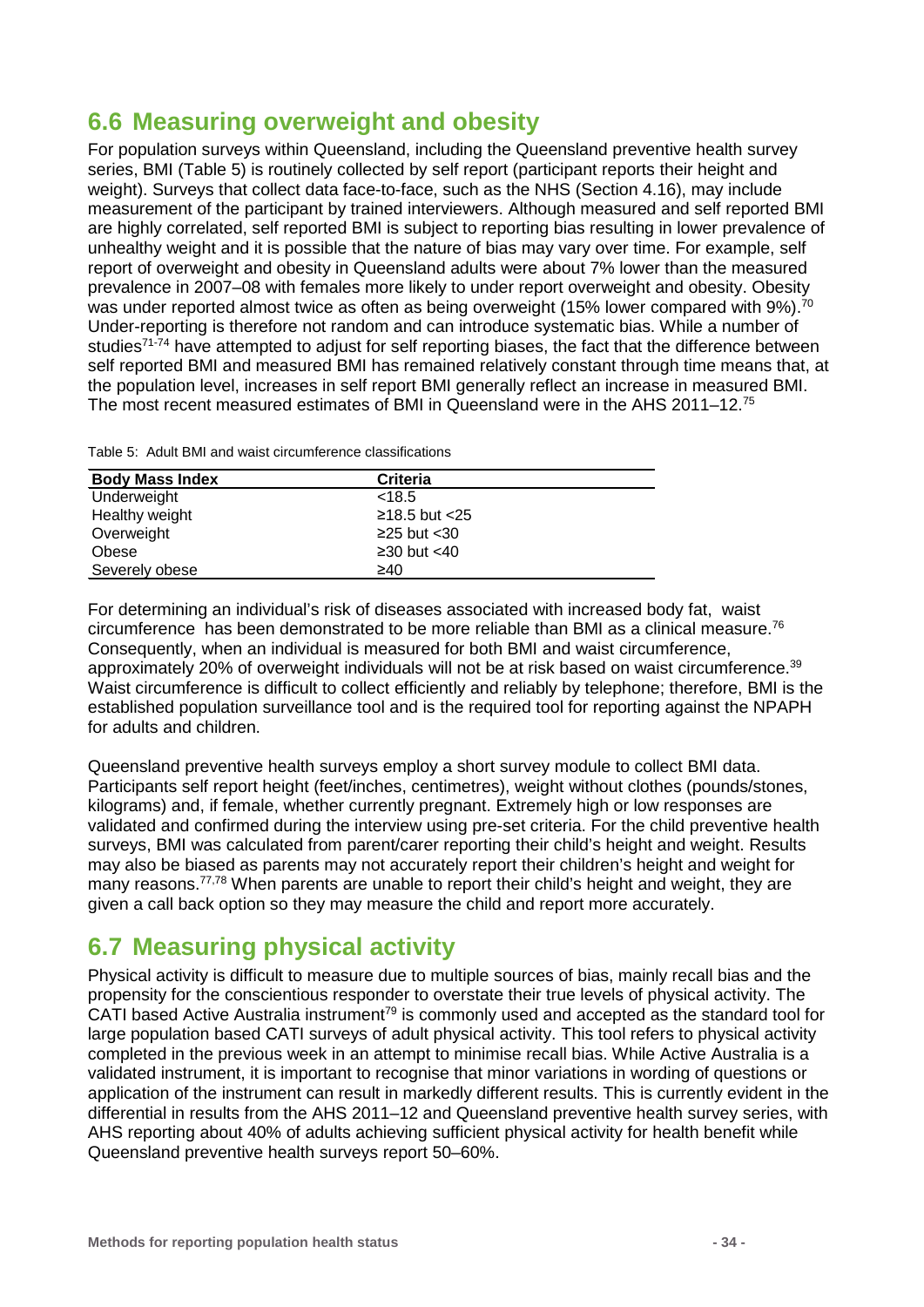Survey respondents (confined to the age group 18–75 years) are asked for the number of sessions and total time spent walking, walking for active transport, vigorous physical activity, and moderate physical activity. Any time estimate for a particular activity type that exceeds 840 minutes for the week is given a value of 840 to reduce the impact of outliers on mean times spent in that particular activity.

The primary indicator generated pools the total number of sessions and total time for walking, moderate and vigorous (doubled to account for increased intensity) physical activity. Individuals who have completed at least 150 minutes of activity across at least five sessions in the past week are considered to have completed sufficient physical activity for health benefit. This requirement is aligned to the *National Physical Activity Guidelines for Adults<sup>80</sup>* which indicate that at least 30 minutes of moderate intensity physical activity on most days of the week is required to achieve health benefits. Individuals who do not meet the required sessions and total minutes are classified as either insufficient physical activity for health benefit or sedentary.

Active Australia also recommends the use of a further five statements relating to awareness of physical activity messages using a five-point Likert scale. Queensland Health surveys have not utilised these additional statements.

It is important to note that Active Australia methodology makes the assumptions that sessions are on different days of the week, and that total minutes are distributed equally in terms of individual session duration. This method does not account for intensity of activity particularly well, that is, it does not make use of energy expenditure estimates for specific types of activities or anything similar which are used by some physical activity instruments. After due consideration it was decided not to include this aspect in calculations for the Active Australia Survey as energy expenditure is directly influenced by both age and body mass. The complexity required to accurately account and control for these two additional factors when calculating energy expenditure would make the tool too complex.

Alternative methods for measuring physical activity include:

- direct behavioural observation
- mechanical or electronic devices such as pedometers or accelerometers
- physiological testing to estimate maximal or submaximal cardiorespiratory oxygen uptake (for example, using treadmill or cycle ergometers)
- activity diaries.

Each of the above methods is considered to have greater reliability and reduced bias in comparison with self-reported measures, however, each has its own inherent problems. Direct observation, physiological testing and use of devices are expensive and unsuited to populationlevel surveys. It is also possible that these methods, as well as activity diaries, may influence behaviour and consequently provide inaccurate results. All of the methods listed have been used as validation tools for various self reported measures of physical activity.

There is little agreement regarding appropriate methods to assess physical activity among children in population based CATI surveys. The issue of reliability associated with parents reporting their child's physical activity is of particular concern. The child preventive health survey series has used a variety of survey items to assess physical activity such as active transport to and from school and participation in various sports activities. As of the 2011 child preventive health survey, PHB adopted the survey item used for monitoring in the National Secondary Students' Diet and Activity (NaSSDA) survey.

The Australian guidelines for children aged  $5-12$  years recommend<sup>81</sup>:

- A combination of moderate and vigorous activities for at least 60 minutes a day is recommended.
- Most importantly, kids need the opportunity to participate in a variety of activities that are fun and suit their interests, skills and abilities. Variety will also offer your child a range of health benefits, experiences and challenges.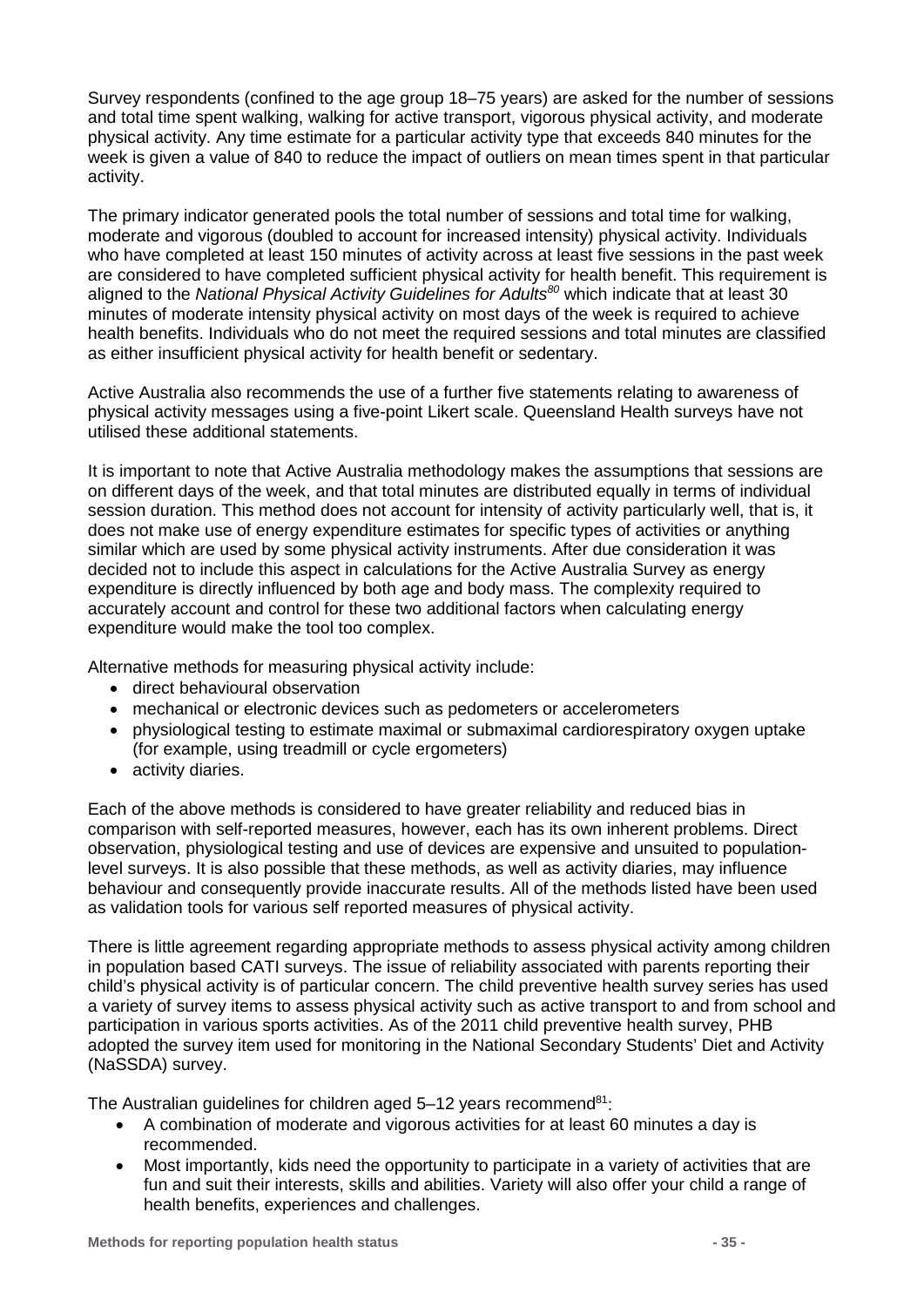• Children shouldn't spend more than two hours a day using electronic media for entertainment (for example computer games, TV, internet), particularly during daylight hours.

The 2005 Australian physical activity guidelines $^{82}$  were revised in 2014 and recommendations used to inform the 2014 guidelines.**83-87** Highlights from the 2014 guidelines are included [\(Table 6\)](#page-35-0). One of the key changes is the inclusion of recommendations for reducing sedentary behaviour for adults. The revised guidelines are supported by a rigorous review of the evidence and were subject to stakeholder and expert consultation and consensus.

| Age group                                        | Physical activity                                                                                                                          | Sedentary                                                                                                                       |  |  |  |  |  |  |
|--------------------------------------------------|--------------------------------------------------------------------------------------------------------------------------------------------|---------------------------------------------------------------------------------------------------------------------------------|--|--|--|--|--|--|
|                                                  | 0-1 yrs: Encourage PA, especially floor-based play in safe<br>environments                                                                 | 0-5 yrs: less than 1 hour per day sedentary, restrained or kept<br>inactive (excluding sleep)                                   |  |  |  |  |  |  |
| $0 - 5$ years<br>(and not yet<br>started school) | 1-5 yrs: Be physically active every day for at least three hours,<br>spread throughout the day                                             | 0-<2 yrs: no television watching or use of other electronic<br>media                                                            |  |  |  |  |  |  |
|                                                  |                                                                                                                                            | 2-5 yrs: less than 1 hour per day sitting and watching television<br>or using other electronic media                            |  |  |  |  |  |  |
|                                                  | For health benefits, accumulate at least 60 minutes every day<br>of moderate to vigorous physical activity                                 | Limit use of electronic media for entertainment to no more<br>than 2 hours per day                                              |  |  |  |  |  |  |
| 5-12 years<br>(and started                       | Include a variety of aerobic activities (including some vigorous<br>intensity activity)                                                    | Break up long periods of sitting as often as possible                                                                           |  |  |  |  |  |  |
| school)                                          | At least 3 days each week, engage in activities that strengthen<br>muscle and bone                                                         |                                                                                                                                 |  |  |  |  |  |  |
|                                                  | For additional health benefits, engage in more PA (up to 3<br>hours per day)                                                               |                                                                                                                                 |  |  |  |  |  |  |
|                                                  | For health benefits, accumulate at least 60 minutes every day<br>of moderate to vigorous physical activity                                 | Limit use of electronic media for entertainment to no more<br>than 2 hours per day                                              |  |  |  |  |  |  |
| 13-17 years                                      | Include a variety of aerobic activities (including some vigorous<br>intensity activity)                                                    | Break up long periods of sitting as often as possible                                                                           |  |  |  |  |  |  |
|                                                  | At least 3 days each week, engage in activities that strengthen<br>muscle and bone                                                         |                                                                                                                                 |  |  |  |  |  |  |
|                                                  | For additional health benefits, engage in more PA (up to 3<br>hours per day)                                                               |                                                                                                                                 |  |  |  |  |  |  |
|                                                  | Be active on most, preferably all, days every week                                                                                         | Minimise amount of time in prolonged sitting                                                                                    |  |  |  |  |  |  |
| 18-64 years                                      | Each week, accumulate 2.5 to 5 hours of moderate intensity or<br>1.25 to 2.5 hours of vigorous intensity PA (or equivalent<br>combination) | Break up long periods of sitting as often as possible                                                                           |  |  |  |  |  |  |
|                                                  | Do muscle strengthening activities at least 2 days each week                                                                               |                                                                                                                                 |  |  |  |  |  |  |
|                                                  | If you currently do no PA, start with some and build up to the<br>recommended amount                                                       |                                                                                                                                 |  |  |  |  |  |  |
|                                                  | Do some form of PA, irrespective of age, weight, health problems or abilities                                                              |                                                                                                                                 |  |  |  |  |  |  |
|                                                  | Be active every day in as many ways as possible, with a range of PA including fitness, strength, balance and flexibility                   |                                                                                                                                 |  |  |  |  |  |  |
| 65+ years                                        | Accumulate at least 30 minutes of moderate intensity PA most days (preferably all)                                                         |                                                                                                                                 |  |  |  |  |  |  |
|                                                  | If you have stopped PA, or started new PA, start easy and build up the recommended amount, type and frequency                              |                                                                                                                                 |  |  |  |  |  |  |
|                                                  |                                                                                                                                            | If you have enjoyed a lifetime of PA, continue doing so in a way suited to your capability and following safety recommendations |  |  |  |  |  |  |

<span id="page-35-0"></span>Table 6: Australia's physical activity and sedentary behaviour guidelines 2014**83-87**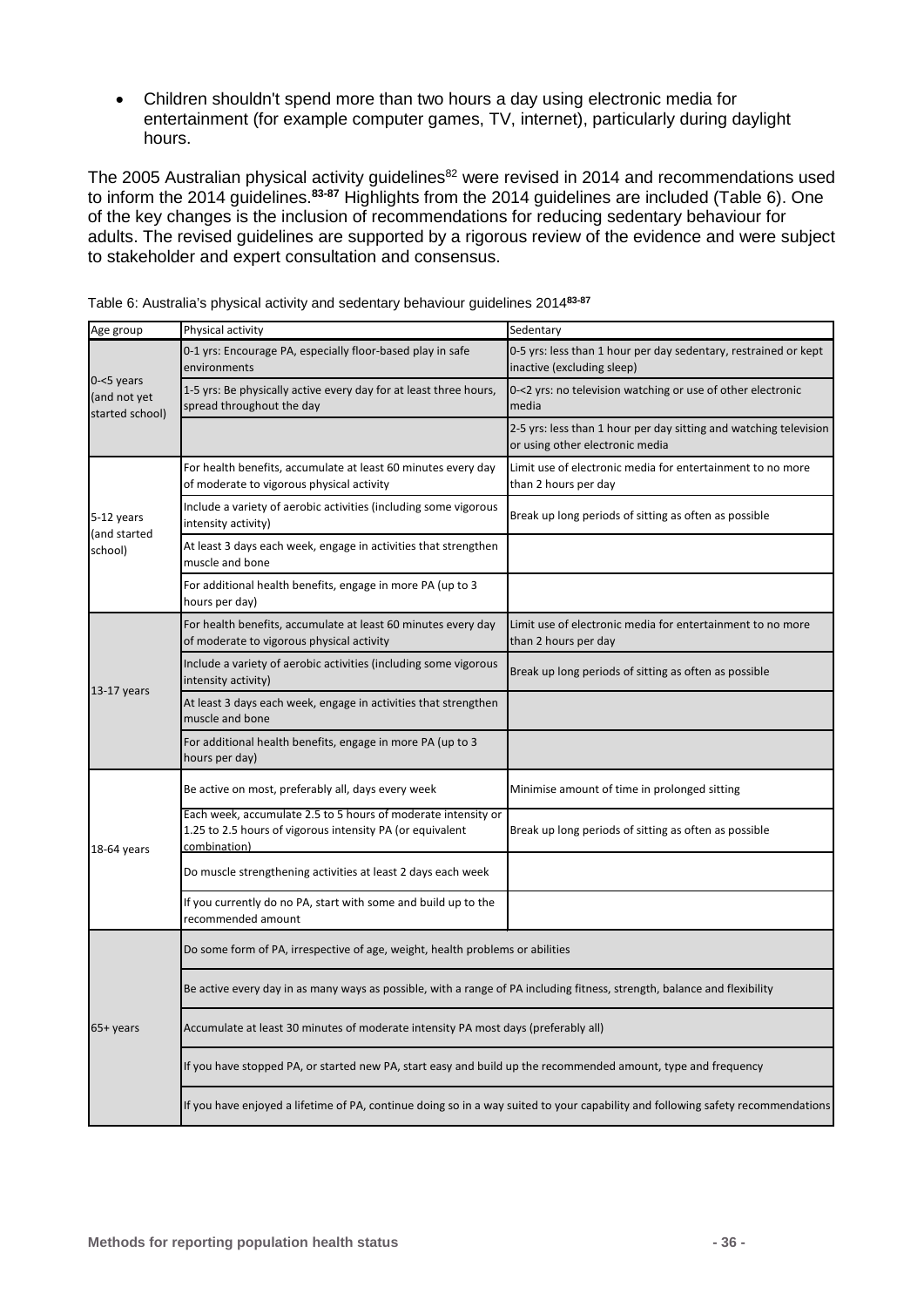## **6.8 Measuring alcohol consumption**

Estimates of alcohol consumption in the Queensland population have been obtained by two different surveys using differing questioning methods. The first method, used for high level reporting prior to 2010, derives estimates from the NDSHS (Section [4.15\)](#page-15-0). This survey uses a mixed methodology with self completed questionnaires (drop and collect), CATI and, in earlier collections, face to face interviews. The questions measure both regular and periodic alcohol consumption using the graduated quantity frequency method but also include quantity frequency questions to allow for comparisons to NDSHS surveys prior to 2001.

The second method, used for reporting annually, is based upon questions from the SRHS survey series. Prior to 2009, the SRHS used only the quantity frequency method (known internally as 'short alcohol'). As of 2009, the SRHS included both the quantity frequency and graduated quantity frequency methods using identical questions from the NDSHS.

Both methods ultimately assign individuals to alcohol consumption risk categories for risk of harm in the long term, with the graduated quantity frequency method also able to assign short term risk categories. Categories are defined by the NHMRC [\(Table 8\)](#page-38-0). PHB coding methodology is identical to that used by the AIHW for the NDSHS. Amounts are defined in terms of 'standard drinks', where an Australian standard drink contains 10 grams (equivalent to 12.5 ml) of alcohol. This ensures that consumption of drinks with different alcohol content are comparable.<sup>70</sup>

Considering the 2001 NHMRC measurement of long term harm, the method generates an average weekly alcohol consumption measure for individuals. This estimate is then used to allocate individuals to a consumption risk. For short term harm, the method calculates consumption thresholds which enable allocation of individuals to at least weekly, at least monthly or at least yearly alcohol consumption risk categories. In this way, an individual who has very low average consumption calculated for long term harm can still be allocated to the category for risky/high risk drinking for short term harm. The average weekly consumption estimate is used for classification into the consumption risk categories [\(Table 8\)](#page-38-0).

The NHMRC has developed the *2009 Australian Guidelines to Reduce Health Risks from Drinking*  Alcohol.<sup>88</sup> The 2009 alcohol guidelines take a different approach to the 2001 guidelines<sup>89</sup> as they consider the cumulative lifetime risk of alcohol related harm and provide guidance on how to lower the risk of harm. Although the guidelines changed in 2009, the estimation of alcohol consumption for the 2010 CHO report, the Queensland Household Survey 2009, and the 2010 to 2012 SRHS surveys were reported using both methods to facilitate the transition to the new guidelines. The methods used in the estimation of alcohol consumption for these purposes have been reported.<sup>90</sup>

A third method of estimation of alcohol consumption is employed by the ABS for collection and reporting in the NHS. In the 2007–08 NHS, information about intake of alcohol was derived from information about the types and quantities of alcoholic drinks (including homemade wines and beers) consumed on the three most recent days in the week prior to interview on which alcohol was consumed, and the frequency of consuming 'at risk' amounts of alcohol in the previous 12 months. Amounts were defined in terms of 'standard drinks', where an Australian Standard Drink contains 10 grams (equivalent to 12.5 ml) of alcohol. Note that intake of alcohol refers to the quantity of alcohol contained in any drinks consumed, not the quantity of the drinks themselves.<sup>91</sup> The estimated prevalence of alcohol consumption in Australia derived from both the NDSHS and the NHS is substantially different and should not be compared.

The reliability and validity of survey tools for measuring alcohol consumption and risks associated with alcohol consumption are continually being debated and are outside the scope of this methods report.

In 2014, further analysis was undertaken. It was based on the 2009 NHMRC G*uidelines*. <sup>88</sup> While the guidelines have been used to monitor risky drinking among Queensland adults in the Chief Health Officer report series and associated documents, reporting against the guidelines has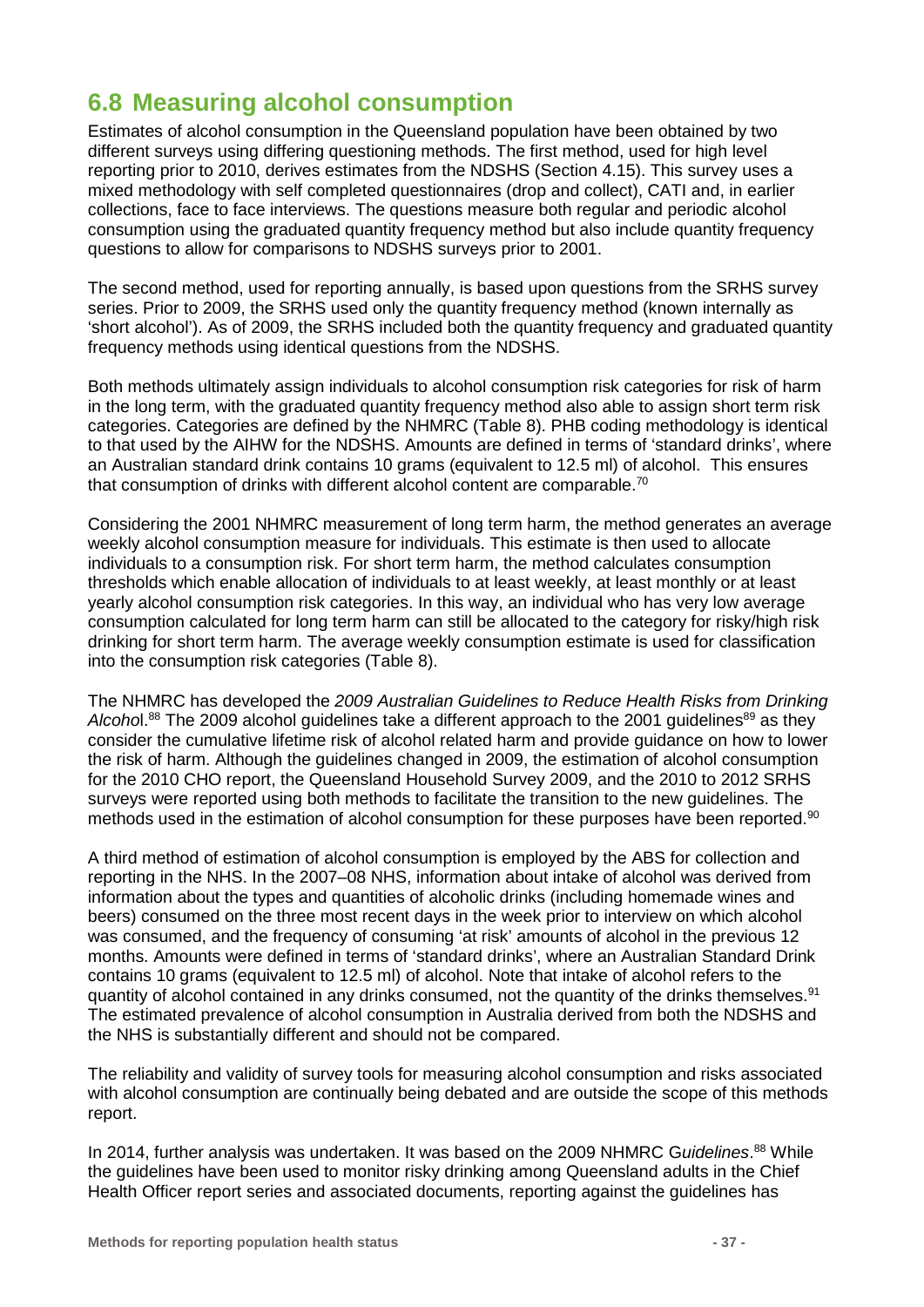limitations. Many of those who consume alcohol, do so at levels that exceed both Guideline 1 and Guideline 2, generating overlapping categories of consumers. For more effective characterisation of drinking patterns and trends, a new analysis was undertaken. This new assessment of risk is based on the NHMRC recommendations, that is, not to exceed two drinks per day every day or four drinks on a single occasion, as described below and associated documents. $60$ 

For monitoring the prevalence of risky alcohol drinking, Guideline 1 and Guideline 2 are generally reported as independent categories. However, reporting is limited by usual consumption patterns a large proportion of adults are engaged in both behaviours. As a result, it is difficult to determine changes in drinking pattern and to assess the sociodemographic characteristics of consumers. The overlapping risk groups show that 65% of lifetime risky consumers also drank at weekly single occasion risk levels and conversely 90% of single occasion risky drinkers also consumed alcohol at lifetime risky levels [\(Figure 2\)](#page-37-0). In effect, prevalence of risky drinking whether for lifetime risk or single occasion risk was primarily attributable to those who were risky drinkers by both guidelines.

To more accurately describe the consumption patterns, mutually exclusive categories were created [\(Table 7\)](#page-37-1). Consumers were categorised into six groups based on their daily consumption (less than or greater than 14 drinks per week) as well as single occasion consumption (that is, never consuming more than four drinks on a single occasions as well as the frequency of doing so). In 2013, among Queensland adults, the prevalence of these drinking patterns, from the least to the most risky was:

- 17% were abstainers
- 30% were low risk consumers
- 1% were lifetime risky drinkers–only
- 20% were less than monthly single occasion risky drinkers–only
- 13% were monthly single occasion risky drinkers–only
- 2% were less than monthly single occasion risky drinkers and lifetime risky drinkers
- 18% were monthly single occasion risky drinkers and lifetime risky drinkers combined, that is, the riskiest drinkers.

<span id="page-37-0"></span>

|  |  |  | Figure 2: Overlap between NHMRC 2009 alcohol guidelines |
|--|--|--|---------------------------------------------------------|
|  |  |  |                                                         |



<span id="page-37-1"></span>Table 7: Alcohol consumption categories, new analysis, and prevalence, adults, Queensland 2013

|                                                                         |                                                | Guideline 1, single occasion risk: greater than 4 drinks on any occasion |                                                        |                                                        |  |
|-------------------------------------------------------------------------|------------------------------------------------|--------------------------------------------------------------------------|--------------------------------------------------------|--------------------------------------------------------|--|
|                                                                         |                                                | Never                                                                    | Less than monthly                                      | At least monthly (includes<br>weekly)                  |  |
| Guideline 2, lifetime<br>risk: no more than 2<br>drinks per day even if | Less than or equal<br>to 14 drinks per<br>week | Low risk 30.4%                                                           | Less than monthly single<br>occasion only 19.8%        | At least monthly single<br>occasion only 12.5%         |  |
| daily (less than 14<br>drinks per week)                                 | Greater than 14<br>drinks per week             | Lifetime only 0.7%                                                       | Less than monthly single<br>occasion and lifetime 1.6% | At least monthly single<br>occasion and lifetime 18.2% |  |

*Abstainers made up the remaining 16.8% of adults in 2013*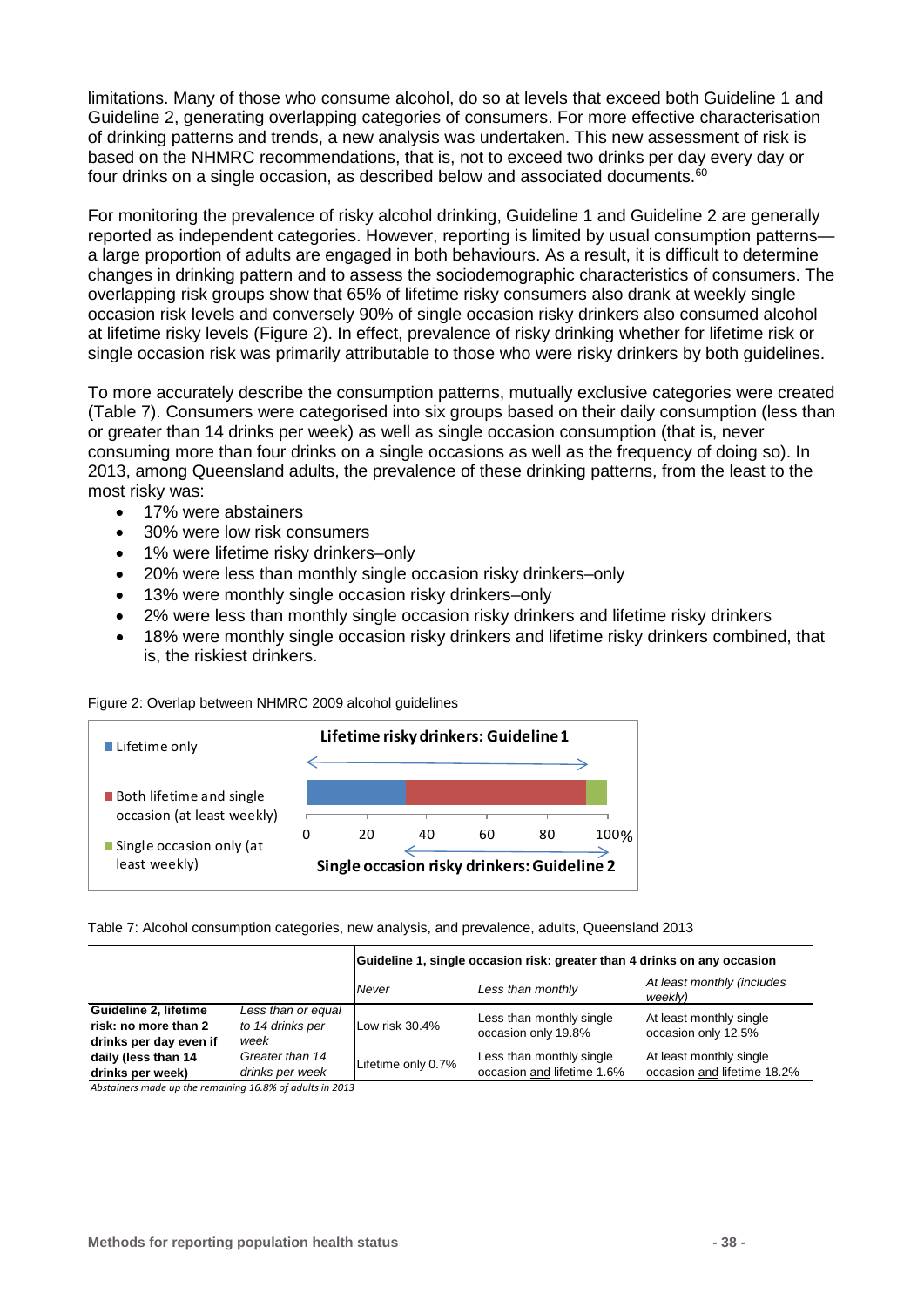<span id="page-38-0"></span>Table 8: Australian guidelines to reduce the health risks from drinking alcohol, 2001 and 2009

|                |           | 2001 NHMRC guidelines     | 2009 NHMRC guidelines               |
|----------------|-----------|---------------------------|-------------------------------------|
|                |           | Long term                 | Over a lifetime                     |
| Males          | Low risk  | < 4 drinks/day            | < 2 drinks/day                      |
|                | Risky     | $> 4 < 6$ drinks/day      | > 2 drinks/day considered risky     |
|                | High risk | > 6 drinks/day            |                                     |
| Females        | Low risk  | < 2 drinks/day            | < 2 drinks/day                      |
|                | Risky     | $> 2 < 4$ drinks/day      | > 2 drinks/day considered risky     |
|                | High risk | > 4 drinks/day            |                                     |
|                |           | Short term                | On a single occasion                |
| Males          | Low risk  | < 6 drinks/episode        | < 4 drinks/episode                  |
|                | Risky     | $> 6 < 11$ drinks/episode | > 4 drinks/episode considered risky |
|                | High risk | > 11 drinks/episode       |                                     |
| <b>Females</b> | Low risk  | < 4 drinks/episode        | < 4 drinks/episode                  |
|                | Risky     | > 4 < 7 drinks/episode    | > 4 drinks/episode considered risky |
|                | High risk | > 7 drinks/episode        |                                     |

2009 Guidelines do not distinguish between risky and high risk consumption; therefore, consuming greater than the

low risk guidelines is considered risky.

## <span id="page-38-2"></span>**6.9 National Partnership Agreement on Preventive Health reporting**

Although the National Partnership on Preventive Health (NPAPH) was abolished in 2014, the following section describes key issues associated with performance reporting that influenced the Queensland preventive health surveys during the period 2009–2012.

In Queensland, the eligibility age for child surveys changed over time to meet current business needs. In 2009, CHS survey age eligibility was 5 to 15 years. Under the NPAPH, children were defined as those aged 5–17 years, with data required to be collected by parent proxy interviewing. Therefore from 2011, the CHS survey has included 5–17 year olds, however, data are not available on the entire age range for the 2009 baseline year. Data for 16–17 year olds are available from the SRHS 2010, albeit by self report rather than parent proxy report.

PHB conducted a range of investigations to determine the validity of using proxy reported data for 5–15 year olds combined with self reported data for 16–17 year olds as a surrogate for proxy reported data for 5–17 year olds for the NPAPH 2009 baseline year. Firstly, estimates for 16–17 year olds from the CHS 2011 and SRHS 2011 are compared directly. Second, estimates for 5–17 year olds, the official NPAPH health indicator, are compared. This was undertaken using two datasets:

- the actual CHS 2011 dataset containing proxy reported data for 5–17 year olds
- a hypothetical dataset created using data for 5–15 year olds from the CHS 2011 (proxy reported) plus data for 16–17 year olds from the SRHS 2011 (self reported).

For the indicators included under the NPAPH, there were no statistically significant differences between self reported and proxy reported health status for 16–17 year olds [\(Table 9\)](#page-38-1). Additionally, there were no statistically significant differences between 5–17 year olds when the data were based on all proxy reported data (CHS 2011) compared to a dataset that was a combination of proxy reported (CHS 2009 5–15 years) and self reported (SRHS 2010 aged 16–17 years) data [\(Table 10\)](#page-39-0).

| Indicator  | Source           | Sample<br>size | %/mean | Estimate<br>95% CI |        | Statistical<br>significance |
|------------|------------------|----------------|--------|--------------------|--------|-----------------------------|
| Unhealthy  | CHS 2011         | 402            | 24.877 | 20.292             | 30.105 |                             |
| weight     | <b>SRHS 2011</b> | 268            | 24.671 | 19.523             | 30.660 | $P >  z  = 0.951$           |
| Mean       | CHS 2011         | 405            | 1.665  | 1.526              | 1.804  |                             |
| fruit      | <b>SRHS 2011</b> | 289            | 1.834  | 1.679              | 1.989  | P> t =0.0767                |
| Mean       | CHS 2011         | 407            | 2.270  | 2.116              | 2.423  |                             |
| vegetables | <b>SRHS 2011</b> | 286            | 2.388  | 2.218              | 2.558  | P>It=0.2611                 |

<span id="page-38-1"></span>Table 9: Proxy reported and self reported estimates, proportion/mean and CIs for children 16–17 years, 2011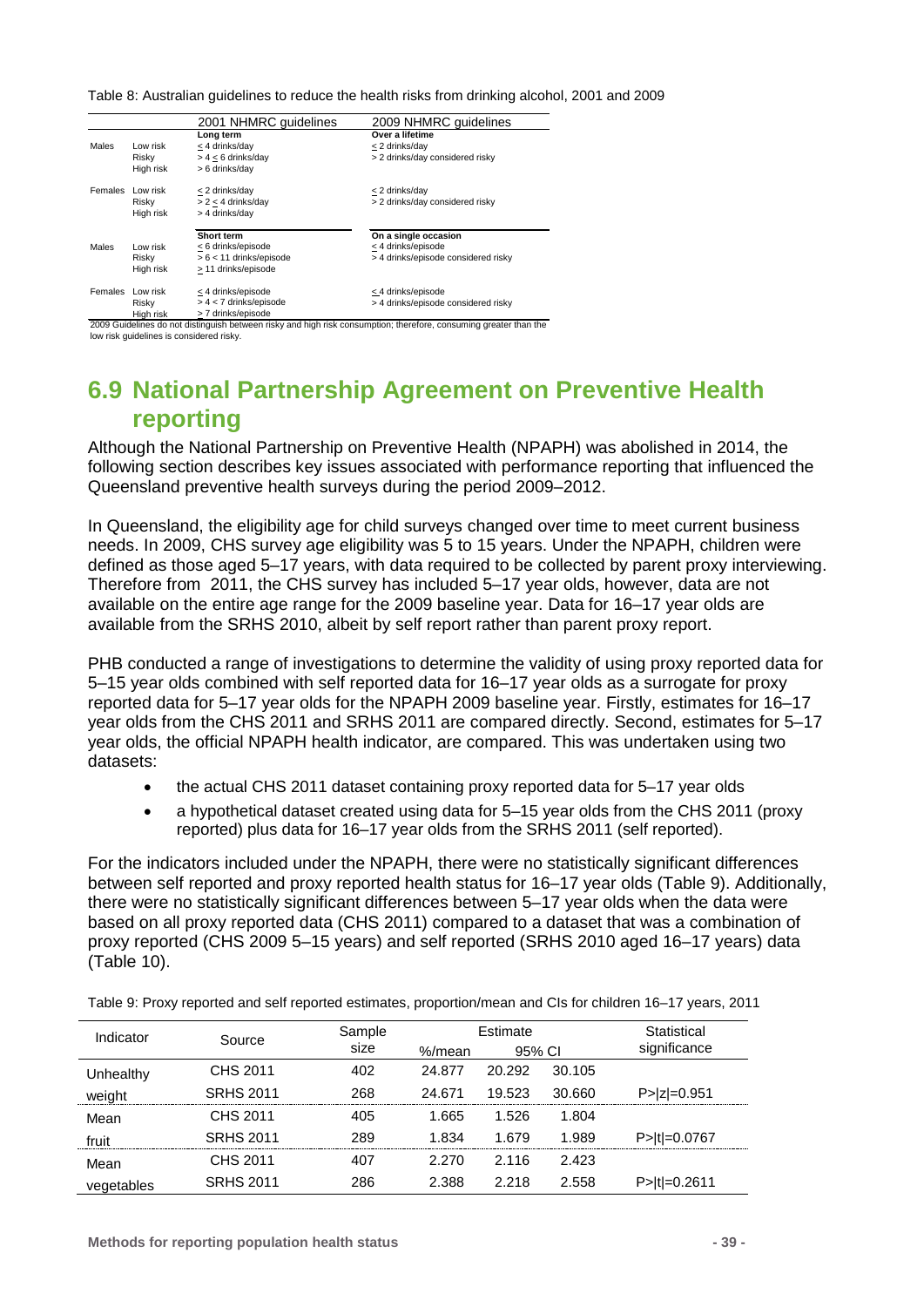| Indicator  | Source and age sampled    | Sample | Estimate |        |        | Statistical       |
|------------|---------------------------|--------|----------|--------|--------|-------------------|
|            |                           | size   | %/mean   | 95% CI |        | significance      |
| Unhealthy  | CHS 2011 5-17 years       | 2.401  | 33.595   | 31.498 | 35.758 |                   |
| weight     | 2011 CHS 5-15, SRHS 16-17 | 2.267  | 33.953   | 31.808 | 36.166 | $P >  z  = 0.795$ |
| Mean       | CHS 2011 5-17 years       | 2.477  | 1.886    | 1.833  | 1.938  |                   |
| fruit      | 2011 CHS 5-15, SRHS 16-17 | 2.361  | 1.916    | 1.863  | 1.969  | $P> t =0.370$     |
| Mean       | CHS 2011 5-17 years       | 2.479  | 2.087    | 2.028  | 2.145  |                   |
| vegetables | 2011 CHS 5-15, SRHS 16-17 | 2,358  | 2.095    | 2.036  | 2.155  | $P >  t  = 0.831$ |

<span id="page-39-0"></span>Table 10: Actual and hypothetical estimates, proportion/mean and CIs for children aged 5–17 years, 2011

Given the lack of proxy data for 16–17 year olds in 2009 and the consistency of estimates irrespective of mode of data collection in the 2011 CHS and SRHS hypothetical dataset, the ability to use self reported data as a surrogate for proxy reported data is supported for the indicators investigated. Based on these findings, PHB produced estimates using the 2009 proxy reported data for 5–15 year olds from the CHS combined with the 2010 self reported data for 16–17 year olds from the SRHS. Results are presented in [Table 11.](#page-39-1)

<span id="page-39-1"></span>Table 11: NPAPH 2009 baseline indicator estimates for children aged 5–17 years

|                  |         | Age                       | <b>Unhealthy</b><br>weight<br>% (95% CI) | Mean daily<br>fruit intake<br>mean (95% CI) | Mean daily<br>vegetable intake<br>mean (95% CI) |
|------------------|---------|---------------------------|------------------------------------------|---------------------------------------------|-------------------------------------------------|
| CHS 2009         | Persons | $5-15$ years              | 33.6 (30.5-36.9)                         | 2.03 (1.96-2.11)                            | 2.13 (2.05-2.21)                                |
| <b>SRHS 2010</b> | Persons | 16-17 years               | 21.2 (16.5-26.8)                         | $1.60(1.45-1.75)$                           | 2.19 (2.02-2.36)                                |
| Combined dataset | Persons | $5-17$ years <sup>†</sup> | 31.6 (28.8-34.5)                         | 1.96 (1.89-2.03)                            | 2.14 (2.07-2.21)                                |
| CHS 2009         | Male    | $5-15$ years              | 33.0 (28.9-37.4)                         | $2.00(1.89-2.11)$                           | $2.16(2.05 - 2.27)$                             |
|                  | Female  | $5-15$ years              | 34.3 (29.7-39.2)                         | 2.07 (1.96-2.18)                            | 2.10 (1.98-2.22)                                |
| <b>SRHS 2010</b> | Male    | $16 - 17$ years           | 21.7 (15.5-29.6)                         | $1.56(1.36-1.75)$                           | $2.35(2.12 - 2.57)$                             |
|                  | Female  | $16 - 17$ years           | 20.6 (14.1-29.2)                         | $1.64(1.41-1.87)$                           | 2.03 (1.78-2.29)                                |
| Combined dataset | Male    | $5-17$ years <sup>†</sup> | 31.2 (27.5-35.1)                         | 1.93 (1.83-2.02)                            | 2.19 (2.09-2.29)                                |
|                  | Female  | $5-17$ years <sup>†</sup> | 32.0 (28.0-36.4)                         | 2.00 (1.90-2.10)                            | 2.09 (1.98-2.20)                                |

† Data for 16-17 year olds from SRHS 2010 (data collected by self report) and data for 5–15 year olds from CHS 2009 (data collected by parent proxy)

# <span id="page-39-2"></span>**6.10 Disaggregation of causes**

Change in the number of hospitalisations (or deaths, or cases) in a population over time is influenced by changes in the number of people in the population, the age distribution of the population, and other changes irrespective of these demographic factors. Partitioning is a method of estimating the proportion of the change in numbers attributable to one of these three factors, or to the interaction of the factors [\(Figure 3\)](#page-40-0).

To estimate the relative contribution of each factor, the number of cases and population in any given year is compared with a base year. The components of change between the base year and year X are:

- Impact of population size alone: The number of cases expected due to population growth (age specific rates at baseline, applied to the population size in year x, distributed as per the age distribution at baseline) minus baseline number.
- Impact of rate change alone: The number of cases expected due to rate change (age specific rates at year x, applied to the population size at baseline, distributed as per the age distribution at baseline) minus baseline number.
- The impact of change in age distribution alone: The number of cases expected due to change in population age distribution (age specific rates at baseline, applied to the population size at baseline, distributed as per the age distribution at year x) minus baseline number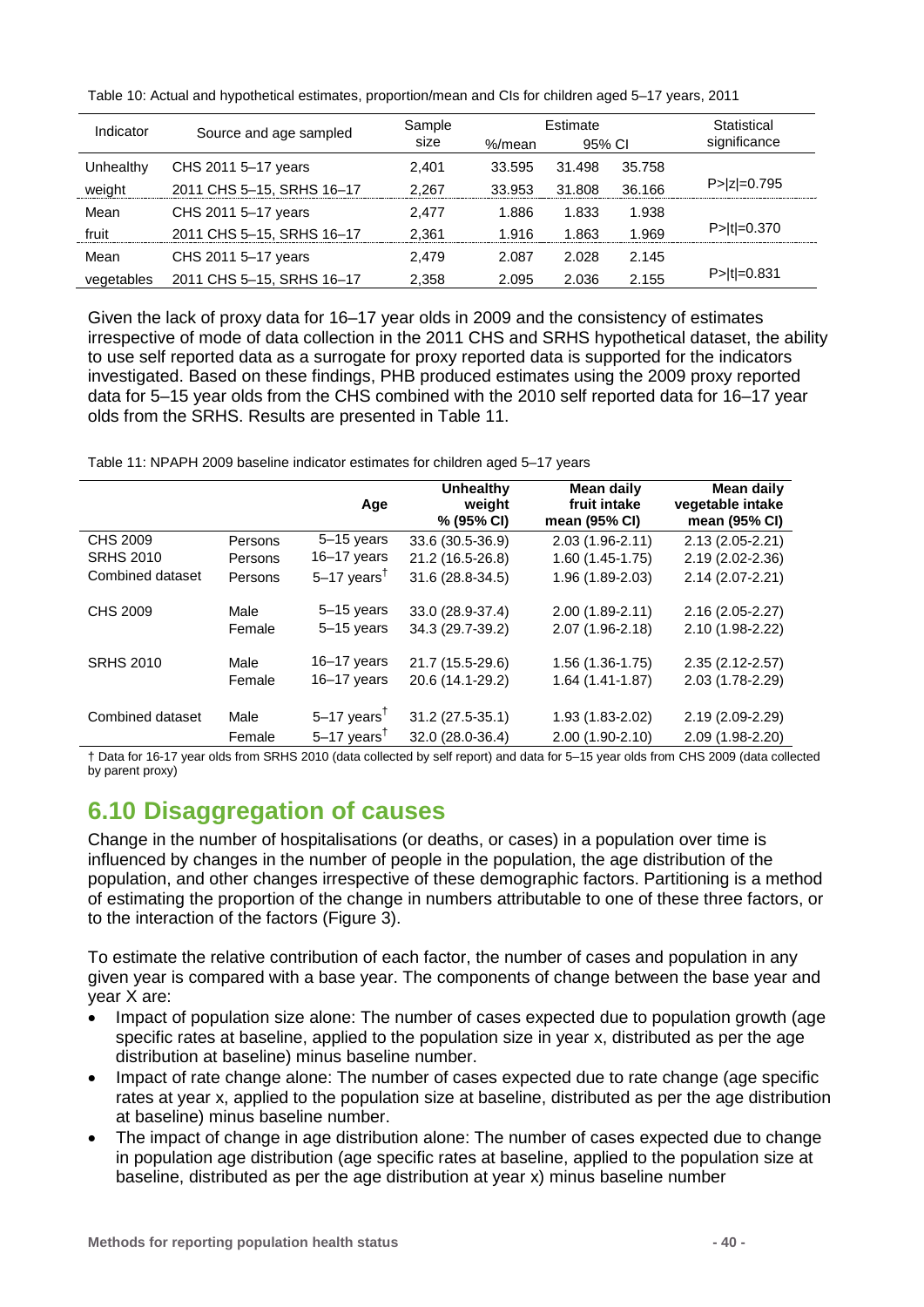• The impact of the overlaps between the three components: The number of cases expected due to the overlap between the three factors (net change minus impact of each of the three factors)

The overlap can be further disaggregated to the overlap between each pair of components and all three, although this is not usually reported.



<span id="page-40-0"></span>Figure 3: Factors influencing change in numbers

### **6.11 Potentially preventable hospitalisations**

Potentially preventable hospitalisations (PPHs) are defined by the AIHW as 'conditions where hospitalisation is thought to be avoidable if timely and adequate non-hospital care had been provided'.92 The list of conditions within this category does not include all hospitalisations that are potentially preventable and for this reason they are referred to nationally as 'selected PPHs'. PPHs are a key indicator of primary care provision under the National Healthcare Agreement. They are also referred to as Ambulatory Care Sensitive Conditions in some documents.<sup>93</sup> This latter term is a more precise description of the conditions included—these are conditions that could have been prevented in the ambulatory or non-hospital setting, rather than all those that could have been prevented by primary prevention. In this report the initialisation PPH refers to selected PPHs due to Ambulatory Care Sensitive Conditions.

The condition and code inclusions and rules for generation of PPHs, and in particular diabetes complications are subject to change so it is important to refer to the national definitions.94 The definition of PPH for diabetes between Queensland Health and the AIHW has diverged—the national definition includes diabetes for principal diagnosis only, while the Queensland definition includes diabetes and its complications as a primary or other diagnosis [\(Table 29,](#page-85-0) [Table 30\)](#page-87-0).

A high PPH rate may indicate limitations in access to, or quality of, primary healthcare such as GPs and community health centres, but may also reflect an increased prevalence of the conditions in the community.95 PPHs can be classified into three broad categories:

- vaccine preventable diseases that can be prevented by vaccination (influenza, certain types of bacterial pneumonia, tetanus, diphtheria, whooping cough, measles, mumps, rubella, certain types of bacterial meningitis, hepatitis B and polio)
- acute conditions that are not necessarily preventable, but if treated appropriately, should not result in hospitalisation (dehydration/gastroenteritis, pyelonephritis, perforated/bleeding ulcers, cellulitis, pelvic inflammatory disease, ear, nose and throat infection, dental conditions, appendicitis with generalised peritonitis, convulsions and epilepsy and gangrene)
- chronic conditions that may be preventable through behavioural and lifestyle modification and, if treated appropriately, should not result in hospitalisation (asthma, congestive cardiac failure, diabetes complications, COPD, angina, iron deficiency, hypertension, nutritional deficiencies and rheumatic heart disease).

These categories are not mutually exclusive. Summing episodes of care from the three categories will exceed the total PPHs as some episodes of care are coded for more than one condition.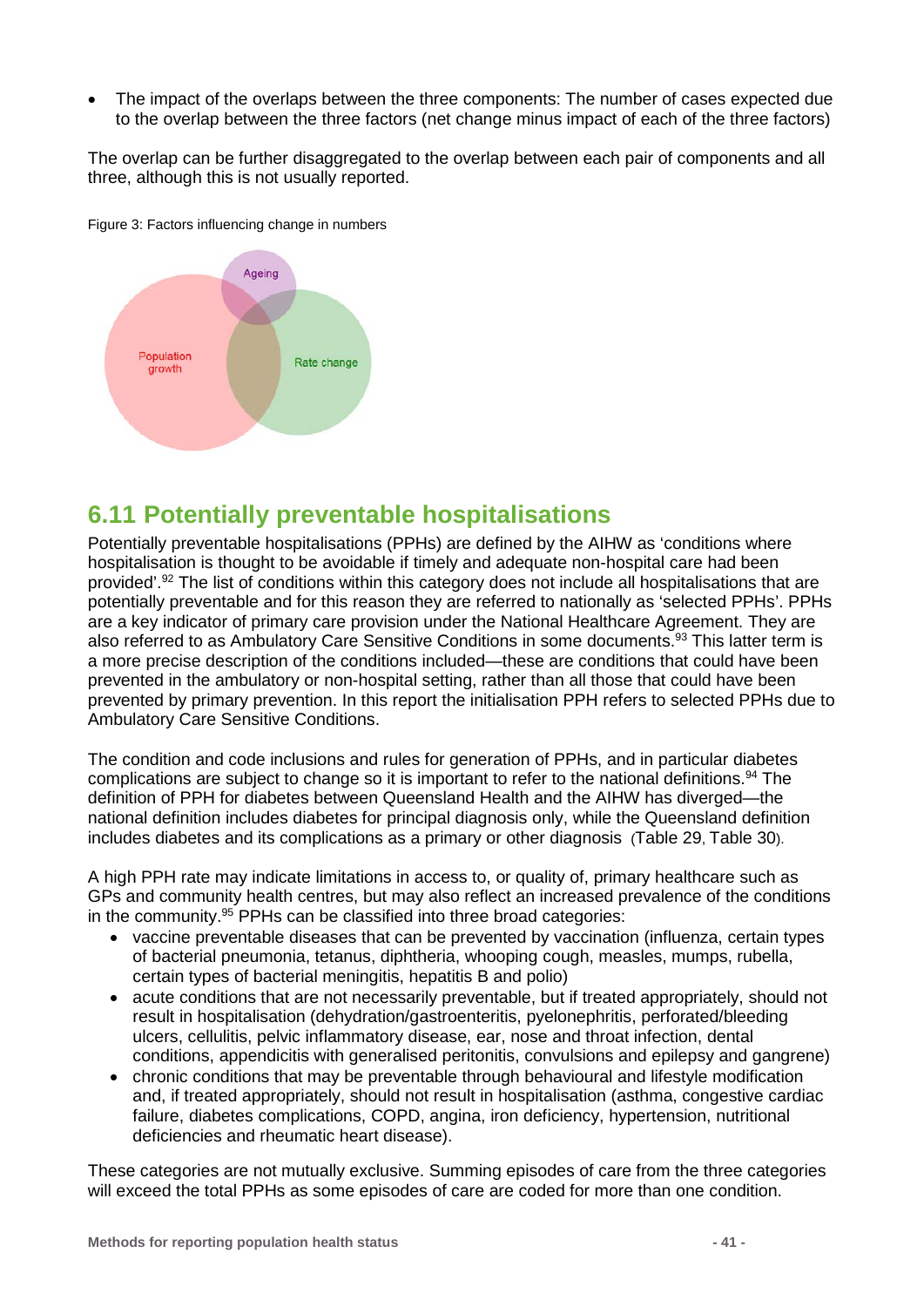## **6.12 Socioeconomic indices**

Socio-economic Indexes for Areas (SEIFA) is a product developed by the ABS for the assessment of the welfare of Australian communities. The ABS has developed four indexes to allow ranking of regions/areas, providing a method of determining the level of social and economic wellbeing in each region.96

SEIFA is a suite of four summary measures that have been created from census information—the most recent release is based on the 2016 census.<sup>97</sup> The indexes can be used to explore different aspects of socioeconomic conditions by geographic areas. For each index, every geographic area in Australia is given a SEIFA score which shows how disadvantaged that area is compared with other areas in Australia. Each index summarises a different set of social and economic information. The indexes provide more general measures of socioeconomic status than are given by measuring income or unemployment alone.

The four indexes derived from the 2016 census are:

- Index of Relative Socio-economic Disadvantage (IRSD): is derived from census variables related to disadvantage, such as low income, low educational attainment, unemployment, and dwellings without motor vehicles.
- Index of Relative Socio-economic Advantage and Disadvantage (IRSAD): is a continuum of advantage (high values) to disadvantage (low values) which is derived from census variables related to both advantage and disadvantage, like households with low income and people with a tertiary education.
- Index of Economic Resources: focuses on census variables such as the income, housing expenditure and assets of households.
- Index of Education and Occupation: includes census variables relating to the educational and occupational characteristics of communities, like the proportion of people with a higher qualification or those employed in a skilled occupation.

The concept of relative socioeconomic advantage and disadvantage is neither simple, nor well defined. SEIFA uses a broad definition of relative socioeconomic advantage and disadvantage in terms of people's access to material and social resources, and their ability to participate in society. While SEIFA represents an average of all people living in an area, it does not represent the individual situation of each person. Larger areas are more likely to have greater diversity of people and households.

### **6.12.1 How are indices developed?**

Each index includes a suite of socioeconomic variables, for example, percentage employed as labourer, percentage aged 15+ years with no post school qualifications, percentage with low household income, and percentage with no internet connection. The full suite of indicators varies with each index. The variables are weighted to generate an area score for the relevant index. Areas are ranked, either within the state or nationally, and divided into groups for example, deciles or quintiles to create categories, where quintile 1 is always equivalent to 'poorer' outcomes not 'less of'. The ranking can be of any level of the ASGS, or LGAs or Postal Areas. However, the larger the area used for ranking, the greater the degree of averaging of individual differences within an area. This leads to 'the ecological fallacy'. SEIFA indexes are area level measures—they are summary measures of all people living in the area (on census night). They do not describe individuals in the area.

Further information can be found at [http://www.abs.gov.au/websitedbs/censushome.nsf/home/seifa.](http://www.abs.gov.au/websitedbs/censushome.nsf/home/seifa)

### **6.12.2 Generation of quintiles/deciles**

SEIFA quintiles or deciles are generated by ranking areas, where the first quintile is the 20% of areas with lowest scores and similarly for the other quintiles. Because the areas (especially SA2s and above) have different populations, the total quintile populations differ. A common solution to the unequal area problem used by some jurisdictions and agencies for example, New South Wales, Victoria, Population Health Information Development Unit (SA) is to population-weight the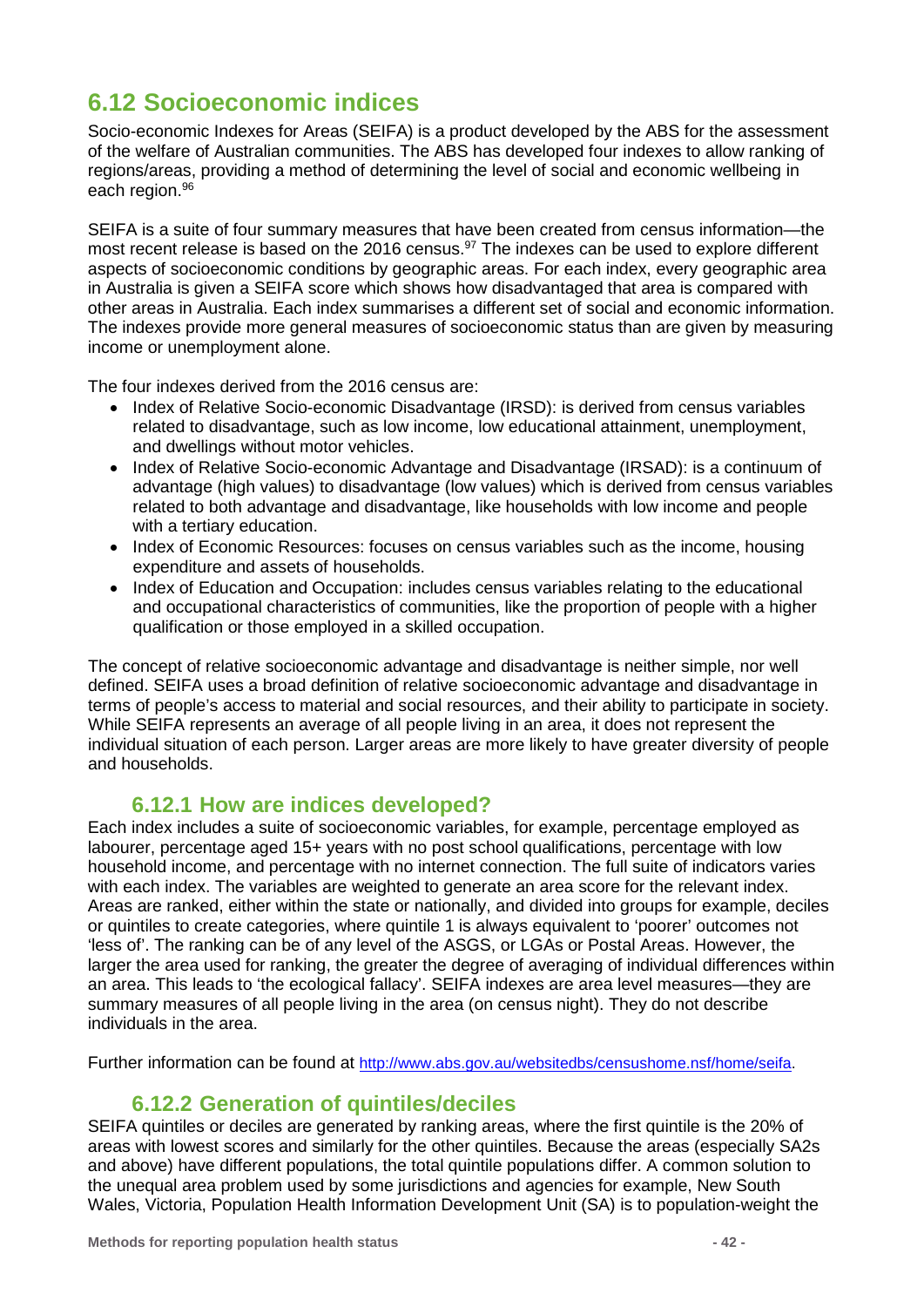areas to generate quintiles of similar population size. The ABS releases SEIFA data where categories (for example, quintiles) are area ranked—but acknowledges that users may populationweight to meet their specific purposes. In April 2009, it was agreed that Queensland Health (discussion involved key stakeholders from population epidemiology, HSC and the Research and Economic Analysis Unit) would be consistent with other jurisdictions and proposed that in future generally Queensland Health will also publish and use population weighted quintiles, noting that the population weighting is based on total population or ERPs if these are available.<sup>98</sup>

### **6.12.3 Review of methodology for generation of quintiles/deciles**

In 2013, the earlier decision (2009) to use population weighting was reviewed. The goal was to undertake a quantitative assessment of the impact and discriminatory capacity of the two methods, that is, whether population weighted quintiles/deciles increased or reduced the difference between disadvantage and advantage when compared with area-based quintiles/deciles. Four approaches were used to assess the two methodologies:

- comparing the Indigenous Queenslander population distribution by quintile/decile
- comparing disease rate outcomes across the quintiles/deciles
- comparing the distribution of sample by quintile/decile from the CATI survey sample
- comparing risk factor prevalence across the quintiles/deciles

#### 1. Comparing Indigenous Queenslander population distribution

In Queensland with a relatively large number of SLAs based on Indigenous communities it is likely that an area-based method for generating quintiles/deciles might over-represent Indigenous population and reflect Indigenous disadvantage rather than socioeconomic disadvantage. As it was necessary to utilise SLA based Indigenous population files, the 2006 SEIFA was used along with ABS demography files for 2006 census release. When Indigenous population by SA2s are released, this assessment can be undertaken for SEIFA 2011 if required.

Of the Queensland population 3.5% identified as Indigenous in 2006 census [\(Table 12\)](#page-42-0). The Indigenous Queenslander population is distributed unevenly across the state, with higher proportions living in disadvantaged areas than advantaged. If there were an even distribution of Indigenous Queenslanders, 3.5% of each decile and quintile populations would have been Indigenous. Using the area-based categorisation of SLAs, 22% of the decile 1 population were Indigenous Queenslanders [\(Table 12\)](#page-42-0). In contrast less than 1% of decile 10 were Indigenous. Considering quintile populations, 10% of quintile 1 by area-based categorisation were Indigenous and 8% of population weighted quintile 1.

This assessment confirms that Indigenous Queenslanders are more likely to live in areas of disadvantage irrespective of the method for categorisation of quintiles/deciles. However, there is less bias from this clustering with a population weighted approach to categorisation than the areabased method. Population weighted quintiles are the preferred approach to reporting as they broaden the characteristics of the most disadvantage population to include both Indigenous disadvantage and socioeconomic disadvantage. It is of course recognised that these characteristics cannot be independently assessed using an ecological measure such as SEIFA.

| Decile/        | Area based decile |      | Area based quintile |      | Pop weighted decile |      | Pop weighted quintile |     |
|----------------|-------------------|------|---------------------|------|---------------------|------|-----------------------|-----|
| Quintile       | number            | %    | number              | %    | number              | %    | number                | %   |
| 1              | 26,281            | 22.4 | 51,620              | 10.1 | 43,315              | 10.5 | 67,291                | 8.1 |
| $\overline{2}$ | 25,339            | 6.4  | 37,644              | 4.3  | 23,976              | 5.7  | 36,502                | 4.5 |
| 3              | 20,313            | 4.5  | 35,017              | 3.2  | 16,756              | 4.1  | 20.042                | 2.4 |
| 4              | 17.331            | 4.1  | 14.972              | 1.6  | 19.746              | 4.9  | 13,587                | 1.6 |
| 5              | 20,966            | 3.9  | 5,632               | 0.9  | 12,208              | 2.9  | 7,463                 | 0.9 |
| 6              | 14,051            | 2.5  |                     |      | 7,834               | 1.9  |                       |     |
| 7              | 7.897             | 1.7  |                     |      | 6.892               | 1.7  |                       |     |
| 8              | 7,075             | 1.5  |                     |      | 6,695               | 1.6  |                       |     |
| 9              | 3.929             | 1.1  |                     |      | 4,571               | 1.1  |                       |     |
| 10             | 1,703             | 0.6  |                     |      | 2,892               | 0.7  |                       |     |
|                |                   |      |                     |      |                     |      |                       |     |
| TOTAL*         | 144.885           | 3.5  | 144.885             | 3.5  | 144.885             | 3.5  | 144.885               | 3.5 |

<span id="page-42-0"></span>Table 12: Indigenous Queenslander population by Index of Relative Advantage and Disadvantage (2006), all persons, Queensland 2006

\* Based on ABS release (note not all areas can be categorised into a SEIFA decile)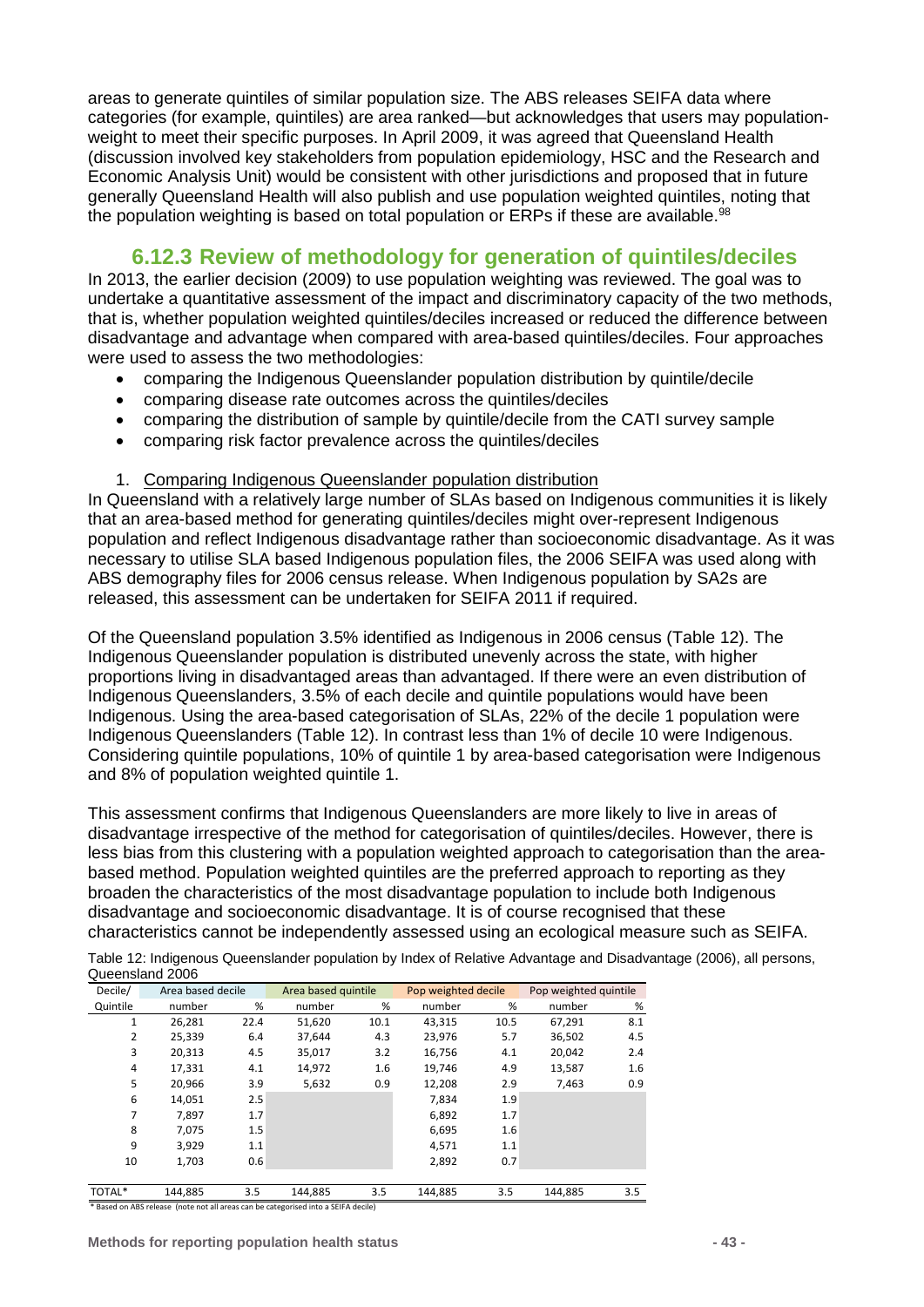#### 2. Comparing death rates across quintiles/deciles

Death rate differences were reported for Queensland by both area-based and population weighted deciles/quintiles. Death data were for 2010 and areas (SA2s) were classified according to SEIFA 2011. Death rates by quintile and decile were reported for all causes [\(Figure 4\)](#page-43-0), coronary heart disease (CHD) [\(Figure 5\)](#page-44-0) and potentially avoidable deaths [\(Figure 6\)](#page-44-1).

In a quintile comparison, death rates did not differ between area-based and population weighted methods for death due to all causes, CHD, or potentially avoidable deaths. The death rate ratio is a measure of the discriminatory power of the Index. The rate ratio between most disadvantaged and most advantaged populations was similar across the three causes although for potentially avoidable deaths, the area-based quintile ratio was greater (but not significantly different) to the population weighted quintile ratio [\(Table 13\)](#page-45-0).

In a decile comparison there was a difference. For each of the three causes of death, rates in area based decile 1 (most disadvantaged decile) were greater than population weighted decile 1 [\(Figure](#page-43-0)  [4,](#page-43-0) [Figure 5,](#page-44-0) [Figure 6\)](#page-44-1). For all other deciles the rates were the same. However, as a result of the decile 1 difference, the death rate ratio (most disadvantaged decile to most advantaged decile) was greater for area-based than population weighting [\(Table 13\)](#page-45-0). It is likely that the death rate in decile 1 for the area-based approach is due to a higher proportion of Indigenous Queenslanders, as described above. Thus the use of area-based methods for decile analysis is not recommended.



<span id="page-43-0"></span>Figure 4: All cause death rates by Index of Relative Advantage and Disadvantage 2011, all persons, Queensland 2010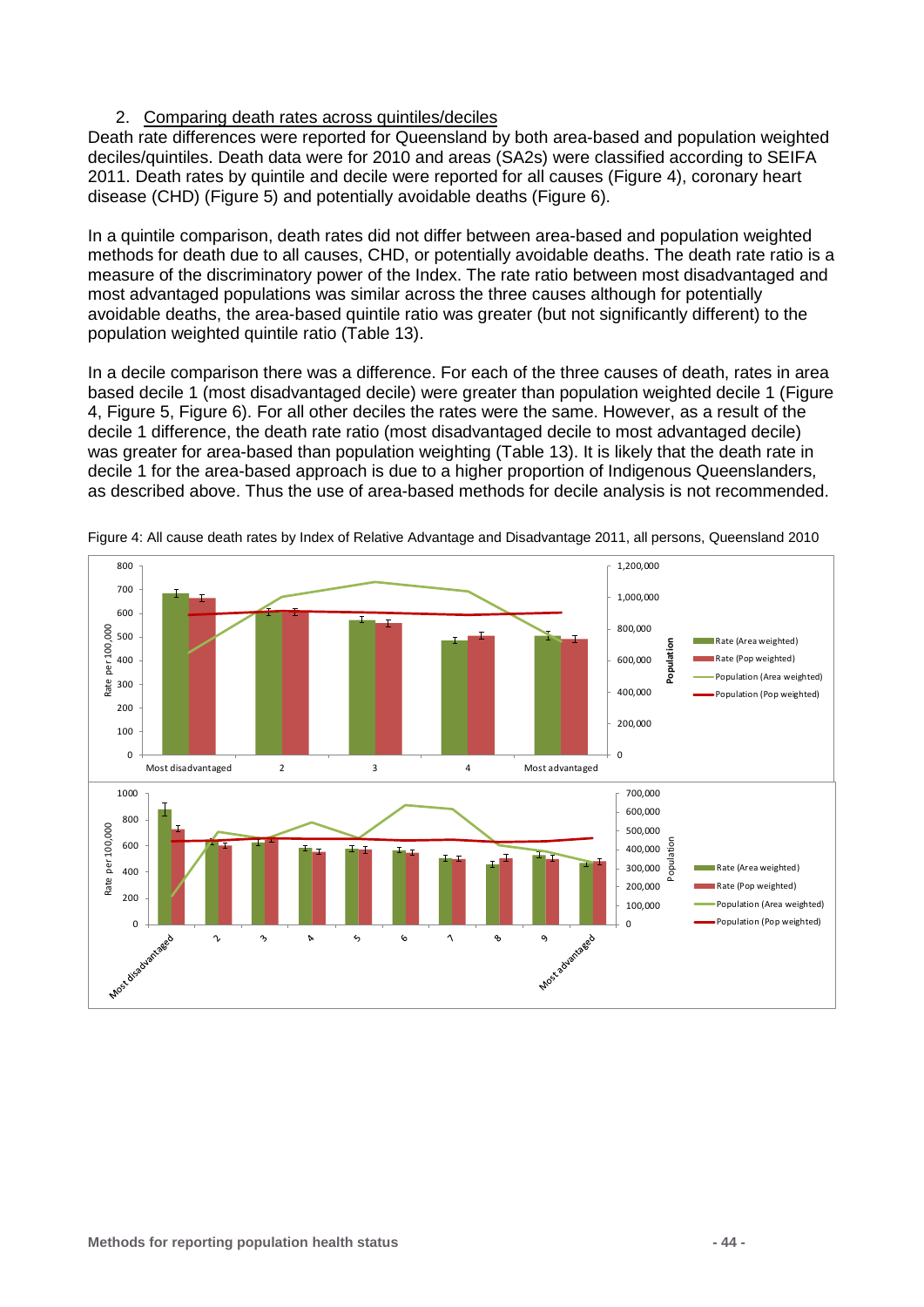

<span id="page-44-0"></span>Figure 5: Coronary heart disease death rates by Index of Relative Advantage and Disadvantage 2011, all persons, Queensland 2010

<span id="page-44-1"></span>Figure 6: Potentially avoidable death rates by Index of Relative Advantage and Disadvantage 2011, all persons, Queensland 2010

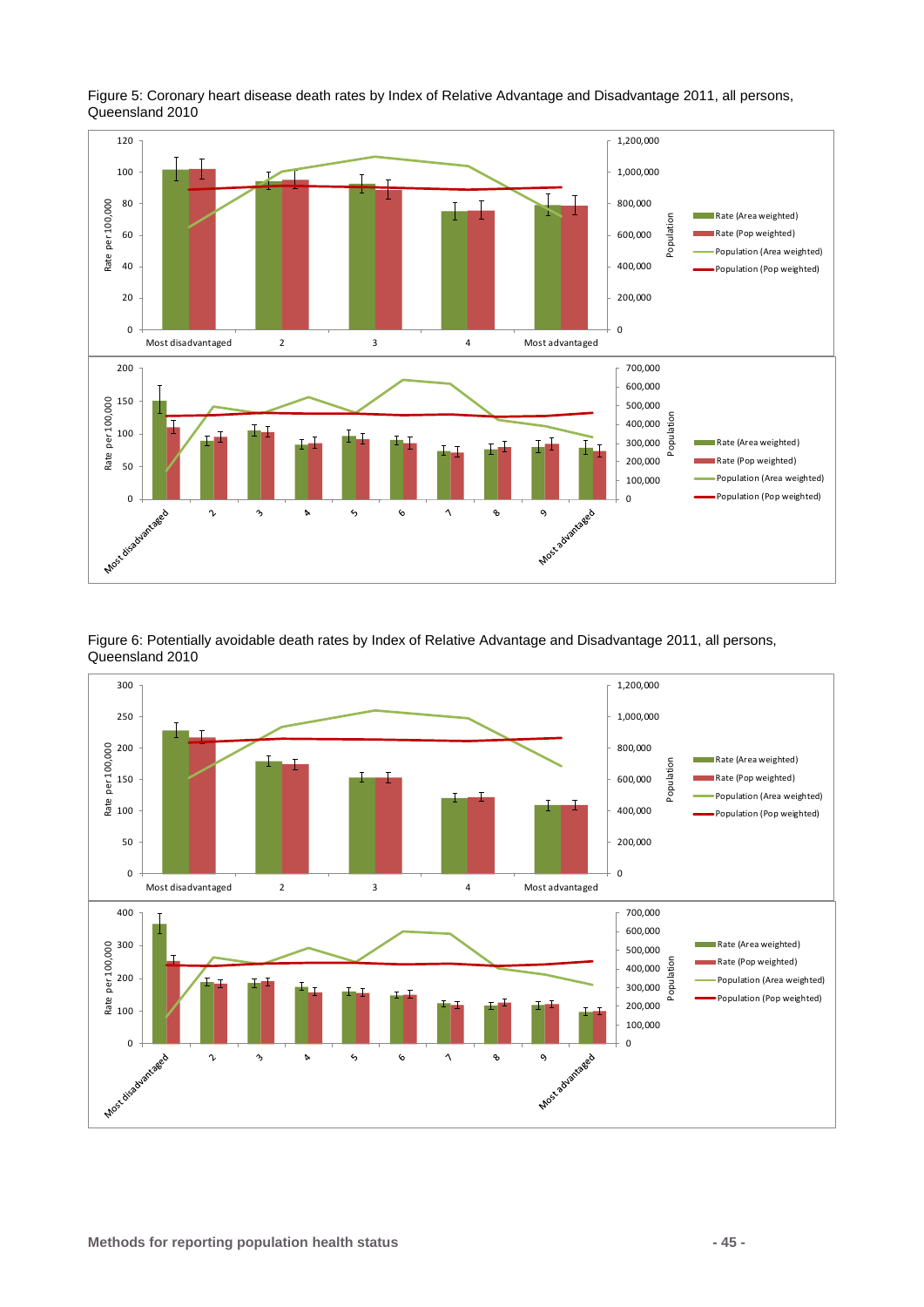<span id="page-45-0"></span>Table 13: Death rate ratio by area based and population weighted quintiles and deciles, selected causes, Queensland 2010

|                              | Death rate ratio          |              |  |
|------------------------------|---------------------------|--------------|--|
|                              | (disadantaged/advantaged) |              |  |
|                              | Area based                | Pop weighted |  |
| <b>Quintile comparison</b>   |                           |              |  |
| All causes                   | 1.36                      | 1.35         |  |
| Coronary heart disease       | 1.28                      | 1.29         |  |
| Potentially avoidable deaths | 2.10                      | 1.97         |  |
| Decile comparison            |                           |              |  |
| All causes                   | 1.88                      | 1.52         |  |
| Coronary heart disease       | 1.92                      | 1.49         |  |
| Potentially avoidable deaths | 3.72                      | 2.54         |  |

#### 3. Comparing the sample distribution from the CATI survey sample

The CATI survey sample is a random selection of phone numbers using random digit dialling techniques supported by industry strategies to maximise efficiencies in dialling. CATI methodologies are currently limited to fixed phone connections and do not sample some population groups as effectively as others, e.g. young people, Indigenous Queenslanders, and populations with limited resources to organise and fund fixed phone lines. The representativeness of the CATI survey to sample SLAs based on area based and population weighted quintiles/deciles was assessed by investigating the number of respondents in each area in the 2012 Self Reported Health Status survey—total sample of about 20,000 persons aged 16 years and older. It would be expected that each decile would be represented by about 10% of the sample population and each quintile by about 20%.

The results of this assessment show that the expected distribution was not achieved for the area based decile or quintiles, while the population weighted deciles and quintiles more closely met the expected distribution [\(Table 14\)](#page-45-1). For example, only 2% of the sample population were from areabased decile 1 rather than the expected 10%. In contrast 9% of the sample was drawn from population weighted decile 1, close to the expected proportion of 10%. Similarly, 13% of sample was from area-based quintile 1, while 18% was from population based quintile 1, where the expected sample was 20%. These findings suggest population weighting is a more effective method for the survey sample methodology in Queensland than area based methods.

<span id="page-45-1"></span>Table 14: Total survey sample by Index of Relative Advantage and Disadvantage 2011, persons 16 years and older, Queensland 2012

| Decile/  | Area based | Area based | Pop      | Pop      |
|----------|------------|------------|----------|----------|
| Quintile | decile     | quintile   | weighted | weighted |
| 1        | 2.4        | 13.3       | 8.7      | 18.3     |
| 2        | 10.9       | 21.9       | 9.6      | 20.5     |
| 3        | 10.5       | 23.9       | 10.6     | 19.4     |
| 4        | 11.4       | 23.7       | 9.9      | 19.7     |
| 5        | 10.0       | 17.3       | 10.2     | 22.1     |
| 6        | 13.9       |            | 9.2      |          |
| 7        | 13.2       |            | 9.6      |          |
| 8        | 10.5       |            | 10.1     |          |
| 9        | 9.5        |            | 10.7     |          |
| 10       | 7.8        |            | 11.4     |          |
| TOTAL*   | 100        | 100        | 100      | 100      |

\* Based on total survey sample (note not all areas can be categorised into a SEIFA decile)

4. Comparing prevalence of overweight and obesity across quintiles/deciles

The proportion of adults who self report overweight and obesity was compared by SEIFA quintile and decile where the two methods of generation were used. This comparison was based on the 2012 SRHS survey using SEIFA 2011. The results of the analysis are displayed [\(Figure 7\)](#page-46-0). While there is a 30% difference in the proportion who report being overweight or obese between quintile 1 and quintile 5 (similarly for decile 1 and decile 10), there is no difference between the population weighted and area based method.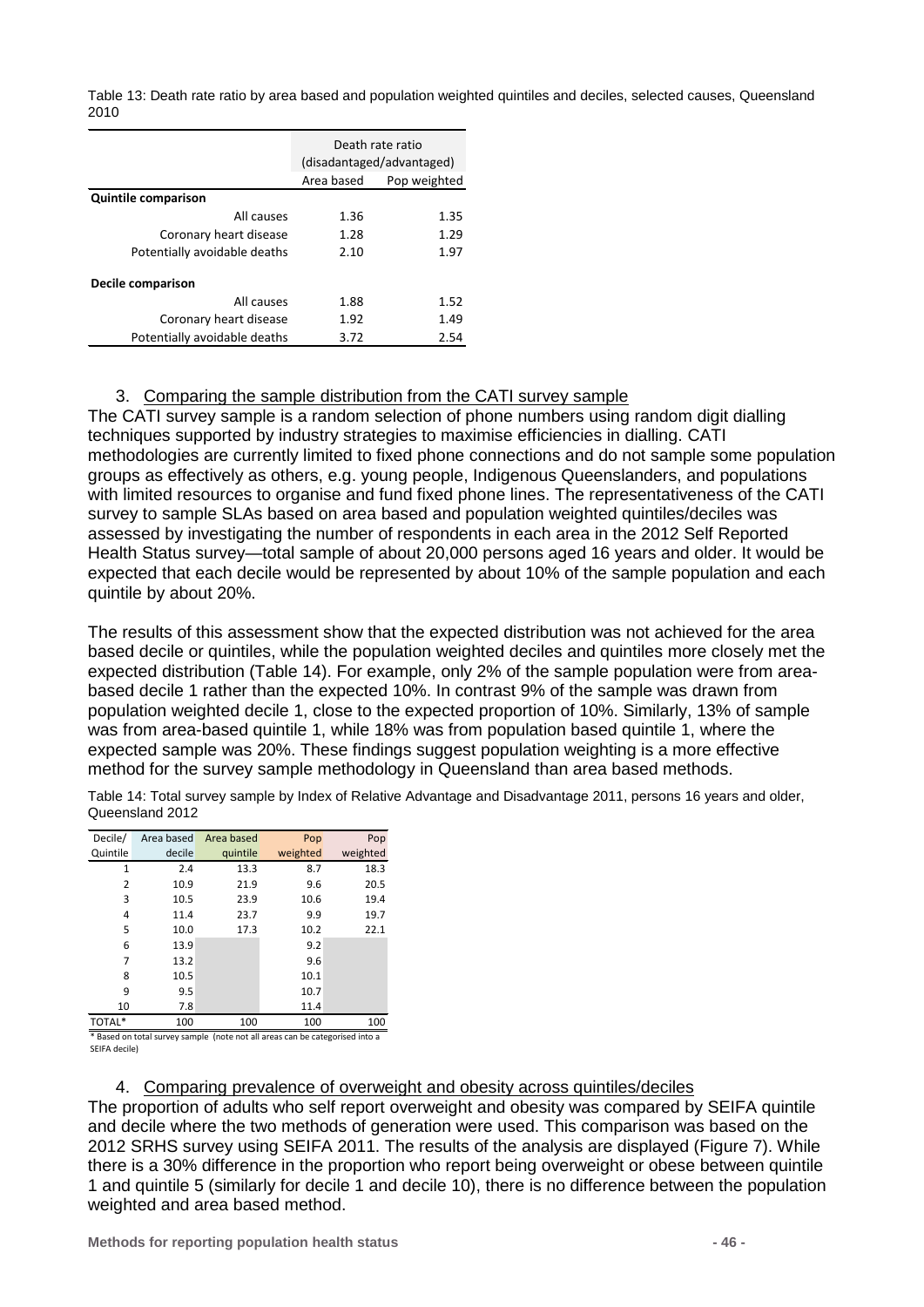

<span id="page-46-0"></span>Figure 7: Self reported overweight and obesity by Index of Relative Advantage and Disadvantage 2011, adults, Queensland 2012

#### In summary:

Recognising the multiple uses and applications of SEIFA in the epidemiological analyses and outputs in PHB, and the demographic characteristics of Queensland, that is, areas of high Indigenous Queenslander population, population weighting is the more effective method for generation of SEIFA quintiles/deciles. The rationale for this decision is as follows:

- The area based methodology over represents Indigenous Queenslanders in the quintiles/deciles of disadvantage. For example, the observed proportion of Indigenous Queenslanders was 22% in area-based decile 1 where the expected proportion was 3.5%. Although the expected proportion was not achieved for either method, the difference between observed and expected was greater for the area-based approach than the population weighted approach.
- While the observed death rates for selected key conditions do not differ whether using population weighted or area based methods when considering quintiles, for deciles there is a substantial difference for decile 1. The observed death rates for decile 1 suggest that Indigenous disadvantage is driving up the rates, due to higher proportion of Indigenous Queenslanders in this group of SLAs. The effect of the clustering of Indigenous population is diminished by reporting by quintile, where area-based and population weighting are equally effective.
- The Queensland CATI survey methodology was assessed to more effectively sample the most disadvantaged population when SEIFA was based on population weighted methods. The expected proportion of the survey sample in decile was about 10%, where the observed proportion was 9%. Similarly, the expected proportion of sample in quintile 1 was about 20% where the observed proportion was 18%. In contrast the area-based method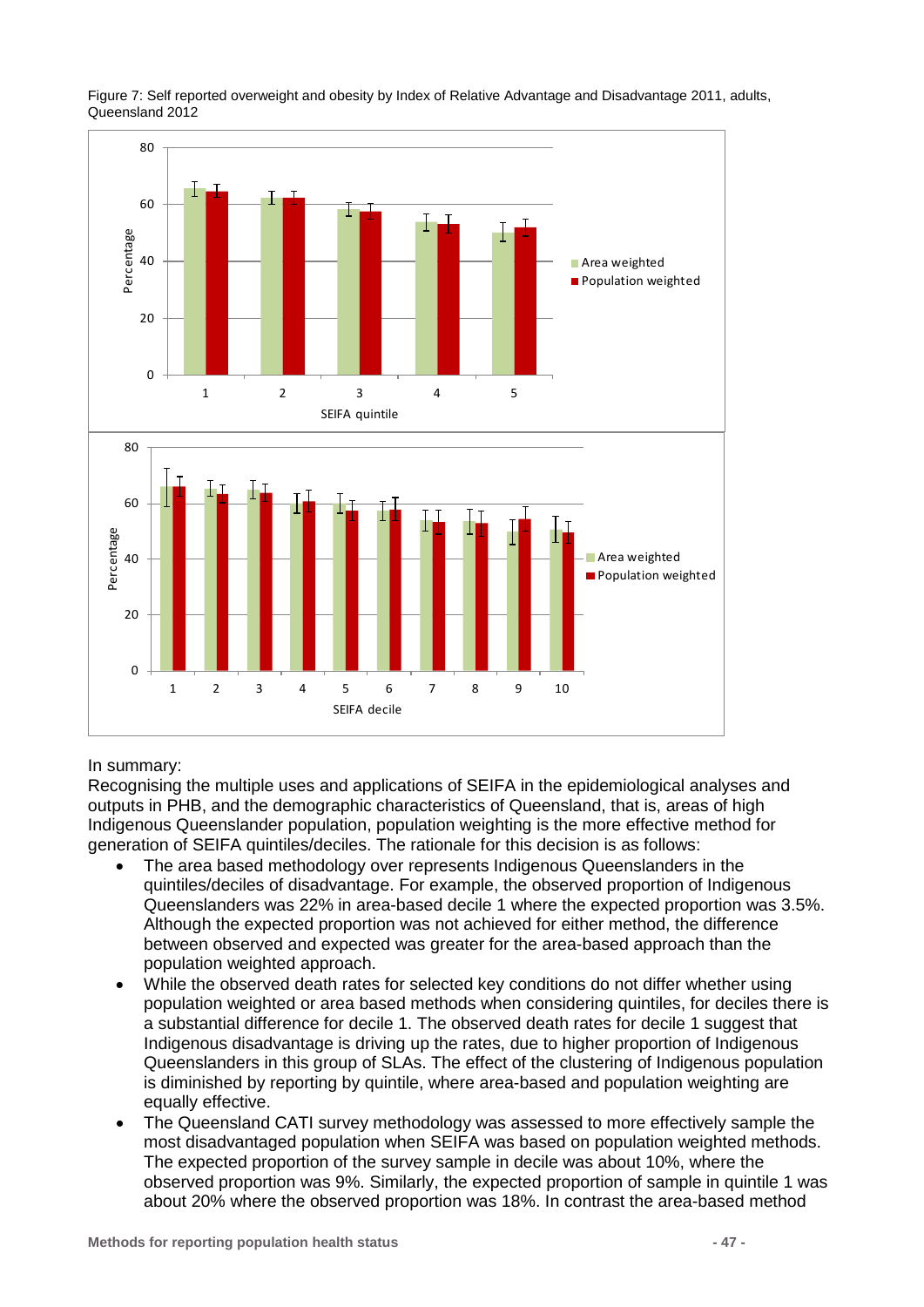showed greater difference between observed and expected—for decile 1, the observed sample was 2% where about 10% was expected and for quintile 1 the observed proportion was 13% while the expected was about 20%.

• While the prevalence of self reported adult overweight and obesity varied by quintile/decile with higher prevalence in disadvantaged areas than advantaged, it did not differ by method of quintile/decile generation, based on SEIFA 2011.

## **6.13 Reporting guidelines**

PHB has adopted and developed a number of guidelines to maintain alignment with Queensland Government publications and for consistency of reporting within the unit. These include text style guidelines, preferred graph and table display, bibliography and authorship guidelines.

### **6.13.1 Text style guide**

The style guide for PHB is largely based on the current Queensland Health style guide<sup>99</sup>, while adopting some of the specific features of specialist style guides for epidemiological data reporting such as the AIHW style quide.<sup>100</sup> A style guide with a summary of key conventions is maintained by PHB as a working document and is supplemented by a tip sheet for the Chief Health Officer report as required.101

### **6.13.2 Table and graph format**

PHB has developed a set of general formatting guidelines for development of tables and graphs in reports. While there may be some variation between report series and in those documents which are graphically designed, the following general formats are adopted:

- Caption should be sufficiently detailed to be interpreted in isolation using the following format 'X by Y, (location), (years)'.
- Place males before females.
- Axis label should be 'Rate (per 100,000)' where appropriate.
- 'Percentage' should be used in axis titles not '%' in data points.
- No decimals should be used in axis data labels unless unavoidable. If decimals must be used, then the number of decimal places for each label should be the same.
- Use full years, that is, '1980' not '80'.
- Avoid Excel default colours.
- Ensure the order of the legend matches the order of the data (that is, in a line chart, the top line should appear first in the legend).
- Thousand separators should be used for all numbers.
- 95% confidence interval error bars (+ and -) should always be displayed if available.

A detailed set of graph and table format instructions and templates is maintained for preparation of the biennial CHO report.

### **6.13.3 Bibliography guidelines**

A small number of Endnote libraries are maintained as master libraries within PHB to ensure a single repository for information is available specific to each of the teams in the unit and to provide easier access to individuals within PHB. The accuracy and completeness of the library is critical to its usefulness and is the responsibility of the relevant team to manage.

A master Endnote style has been created to ensure consistency of referencing across all documents produced by PHB. The master Endnote style is based on the Journal of American Medical Association (JAMA) style and is designated as QH-PES. A working guide to manual entry of references into Endnote is maintained by PHB to enhance compatibility and accuracy of the libraries.<sup>102</sup>

### **6.13.4 Authorship guidelines**

Authorship guidelines have been developed by PHB to provide consistency of attribution in the reports, papers and associated documents released by the unit. These guidelines are based on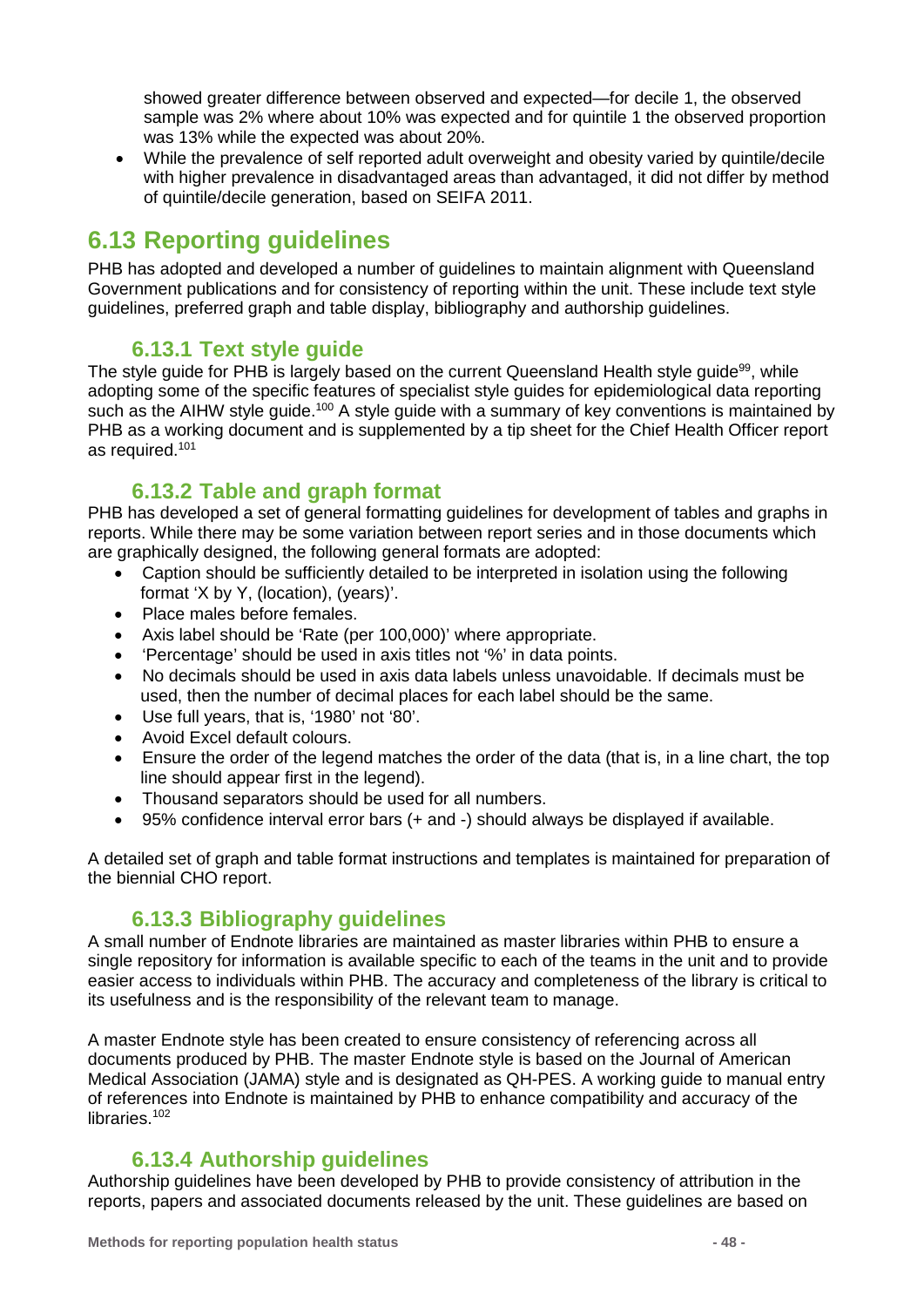international and national good practice. They address a number of issues including establishing authors and ordering of authors, and also include an authorship authorisation form. They are reviewed biennially.103

## **6.14 Reporting clinical conditions from self-report surveys**

In 2015 an assessment of the suitability of using self-report data to monitor clinical indicators was conducted to inform future investments in the Queensland preventive health survey series. This assessment included five indicators that had been used in Queensland Health surveys over the past 15 years: diabetes, high blood pressure and cholesterol, cancer and cardiovascular disease. Each of these represents clinical outcomes and risks of great significance to the population and are individually important for monitoring. For cardiovascular conditions there is no known monitoring survey to report on clinical prevalence, so the goal of this assessment was to compare the Queensland preventive health survey data with the established data source, the National Health Survey.

### **6.14.1 Diabetes**

Diabetes is a clinically defined condition which is diagnosed by blood test. The initial blood test to detect high levels of glucose in a patient is fasting plasma glucose (FPG) and the diagnosis of diabetes is confirmed by oral glucose tolerance test (OGTT). A blood measurement survey was conducted nationally in 1999 providing estimates for Queensland adults aged 25 years and older. Diabetes was diagnosed in the sample population using the OGTT, the gold standard for diagnosis. Since then, there has only been one blood measurement survey, the Australian Health Survey conducted in 2011–12 which is likely to have underestimated the true prevalence of diabetes because the assessment was based on FPG alone [\(Table 15\)](#page-48-0).

Lack of blood measurement data, and lack of continuity in tests used to diagnose diabetes, has significantly constrained an understanding of trend in diabetes prevalence in the population. Data sources to monitor diabetes prevalence were discussed in a report released by Queensland Health in 2014.104 Using composite information from national studies and surveys, it was estimated that about 1 in 12 adult Queenslanders had diabetes in 2011–12 [\(Table 15\)](#page-48-0). <sup>104</sup> A more precise estimate is not possible due to lack of comprehensive blood measurement data.

Self reported diabetes was first collected in the Queensland Health telephone survey in 2000, and again in 2006 and annually since 2009. Consistent questions have been used throughout. The survey questions ask whether a person has ever been told by a doctor, nurse or at a hospital they had diabetes, high blood sugar or a touch of sugar. In 2012, 8.6%, of Queensland adults (excluding pregnant females) self reported diabetes or high blood sugar, in 2013 9.2% did so and in 2014, 9.7% [\(Table 15\)](#page-48-0). 105-107

<span id="page-48-0"></span>Table 15: Prevalence (%) of diabetes in adults by clinical estimation and self report, Queensland

| Year and blood test               | Blood measurement survey | Self report |
|-----------------------------------|--------------------------|-------------|
| 1999 (OGTT)                       | 7%                       |             |
| 2011-12 (FPG)                     | 5%                       |             |
| 2011-12 (collated measured data)* | 1 in 12                  |             |
| 2012 (SRHS)                       |                          | 8.6%        |

\*prevalence estimated from multiple data sources, precise estimate not available<sup>104</sup>

*Conclusion:* The limitation of self report to monitor a clinically diagnosed condition is recognised. However, in the absence of blood measurement data, and the relatively close alignment between blood estimates and self reported data as well as evidence of expected trend in self reported prevalence due to rising rates of obesity, ongoing monitoring of diabetes will be based on self report collections.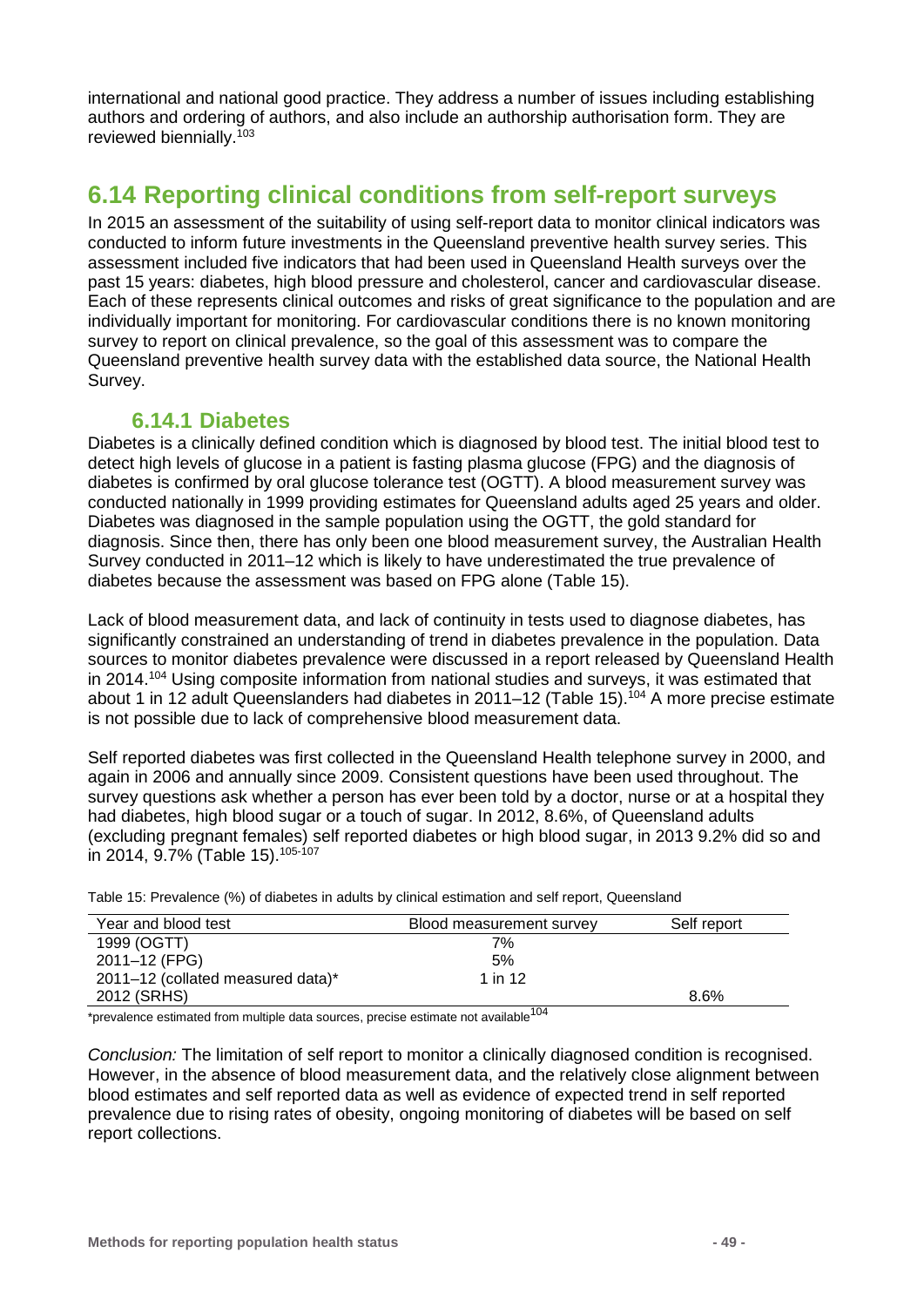### **6.14.2 Cancer**

Cancer is a complex disease which is diagnosed by histological and associated tests. It is a notifiable condition with Cancer Registries established in each state. These registries collect clinical and demographic information about cases and include diagnostic information to specifically code to cancer type. Deaths are based on data supplied to the Queensland Registry of Births, Deaths and Marriages. Cancer incidence and death are routinely reported by cancer type in the Chief Health Officer report series using data from these sources.

Prevalence of cancer by type is reported nationally, and is calculated from incidence and survival statistics collated in the AIHW Australian Cancer Database.<sup>108</sup> In 2012, it was reported that by the end of 2007, there were about 774,700 prevalent cases of cancer in Australia, that is people who had been diagnosed with any notifiable cancer in the previous 26 years and who had survived.<sup>108</sup> This 26-year prevalence equated to roughly 3.6% of the total Australian population. Prevalence increased with age, with about 19% of Australians aged 80 and over having had a diagnosis of cancer within the previous 26 years.

Using the same methodological approach for prevalence of melanoma: at the end of 2007, there were more than 136,000 prevalent cases in Australia.<sup>108</sup> This represented a 26-year prevalence of 0.6%.

Assuming all cases of cancer diagnosed in the previous 26 years in Australia in 2007 were adults, the prevalence in the adult population in 2007 would be 4.9%. It is necessary to make this assumption because the national prevalence data was not released by age group. For melanoma the prevalence in the adult population would be 0.9%. Similarly, the prevalence of female breast cancer would be 1.9% and prostate cancer 1.7% [\(Table 16\)](#page-49-0).

By self-report in 2012, 16% of Queensland adults reported having been told by a doctor or nurse that they had any type of cancer, 2.9% reported having been told they had melanoma, 2.8% of adult females reported breast cancer, 2.1% of adult males reported prostate cancer [\(Table 16\)](#page-49-0).<sup>109</sup> There are two skin cancers which are not notifiable and not included in the Australian Cancer Database, basal cell carcinoma (BCC) and squamous cell carcinoma (SCC). By self-report in 2012 the prevalence in Queensland adults was 4.7% and 1.5% respectively. Using the number of nonmelanocytic skin cancer cases reported for 2002 based on GP consultations and medical records<sup>110</sup>, and assuming cases occurred in adults, the prevalence of BCC was 9.4% and SCC was 4.4%, substantially higher than self report.

There are significant limitations in this comparison:

- prevalence in Australian adults is compared with Queensland adults and as skin cancer is more prevalent in Queensland, this is a more significant limitation for these cancers
- there is a difference in the reporting periods (2002 and 2007 compared with 2012)
- all prevalent cases in Australia were assumed to occur in adults as adult case numbers were not released.

<span id="page-49-0"></span>Table 16: Prevalence of cancer in adults by clinical estimation (Australia, 2007) and self report (Queensland 2012)

| Cancer type               | Adult prevalence (%)                  |                    |
|---------------------------|---------------------------------------|--------------------|
|                           | Australian Cancer Database estimates* | Self report (SRHS) |
| All cancers               |                                       | 16.2%              |
| All notifiable cancers    | 4.9%                                  | 10.0%              |
| Melanoma                  | 0.9%                                  | 2.9%               |
| Basal cell carcinoma**    | $9.4\%$                               | 4.7%               |
| Squamous cell carcinoma** | 4.3%                                  | 1.5%               |
| Female breast cancer      | 1.9%                                  | 2.8%               |
| Prostate cancer           | 1.7%                                  | 2.1%               |
|                           |                                       |                    |

2007: Australian cancer registries

\*\* 2002: GP medical records

*Conclusion:* Noting the data limits to the comparison between clinically derived information and self report, it is evident that self reporting overestimates the true prevalence of cancer. Data limitations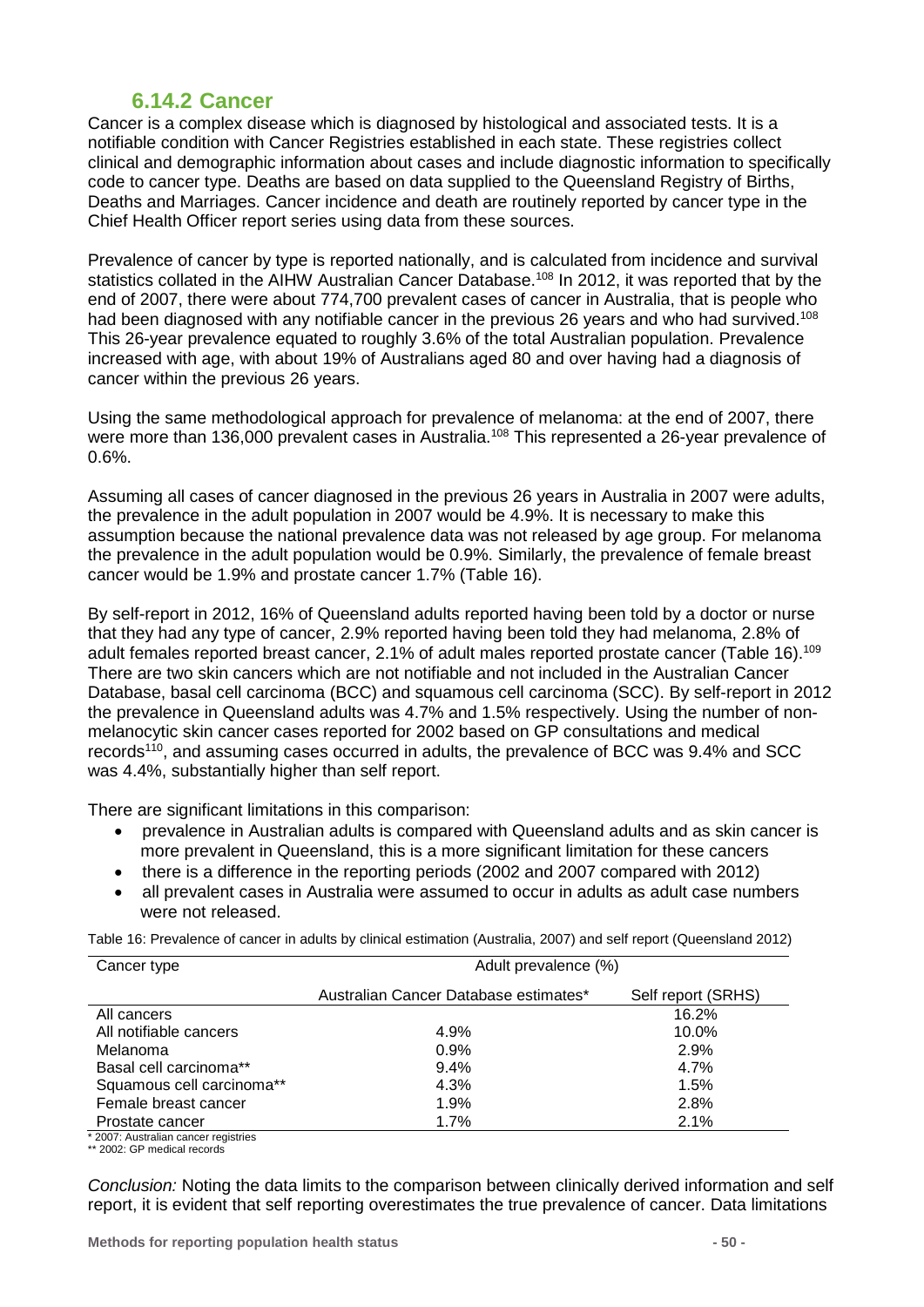are not considered of sufficient magnitude to explain the difference between clinical and self report findings. It is not recommended that self report cancer prevalence be reported in future Chief Health Officer reports to describe these clinical conditions. Without this requirement, there is little or no justification to include such questions in future self report surveys conducted by Queensland Health.

#### **6.14.3 High blood pressure**

High blood pressure, often referred to as hypertension, is prolonged elevation of the blood pressure. It is frequently measured by a clinician in a primary healthcare setting or at a pharmacy, but any person with a blood pressure cuff may monitor their own or another person's blood pressure. For the AHS measurement module, it was measured by trained interviewers using an automated blood pressure monitor.<sup>111</sup> This is described as a physical measurement. The AHS defined hypertension as a person who had high blood pressure when measured or was taking medication to control blood pressure. It includes undiagnosed and diagnosed cases, recognising that not all diagnosed cases are effectively treated.

Self report surveys such as the SRHS Queensland Health series rely on respondent recall of ever having been told they have high blood pressure or as in the self report module in the AHS, that they have hypertension.

In 2011–12, 30% of Queensland adults were hypertensive by physical measurement—13% were untreated and 17% were treated for high blood pressure (where 6% were inadequately treated and 11% were successfully treated). In the same survey, by self report, 13% of adults self reported hypertension as a long term condition, suggesting that people do not identify their condition, irrespective of those who had undiagnosed high blood pressure [\(Table 17\)](#page-50-0).

For comparison, self report survey data from 2012 showed that 29% of Queensland adults reported having ever been told by a doctor or nurse that they had high blood pressure [\(Table 17\)](#page-50-0). Self report data from 2014 was used to assess whether high blood pressure was a long term condition: 11% of adults reported they currently had high blood pressure and that it had lasted or was expected to last for 6 months. This was similar to what the AHS reported by self report in 2011–12 for Queensland adults, 13%.

The diagnosis of high blood pressure is dependent on physical measurement, in part because not all cases are known, and in part because knowledge and recall varies by survey settings and definitions. The Ausdiab follow-up study showed a 33% increase in the prevalence of hypertension over 12 years<sup>112</sup>, based on physical measurement. No change in the prevalence of self reported hypertension was reported over a similar period from the National Health Survey series (which includes the  $2011-12$  AHS).<sup>113</sup>

<span id="page-50-0"></span>Table 17: Prevalence of hypertension by clinical estimation and high blood pressure by self report, adults, Queensland 2011–12

|                                                              | Physical    | Self report |
|--------------------------------------------------------------|-------------|-------------|
|                                                              | measurement |             |
| Hypertensive* (AHS)                                          | 30%         |             |
| Ever told by doctor or nurse have high blood pressure (SRHS) | 29%         |             |
| Long term condition (AHS)                                    |             | 13%         |
| Long term condition (SRHS) 2014                              |             | 11%         |

\*Defined as measured high blood pressure or taking anti-hypertensive medication

*Conclusion:* High blood pressure or hypertension is recorded in a clinical setting using a blood pressure cuff. Very few population surveys conduct physical examinations, and as a consequence, data to monitor high blood pressure is limited. Added to this, not all cases of hypertension or high blood pressure are diagnosed. Self report data does not capture the undiagnosed proportion. Furthermore, some people may not understand their diagnosis and are unable to report the condition during a telephone interview.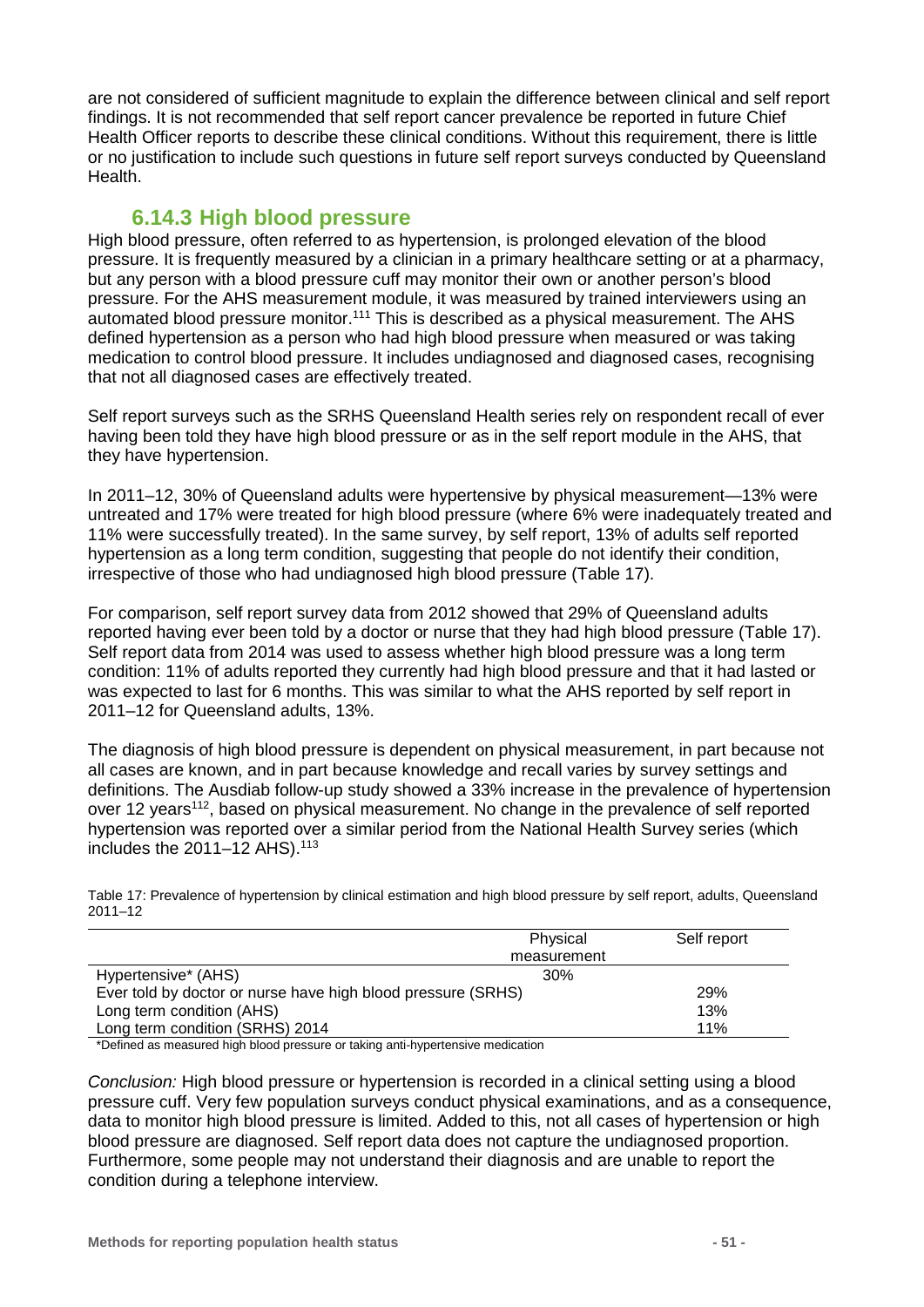The Queensland SRHS survey reported a prevalence of 29% of adults who have ever been told they have high blood pressure, and the AHS measured prevalence was 30% with hypertension and while these estimates are similar, it cannot be concluded that they are measuring the same clinical diagnosis. Self report data collected in Queensland over the past decade has shown no variation over time and neither has the national self report data. In contrast, by physical measurement, the prevalence of high blood pressure has increased. Given the limitations of self report data to adequately reflect the clinical condition of hypertension, further investment in self report data collection to report prevalence should be minimised or focused on particular aspects of testing and management of the condition.

#### **6.14.4 High blood cholesterol**

Cholesterol is measured in a blood sample taken from a subject who has fasted for at least eight hours prior to collection. Blood cholesterol and triglycerides are measured by specialised procedures in a pathology laboratory. This testing is sometimes referred to as a clinical test. Dyslipidaemia refers to a number of different lipid disorders, that is, conditions where there are too many fats in the blood.<sup>104</sup>

Self reported high cholesterol is obtained from a survey such as the SRHS series where a respondent is asked whether they have ever been told by a doctor or nurse that they had high cholesterol.

In 2011–12, 64% of Queensland adults were dyslipidaemic by blood measurement—51% were untreated and 13% were treated for abnormal lipids (where 8% were inadequately treated and 5% were successfully treated). In the same survey, 8% of adults self reported high blood cholesterol [\(Table 18\)](#page-51-0).

For comparison, self report survey data from 2012 showed that 29% of Queensland adults reported having ever been told by a doctor or nurse that they had high blood cholesterol [\(Table](#page-51-0)  [18\)](#page-51-0). Self report data from 2014 was used to assess whether high blood pressure was a long term condition: 8% of adults reported they currently had high cholesterol and that it had lasted or was expected to last for 6 months. This was the same as the AHS reported prevalence for Queensland adults in 2011–12, 8% by self report.

|                                                    | Blood measurement | Self report |
|----------------------------------------------------|-------------------|-------------|
| Dyslipidaemia*                                     | 64%               |             |
| Ever told by doctor or nurse have high cholesterol |                   | 29%         |
| Long term condition (AHS)                          |                   | 8%          |
| Long term condition (SRHS) 2014                    |                   | 8%          |

<span id="page-51-0"></span>Table 18: Prevalence of dyslipidaemia by clinical estimation and high blood cholesterol by self report, adults, Queensland 2011–12

\*Defined as measured abnormal blood lipids or taking lipid lowering medication

*Conclusion:* Cholesterol and other lipids are measured by blood test, with very few population surveys established to undertake biomedical testing in Australia. As a consequence, there is limited information on blood lipids in the population. Importantly, the AHS has shown that many people with abnormal lipids are unaware of their condition—the Australian Bureau of Statistics estimated that of those Australians with high cholesterol as diagnosed by blood measurement, 9 out of 10 were undiagnosed. Self report data does not capture the undiagnosed proportion. Furthermore, some people may not understand their diagnosis and are unable to report the condition during a telephone interview. Given the limitations of self report data to adequately reflect the clinical condition of dyslipidaemia, further investment in self report data collection should be minimised or focused on particular aspects of testing and management of the condition.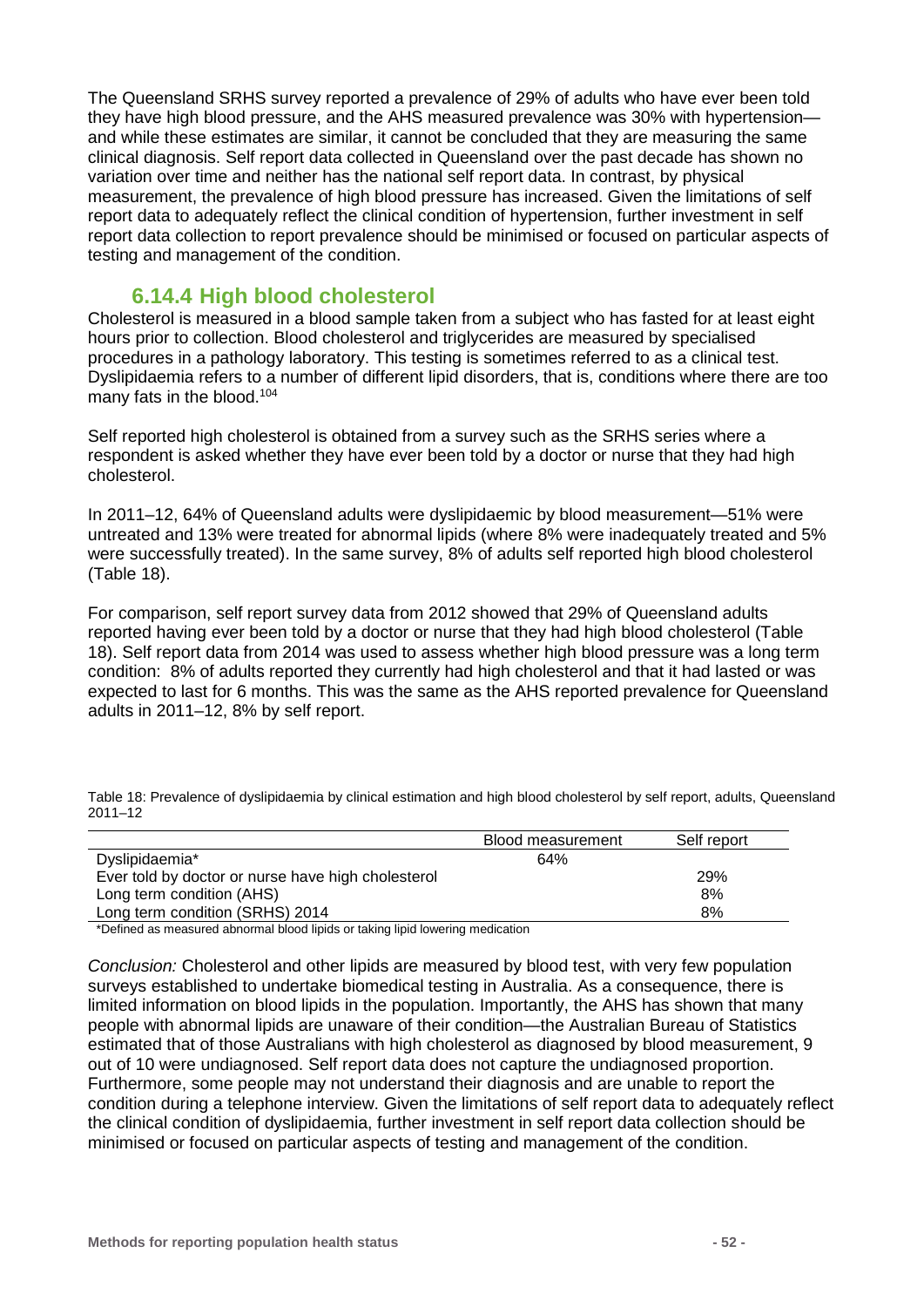### **6.14.5 Cardiovascular disease**

Cardiovascular disease includes a range of clinical conditions including acute events with ongoing consequences such as heart failure and stroke as well as long term conditions such as hypertension and atherosclerosis. Prevalence data is collected every three years in the National Health Survey and reported for Queensland. A module on cardiovascular disease was included in the 2014 SRHS to provide greater detail including regional data on prevalence of selected cardiovascular diseases. The data from the SRHS survey is contrasted with data from AHS 2011– 12.

The same questions were used for collection in both surveys. The age group for comparison did not match as the AHS did not release data for Queensland for the population 18 years and older— 25 years and older was therefore used. The data collection periods did not match exactly, 2011–12 compared with 2014. Importantly, the AHS collated conditions and used additional information to categorise respondents into clinically similar condition categories. This was not replicable with SRHS analysis, due to lack of additional information and/or the algorithms used in the AHS. As a result there are very few indicators for comparison. Furthermore the AHS was a face to face survey which allowed use of prompt cards and associated supporting material to enhance data collection.

Nevertheless, it is abundantly clear that the overall prevalence of having a heart or circulatory condition differed markedly. Acknowledging the data limitations discussed above, it is apparent that the SRHS was not able to replicate AHS—17.5% compared to 24.1% [\(Table 19\)](#page-52-0). The prevalence of most conditions is very low, even when aggregated for release as undertaken for AHS, with the exception of hypertensive disease. Those few conditions that were jointly reported by both surveys showed little agreement, although statistically it is unlikely they differ.

*Conclusion:* Reporting cardiovascular disease prevalence from the 2014 SRHS survey did not sufficiently align with the AHS to establish it as a reliable source of such information for Queensland. The issue is not so much about reporting a clinical indicator from self report data, rather whether the state survey can replicate the more established source of such information. Therefore, as the National Health Survey series has been reporting prevalence of a range of conditions, including cardiovascular disease, for Australia and the jurisdictions every three years for a number of years, and is expected to continue to do so, there is no justification to further invest in such data collection in the state surveys.

|                                                | AHS 2011-12 | <b>SRHS 2014</b>    |
|------------------------------------------------|-------------|---------------------|
|                                                | 25+ years   | $18 + \text{years}$ |
| Ever had a heart or circulatory condition      |             | 17.5%               |
| Total heart or circulatory condition-long term | 24.1%       |                     |
| Long term conditions                           |             |                     |
| Rheumatic heart disease                        |             | $1.1\%$             |
| Heart attack                                   | 2.8%        | 3.4%                |
| Heart failure                                  |             | 1.5%                |
| Stroke                                         | $1.8\%$     | 2.5%                |
| Angina                                         | $1.1\%$     | 2.9%                |
| Low blood pressure                             |             | 3.9%                |
| Atherosclerosis                                |             | 1.3%                |
| Oedema                                         |             | 2.0%                |
| Rapid or irregular heart beats                 | 2.5%        | 3.5%                |
| Heart murmur or heart valve disorder           |             | 2.7%                |
| <b>Haemorrhoids</b>                            |             | 2.8%                |
| Varicose veins                                 |             | 6.8%                |
| Hypertensive disease                           | 13.6%       |                     |

<span id="page-52-0"></span>Table 19: Prevalence of cardiovascular disease by self report, Australian Health Survey, and Self Reported Health Status survey, adults, Queensland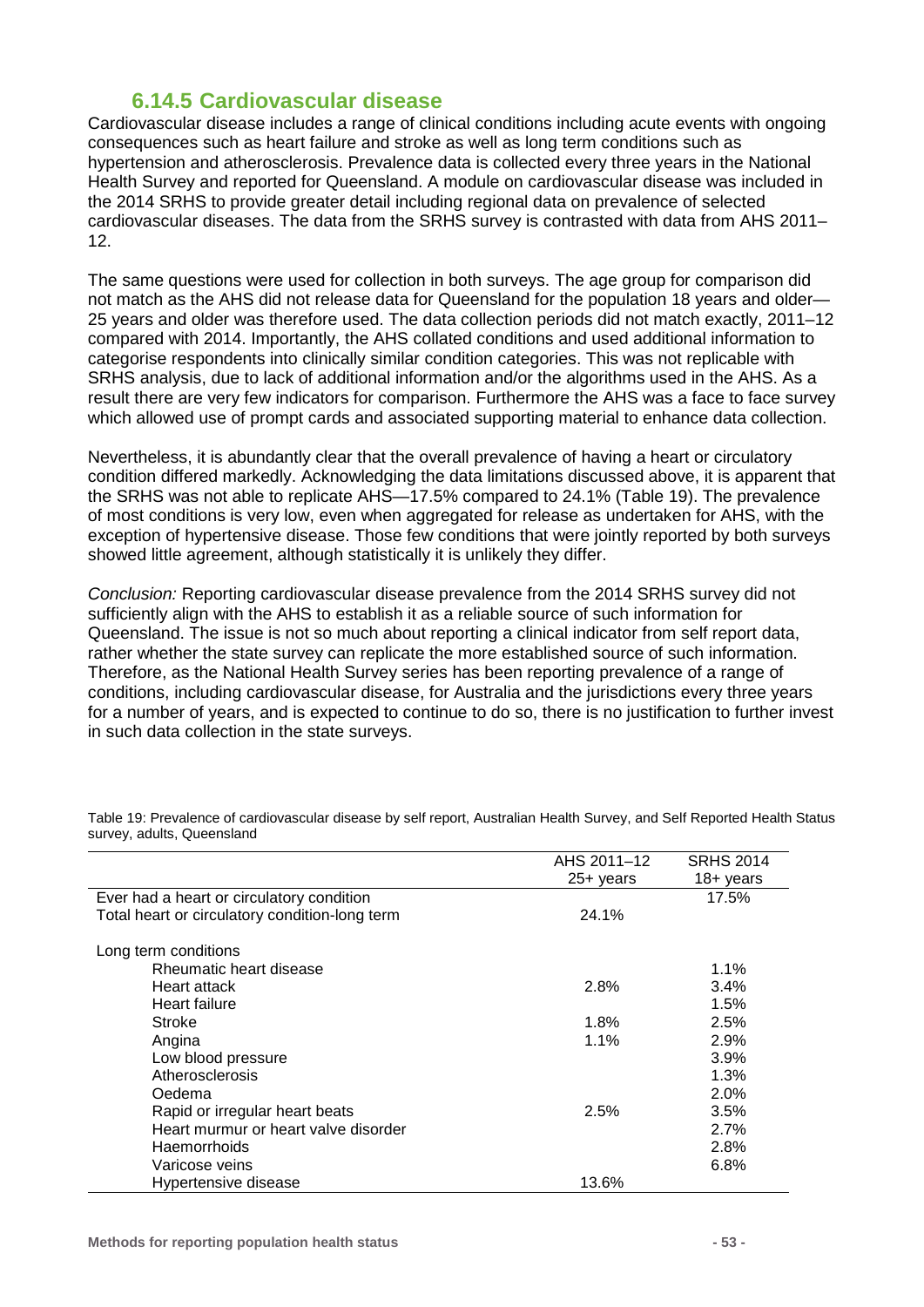# **7 Publication specific issues**

# **7.1 Chief Health Officer report 2010**

The 2010 CHO report was developed using the data sources and methodologies as described in the report itself and in relevant sections of this Methods report. In addition, the following key issues should be noted. Errata to the report are posted on the Queensland Health website, and include methodological and data quality issues as relevant.

The 2007 death file used for health status reporting in 2010 CHO report did not include deaths of Queenslanders registered in New South Wales, Victoria and Tasmania at the time of the extraction. Subsequent ABS releases indicated this represented an under-count of 369 deaths. Deaths flagged with the SLA code 9299 (overseas) were also excluded from the count.

All coroner certified deaths registered after 1 January 2007 are subject to revision. This is a change from previous years which required certain conditions to be finalised approximately 13 months after the end of the reference period. As a consequence of this change, the suicide data used for stratification of rates by sub-population in the 2010 CHO report was based on the pre-2007 revision release. However, suicide deaths by sex for the most recent period are based on the revised release.<sup>114</sup> This data limitation was described in the report.<sup>115</sup>

The term hospitalisation is used throughout to refer to admitted patient episodes of care, where episodes of care are restricted to Queensland residents. In the 2010 CHO report episodes flagged as unqualified newborns, organ donors or boarders, admissions to public psychiatric hospitals and separations where patient sex is indeterminate/intersex are excluded.

Hospitalisation data were based on principal diagnosis field indicating that a condition in that specific cause category was the reason for admission. Exceptions to this rule are as follows:

- Road transport injuries where hospital separations with any ICD–10 code from the road transport injury definition (Section [5.3\)](#page-23-0) in the external cause fields were counted.
- Suicide and self inflicted injuries where hospital separations with any ICD–10 code in the range X60–X84, Y87.0 in the external cause fields were counted.
- Dementia where hospital separations with any ICD–10 code in the range F00–F03 in the principal or other diagnosis fields were counted.
- Falls where hospital separations with a source of referral other than 'admitted to another acute hospital', a principal diagnosis S00–T75 or T79 and first external cause W00–W19 were counted.

For calculation of Indigenous death and hospitalisation rates, the Queensland ERP of Indigenous Queenslanders older than 65 years has been expanded to 65–69, 70–74,…, 85+ age group by applying the age distribution of Australia-wide Indigenous ERP from the ABS experimental estimates and projections Indigenous Australians (Section [4.10.5\)](#page-13-0). Note that for death data, the year of registration was used for all data including Indigenous deaths.

In Chapter 2 of the 2010 CHO report, the number of maternal deaths as recorded in the QPDC was reported. While the QPDC takes all possible steps to gain identification of the maternal deaths in Queensland, the data is by no means a definitive dataset, as maternal deaths are not within the scope of the collection but are sourced and stored as a courtesy to Queensland Health. Maternal deaths are not comparable with AIHW reporting.116 However, this information was subsequently rescinded due to recommencement of the Queensland Maternal and Perinatal Quality Council that has primary responsibility for reporting of perinatal and maternal morbidity and mortality. Maternal deaths have been released in subsequent reports from the council. This information was posted as an erratum on the website in March 2011.

In chapters 3 and 5 of the 2010 CHO report, the reporting of the effect of poor diet on burden of disease and injury differed from previous estimates. Prior to 2010, the estimation of the impact of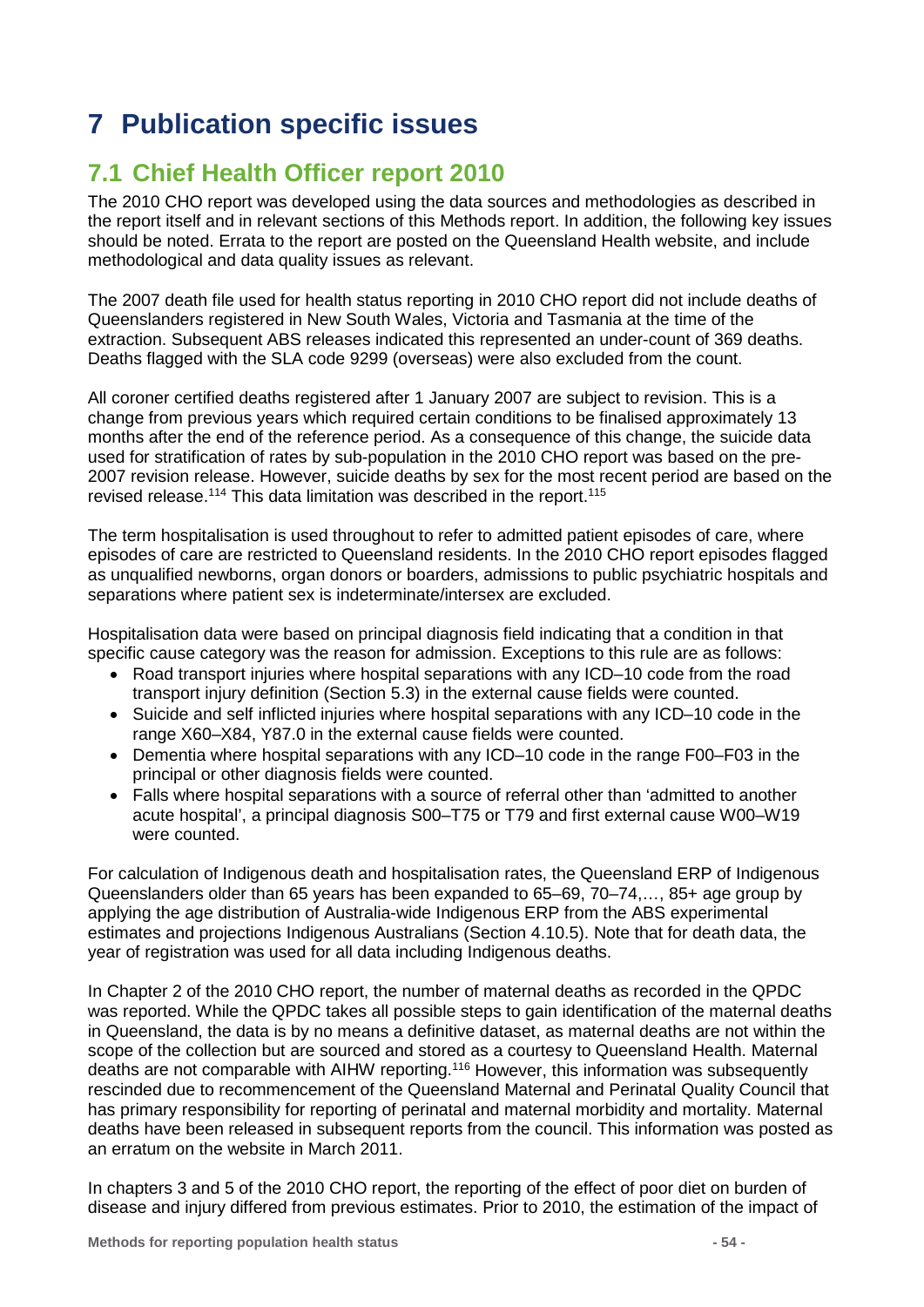poor diet was based on a United Kingdom study<sup>117</sup> which summed the individual population attributable fractions for overweight and obesity, low fruit and vegetables and high cholesterol.118,119 While this method was recognised as a relatively crude proxy for diet related impacts, it is acknowledged that the specific impact of poor diet has not been assessed in Queensland, Australia or indeed globally. For the 2010 CHO report, the joint effect of the four risk factors with substantial dietary determinants (high body mass, low fruit and vegetable consumption, high blood pressure and high blood cholesterol<sup>120</sup>) and inclusive of physical activity was estimated. While this method is an advance on the earlier estimation, because it includes the joint effect of the selected risk factors, it too has limitations. It does not accurately represent the causal pathways between dietary components, intermediate risks and health outcomes and is likely to overestimate the effect of diet acting through these factors. However, as the 2010 method does not capture the effect of other dietary risks such as sub-optimal infant feeding, micronutrient deficiencies (for example, calcium, iron, folate, fibre) or over consumption of sugars or energydense foods, it is possible that it underestimates the true impact of poor diet. Until a more comprehensive assessment has been conducted, the specific impact is unknown despite these recent attempts to estimate it.

In Chapter 4 of the 2010 CHO report, the increase of over 700% in the deaths attributed to the broad cause symptoms, signs and abnormal findings (R00–R99) in 2007 compared with 2000 should be interpreted with caution as the increase could be due to data collection issues. For example, the ABS notes that deaths attributed to Ill-defined causes (R00–R99) increased by 24% compared to 2006.121 The number of open coronial cases remaining on the National Coroners Information System (NCIS) at the end of the ABS processing period is suggested as a possible cause for the increase. The majority of open cases, for which no information was available, were coded to other ill-defined and unspecified causes (R99). Deaths coded to this cause increased by 14% in 2007 compared with 2006.

In the cancer section of Chapter 4 of the 2010 CHO report, cancer survival rates were based on data obtained from the CCQ online data source. The codes for all cancers excluded nonmelanoma skin cancers, consistent with Queensland Health reporting. However, the codes used by CCQ for colorectal cancer differ from Queensland Health standard codes (Section [10.2\)](#page-84-0). The codes used by CCQ were C18–20, 21.8.

Throughout Chapter 4 of 2010 CHO report, for Organisation for Economic Cooperation and Development (OECD) reporting, the number of deaths for Queensland and Australia were the counts of deaths registered in 2004, 2005 or 2006, while for other OECD countries counts were derived from annual death registration data reported to WHO for 2004, 2005 and 2006 with the following exceptions: Italy and Portugal where the mortality counts are for 2001, 2002 and 2003; Canada where the mortality counts are for 2002, 2003 and 2004; and Hungary, Luxembourg, New Zealand, Slovak Republic, Spain and United States where the mortality counts are for 2003, 2004 and 2005.

The reliability of diabetes hospitalisation reporting in Chapter 4 is limited by lack of consistency in coding rules since 2000. Year-to-year variation in the application of coding guidelines is recognised as a significant limitation in reporting diabetes. Based on personal communication with NSW Health during 2010, a decision was taken to report diabetes hospitalisations with a caveat about lack of consistency, recognising that coding of diabetes for principal diagnosis was less affected than coding for other diagnoses.

Within chapters 4 and 5 of the 2010 CHO report, the economic impact of diseases and risk factors was reported based on national assessments, largely reported by AIHW. With the exception of one report, only national expenditure is reported publicly, not state estimates.<sup>122</sup> In the absence of state specific data, an estimate of state expenditure for specific diseases and risks was made based on the relative proportion of the national population in Queensland at the time of the estimations. For example, in 2004, 19.4% of the Australian population lived in Queensland, with yearly incremental increases reaching 20.2% in 2009.<sup>123</sup> Factors which support this approach are the proportion of total unallocated national health expenditure that occurred in Queensland (17.9% in 2004–05 and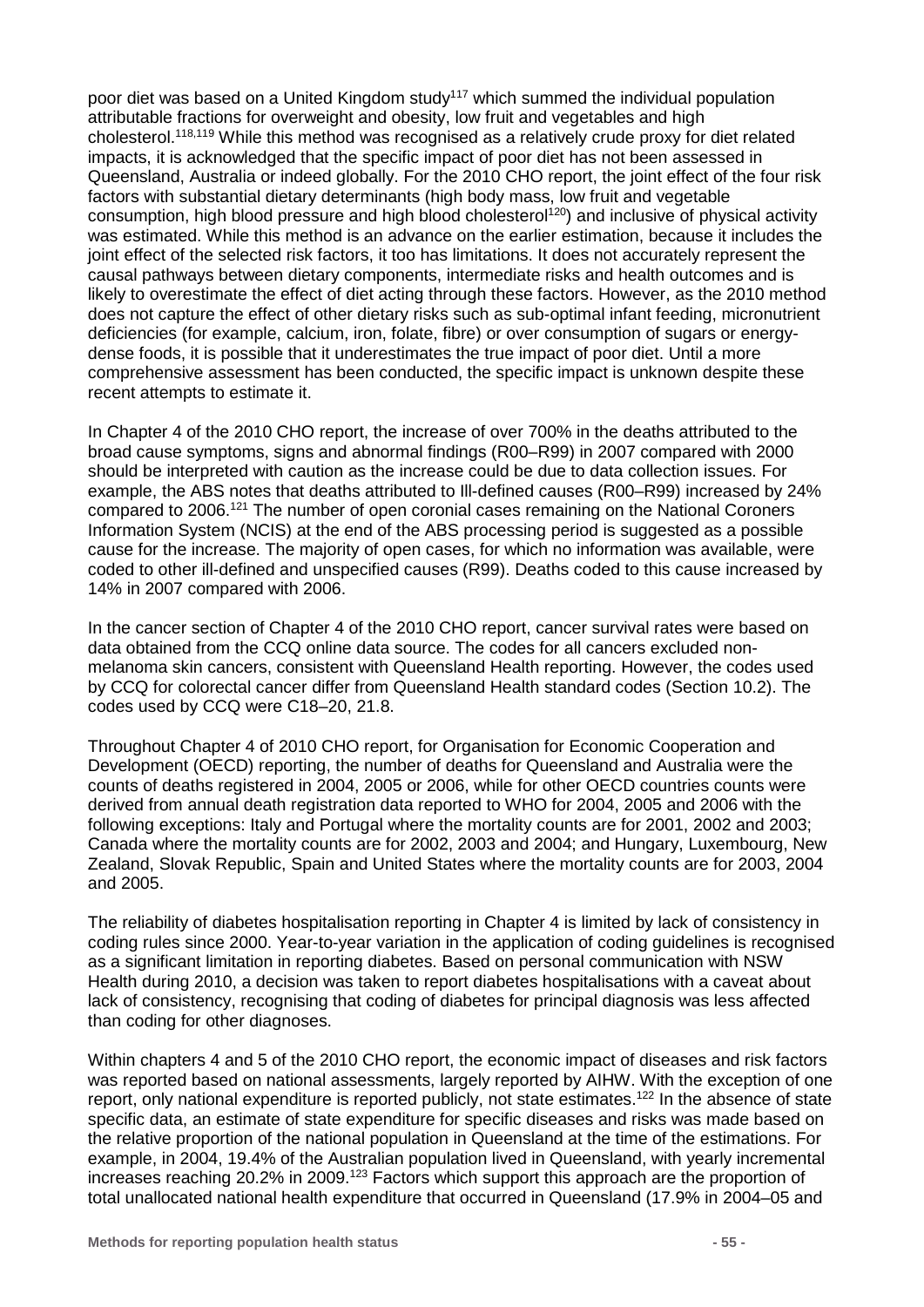19.4% in 2007–08)<sup>124</sup> and the proportion of national burden of disease borne by Queenslanders (18.6% in 2003) with similar proportions for specific diseases.<sup>66</sup> This estimation assumes national rates of treatment and, more importantly, costs associated with service delivery. Clearly, these assumptions may not be valid for many diseases. The population proportion approach is also adopted by Access Economics.<sup>122</sup>

In Chapter 6 of the 2010 CHO report, the measurement of health inequalities was based on the 2001 IRSAD, with deciles/quintiles generated from equal numbers of SLAs. Some Indigenous Queenslander communities were recognised after the 2001 SEIFA release, and these new SLAs were placed in the most disadvantaged quintile. As a consequence, the number of SLAs in this quintile is greater than would be expected, although the allocation made very little difference to the expected population share. All other SLA changes over the period were allocated according to relative population change and the SEIFA score of relevant SLAs.

## **7.2 Self Reported Adult Health Status 2009 survey**

For the SRAHS 2009 survey, a total, 6,881 interviews were completed (approximately 300 to 630 per HSD) with an effective base of 2,903.54. The statewide response rate was 56.7% of contracted, in-scope people and the contact rate was 80.3% of telephone numbers. The survey provides HSD specific data, along with statewide information for the following measures: quality of life, general health status, satisfaction with health, risk factors for chronic disease (that is, smoking, alcohol consumption, nutrition, physical activity, sedentary behaviour, BMI, psychological distress, blood pressure and cholesterol), sunburn, sun-protective behaviours and diabetes. The nutrition component includes fruit and vegetable consumption, type of milk consumed, takeaway food consumption and food security. Further detailed information is available in the survey report.<sup>125</sup>

The misclassification of HSD affecting 11 cases was identified during aggregation of data from this survey with that of the SRHS 2010 survey. At that time reports had been released. Action taken was to document the errors but not to amend any released data or reports.

## **7.3 Child Health Status 2009 survey**

In total, 1,200 interviews were completed with an effective base of 915.61. The statewide response rate was 84.8% of contacted, in-scope people and the contact rate was 78.0% of telephone numbers. The survey provides information for the following measures: fruit and vegetable consumption, takeaway consumption, soft drink and sports drink consumption, physical activity (including active transport and organised sport), small screen time and BMI.126

Physical education time estimates over 600 minutes per week were excluded, but still included as a participant in physical education. Outliers for active transport time estimates were excluded if they were outside of the following assumed acceptable range of speeds (applied consistently across all ages):

- walking min speed 2.5 km/h, max 6 km/h
- cycling min speed 10 km/h, max 25 km/h
- skating min speed 5 km/h, max 15 km/h.

These outliers were removed from calculations of time spent in active transport, but remained in the numerator for the proportion participating in active transport as an indicator.

Calculation of child BMI using Cole's method requires knowledge of the child's age to within six months.<sup>77,78</sup> There were 204 missing values for BMI because date of birth was missing. To reduce the number of missing values, the BMI category was calculated for the two possible age categories (age was known for all, but not whether the child was in the first or second six-month category for that year). Where the BMI category was identical for both possible ages, that category was used. Where the two ages yielded categories of overweight and obese, it was assumed that the child was at least overweight. No other unmatched combinations were considered appropriate for further assumptions. This imputation method provided 184 additional data items for BMI, with only 20 remaining missing.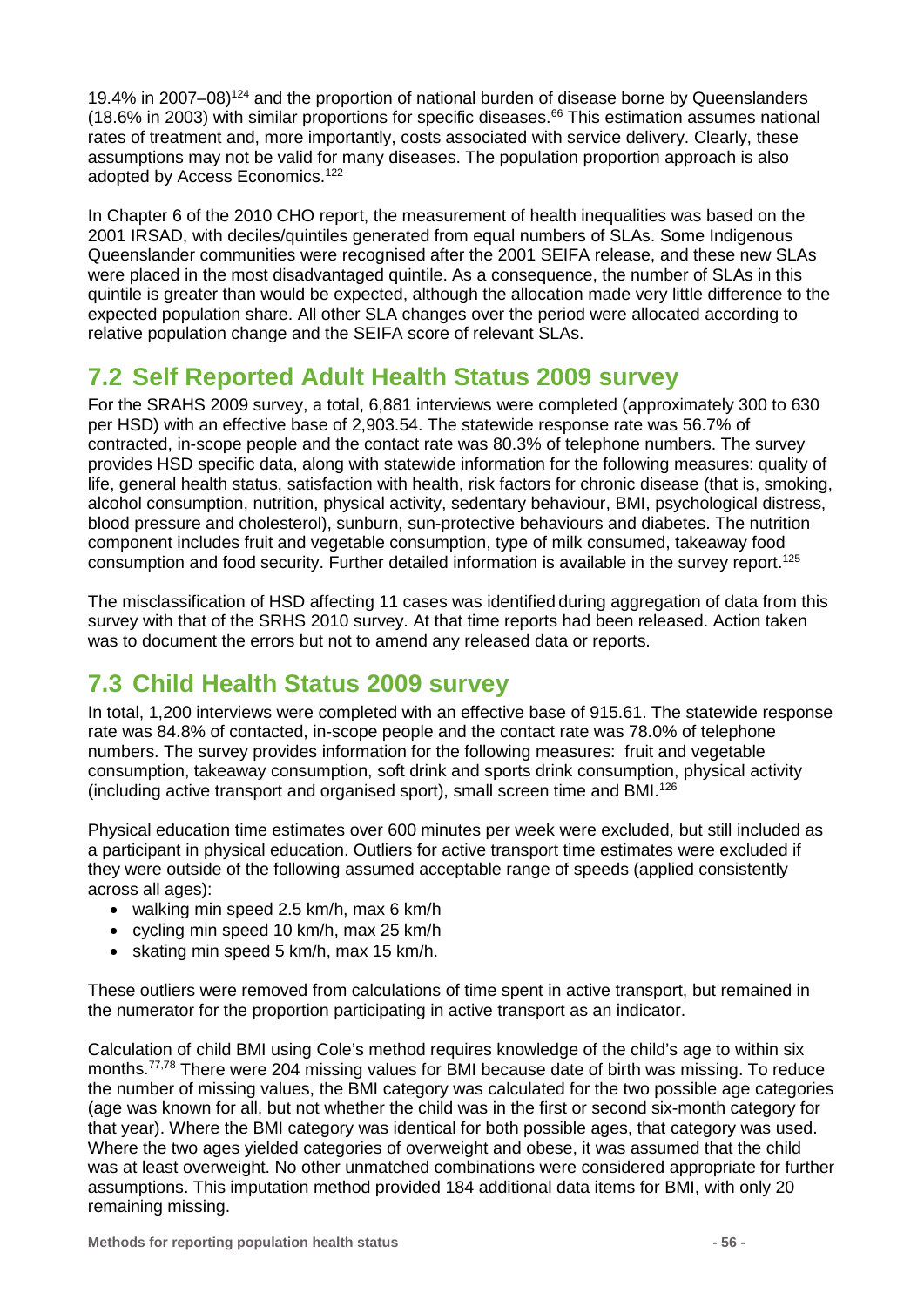# **7.4 Self Reported Health Status 2010 survey**

For the SRHS 2010 survey a total, 9,281 interviews were completed (ranging from 21 to 1,860 per HSD) with an effective base of 5,440.58. The statewide response rate was 64.5% of contacted, inscope people and the contact rate was 75.8% of telephone numbers. The survey provides statewide information for the following measures: smoking, alcohol consumption, fruit and vegetable consumption, physical activity, BMI, blood pressure and cholesterol, sunburn, sunprotective behaviours and diabetes.

Due to a programming error, the physical activity module was not asked of individuals aged 75 years (should be 18–75 years, consistent with the Active Australia instrument). In an effort to correct this, matching on age, sex and HSD was undertaken using the SRAHS 2009 survey. The 2009 data was used to substitute 44 records, with 51 individuals remaining as missing.

### **7.5 Self Reported Health Status 2011 survey**

A total of 12,564 persons aged 16 years or older participated in the SRHS 2011 survey. Selected HSDs were oversampled. The SRHS 2011 survey employed a complex split survey design to incorporate additional survey items such as knowledge and attitudes regarding nutrition and physical activity, indicators collected periodically (for example, takeaway consumption), and one-off topics (for example, impact of the summer floods and cyclones). Topics with closer conceptual relationships, as determined by expert advice, were placed in the same split or splits. Participants were randomly allocated to a survey split; allocation was not based on any participant characteristics. Additionally, weighting was undertaken for each split independently, to ensure accurate weighting of demographic characteristics across splits with varying sample sizes.

Data collection was delayed due to the natural disasters in Queensland in early 2011 with the survey in-field from 11 March 2011 to 6 June 2011. The final average survey duration was approximately 15:45 minutes with a response rate of 44%. Further details of this survey are available from the suite of SRHS 2011 reports published on the Queensland Health website (http://www.health.qld.gov.au/epidemiology/publications/health-surveys.asp).

## **7.6 Child Health Status 2011 survey**

Data were collected for 2,484 children aged 5 to 17 years with all data provided by proxy reporting by the primary caregiver (predominantly the parent). Data were collected between 8 June 2011 and 28 July 2011 with collection halted during the school term break. The response rate for the CHS 2011 survey was 86% with a final average interview duration of just over 12 minutes. Further details of this survey are available from the CHS 2011: Queensland report published on the Queensland Health website (http://www.health.qld.gov.au/epidemiology/publications/healthsurveys.asp).

## **7.7 Self Reported Health Status 2012 survey**

The 2012 preventive health telephone survey was conducted from 3 October 2011 to 28 March 2012 with data collection halted during the summer holidays. In total, 19,390 adults 18 years or older participated. The response rate was 81^ and the survey was 13.5 minutes in duration.

The survey provides statewide information for the following measures: smoking, alcohol consumption, fruit and vegetable consumption, physical activity, BMI, blood pressure and cholesterol, sunburn, sun-protective behaviours and diabetes.

## **7.8 Self Reported Health Status 2013 survey**

A total of 7,994 persons aged 16 years or older participated in the SRHS 2013 survey, with interviews conducted from 15 February 2013 to 25 May 2013 with collection halted during the school term break. Sampling was stratified and oversampled by HHS. The final average duration of the survey was about 15:30 minutes with a response rate of 77%. In 2013, the SRHS and CHS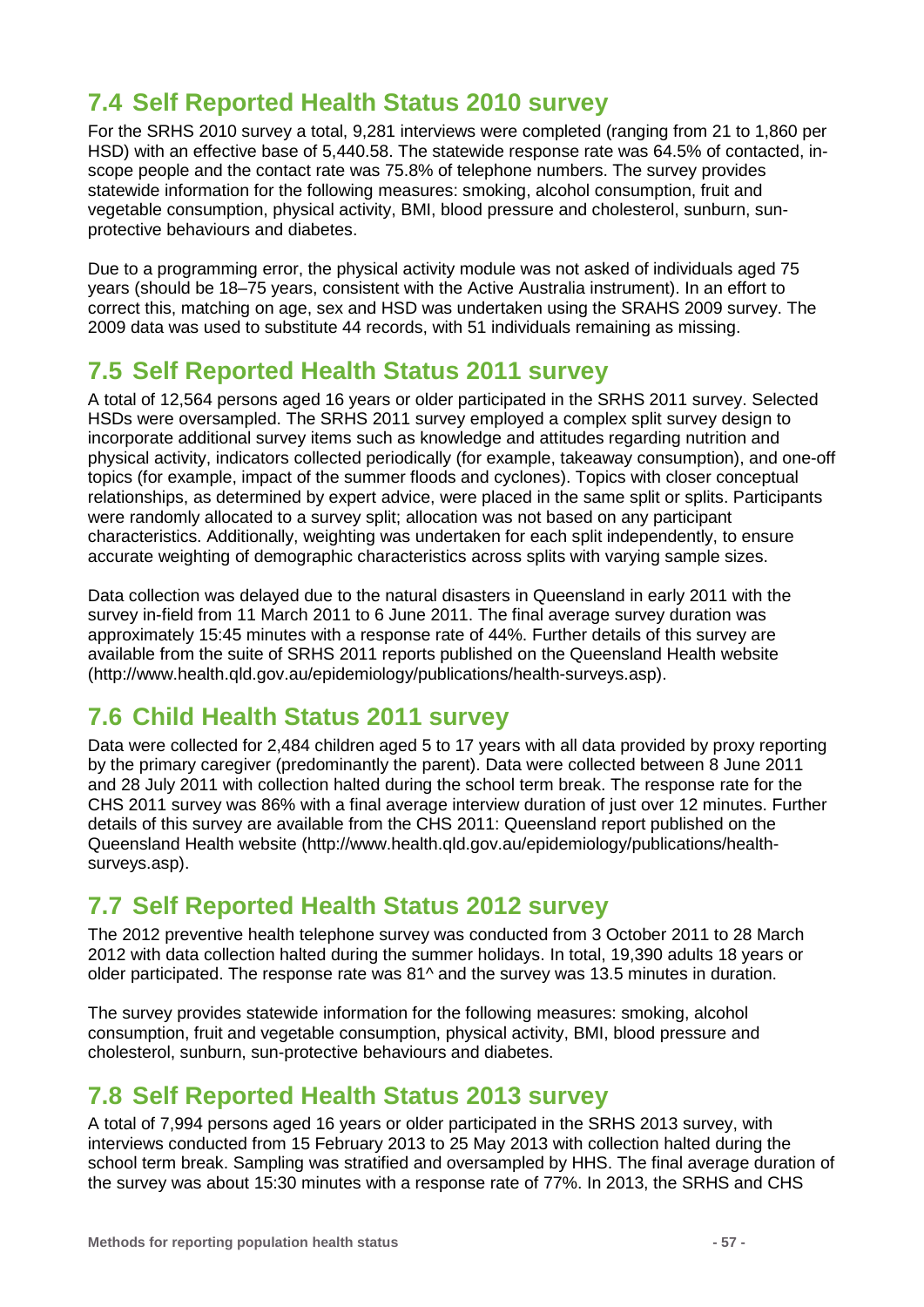were conducted simultaneously, with one eligible adult and one eligbile child selected per household. The combined survey duration was about 29 minutes.

The survey provides statewide information for the following measures: fruit and vegetable consumption, physical activity, BMI, smoking, alcohol consumption, sunburn, blood pressure and cholesterol, diabetes and knowledge of adult fruit, vegetable, and physical activity guidelines. Further details of this survey will be available from the suite of SRHS 2013 reports currently under preparation and anticipated for publication in mid-2014 on the Department of Health [\(http://www.health.qld.gov.au/epidemiology/publications/health-surveys.asp\)](http://www.health.qld.gov.au/epidemiology/publications/health-surveys.asp).

### **7.9 Child Health Status 2013**

Data were collected for 2,467 children aged 5 through 17 years with all data provided by proxy reporting by the primary caregiver (predominantly the parent). Data were collected between 15 February 2013 to 25 May 2013 with collection halted during the school term break. The response rate for the CHS 2011 survey was 82% (preliminary) with a final average interview duration of about 11:30 minutes. In 2013, the SRHS and CHS were conducted simultaneously, with one eligible adult and one eligible child selected per household. The combined survey duration was about 29 minutes.

The survey provides statewide information for the following measures: fruit and vegetable consumption, physical activity, BMI, screen time behaviour, active transport, soft drink consumption, sunburn, oral health, and parental knowledge of child fruit, vegetable and physical activity guidelines. Further details of this survey will be available from the CHS 2013 report currently under preparation and anticipated for publication in mid-2014 on the Department of Health [\(http://www.health.qld.gov.au/epidemiology/publications/health-surveys.asp\)](http://www.health.qld.gov.au/epidemiology/publications/health-surveys.asp).

### **7.10 Chief Health Officer report 2012**

The 2012 CHO report was developed using the data sources and methodologies as described in the report itself and in relevant sections of this Methods report. In addition, the following key issues should be noted. If required, errata to the report will be posted on the Queensland Health website, and include methodological and data quality issues as relevant.

### **7.10.1 Prevalence**

The prevalence of a disease or condition is assessed by population survey, conducted nationally or by the Queensland Government. For example, the SRHS surveys conducted annually by Queensland Health are used to assess the prevalence of self reported diabetes (noting limitations) and mental health factors as well as a range of health risks, knowledge and attitudes as described on page [18.](#page-17-0) Most of the prevalence data for children is derived from the Queensland CHS surveys which use parental or guardian reporting, termed proxy reporting. The generation of performance estimates for the NPAPH including estimates for children aged 5–17 years is described on page [39.](#page-38-2)

### **7.10.2 Deaths**

The most recent death data for Queensland was provided by ABS on request by Queensland Health as well as publicly released data.<sup>127-129</sup> Deaths of Queensland residents were included, based on year of registration, whether the death occurred in Queensland or interstate, but not deaths that occurred overseas. All death data is reported according to the underlying cause.<sup>128</sup>

The request to ABS for rates and case numbers of deaths for Queensland from 2008 onwards was made because the cause of death unit record file previously released by ABS was no longer available. The reason for this was that release was being migrated from ABS to the jurisdictional Registry of Births, Deaths and Marriages.130 This affected release of death data from 2008 onwards and affected the capacity of all government departments and entities to access cause of death unit record files to undertake the customised collation and analysis for the routine and other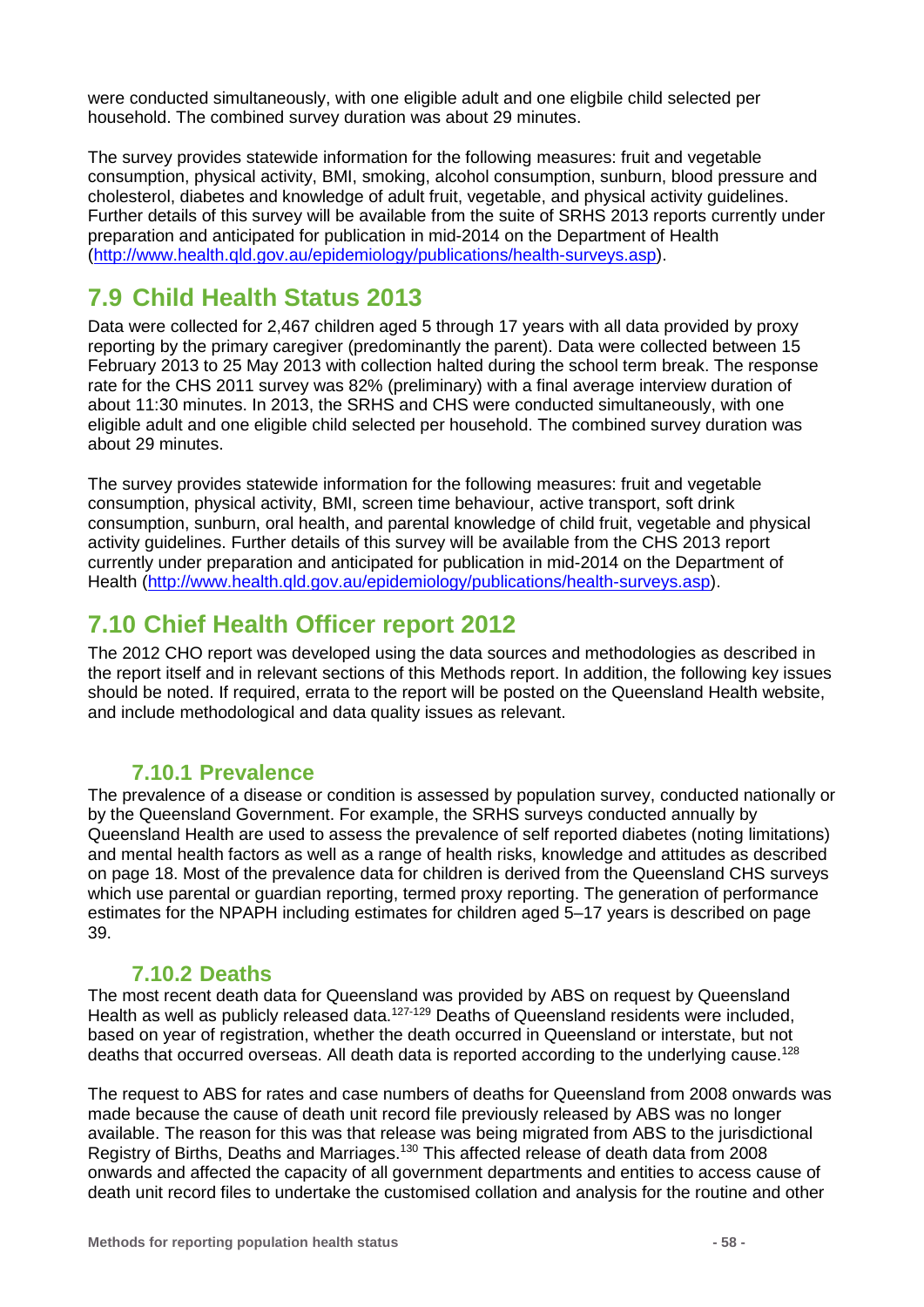release of death statistics. The request Queensland Health made directly to the ABS was for summary statistics to meet specific reporting requirements of the 2012 CHO report.

The death data provided on request by ABS included suicide deaths which had been retrospectively assessed through the national review process as described in associated documents<sup>131</sup> and as noted on page [76.](#page-75-0) In the 2012 CHO report suicide deaths from 2006 through to 2010 had been subject to this review. Rates of death due to suicide prior to the review should not be compared with rates since the review. For suicide, socioeconomic, remoteness and Indigenous Queenslander comparisons were based on data prior to the coronial review.

The source data for socioeconomic, remoteness and Indigenous Queenslander comparisons were derived from 2006–2007 deaths, were preliminary at the time of the release, and excluded deaths of Queensland residents in New South Wales, Victoria and Tasmania.<sup>115</sup> The most recent complete set of data for OECD reporting was 2004–2006.

In November 2010, the Queensland Registrar of Births, Deaths and Marriages advised the ABS of an outstanding deaths registration initiative undertaken by the Registry.<sup>128</sup> This initiative resulted in the November 2010 registration of 374 previously unregistered deaths which occurred between 1992 and 2006 (including a few for which a date of death was unknown). Of these, around threequarters (284) were deaths of Aboriginal and Torres Strait Islander Queenslanders.

#### **7.10.3 Hospitalisations**

Hospitalisation data (separations or episodes of care) were derived from the Queensland Hospital Admitted Patient Data Collection, including admissions of Queensland residents to private and public hospitals, with certain exclusions which are noted. All disease-specific hospital separations were derived using the principal diagnosis of inpatient episodes of care unless otherwise specified. Hospitalisation rates by SEIFA up to 2010–11 were based on 2006 population weighted SEIFA quintiles. Length of stay was based on overnight and same day admissions in public and private acute hospitals.

#### **7.10.4 Statistical inference**

The reporting of difference between categories is noted only when the difference is statistically significant, based on non-overlap of 95% CIs. Estimates for certain population subgroups may be based on small numbers and have large relative standard errors and this is noted in relevant tables. This may include suppression of data where relative standard error of an estimate exceeds 50%. These issues are discussed more fully on pages [24](#page-23-1) and [26.](#page-25-0)

#### **7.10.5 Format for reporting years**

Financial and hospitalisation data are reported by financial years and displayed using the format 2006–07. The same format is used for data collected over two years but not the full period such as the National Health Survey 2007–08. Data which refers to two full years is displayed in the format 2006–2007.

#### **7.10.6 Incidence, notifications and population**

Cancer incidence data was derived from the Queensland Cancer Registry (QCR) using the online portal, OASys<sup>132</sup> to extract information not publicly released by QCR.

All notification data came from Queensland's notifiable conditions system (NOCS).

Estimated resident population data at 30 June for each year were used for calculation of all rates, including the 2012 self reported prevalence data using the re-based 2011 estimates.<sup>133</sup>

#### **7.10.7 ICD codes**

The codesets for all conditions are listed on page [85.](#page-84-0)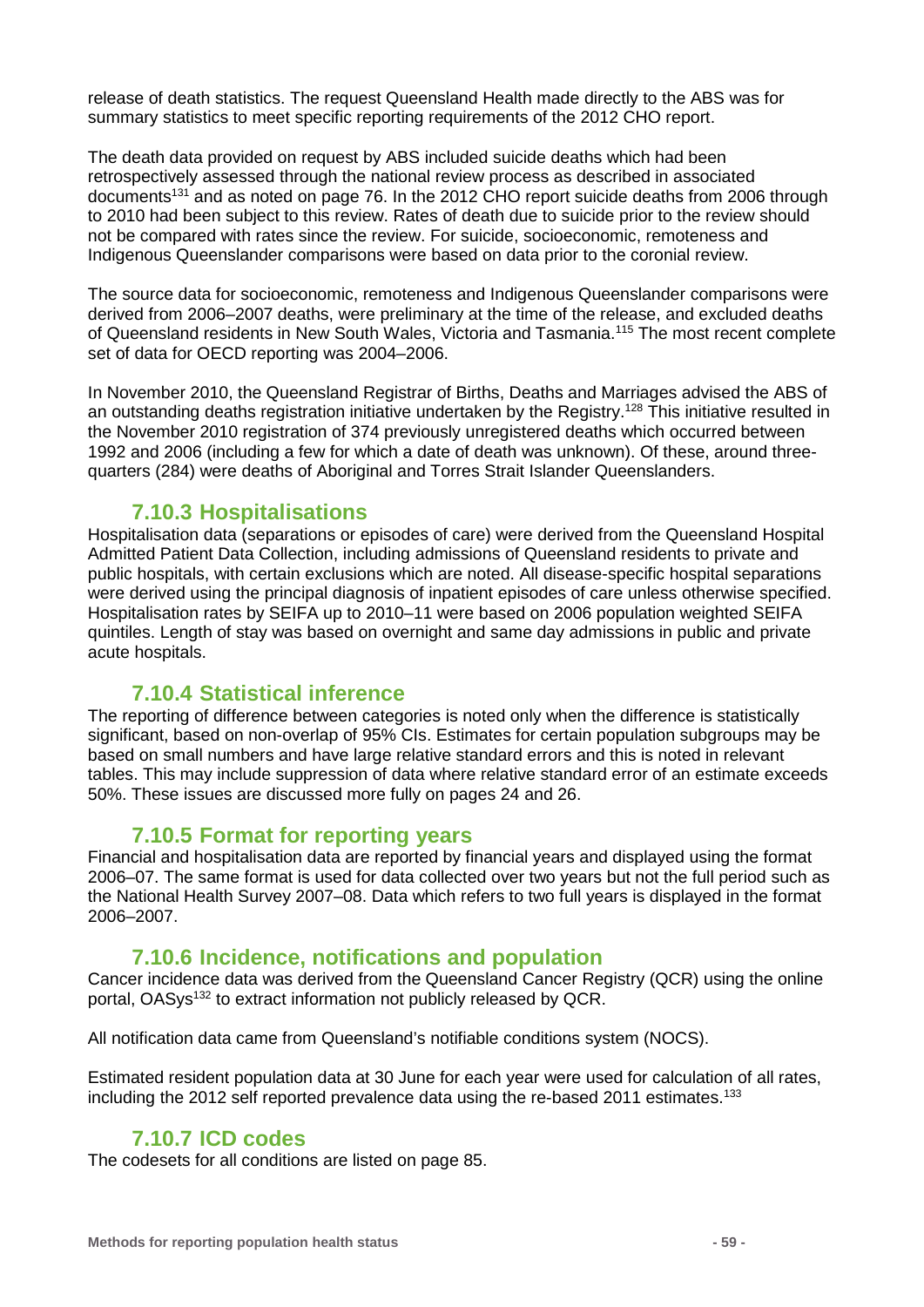### **7.10.8 Illicit drugs**

The National Drug Strategy Household Survey includes questions on the illicit use of the following legal and illegal drugs—painkillers, tranquilisers, steroids, meth/amphetamines, cannabis, heroin, methadone, other opiates, hallucinogens, ecstasy, ketamine, GHB, inhalants and any injected drug. $134$ 

### **7.10.9 Oral health data**

There is currently no national collection system to inform dental service delivery, as most dental services are delivered by private providers. Data for children is based on the school dental services in each state and child dental health surveys.<sup>135</sup> Data for adults is derived from surveys conducted by the Australian Research Centre for Population Oral Health. There are acknowledged limits on these collections relating to completeness and representativeness of the sample.<sup>136</sup>

### **7.10.10 Analysis**

Analytical methods are also described on pages [21,](#page-19-0) [24,](#page-23-1) [28,](#page-27-0) [31.](#page-30-0) In addition, the following analytical approaches were used:

**Reporting of difference** between two populations or time points where statistical significance had been established was based on percentage difference or percentage point difference. For example, if the disease prevalence in population A was 60% and in population B it was 50%, then A is 20% higher than B, and the prevalence in population A is 10 percentage points higher than B.

**Trend analysis for survey data** was based on line of best fit assuming a linear relationship using point estimates, rather than unit record files. Line of best fit was generated from historical point prevalence data using the 'forecast' function within the Microsoft Excel program.137 The 'forecast' function (x, known\_y's, known\_x's) returns the predicted value of the dependent variable (represented in the data by known  $y's$ ) for the specific value, x, of the independent variable (represented in the data by known\_x's) by using a best fit (least squares) linear regression to predict y values from x values. The forecast function includes slope and intercept, as well as predicted values.

**Trend analysis for death data** was based on line of best fit, assuming a linear relationship using the 'forecast' function within the Microsoft Excel program.137 In the absence of unit record death files from 2008 onwards (as discussed above), assessment of trend was primarily based on extrapolation of more rigorous trend analysis (2000–2007) undertaken for the 2010 CHO report by HSC. If the trend up to 2007 had been identified as statistically significant, this trend was reported only where the 2008 to 2010 rates were congruent with the tested period up to 2007. This involved a degree of subjective judgement with several staff independently involved in the assessment and where agreement was reached, a conservative approach was adopted.

**Trend analysis for hospitalisation rates** was undertaken by HSC, Queensland Health using unit record data to develop more complex regression models.

**Excess cases** due to socioeconomic and remoteness differences and those due to Indigenous status were based on methods previously published<sup>69</sup>, and described on page [31.](#page-30-0)

**Deaths averted due to reduction in smoking** were based on the impact of rate difference over a defined period, on case numbers adjusted for risk factor attribution by sex, with an adjustment for differences in age structure [\(Table 20\)](#page-60-0). For example, over the period 2000 to 2010 there were 14,363 deaths due to lung cancer and 9,713 due to COPD. If the death rates in 2000 were applied to the population (by sex) over subsequent years there would have been 15,487 deaths due to lung cancer and 13,188 to COPD. This assumes that the factors that have resulted in the decline (or otherwise) in death rates can be attributed to a certain factor or factors. In this instance, smoking is the presumed driver of rate change. Therefore adjusting the difference in expected case numbers if rates had not changed, against the observed case numbers by the burden of disease methodology attribution fraction for smoking for deaths for the two diseases was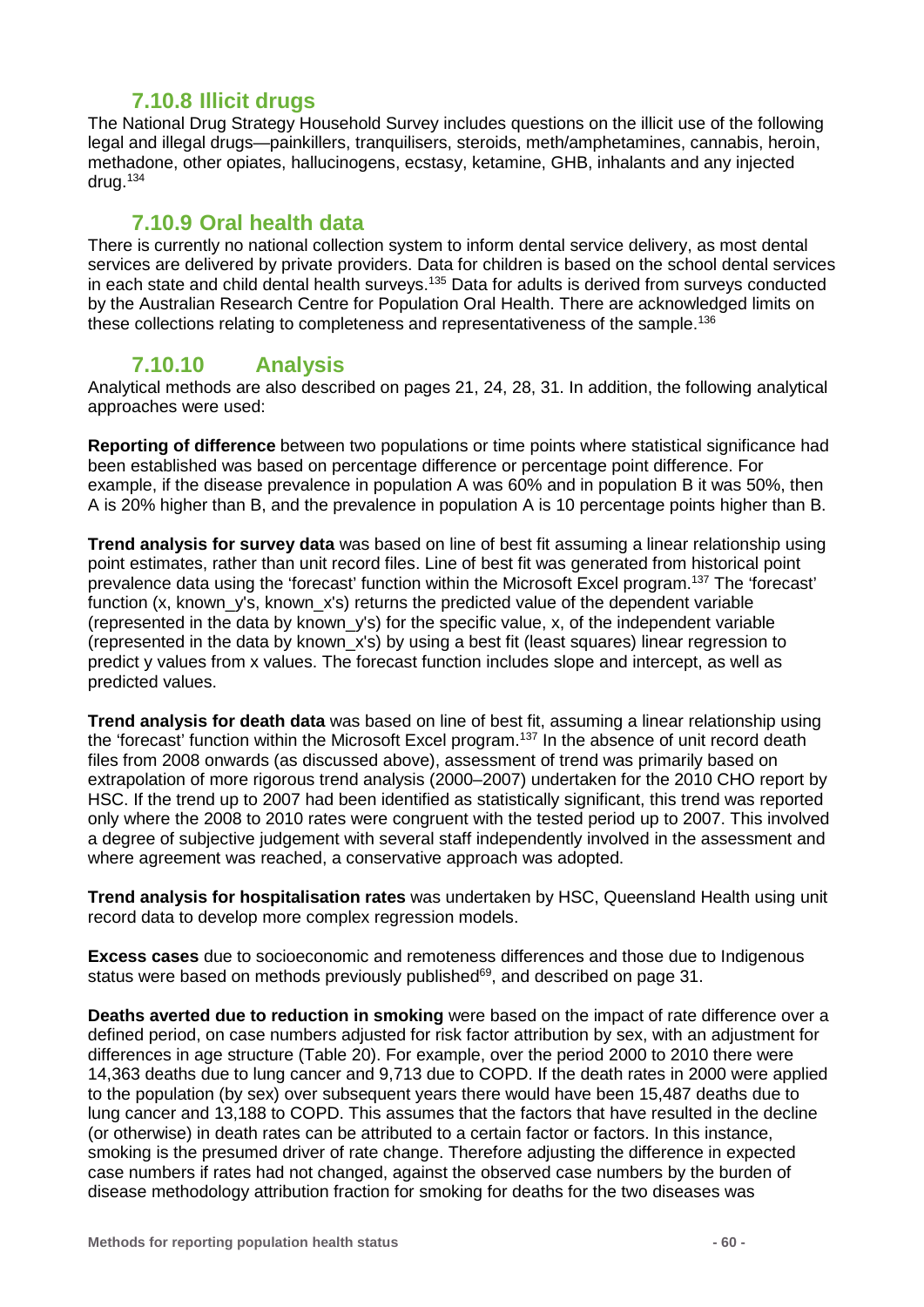undertaken. In addition, an adjustment was made for the lack of age adjustment when applying the 2000 death rate to the subsequent year populations to generate the expected case numbers. These adjustments resulted in 2,609 fewer male deaths due to COPD and lung cancer over the 11 years and 196 more female deaths, that is, 2,413 fewer deaths in total. This was conservatively reported as about 2,000 fewer deaths due to reduction in smoking, pages iii, vii, 2 and 90 of the 2012 CHO report.<sup>138</sup>

<span id="page-60-0"></span>

| Table 20: Estimation of impact of smoking rate reduction on deaths due to lung cancer and COPD through death rate |
|-------------------------------------------------------------------------------------------------------------------|
| reduction, 2000 to 2010                                                                                           |

|             |                                                       | ERPs from Australian Demographic                    |                   |                   |                                                   |                                       |                   |                      |       |                   |                         |
|-------------|-------------------------------------------------------|-----------------------------------------------------|-------------------|-------------------|---------------------------------------------------|---------------------------------------|-------------------|----------------------|-------|-------------------|-------------------------|
|             |                                                       | <b>Statistics</b>                                   |                   |                   | Death data from ABS public and customised release |                                       |                   |                      |       |                   |                         |
|             | <b>ERPs</b>                                           | Lung cancer rates                                   |                   | Lung cancer cases |                                                   | <b>COPD</b> rates                     |                   | <b>COPD cases</b>    |       |                   |                         |
|             | Persons                                               | Females                                             | Males             | Females           | Males                                             | Females                               |                   | Males Females        | Males | Females           | Males                   |
| 2000        | 3,561,537                                             | 1,786,017                                           | 1,775,520         | 20.5              | 58.6                                              |                                       |                   | 16.9                 | 47.8  |                   |                         |
| 2001        | 3,628,946                                             | 1,822,506                                           | 1,806,440         | 21.8              | 55.0                                              | 398                                   | 859               | 17.6                 | 39.1  | 334               | 557                     |
| 2002        | 3,714,798                                             | 1,863,157                                           | 1,851,641         | 25.0              | 56.4                                              | 472                                   | 924               | 19.5                 | 45.4  | 384               | 668                     |
| 2003        | 3,809,214                                             | 1,911,249                                           | 1,897,965         | 21.0              | 51.2                                              | 411                                   | 873               | 18.1                 | 38.0  | 367               | 587                     |
| 2004        | 3,900,910                                             | 1,956,307                                           | 1,944,603         | 23.6              | 51.8                                              | 483                                   | 910               | 19.8                 | 35.7  | 411               | 579                     |
| 2005        | 3,994,858                                             | 2,002,545                                           | 1,992,313         | 24.0              | 49.0                                              | 504                                   | 902               | 17.1                 | 32.0  | 371               | 533                     |
| 2006        | 4,090,908                                             | 2,049,617                                           | 2,041,291         | 22.9              | 50.2                                              | 500                                   | 946               | 15.1                 | 30.9  | 346               | 529                     |
| 2007        | 4,177,089                                             | 2,092,390                                           | 2,084,699         | 21.6              | 45.8                                              | 485                                   | 908               | 14.1                 | 31.1  | 329               | 555                     |
| 2008        | 4,270,091                                             | 2,138,670                                           | 2,131,421         | 24.0              | 51.9                                              | 549                                   | 1050              | 16.4                 | 34.2  | 398               | 630                     |
| 2009        | 4,365,426                                             | 2,186,035                                           | 2,179,391         | 24.9              | 46.3                                              | 595                                   | 959               | 17.0                 | 33.5  | 420               | 644                     |
| 2010        | 4,424,158                                             | 2,217,307                                           | 2,206,851         | 25.4              | 47.1                                              | 615                                   | 1020              | 18.1                 | 30.5  | 463               | 608                     |
|             |                                                       |                                                     |                   |                   |                                                   |                                       |                   |                      |       |                   |                         |
|             |                                                       |                                                     |                   |                   |                                                   | Total cases over the period           | 14,363            |                      |       |                   | 9,713                   |
|             |                                                       |                                                     |                   |                   |                                                   |                                       |                   |                      |       |                   |                         |
|             |                                                       |                                                     |                   |                   |                                                   |                                       |                   |                      |       |                   |                         |
|             | Oberved cases- based on simple rate calculation, that |                                                     |                   |                   |                                                   | Expected cases if rate did not change |                   |                      |       |                   |                         |
|             |                                                       | is rates by ERP. This is a quasi for observed cases |                   |                   |                                                   | from 2000                             |                   |                      |       |                   | Expected minus observed |
|             | Lung cancer cases                                     |                                                     | <b>COPD cases</b> |                   | Lung cancer cases                                 |                                       | <b>COPD cases</b> |                      |       | Lung cancer cases |                         |
|             | Females                                               | Males                                               | Females           | Males             | Females                                           | Males                                 | Females           | Males                |       | Females           | Males                   |
| 2000        | 366                                                   | 1040                                                | 302               | 849               | 389                                               | 977                                   | 314               | 849                  |       | 23                | $-64$                   |
| <b>0004</b> | $\sim$ $\sim$ $\sim$                                  | $\sim$ $\sim$                                       | $\sim$ $\sim$     | $\blacksquare$    | $\sim$ $\sim$ $\sim$                              | $\sim$ $\sim$ $\sim$                  | $\sim$ $\sim$     | $\sim$ $\sim$ $\sim$ |       | $\sim$            | $\sim$                  |

|      | Females | Males  | Females                                                               | Males  | Females                                                    | Males  | Females                 | Males  | Females  | Males | Females | <b>Males</b> |
|------|---------|--------|-----------------------------------------------------------------------|--------|------------------------------------------------------------|--------|-------------------------|--------|----------|-------|---------|--------------|
| 2000 | 366     | 1040   | 302                                                                   | 849    | 389                                                        | 977    | 314                     | 849    | 23       | $-64$ | 13      | 0            |
| 2001 | 397     | 994    | 321                                                                   | 706    | 397                                                        | 994    | 321                     | 863    | 0        | 0     | 0       | 157          |
| 2002 | 466     | 1044   | 363                                                                   | 841    | 406                                                        | 1018   | 328                     | 885    | -60      | $-26$ | $-35$   | 44           |
| 2003 | 401     | 972    | 346                                                                   | 721    | 417                                                        | 1044   | 336                     | 907    | 15       | 72    | $-10$   | 186          |
| 2004 | 462     | 1007   | 387                                                                   | 694    | 426                                                        | 1070   | 344                     | 930    | $-35$    | 62    | $-43$   | 235          |
| 2005 | 481     | 976    | 342                                                                   | 638    | 437                                                        | 1096   | 352                     | 952    | $-44$    | 120   | 10      | 315          |
| 2006 | 469     | 1025   | 309                                                                   | 631    | 447                                                        | 1123   | 361                     | 976    | $-23$    | 98    | 51      | 345          |
| 2007 | 452     | 955    | 295                                                                   | 648    | 456                                                        | 1147   | 368                     | 996    | 4        | 192   | 73      | 348          |
| 2008 | 513     | 1106   | 351                                                                   | 729    | 466                                                        | 1172   | 376                     | 1019   | $-47$    | 66    | 26      | 290          |
| 2009 | 544     | 1009   | 372                                                                   | 730    | 477                                                        | 1199   | 385                     | 1042   | $-68$    | 190   | 13      | 312          |
| 2010 | 563     | 1039   | 401                                                                   | 673    | 483                                                        | 1214   | 390                     | 1055   | $-80$    | 174   | $-11$   | 382          |
|      |         |        |                                                                       |        |                                                            |        |                         |        |          |       |         |              |
|      |         | 14,876 |                                                                       | 10,499 |                                                            | 15,487 |                         | 13,188 | $-337$   | 948   | 74      | 2614         |
|      |         |        |                                                                       |        |                                                            |        |                         |        |          |       |         |              |
|      |         |        |                                                                       |        | % attributed to smoking (from BoD RF death 2007)           |        |                         |        | 75.7     | 87.5  | 72.4    | 74.8         |
|      |         |        |                                                                       |        | Number case difference that could be attributed to smoking |        |                         |        | $-254.8$ | 829.3 | 53.7    | 1955.4       |
|      |         |        |                                                                       |        | Total cases by disease attributed to smoking               |        |                         |        | 574.5    |       | 2,009.1 |              |
|      |         |        | Adjust for lack of age-standardisation, ie reduce by estimated factor |        |                                                            |        |                         |        | 554.7    |       | 1,858.6 |              |
|      |         |        |                                                                       |        |                                                            |        |                         |        |          |       |         |              |
|      |         |        |                                                                       |        |                                                            |        | Adjusted total for both |        | 2413.3   |       |         |              |

The impact of risk factor prevalence on the number of prevalent cases (smoking and obesity) was based on expected and observed prevalence in any particular year and estimated resident population for the age group of interest. For example, in 2012 there were 3.5 million adults aged 18 years and older in Queensland [\(Table 21\)](#page-61-0). Based on trend generated from historical data, 14% smoked daily, that is 0.492 million daily smokers. If the smoking rate had not changed between 2001 and 2012, there would have been 0.784 million smokers, a difference of 0.291 million persons now not smoking. If the number of fewer smokers each year is averaged (column A), over the 12-year period there were on average 10,074 fewer smokers each year. This was reported as about 10,000 fewer smokers per year and the same method was used to estimate the increased number of persons overweight or obese per year for CHO 2012 report, pages v, vi, vii, 2, 3, 70, 95.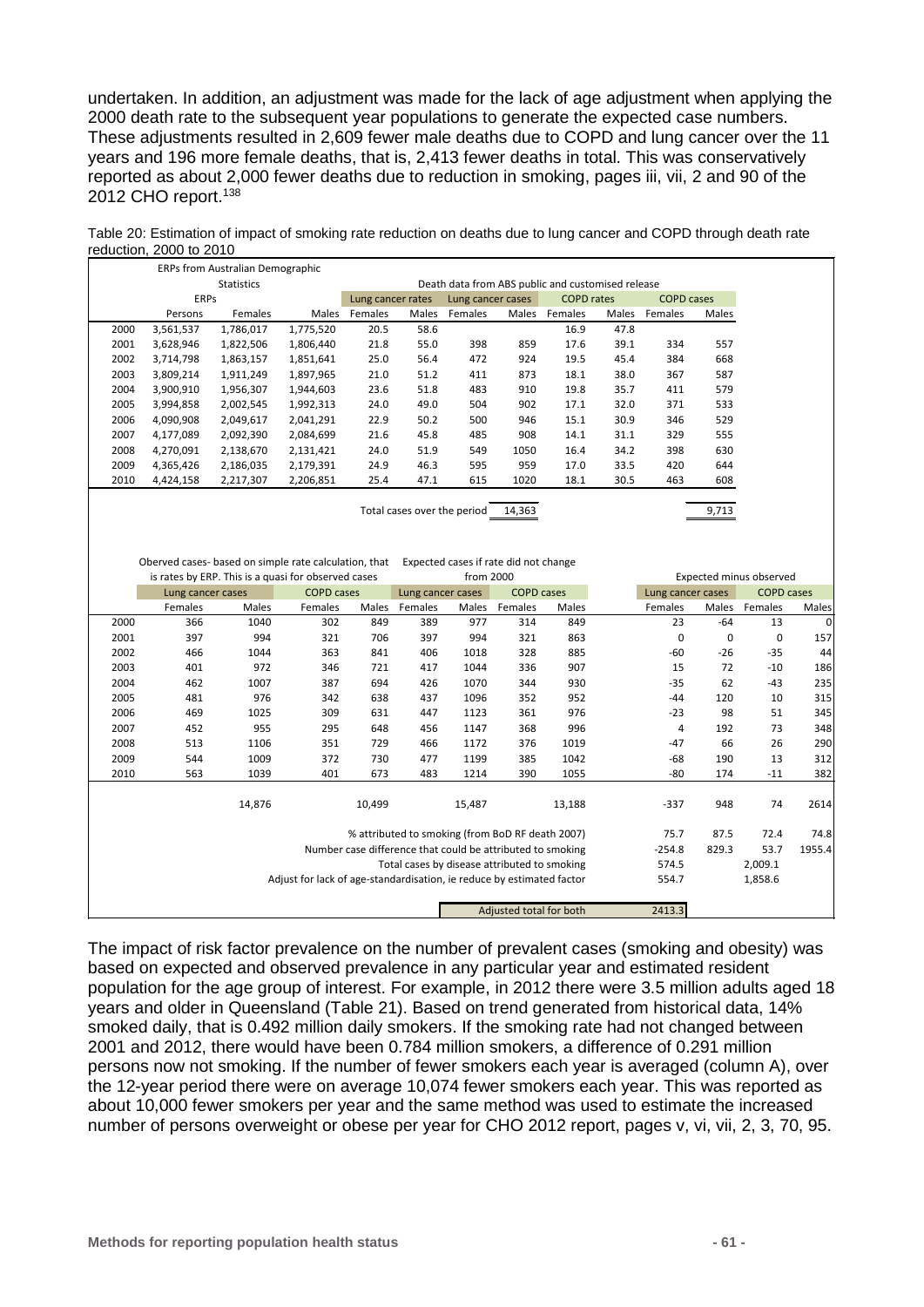<span id="page-61-0"></span>Table 21: Calculation of 'smokers averted' per year, 2001 to 2012

|      |            | 'Forecast'      | Number of                             | Number of      |                  |           |
|------|------------|-----------------|---------------------------------------|----------------|------------------|-----------|
|      |            | smoking trend   | smokers                               | smokers        |                  | Number    |
|      |            |                 | based on based on trend based on 2001 |                | Smokers          | fewer     |
| Year | $18 + ERP$ | historical data | (A)                                   | prevalence (B) | saved (B-A)      | each year |
| 2001 | 2,699,425  | 22.3            | 603.277                               | 603.277        |                  |           |
| 2002 | 2,772,082  | 21.6            | 598.554                               | 619.515        | 20,961           | 4,723     |
| 2003 | 2,853,014  | 20.8            | 594,456                               | 637.602        | 43,145           | 4,098     |
| 2004 | 2,931,244  | 20.1            | 588,592                               | 655,085        | 66,493           | 5,864     |
| 2005 | 3,007,182  | 19.3            | 581,102                               | 672,056        | 90,954           | 7,490     |
| 2006 | 3,083,905  | 18.6            | 572,609                               | 689,202        | 116,593          | 8,493     |
| 2007 | 3,155,025  | 17.8            | 561,958                               | 705,096        | 143,138          | 10,651    |
| 2008 | 3,230,978  | 17.1            | 551.056                               | 722.070        | 171.015          | 10.902    |
| 2009 | 3,308,645  | 16.3            | 539,284                               | 739.428        | 200.143          | 11.772    |
| 2010 | 3,361,054  | 15.5            | 522,412                               | 751,140        | 228,728          | 16,872    |
| 2011 | 3,405,462  | 14.8            | 503,565                               | 761,065        | 257,500          | 18,848    |
| 2012 | 3,509,835  | 14.0            | 492,459                               | 784,390        | 291,931          | 11,106    |
|      |            |                 |                                       |                | Average per year | 10,074    |

**Regression analysis** was used to assess the relationship between key variables in a multivariable model as described on page [28.](#page-27-0)

Data from the SRHS 2011 (Section [4.20.1\)](#page-17-1) were used for multivariate regression analysis.

Outcome variables were selected on the basis of factors including public health importance and consistency with national and other indicators. All outcome variables selected, with the exception of one, were binary and modelled using logistic regression. The exception was minutes of physical activity per week, which was modelled as a log-transformed continuous variable using Normal linear regression.

The pool of potential predictor variables for regression analysis with a particular outcome was dictated by the SRHS 2011 survey splits, with variables from survey modules in the split but not considered to have a close conceptual relationship with either the outcome or other potential predictor variables excluded from the pool. Exploratory data analysis included the univariate analyses published in the SRHS 2011 reports.<sup>139-144</sup>

A likelihood ratio test (LRT) was performed for each potential predictor variable with each outcome<sup>145</sup> using unweighted data and with routine inclusion of four variables (for sex, age, SEIFA and ARIA). Routine inclusion of the four variables occurred, both in the LRTs and tentative models, due to their expected confounding influences. The remaining predictor variables were generally included in tentative models if the LRT was significant at a raised level<sup>145</sup> ( $\alpha$ =0.25), that is when *p* values were less than 0.25. If variables meeting the LRT threshold were similar, only one variable was included in the tentative model, to reduce the likelihood of important collinearity effects. On occasion, models were redeveloped using variables in a different form, for example BMI as a categorical rather than a continuous variable.

To assist in the assessment of model suitability, a Hosmer-Lemeshow goodness of fit test was performed for logistic models.146 For Normal linear regression analyses, models' proportion of linear variance explained (r-squared) were considered. As the modelling approaches did not account for the stratified sampling design, CIs generated may have been overly precise.

For each outcome, in addition to an unweighted model and a model weighted to Queensland (by age, sex and HSD using the total sample), a model was developed using the weight designed for the variable contributing the highest proportion of its observations to the tentative model.

Predictor variables showing a significant ( $\alpha$ =0.05) association with the outcome across the three final weighting scenario models for an outcome were considered for reporting. A conservative approach was adopted, with associations exhibiting *p* values greater than 0.04 not generally reported.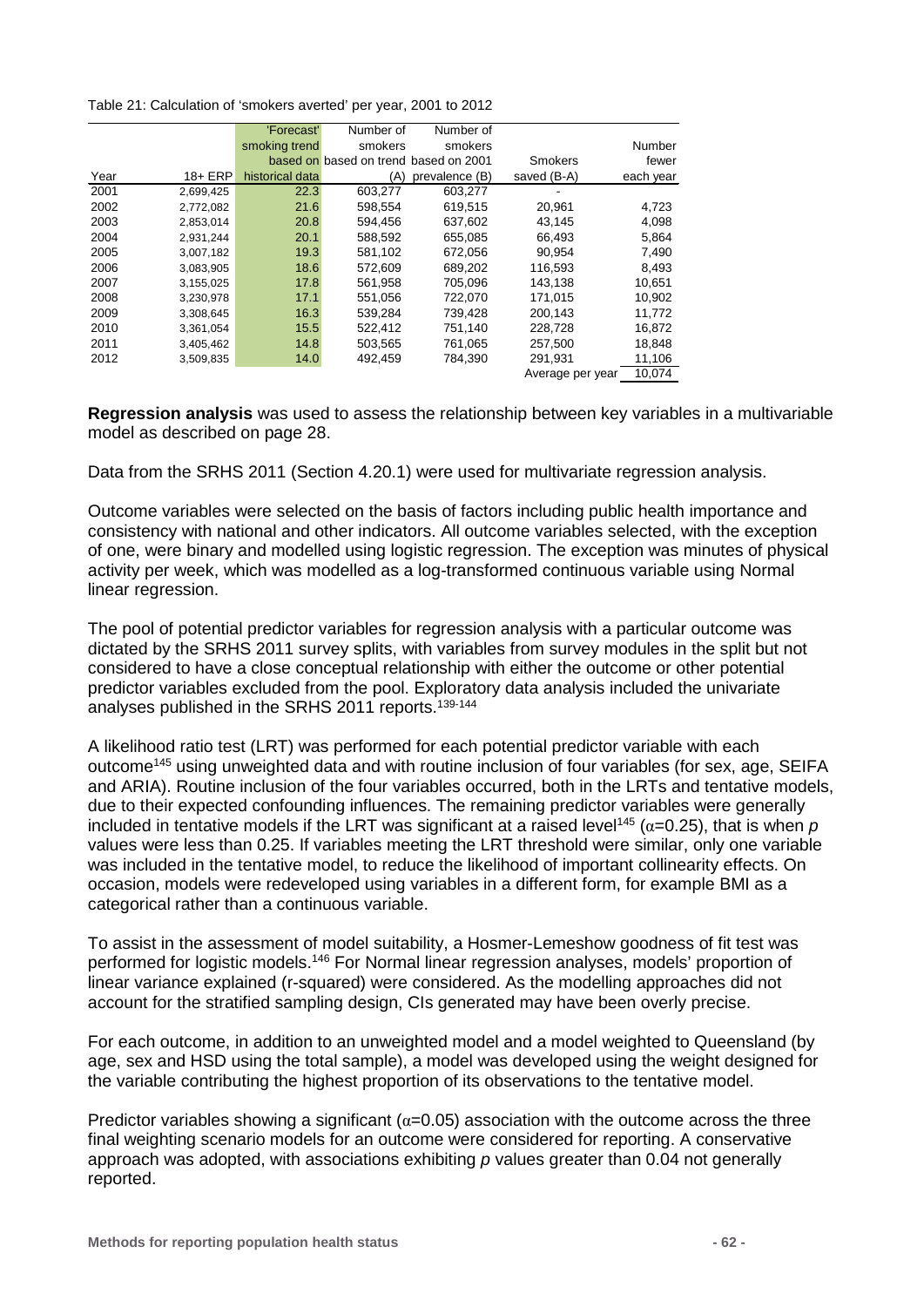For logistic models, when the weighted prevalence of an outcome was at least 20%, the term 'odds' was used to describe associations. When the weighted prevalence was considered rare, that is less than 20%, risk terminology was used, as the odds ratio approximates the risk ratio when the outcome is rare.<sup>145</sup>

## **7.11 Analysis of the AIHW National Drug Strategy Household Survey**

PHB undertook additional analyses of the 2010 and 2013 NDSHS for Queensland<sup>147</sup> and analysis of the 2016 NDSHS is currently underway. The reports present Queensland findings and selected interstate comparisons for alcohol consumption and tobacco smoking; illicit use of drugs is included in the 2013 and 2016 reports. The reports also include Queensland results for numerous questions regarding opinions on drug policy and legislation.

Population weighted prevalence was calculated using weights provided with the dataset. PHB analysed summary measures of tobacco and alcohol use derived by AIHW (also included with the dataset) and therefore applied AIHW definitions of smoking and alcohol behaviours. In the course of analyses, a minor discrepancy was noted between a derived variable and the AIHW definition of 'ex-drinker'. For a very small number of cases, it is possible that the ex-drinker classification may contain some individuals who no longer drink but who did consume alcohol at some point within the previous 12 months.

## **7.12 Preventive health telephone survey 2014**

The 2014 survey integrated data collection for infants (less than 5 years of age), children (5–17 years), and adults (18 years and older) into a single survey. Data were collected from 2 December 2013 to 1 July 2014. From each household, an adult was randomly selected to participate based on the next birthday rule. If the household included children, a child was also randomly selected to be the study child with questions answered by a parent by proxy. The parent proxy was the primary caregiver which is consistent with previous, non-integrated, child health surveys. When the adult respondent was not also the primary caregiver, the participant either passed the phone to the parent proxy or scheduled an alternative time for the child interview. A similar protocol was followed if there was an infant in the household.

The response rates were 68% for the adult survey and 94% for the child and infant survey combined. The survey times were approximately 16 minutes (adult survey), 12 minutes (child survey), 16 minutes (infant survey). Sample sizes were 14,782 (adult survey), 2,985 (child survey), and 2,498 (infant survey).

## **7.13 Chief Health Officer report 2014**

The 2014 CHO report was developed using the data sources and methodologies as described in the report itself and in relevant sections of this Methods report. In addition, the following key issues should be noted. If required, errata to the report will be posted on the Queensland Health website, and include methodological and data quality issues as relevant.

### **7.13.1 Prevalence**

The prevalence of a disease or condition is assessed by population survey, conducted nationally or by the Queensland Government. The 2014 CHO report included public release prevalence data from the Australian Health Survey 2011–12 as well as data obtained on request. This included prevalence of long-term conditions, risk factors, biomedical and physical measurement estimates and 24-hour food recall estimates. All sources are cited and reporting was consistent with ABS data analysis and release. The ABS data portal, Table Builder was used to extract Queensland estimates for a limited number of data items, specifically self reported health by selected long-term conditions.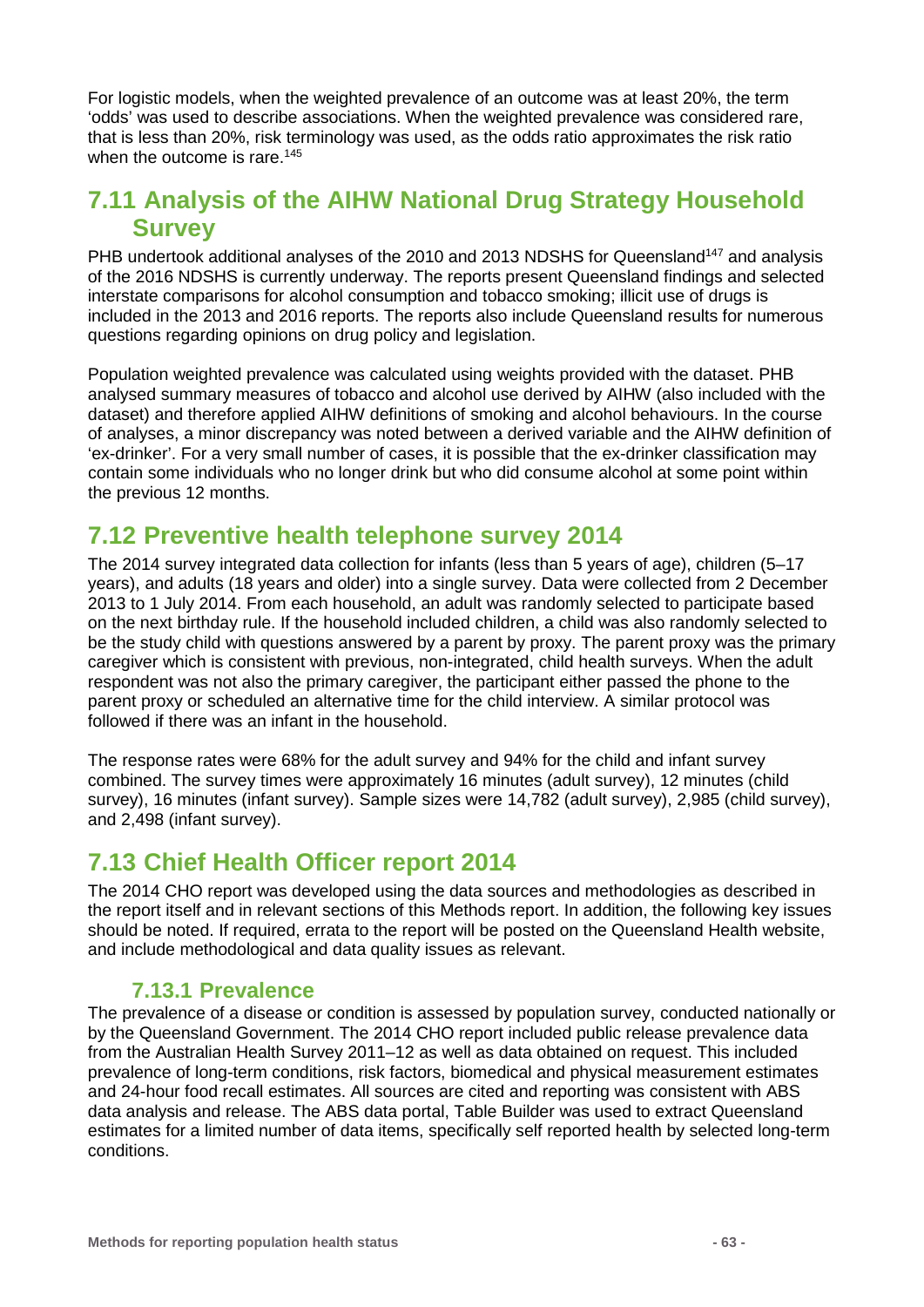### **7.13.2 Deaths**

Final release death data was used throughout the report. The most recent cause of death file available to Queensland Health through the Queensland Registrar of Births, Deaths and Marriages was 2010. This is consistent with final cause of death data released by the ABS.

Deaths of Queensland residents who died in Queensland were included. Queensland residents who died interstate or overseas were not included, nor were interstate or overseas visitors who died in Queensland. Aggregated years were used to provide more robust estimates for socioeconomic, remoteness and Indigenous status differentials (two years of data) and for HHS reporting (three years of data). All death data was reported according to the underlying cause.<sup>148</sup>

Deaths were reported by year of registration (reference year) for all state level reporting, remoteness and sociodemographic differentials. For Indigenous Queenslander reporting and all HHS reporting, year of death was used. The Registrar of Births, Deaths and Marriages undertook a project in 2010 to capture outstanding unregistered deaths in Queensland. This resulted in the registration of deaths that had occurred in the previous two decades [\(Table 22\)](#page-63-0). Many of these were of Indigenous Queenslanders and from northern areas of the state. As a result there were more deaths registered in 2010 than expected based on usual registrations, particularly for Indigenous Queenslanders [\(Figure 8\)](#page-64-0). To overcome this bias, year of death data was used for HHS reporting and for Indigenous Queenslander reporting. For median age of death, year of death was used exclusively, to ensure comparability of statistics across multiple populations. The use of median age of death and its limitations was noted on page ii of the report. To reduce year to year variability in areas with smaller populations and therefore fewer deaths, three years of data were aggregated. Noting such variability in selected HHSs, cons[idered overall, the median age of death](#page-64-1)  varied very little from year to year for the majority of HHSs ( [Table 23\)](#page-64-1).

|                           | Indigenous<br>Queenslanders | Non-Indigenous | Total(b) |
|---------------------------|-----------------------------|----------------|----------|
| <b>Year of occurrence</b> | persons                     | persons        | persons  |
| 1991 and earlier          |                             |                |          |
| 1992-2006(c)              | 289                         | 31             | 381      |
| 2007                      | 9                           | 3              | 13       |
| 2008                      | 12                          | 5              | 18       |
| 2009                      | 64                          | 1 2 2 0        | 1 3 6 0  |
| 2010                      | 574                         | 24 3 8 9       | 25 5 12  |
| Total(d)                  | 948                         | 25 652         | 27 289   |

<span id="page-63-0"></span>Table 22: Deaths registered in Queensland in 2010 by year of death and Indigenous status<sup>129</sup>

- nil or rounded to zero (including null cells)

(a) Deaths of usual residents of Queensland.

(b) Includes deaths for which Indigenous status was not stated.

(c) A majority of the deaths that occurred between 1992 and 2006 were registered as part of the initative to register outstanding deaths.

(d) Includes deaths for which year of occurrence was not stated.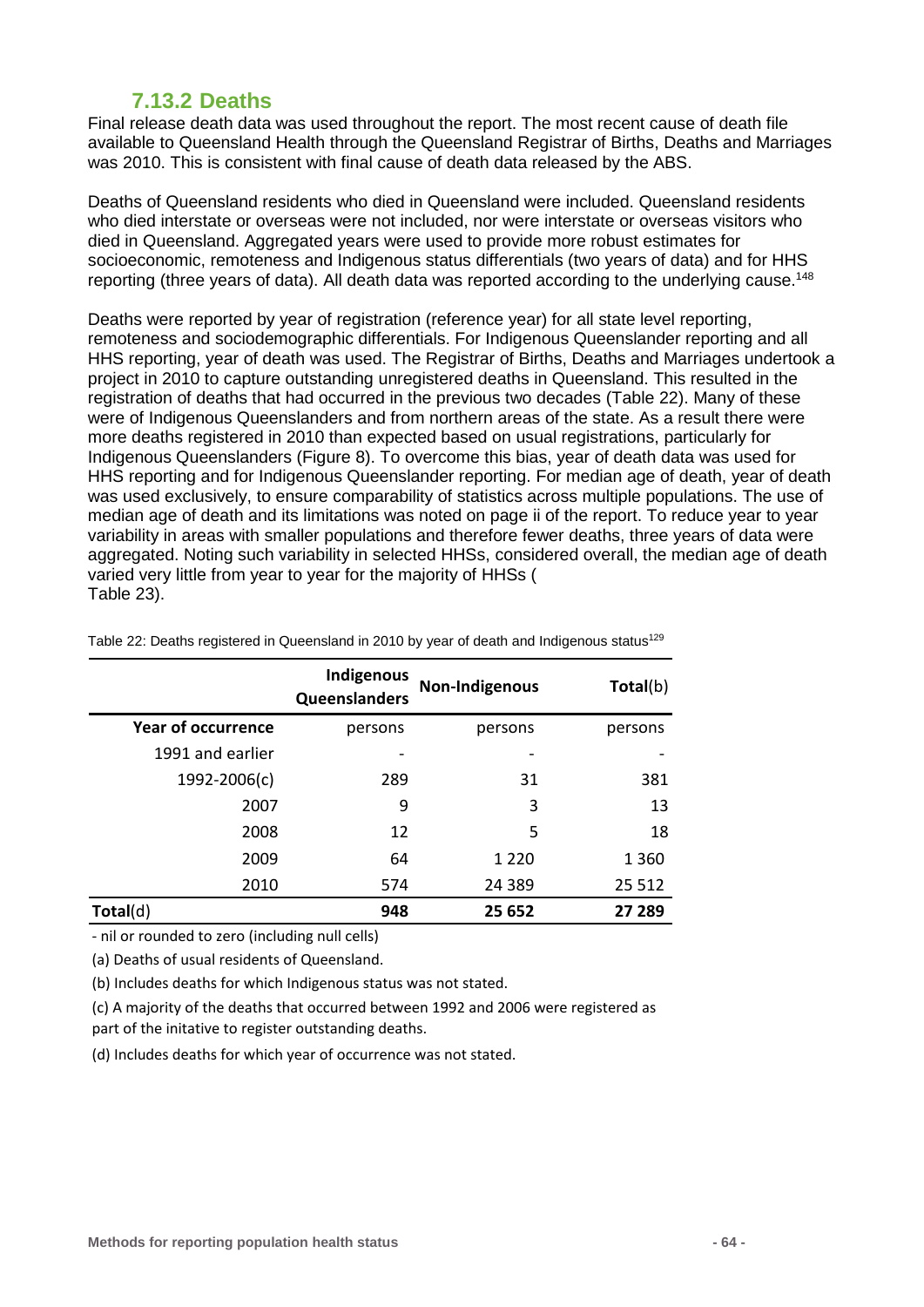

#### <span id="page-64-0"></span>Figure 8: Deaths of Indigenous Queenslanders by year of death and year of registration, 1996 to 2010<sup>129</sup>

<span id="page-64-1"></span>Table 23: Median age of death\* by year, sex, Indigenous status and HHS, Queensland 2001–2010

|                                         | 2001 | 2002 | 2003 | 2004 | 2005 | 2006 | 2007 | 2008 | 2009 | 2010 |
|-----------------------------------------|------|------|------|------|------|------|------|------|------|------|
| Queensland                              |      |      |      |      |      |      |      |      |      |      |
| persons                                 | 78   | 78   | 78   | 78   | 79   | 79   | 79   | 80   | 80   | 80   |
| males                                   | 74   | 75   | 75   | 76   | 76   | 76   | 76   | 77   | 76   | 77   |
| females                                 | 81   | 82   | 82   | 82   | 82   | 82   | 83   | 83   | 83   | 83   |
| Non-Indigenous                          | 78   | 79   | 79   | 79   | 79   | 79   | 80   | 80   | 80   | 80   |
| Indigenous Queenslanders                | 54   | 54   | 55   | 56   | 53   | 56   | 57   | 58   | 56   | 57   |
| HHS (persons)                           |      |      |      |      |      |      |      |      |      |      |
| <b>Cairns and Hinterland</b>            | 75   | 76   | 76   | 76   | 76   | 76   | 74   | 76   | 77   | 77   |
| Cape York                               | 62   | 51   | 57   | 57   | 59   | 57   | 62   | 61   | 61   | 63   |
| <b>Central Queensland</b>               | 76   | 76   | 77   | 77   | 77   | 78   | 78   | 78   | 78   | 78   |
| <b>Central West</b>                     | 70   | 77   | 78   | 77   | 77   | 78   | 79   | 79   | 77   | 75   |
| <b>Darling Downs</b>                    | 78   | 79   | 78   | 80   | 80   | 79   | 80   | 80   | 80   | 81   |
| <b>Gold Coast</b>                       | 78   | 79   | 79   | 79   | 79   | 80   | 81   | 81   | 80   | 81   |
| Mackay                                  | 75   | 77   | 76   | 76   | 75   | 77   | 76   | 78   | 78   | 78   |
| Metro North                             | 79   | 80   | 80   | 80   | 80   | 81   | 81   | 81   | 81   | 81   |
| Metro South                             | 78   | 78   | 78   | 79   | 79   | 79   | 80   | 81   | 81   | 81   |
| North West                              | 65   | 61   | 63   | 64   | 62   | 64   | 65   | 67   | 67   | 63   |
| South West                              | 75   | 79   | 76   | 77   | 75   | 77   | 76   | 77   | 76   | 77   |
| Sunshine Coast                          | 79   | 79   | 79   | 79   | 80   | 79   | 81   | 81   | 80   | 81   |
| <b>Torres Strait-Northern Peninsula</b> | 60   | 66   | 63   | 64   | 60   | 71   | 66   | 63   | 56   | 60   |
| Townsville                              | 75   | 77   | 76   | 76   | 77   | 77   | 78   | 77   | 77   | 78   |
| <b>West Moreton</b>                     | 76   | 77   | 77   | 77   | 77   | 78   | 78   | 78   | 76   | 77   |
| Wide Bav                                | 79   | 78   | 78   | 77   | 78   | 79   | 79   | 80   | 79   | 80   |

*\* based on year of death*

For the first time in the CHO report series, HHS data was reported. All death, hospitalisation rates were based on age standardised release. For prevalence estimates, data was not age standardised. All comparisons whether against the state average or the HHSs with the 'best' outcome were based on age standardised estimates. While this is the most sound epidemiological approach, it is likely to overestimate the actual burden in areas with a younger age profile (such as Torres Strait–Northern Peninsula and Cape York HHSs) and underestimate the burden in areas with an older age profile (such as Wide Bay HHS). Comparisons based on crude rates eliminate the effect of age standardisation and the relative impact is evident in [Table 24.](#page-65-0) Taking Wide Bay HHS as an example, the crude premature death rate was 36% higher than the Queensland rate, while the age standardised rate was 5% higher. In contrast for Torres Strait-Northern Peninsula, the age standardised premature death rate was 89% higher than the state average, whereas the crude rate difference was 27% higher. Such differences reflect differences in the age profile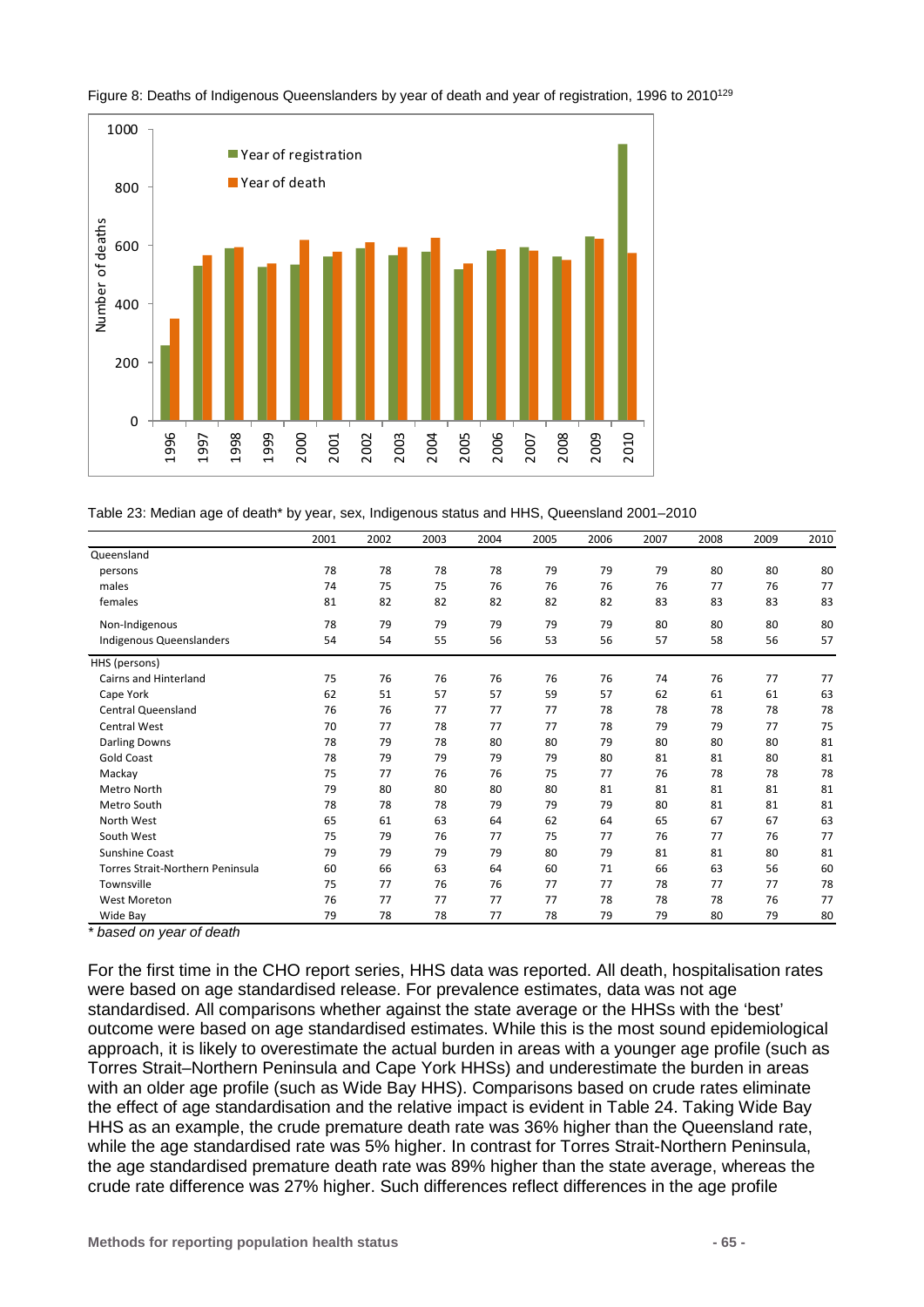compared to the state with the higher proportion of older people in Wide Bay leading to a larger health burden.

|                                  |           | Premature (0-74 years)                                 |      | Preventable* |                      | CHD  |           | Cancer               |      |              |            | Stroke (2007-2010) |                |                      |      |
|----------------------------------|-----------|--------------------------------------------------------|------|--------------|----------------------|------|-----------|----------------------|------|--------------|------------|--------------------|----------------|----------------------|------|
|                                  | Count     | Crude                                                  |      | Count        | Crude                |      | Count     | Crude                |      | (3)<br>Count | Crude      |                    | Count          | Crude                |      |
|                                  | (3 years) | Rate Ratio ASR ratio                                   |      | (3 years)    | Rate Ratio ASR ratio |      | (3 years) | Rate Ratio ASR ratio |      | years)       | Rate Ratio | ASR ratio          | (4 years)      | Rate Ratio ASR ratio |      |
| Queensland                       | 29,517    | 1.00                                                   | 1.00 | 12,380       | 1.00                 | 1.00 | 13,025    | 1.00                 | 1.00 | 23,461       | 1.00       | 1.00               | 8,922          | 1.00                 | 1.00 |
| Torres Strait-Northern Peninsula | 96        | 1.27                                                   | 1.89 | 31           | 0.98                 | 1.57 | 13        | 0.40                 | n/a  | 35           | 0.60       | 1.04               | 14             | 0.63                 | n/a  |
| Cape York                        | 119       | 1.29                                                   | 1.73 | 62           | 1.59                 | 2.21 | 15        | 0.38                 | n/a  | 52           | 0.74       | 1.27               | $\overline{7}$ | 0.26                 | n/a  |
| Cairns and Hinterland            | 1,901     | 1.16                                                   | 1.17 | 818          | 1.19                 | 1.20 | 597       | 0.83                 | 0.97 | 1.176        | 0.91       | 1.00               | 423            | 0.86                 | 1.03 |
| Townsville                       | 1,672     | 1.07                                                   | 1.17 | 705          | 1.08                 | 1.17 | 647       | 0.95                 | 1.10 | 1,136        | 0.92       | 1.04               | 387            | 0.83                 | 0.97 |
| Mackay                           | 1,133     | 0.97                                                   | 1.07 | 492          | 1.00                 | 1.10 | 489       | 0.96                 | 1.28 | 795          | 0.87       | 1.06               | 220            | 0.63                 | 0.87 |
| North West                       | 324       | 1.50                                                   | 2.09 | 149          | 1.65                 | 2.32 | 75        | 0.81                 | 1.48 | 144          | 0.87       | 1.57               | 24             | 0.38                 | 0.79 |
| Central Queensland               | 1,499     | 1.04                                                   | 1.13 | 650          | 1.08                 | 1.16 | 656       | 1.04                 | 1.26 | 1,090        | 0.96       | 1.10               | 331            | 0.77                 | 0.93 |
| <b>Central West</b>              | 115       | 1.41                                                   | 1.29 | 54           | 1.57                 | 1.44 | 49        | 1.35                 | 1.31 | 80           | 1.22       | 1.13               | 32             | 1.27                 | 1.23 |
| Wide Bay                         | 1,872     | 1.36                                                   | 1.05 | 824          | 1.42                 | 1.13 | 762       | 1.23                 | 0.92 | 1,605        | 1.43       | 1.06               | 541            | 1.27                 | 0.96 |
| Sunshine Coast                   | 2,478     | 1.02                                                   | 0.85 | 1.002        | 0.98                 | 0.84 | 1.006     | 0.92                 | 0.72 | 2,355        | 1.20       | 0.93               | 856            | 1.15                 | 0.89 |
| Metro North                      | 4,901     | 0.86                                                   | 0.90 | 1,971        | 0.83                 | 0.86 | 2,367     | 0.94                 | 0.93 | 4,281        | 0.95       | 0.97               | 1.876          | 1.09                 | 1.06 |
| Metro South                      | 5,878     | 0.88                                                   | 0.96 | 2.465        | 0.88                 | 0.96 | 2.939     | 1.00                 | 1.09 | 4.747        | 0.90       | 0.99               | 1.960          | 0.97                 | 1.06 |
| <b>Gold Coast</b>                | 2,990     | 0.86                                                   | 0.80 | 1,230        | 0.84                 | 0.79 | 1.416     | 0.91                 | 0.80 | 2,742        | 0.98       | 0.88               | 1.059          | 1.00                 | 0.87 |
| <b>West Moreton</b>              | 1,620     | 1.03                                                   | 1.09 | 703          | 1.07                 | 1.13 | 639       | 0.93                 | 1.15 | 1,093        | 0.89       | 1.02               | 418            | 0.90                 | 1.12 |
| <b>Darling Downs</b>             | 2,069     | 1.15                                                   | 1.05 | 887          | 1.18                 | 1.10 | 1,054     | 1.32                 | 1.13 | 1,616        | 1.12       | 0.98               | 718            | 1.30                 | 1.11 |
| South West                       | 223       | 1.27                                                   | 1.26 | 96           | 1.30                 | 1.30 | 79        | 1.02                 | 1.05 | 142          | 1.01       | 1.02               | 56             | 1.04                 | 1.09 |
| n/a not reportable               |           | *as defined by national indicator for avoidable deaths |      |              |                      |      |           |                      |      |              |            |                    |                |                      |      |

<span id="page-65-0"></span>Table 24: Comparison of crude rates and age standardised rates to assess difference in death burden for selected conditions in HHSs, Queensland 2008–2010

Comparison to the 'best' was based on the HHS with the lowest level of health risk, taking into account the 95% confidence intervals.

#### **7.13.3 Hospitalisations**

Hospitalisation data (separations or episodes of care) were derived from the QHPADC, including admissions of Queensland residents to private and public hospitals, with certain exclusions which are noted. All disease-specific hospital separations were derived using the principal diagnosis of inpatient episodes of care unless otherwise specified. Hospitalisation rates by SEIFA up to 2010– 11 were based on 2011 population weighted SEIFA quintiles.

The annual number of hospitalisations reported differed between sources based on inclusion and exclusion criteria. AIHW releases may vary slightly depending on the timing of the reporting requirement and may precede final release data.

Hospitalisation rates may differ between areas for a number of reasons including the availability of ambulatory care services, access to hospital care and hospital admission practices. As access and admission practices vary across Queensland, particularly for mental health conditions, caution is required when interpreting rates between areas such as HHSs as a measure of health status. Differences in median age of hospitalisation for anxiety and depression were evident between HHSs and between areas of socioeconomic disadvantage. Closer examination of this data showed a clear relationship between:

- the availability of specialist clinics and hospitalisation rates
- the characteristics (age and sex) of potential clients/patients of these clinics and the median age of hospitalisation.

#### **7.13.4 National and international comparisons**

Jurisdictional comparisons of death rates and cancer incidence were sourced from published reports including those released by AIHW and ABS.149,150 Data sources for risk and protective factor comparisons were cited although the majority were based on the Australian Health Survey.<sup>113</sup>

Death rates for selected conditions were compared with those of OECD countries, including Australian ranking. Queensland rates were compared against the best performing OECD country for each condition and the OECD country average.<sup>151</sup> The diverse nature of health and healthcare systems across countries adds a level of complexity to international comparisons. Different definitions and data collection methods can produce variation that is not due to an underlying pattern or trend. Cultural factors may contribute to this complexity.<sup>152</sup>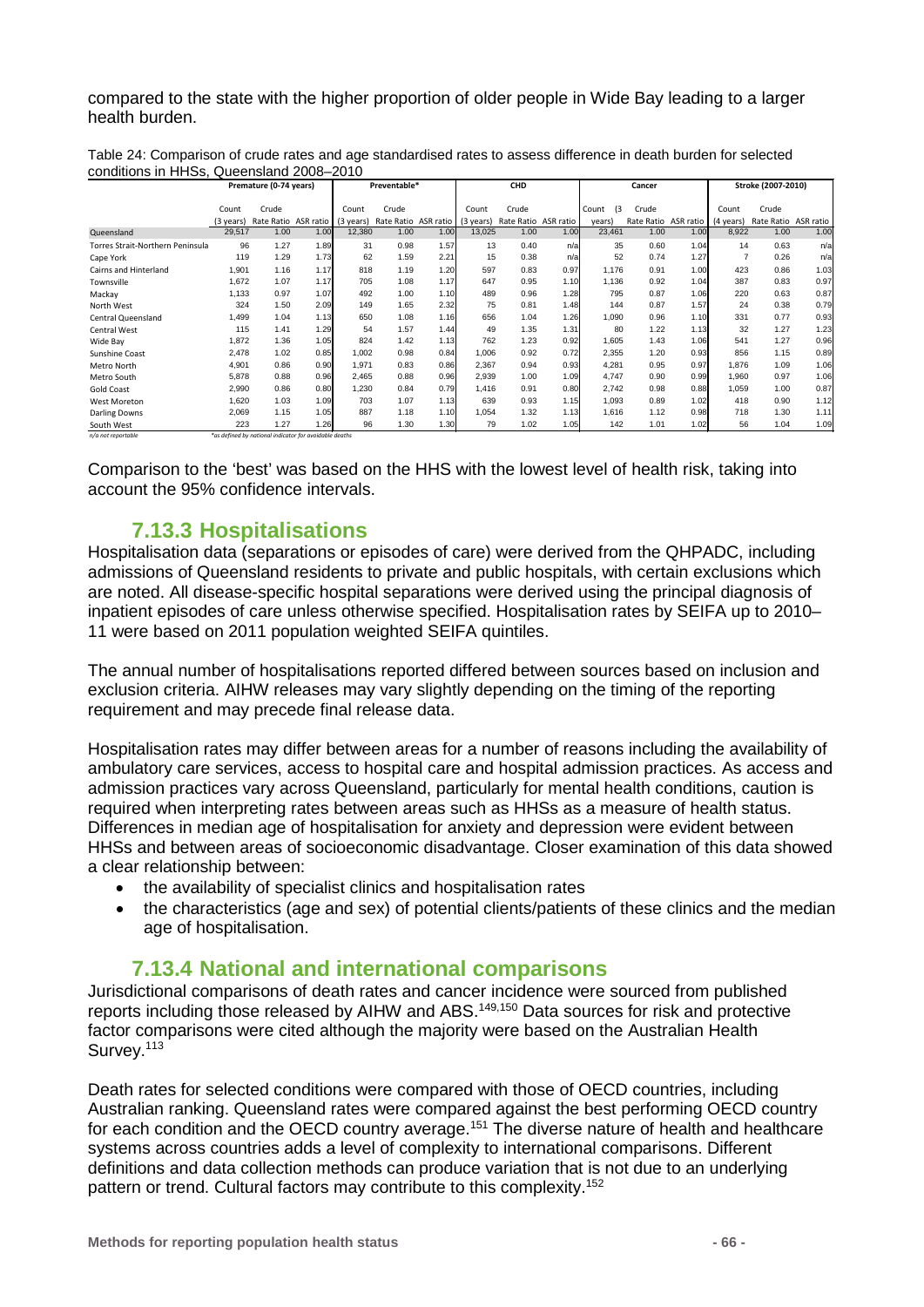### **7.13.5 Statistical inference**

The reporting of difference between categories is noted only when the difference is statistically significant, based on non-overlap of 95% CIs. Estimates for certain population subgroups may be based on small numbers and have large relative standard errors and this is noted in relevant tables. This may include suppression of data where relative standard error of an estimate exceeds 50%. These issues are discussed more fully on pages [24](#page-23-1) and [26.](#page-25-0)

#### **7.13.6 Format for reporting years**

Financial and hospitalisation data are reported by financial years and displayed using the format 2006–07. The same format is used for data collected over two years but not the full period such as the National Health Survey 2007–08. Data which refers to two full years is displayed in the format 2006–2007.

### **7.13.7 Incidence, notifications and population**

Cancer incidence data was derived from the Queensland Cancer Registry (QCR) using the online portal, OASys<sup>132</sup> to extract information not publicly released by QCR.

All notification data came from Queensland's notifiable conditions system (NOCS).

Estimated resident population data at 30 June for each year were used for calculation of all rates.133

#### **7.13.8 ICD codes**

The codesets for all conditions are listed on page [85.](#page-84-0)

#### **7.13.9 Maps**

A number of maps were used to display data in the report. Of note, the display of population density in Figure 2 which was based on mesh block populations while in Figure 3, socioeconomic status was based on SA2 geographies.

### **7.13.10 Analysis**

Analytical methods are also described on pages [21,](#page-19-0) [24,](#page-23-1) [28,](#page-27-0) [31.](#page-30-0) In addition, the following analytical approaches were used:

**Reporting of difference** between two populations or time points where statistical significance had been established was based on percentage difference or percentage point difference. For example, if the disease prevalence in population A was 60% and in population B it was 50%, then A is 20% higher than B, and the prevalence in population A is 10 percentage points higher than B.

**Trend analysis for survey data.** For risk factor reporting, Poisson regression methods were used and cited, as well as linear fit of point prevalence estimates.

**Trend analysis for deaths and hospitalisations** Trends in health outcome reporting were based on linear fit to the log of the annual estimates.

**Excess cases** due to socioeconomic and remoteness differences and those due to Indigenous status were based on methods previously published<sup>69</sup>, and described on page [31.](#page-30-0)

**Deaths averted due to reduction in smoking** were based on the impact of rate difference over a defined period, on case numbers adjusted for risk factor attribution by sex, with an adjustment for differences in age structure.

**The impact of risk factor prevalence on the number of prevalent cases** (smoking and obesity) was based on expected and observed prevalence in any particular year and estimated resident population for the age group of interest.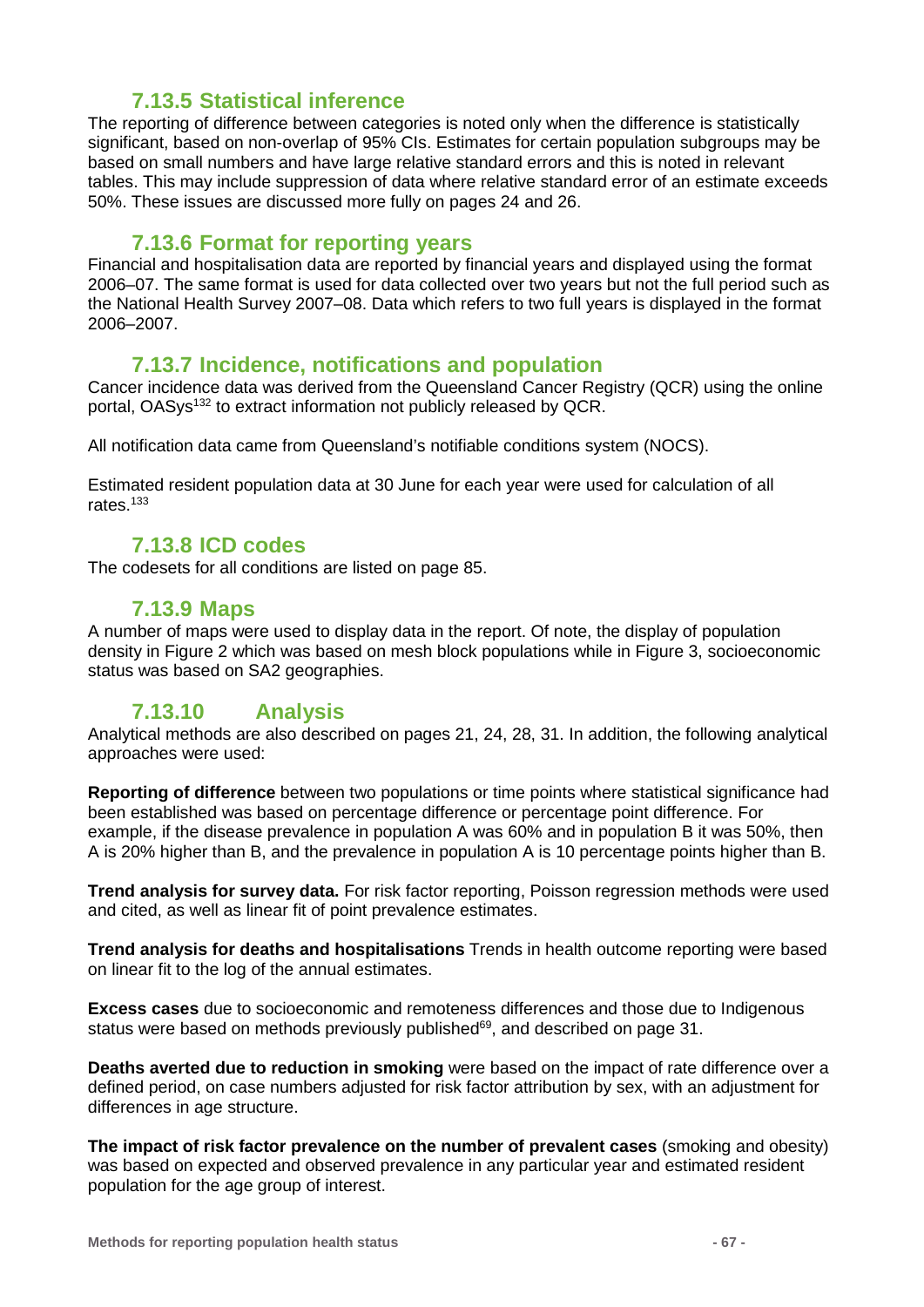# **7.14 Chief Health Officer report 2016**

#### **7.14.1 Statistical inference**

The reporting of difference between categories is noted only when the difference is statistically significant, based on non-overlap of 95% CIs. Estimates for certain population subgroups may be based on small numbers and have large relative standard errors and this is noted in relevant tables. This may include suppression of data where relative standard error of an estimate exceeds 50%. These issues are discussed more fully on pages [24](#page-23-1) and [26.](#page-25-0)

#### **7.14.2 Format for reporting years**

Financial and hospitalisation data are reported by financial years and displayed using the format 2006–07. The same format is used for data collected over two years but not the full period such as the National Health Survey 2007–08. Data which refers to two full years is displayed in the format 2006–2007.

#### **7.14.3 Analysis**

Analytical methods are also described on pages [21,](#page-19-0) [24,](#page-23-1) [28,](#page-27-0) [31.](#page-30-0) In addition, the following analytical approaches were used:

- **Reporting of difference** between two populations or time points where statistical significance had been established was based on percentage difference or percentage point difference. For example, if the disease prevalence in population A was 60% and in population B it was 50%, then A is 20% higher than B, and the prevalence in population A is 10 percentage points higher than B.
- **Trend analysis for survey data.** For risk factor reporting, Poisson regression methods were used and cited, as well as linear fit of point prevalence estimates.
- **Trend analysis for deaths and hospitalisations** Trends in health outcome reporting were based on linear fit to the log of the annual estimates.

### **7.14.4 Deaths**

State level reporting of death data, including median age at death is based on deaths registered in  $2014^{153}$  — the most recent available at the time of drafting. Data for deaths registered in 2014 are preliminary and subject to revision. ABS cause of death data undergoes a revision process, whereby over subsequent years the data for a specific year moves from preliminary to revised to final. While the total number of deaths remains the same over this time, the distribution by cause is revised as coroner cases close.

Premature mortality, avoidable deaths, trends, sociodemographic and regional data are based on year of death, with 2012 being the most recent year of available data. Data on deaths that occurred in 2012 is considered preliminary and subject to change.

Aboriginal and Torres Strait Islander deaths are more likely to be subject to late registration, 2011 is therefore the most recent year of data reported for deaths that occurred prior to 50 years, and data is aggregated over the two-year period 2010–2011.

Lifetime risk of dying prematurely is reported by year of death. All-cause risk is based on two years of data, 2010–2011, while cause specific risk is for 5 years of aggregated data 2007–2011. HHS level deaths are reported for the three years 2010–2012, and trends based on annual data 2002– 2012.

All death rates are age standardised to the 2001 Australian standard population. Deaths of Queensland residents who died in Queensland were included. Queensland residents who died interstate or overseas were not included, nor were interstate or overseas visitors who died in Queensland.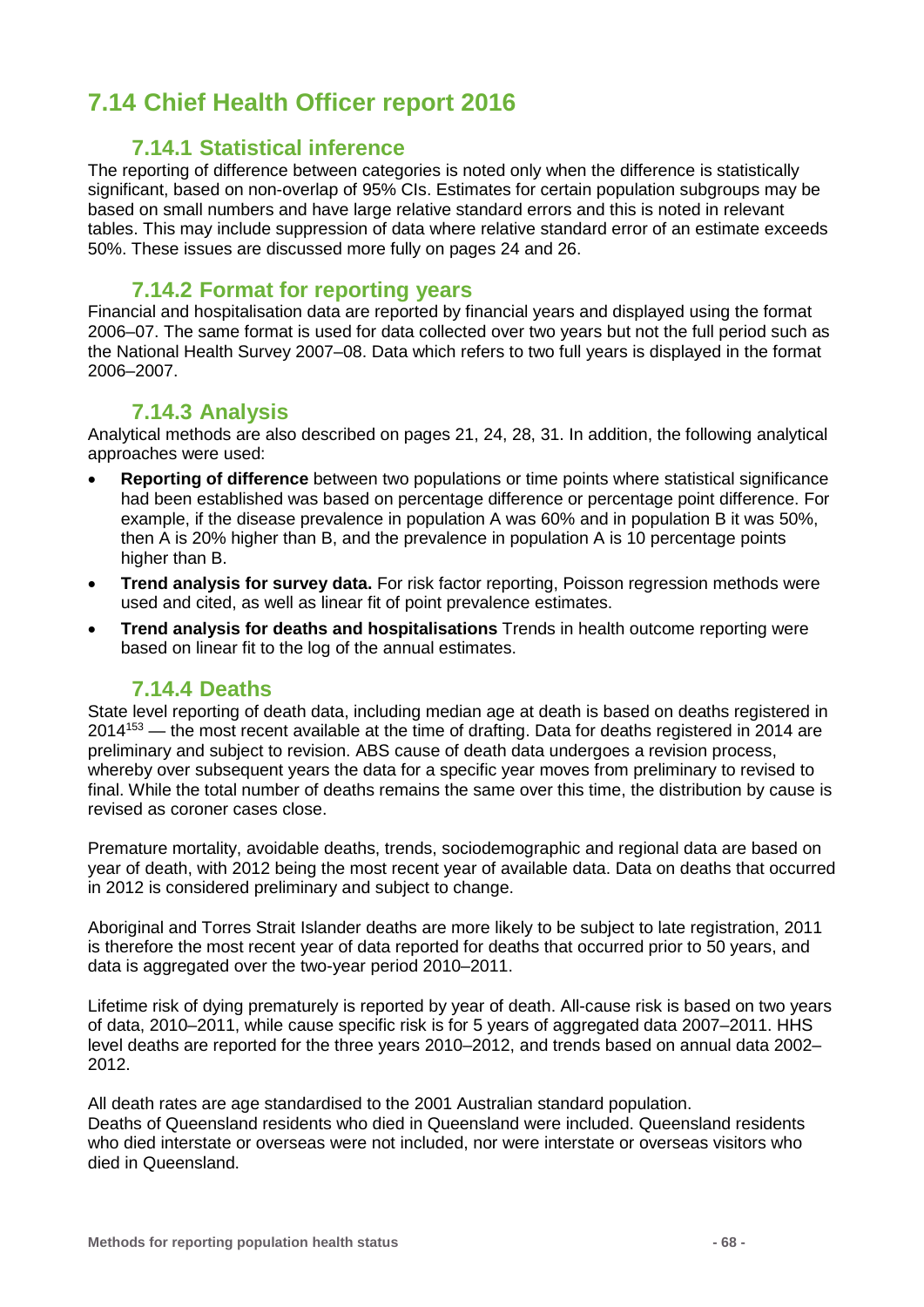### **7.14.5 Hospitalisations**

Hospitalisation data (separations or episodes of care) were from the Queensland Hospital Admitted Patient Data Collection, including admissions of Queensland residents to private and public hospitals, with certain exclusions which are noted. All disease-specific hospital separations were derived using the principal diagnosis of inpatient episodes of care unless otherwise specified.

Rates of hospitalisation were presented as crude rates unless otherwise noted as this gives a more precise picture of the relative demand on the health system.

The impact of population growth, change in age distribution and rate change irrespective of these factors (e.g. change in admitting practices, or change in disease prevalence) on the change in number of hospitalisations were presented using the partitioning method described earlier in the document (Section [6.10\)](#page-39-2).

### **7.14.6 Hospitalisations attributable to risk factors**

Population attributable fractions (PAFs) for Australia, supplied by the AIHW (see page [30\)](#page-29-0), were used to estimate the number of hospitalisations that were due to selected risk factors in Queensland Hospitals in 2013–14. Primary diagnosis ICD codes were used classify hospital episodes by burden of disease category. Age, sex, and disease category specific PAFS were then applied to the hospital data to produce the number of episodes attributed to specific risk factors. In addition, based on data from the ANZDATA registry<sup>154</sup>, 36.5% of dialysis was assumed to be due to diabetes, and these had the relevant PAF applied for high body mass only. Data is reported as a number and percentage of total hospitalisations.

It is likely that this method produces an underestimate of the number of episodes attributable to some risk factors due to coding of primary diagnosis. For example, where an episode has a primary diagnosis of chemotherapy these are not mapped to a specific burden condition and therefore not attributed to a risk factor. Also, only a portion of dialysis episodes are attributed to one condition (diabetes) and then to only one risk factor (high body mass), whereas it is likely that dialysis is related to additional conditions, with multiple risk factors.

Given PAFs are generally dependent on the size of the effect of the risk factor on disease outcome and the prevalence of the risk factor in the population, where the prevalence of risk factors is considerably different in Queensland compared to the whole of Australia, the PAF will become less appropriate for the Queensland population. In future, it is hoped Queensland specific PAFs will become available.

### **7.14.7 Incidence, notifications and population**

All notification data was from Queensland's notifiable conditions system (NOCS).

Cancer incidence data was derived from the Queensland Cancer Registry (QCR) using the online portal, OASys<sup>132</sup> to extract information not publicly released by QCR.

Estimated resident population (ERP) data at 30 June for each year were used for calculation of all rates.<sup>155</sup> As new components of data becomes available (e.g. births, deaths, migration) ERP data changes status from preliminary, to revised, to final over time. As such, ERP data used in this report may differ slightly from preliminary and revised data used in previous Chief Health Officer Reports.

Population data for 2015 only are based on the more recently released Australian Demographic Statistics, Jun 2015.<sup>155</sup>

#### **7.14.8 Alcohol related emergency department presentations**

Data relating to emergency department presentations by patients that have ingested alcohol are available from the Queensland Health, Emergency Department Information System and the Emergency Data Collection. This data however is limited to those presentations where the primary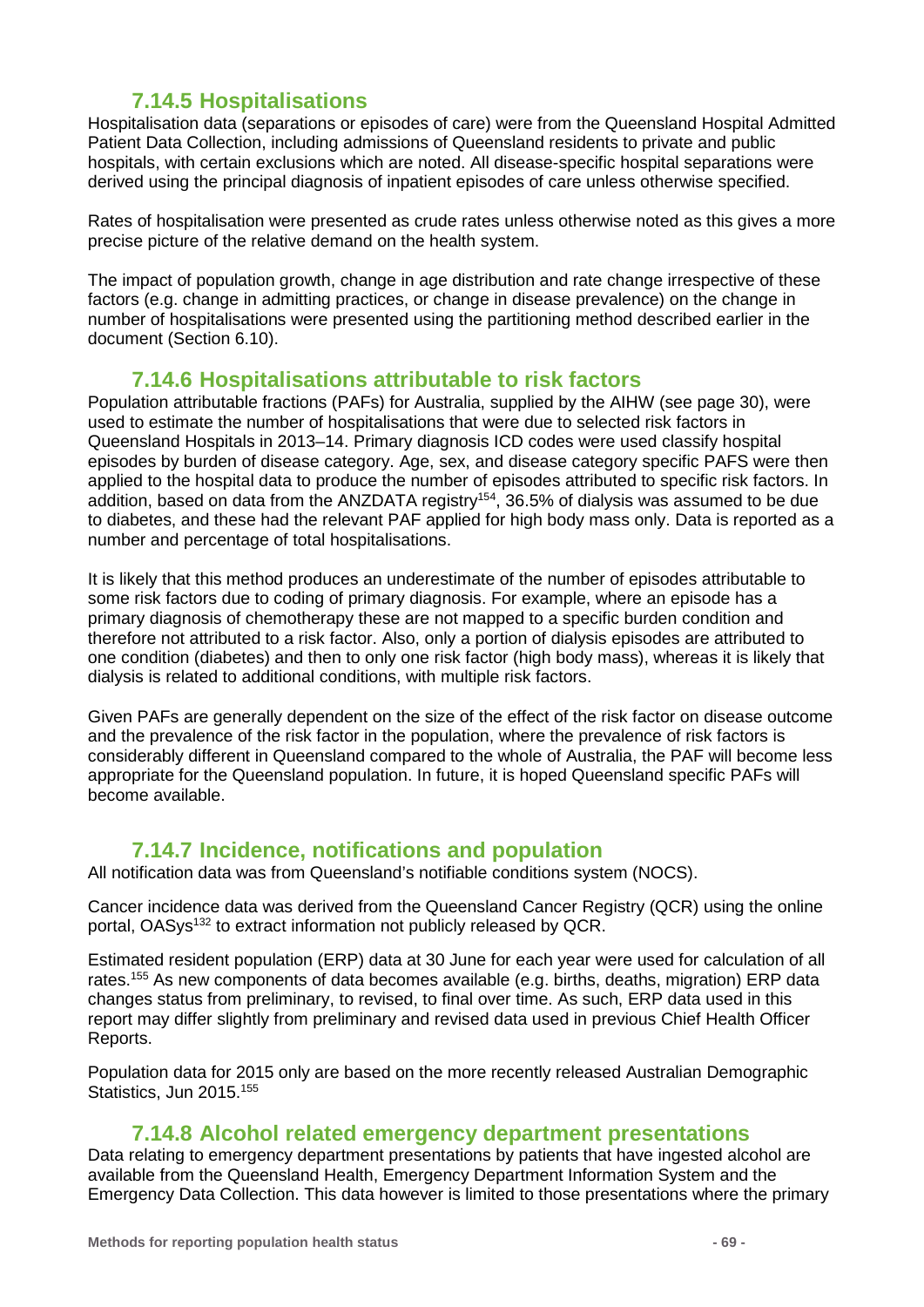diagnosis was explicitly alcohol related (i.e. F10.0 Alcohol intoxication, F10.3 Alcohol withdrawal syndrome, F10.5 Alcoholic hallucinations, or K29.2 Gastritis – Alcoholic). Those presentations where the symptom is not explicitly alcohol related, e.g. head injury due to fall, but the person was intoxicated would not be flagged as alcohol related.

There were 27 reporting facilities over the period 2013–2015:

| <b>Bundaberg Hospital</b>             | Lady Cilento Children's Hospital    | <b>Redland Hospital</b>              |
|---------------------------------------|-------------------------------------|--------------------------------------|
| Caboolture Hospital                   | Logan Hospital                      | Robina Hospital                      |
| Cairns Hospital                       | Mackay Base Hospital                | Rockhampton Hospital                 |
| Caloundra Hospital                    | Maryborough Hospital                | Royal Brisbane & Women's<br>Hospital |
| <b>Emerald Hospital</b>               | Mater Hospital Brisbane Public      | The Prince Charles Hospital          |
| <b>Gladstone Hospital</b>             | Mount Isa Base Hospital             | Toowoomba Hospital                   |
| <b>Gold Coast University Hospital</b> | Nambour Hospital                    | <b>Townsville Hospital</b>           |
| Gympie Hospital                       | Princess Alexandra Hospital         |                                      |
| Hervey Bay Hospital                   | Queen Elizabeth II Jubilee Hospital |                                      |
| Ipswich Hospital                      | Redcliffe Hospital                  |                                      |
|                                       |                                     |                                      |

The Gold Coast Hospital closed in October 2013 and the Gold Coast University Hospital opened late September 2013 The Mater Children's Public Hospital and the Royal Children's Hospital closed in December 2014 and the Lady Cilento Children's Hospital opened in November 2014.

# **7.15 Chief Health Officer report 2018**

### **7.15.1 Statistical inference**

The reporting of difference between categories is noted only when the difference is statistically significant, based on non-overlap of 95% CIs. Estimates for certain population subgroups may be based on small numbers and have large relative standard errors and this is noted in relevant tables. This may include suppression of data where relative standard error of an estimate exceeds 50% or where the case numbers are too small to generate a rate or compromise privacy (see also sections [5.4](#page-23-1) and [5.5\)](#page-24-0).

For comparison of hospitalisation rates for HHSs in the Booklet, ranking was based on crude rates, but statistical significance was based on age standardised rates. Where these metrics generated ambiguous messages, for example, Torres and Cape HHS had the lowest crude rate for lifestyle related chronic conditions, but because the population is relatively young, age standardisation indicated that rates were significantly higher than the state average. To avoid ambiguous messages to a non-epidemiological audience, further subjective assessments were made. This only affected ranking and significant difference of lifestyle related chronic conditions, because these conditions are generally more prevalent in older populations are therefore more sensitive to differences in the underlying age structure of the population.

### **7.15.2 Format for reporting years**

Financial and hospitalisation data are reported by financial years and displayed using the format 2015–16. The same format is used for data collected over two years but not the full period such as the National Health Survey 2014–15. Data which refers to two (or more) full years is displayed in the format 2014–2015.

### **7.15.3 Analytical methods: trends and projections**

Trend analysis for risk factor reporting, used Poisson regression methods to account for year by year differences in sample sizes*.*

Trend analysis for health outcome reporting (perinatal, incidence, prevalence, deaths and hospitalisations) were based on linear fit to the log of the annual estimates.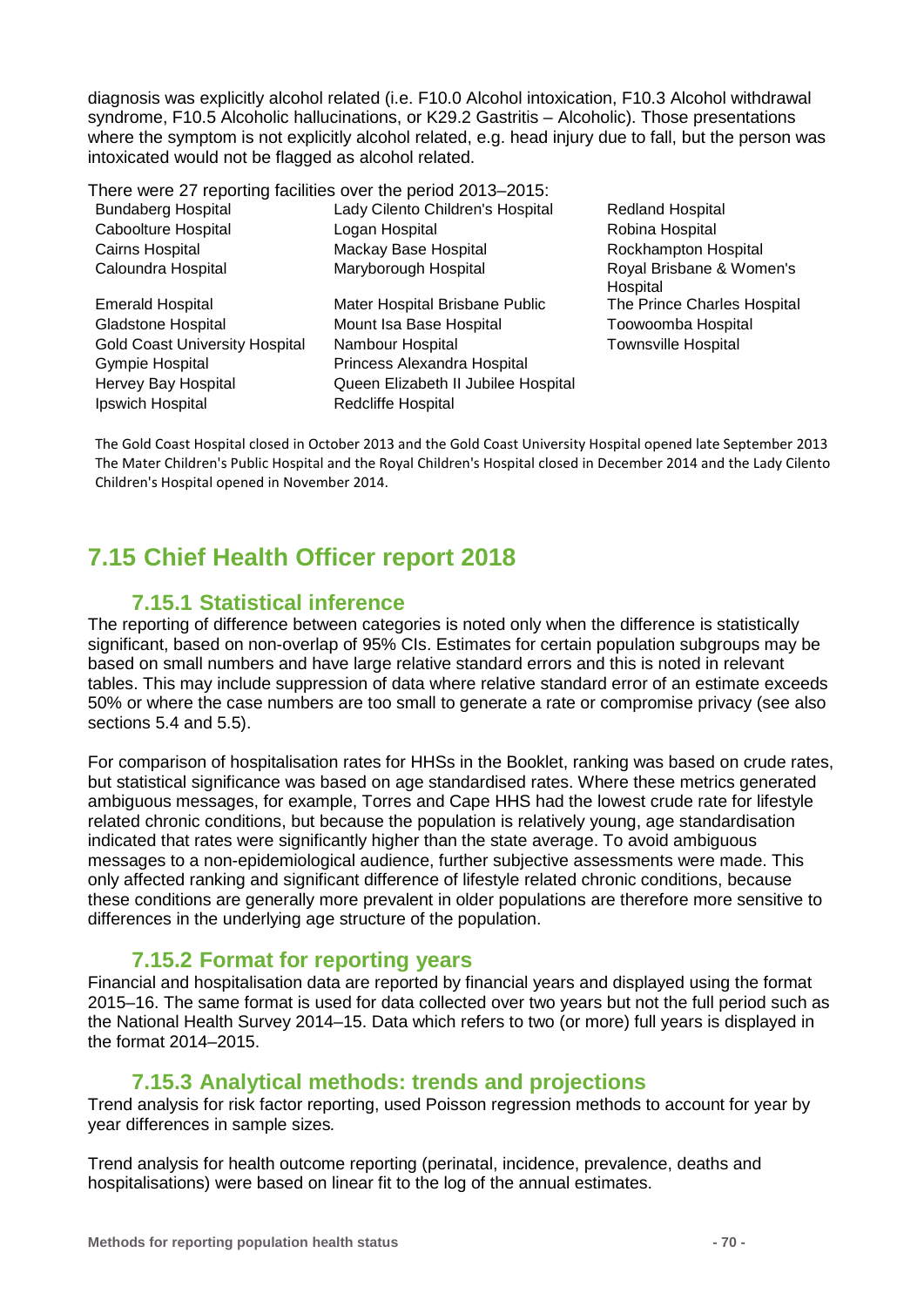Assessment of trend differences between populations was done by testing the statistical significance of a model that includes an interaction term with the time covariate and one without – a p value of < 0.05 was used as the threshold to determine the difference in trend.

Projections of hospitalisations were calculated from Poisson regression that included age and sex co-variates.

Projections of risk prevalence were derived using the age period cohort modelling technique.<sup>156</sup>

Population projections for years not published by the ABS were extrapolated using linear regression and calculated by multiple age and sex strata.

### **7.15.4 Data due for update post CHO 2018 release**

Although data sources are being updated in any publishing period, the following key updates were not able to be included in the 2018 CHO report:

- Population projections published by Queensland Government are due for release in late 2018 or early 2019. This will impact on forecast estimates of risk factors, population change and hospitalisations.
- Life expectancy estimates from ABS are due for update in late 2018.
- Measured BMI (see section [7.15.18\)](#page-72-0).

### **7.15.5 Population and projections**

Estimated resident population (ERP) data at 30 June for each year were used for calculation of all rates.<sup>25</sup> As new components of data becomes available (e.g. births, deaths, migration) ERP data changes status from preliminary, to revised, to final over time. As such, ERP data used in this report may differ slightly from preliminary and revised data used in previous Chief Health Officer reports.

Projections of the Queensland populations are published by Queensland Government and are based on ABS projections with modifications. The most recent release was 2015.

### **7.15.6 Births and birthweight**

The number of babies born in Queensland includes all births that occurred in Queensland including interstate and other visitors. HHS reporting of births is based on usual residence of the mother and as such HHS data will not sum to the Queensland total.

The reporting of birthweight aligns with the current Government priority of *Our Future State:*  Getting a Great Start.<sup>157</sup> It includes all births (including still born) and excludes only those for whom no weight was recorded. Low birthweight was defined as all births of at least 20 weeks gestation or greater than 400g with a birthweight less than 2500g. In the HHS booklet there was inconsistent use of birthweight. The number of infants reported as being of low birthweight was based on live births only. All other metrics associated with birthweight in the booklet referred to live births and still births.

### **7.15.7 Hospitalisations**

Hospitalisation data (separations or episodes of care) were from the Queensland Hospital Admitted Patient Data Collection, including admissions of Queensland residents to private and public hospitals, with certain exclusions which are noted. All disease-specific hospital separations were derived using the principal diagnosis of inpatient episodes of care unless otherwise specified.

Rates of hospitalisation were presented as crude rates unless otherwise noted as this gives a more precise picture of the relative demand on the health system.

The impact of population growth, change in age distribution and rate change irrespective of these factors (e.g. change in admitting practices, or change in disease prevalence) on the change in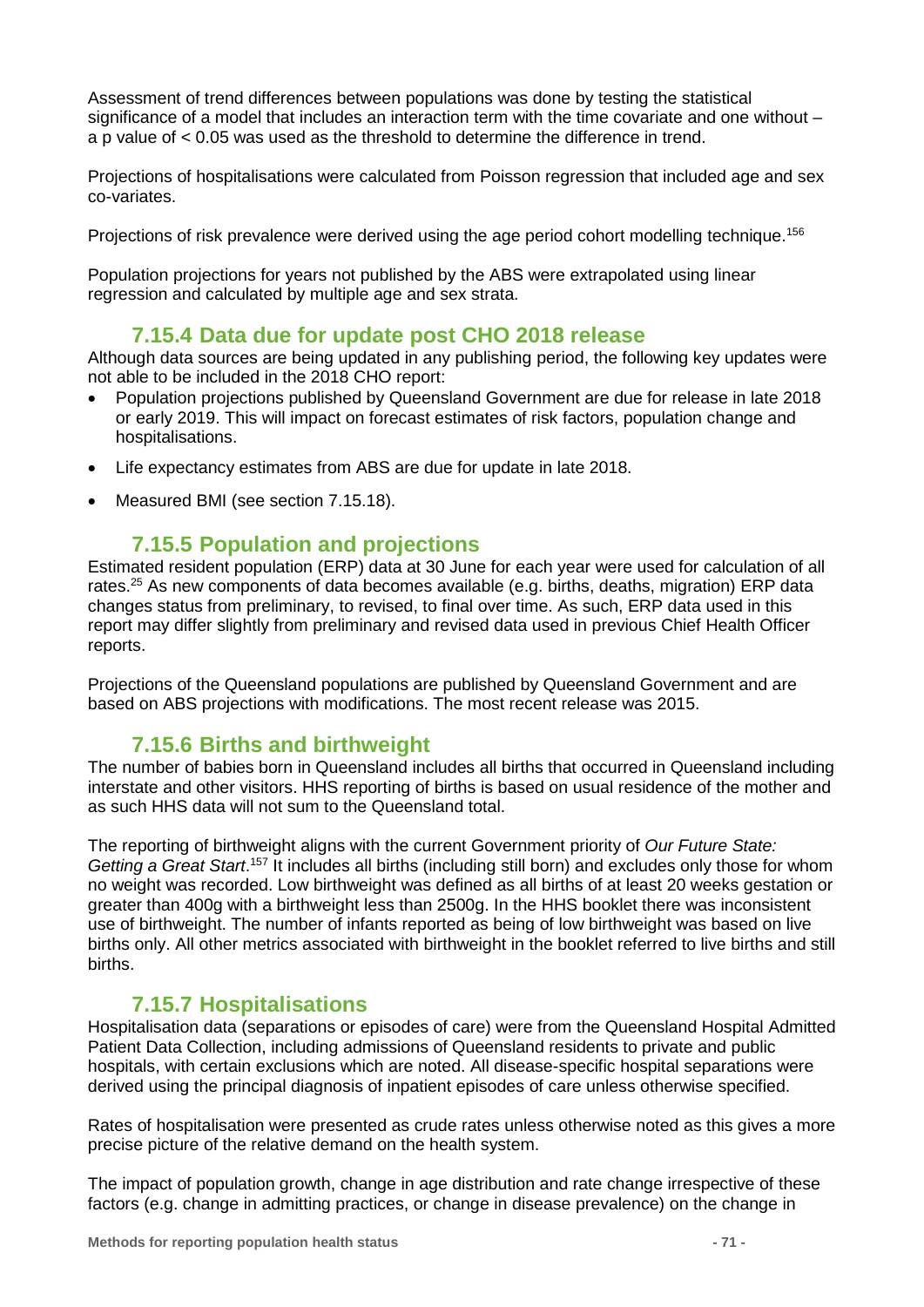number of hospitalisations were presented using the partitioning method described earlier in the document (Section [6.10\)](#page-39-2).

### **7.15.8 Potentially preventable hospitalisations (PPHs)**

PPHs are admissions to hospital that potentially could have been prevented through the provision of appropriate non-hospital health services. These are defined nationally [\(Table 29\)](#page-85-0), while Queensland Health reports a modified suite of conditions (Table 30). The national indicator only includes diabetes where it was coded as the primary or principal diagnosis. The Queensland Health definition also includes admissions for diabetes as an 'other' diagnosis where the primary diagnosis was defined (including selected cardiovascular, renal and eye conditions).

### **7.15.9 Hospitalisations and deaths for lifestyle related chronic conditions**

In this report these are a defined group of seven chronic conditions that are major causes of disease burden and have the highest attributable risk factor burden (excluding alcohol related effects). They include coronary heart disease, stroke, lung cancer, colorectal cancer, breast cancer, COPD and diabetes. Diabetes is included in deaths but excluded from hospitalisations because there are limitations in reporting diabetes over time. The ICD codes for the conditions listed are included in [Table 28.](#page-84-1)

### **7.15.10 Hospitalisations attributable to risk factors**

The morbidity fractions from ABDS were used to quantify the number of hospitalisations associated with selected risk factors. Although there are limitations to this approach, in the absence of more accurate information the data from this assessment is used.

The limitation of morbidity fractions is that these fractions were designed to quantify the relationship between a risk factor and the health loss in the population due to disability. This relationship may not be the same when applied to hospitalisations because the nature of the disability assessment is not directly related to its health system impact. For example, health loss from a risk factor may manifest itself as chronic pain or depression but not necessarily result in a hospitalisation. The relationship between risk factor and hospitalisation may also be confounded by sociodemographic variables.

The method of applying fractions has changed since the 2016 report. Fractions can be applied to episodes where the primary diagnosis is a test, procedure or a symptom (ICD chapters R or Z). In these cases, the subsequent diagnosis is mapped to a burden condition. For example, where the primary diagnosis is chemotherapy the next other diagnosis (e.g. Breast cancer) is then mapped.

### **7.15.11 Hospitalisations for chronic conditions associated with ageing and disability**

This broad category includes the ICD Chapters for musculoskeletal conditions, nervous system diseases, mental disorders (including dementia and substance use disorders), endocrine, nutritional and metabolic disorders including diabetes and diseases of eyes and ears, that is chapters 4, 5, 6, 7, 8 and 13.

### **7.15.12 Burden of disease**

The Global Burden of Disease (GBD) study uses complex modelling methods to account for limited data when analysing burden and risks, and this may differ from the Australian Burden of Disease Study (ABDS) which used more specific data for Australia. These two methods have resulted in differences in ranking of risk factors. Chapter 3 of the 2018 Chief Health Officer report uses the GBD country comparative data while the leading risks are based on ABDS.

In the burden of disease and injury sections, the number of Queensland deaths attributable to individual risk factors was calculated using actual total deaths for Queensland. The attributable risk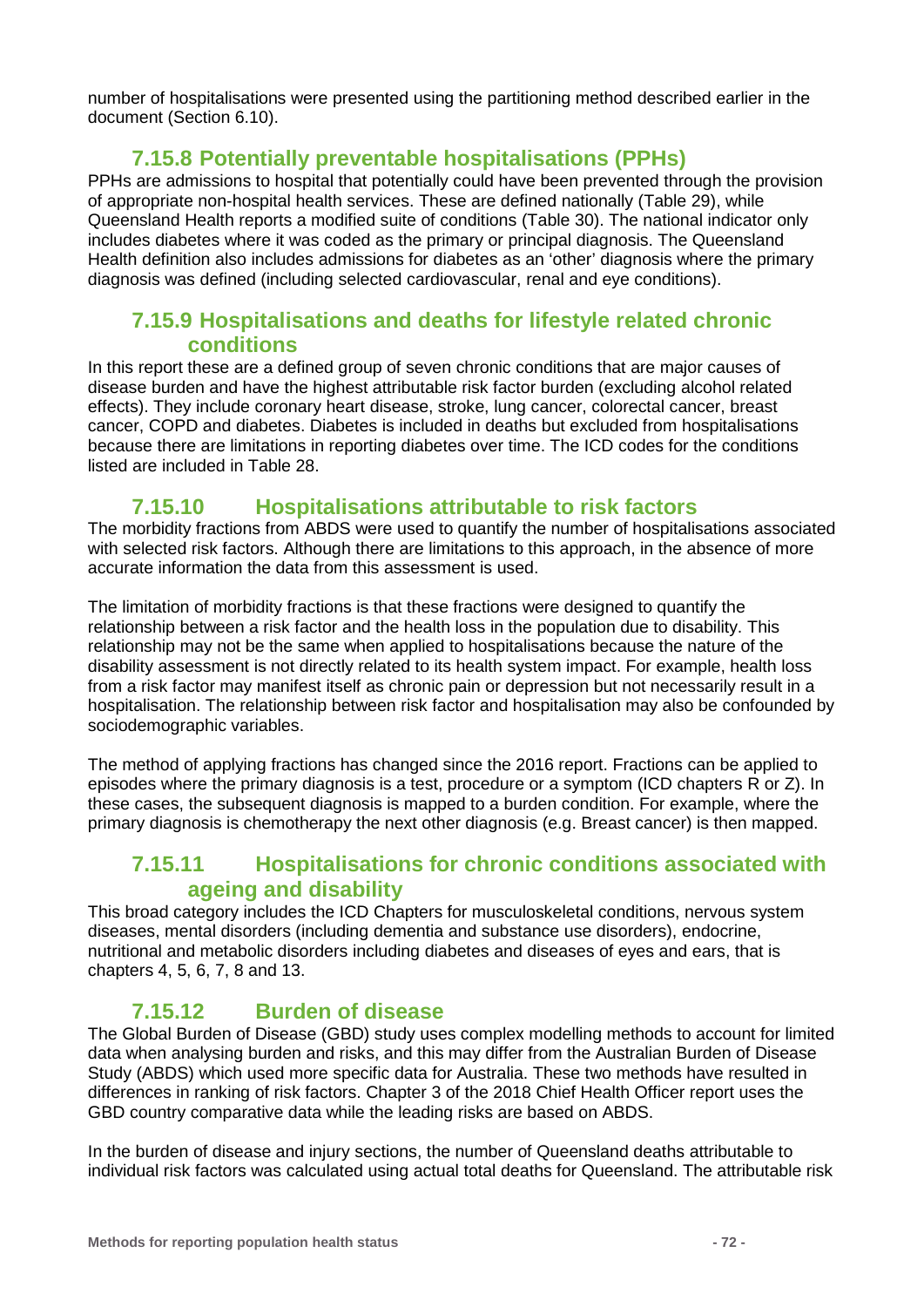fractions were used for the analysis conducted for the report: *Burden of disease and injury: summary results for Queensland* (released in November 2017).158

The attributable death calculations differed to the methodology used in 2016 where the Queensland deaths were estimated as 20% (that is, Queensland population share) of actual deaths in Australia as provided by the Australian Burden of Disease study.

## **7.15.13 Incidence and notifications**

All notification data was from Queensland's notifiable conditions system (NOCS).

Cancer incidence data was derived from the Queensland Cancer Registry (QCR) using the online portal, OASys<sup>132</sup> to extract information not publicly released by QCR.

## **7.15.14 Gestational diabetes**

Reporting of trends in gestational diabetes is limited by changes in the diagnostic criteria and consequently the reliability of the upward trend in recent years is uncertain.

## **7.15.15 Risk factor reporting for HHSs**

HHS risk factor data is based on pooled two-year survey samples. Comparison of the HHS with Queensland was also based on the Queensland estimate from the pooled surveys. However, the Queensland estimate is reported as the most recent single year estimate, to limit the potential impact of conflicting numbers in broader communication.

## **7.15.16 Smoking cessation**

Smoking cessation was defined as the proportion of ex-smokers in the population, considering only those who have ever smoked.

## **7.15.17 An update on measured BMI**

The ABS conduct the National Health Survey every three years. This is the only source of data on measured BMI. Headline state results from the 2017–18 survey will be published in mid-December 2018 (after the release of the 2018 Chief Health Officer report), with more extensive data for states released in March 2019 and further detail for Queensland in June 2019. Consequently, the most recent measured data on weight status is from the 2014–15 National Health Survey, which was reported in the 2016 Chief Health Officer report.

## **7.15.18 Impact of excess weight on cancer incidence**

Reductions in body mass will reduce the risk of some cancers.<sup>159</sup> The cancer types that can be explained by high body mass include uterine cancer (53% attributable to high BMI), oesophageal (49% attributable), breast (39%), kidney (30%), liver (29%), gallbladder (28%), colorectal (15%), pancreatic (10%), and ovarian (5%).<sup>159,160</sup>

The methodology to generate the data in CHO report 2018 utilised potential impact fractions to generate the number of cases avoided if body mass is reduced.161

## **7.15.19 Deaths**

Deaths of Queensland residents are included, regardless of where they occurred in Australia. Deaths of Queensland residents overseas are not included.

Deaths are reported by year of death, except when the 2016 deaths are derived from the ABS Cause of death file which are cited. The ABS release is used to provide the most up to date year for reporting. The limitation is that year of registration is used.

This created issues for suicide reporting as the Mental Health, Alcohol and other Drugs Branch use data from ABS cause of death combined with 'close to real time' apparent suicide deaths (prior to assessment of the coroner) for monitoring suicide in Queensland.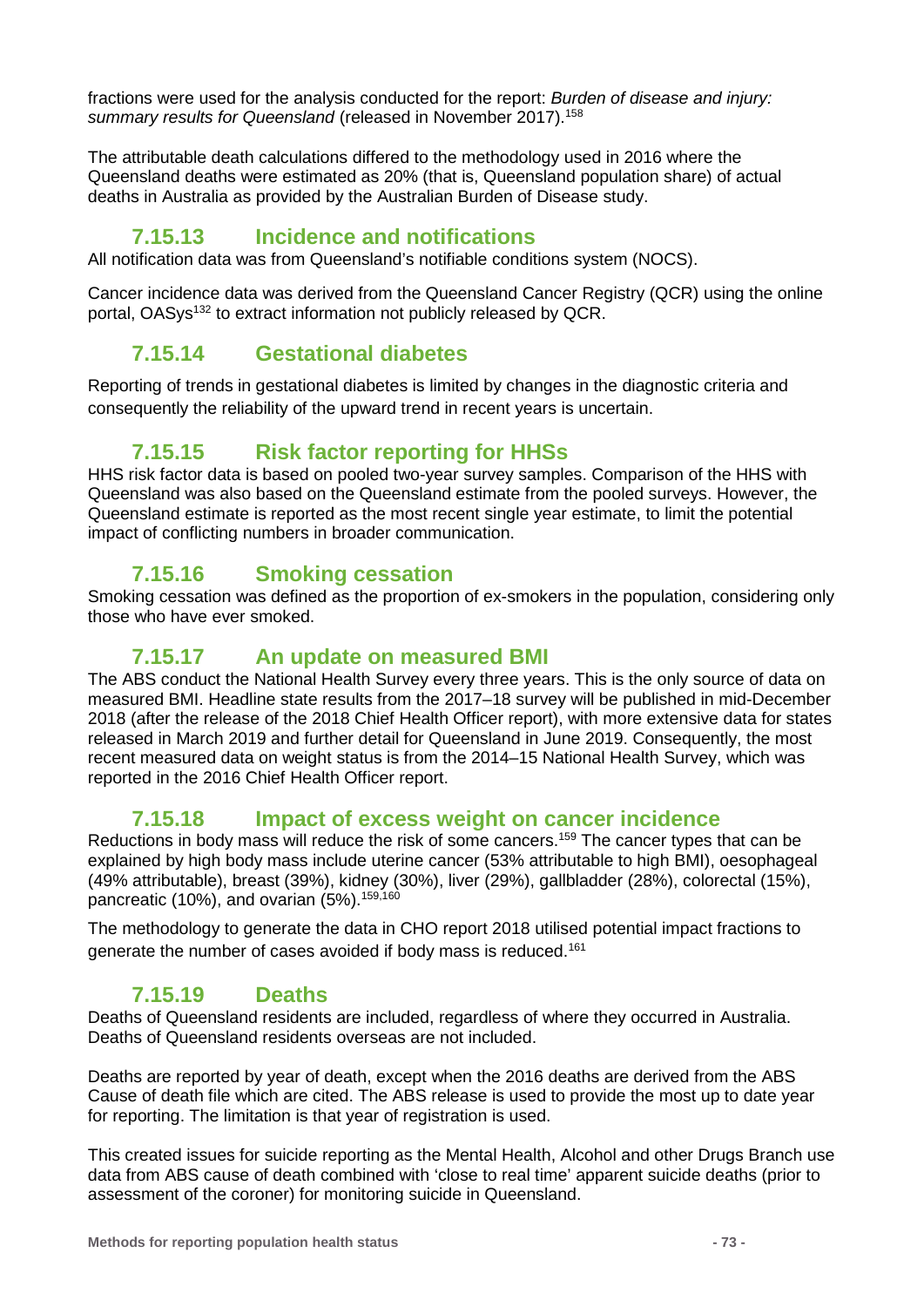To explain the effect of registration compared to year of death, suicide deaths for a 10-year period were tabulated [\(Table 25\)](#page-73-0). This showed the year to year variation due to delayed registration. It demonstrated the value of using year of death as the preferred reporting metric to more accurately reflect annual status.

#### <span id="page-73-0"></span>Table 25: Comparison of number of suicide deaths: registered deaths and dears by year of occurrence, Queensland

| Number of suicide deaths |      |       |                               |              |                   |                 |
|--------------------------|------|-------|-------------------------------|--------------|-------------------|-----------------|
|                          |      |       |                               |              | Year of           | Year of         |
|                          |      |       |                               |              | Registration: ABS | registration vs |
|                          |      |       |                               |              | vs QH             | year of death   |
|                          |      |       | Portal-year of Portal-year of | ABS year of  |                   |                 |
| Females                  |      | death | registration                  | registration | ABS-portal        | ABS-year        |
|                          | 2007 | 122   | 123                           | 123          | 0                 | 1               |
|                          | 2008 | 105   | 112                           | 113          | 1                 | 8               |
|                          | 2009 | 115   | 109                           | 110          | 1                 | $\overline{5}$  |
|                          | 2010 | 140   | 147                           | 147          | 0                 | 7               |
|                          | 2011 | 162   | 139                           | 140          | 1                 | -22             |
|                          | 2012 | 128   | 154                           | 154          | 0                 | 26              |
|                          | 2013 | 163   | 157                           | 157          | 0                 | $-6$            |
|                          | 2014 | 157   | 159                           | 161          | $\overline{2}$    | 4               |
|                          | 2015 | 168   | 176                           | 178          | 2                 | 10              |
|                          | 2016 |       |                               | 149          |                   |                 |
|                          |      |       |                               |              |                   |                 |
|                          |      |       |                               |              |                   |                 |
|                          |      |       |                               |              |                   |                 |
|                          |      |       |                               |              |                   |                 |
|                          |      |       | Portal-year of Portal-year of | ABS year of  |                   |                 |
| Males                    |      | death | registration                  | registration | ABS-portal        | ABS-year        |
|                          | 2007 | 386   | 395                           | 397          | $\overline{2}$    | 11              |
|                          | 2008 | 440   | 440                           | 440          | 0                 | 0               |
|                          | 2009 | 405   | 413                           | 415          | $\overline{c}$    | 10              |
|                          | 2010 | 432   | 439                           | 441          | $\overline{c}$    | 9               |
|                          | 2011 | 502   | 437                           | 438          | 1                 | $-64$           |
|                          | 2012 | 423   | 474                           | 477          | 3                 | 54              |
|                          | 2013 | 509   | 517                           | 519          | $\overline{2}$    | 10              |
|                          | 2014 | 520   | 497                           | 498          | 1                 | $-22$           |
|                          | 2015 | 514   | 566                           | 568          | 2                 | 54              |
|                          | 2016 |       |                               | 525          |                   |                 |
|                          |      |       |                               |              |                   |                 |
|                          |      |       |                               |              |                   |                 |
|                          |      |       |                               |              |                   |                 |
|                          |      |       | Portal-year of Portal-year of | ABS year of  |                   |                 |
| Persons                  |      | death | registration                  | registration | ABS-portal        | ABS-year        |
|                          | 2007 | 508   | 518                           | 520          | $\overline{2}$    | 12              |
|                          | 2008 | 545   | 552                           | 553          | 1                 | 8               |
|                          | 2009 | 520   | 522                           | 525          | 3                 | 5               |
|                          | 2010 | 572   | 586                           | 588          | $\overline{2}$    | 16              |
|                          | 2011 | 664   | 576                           | 578          | $\overline{2}$    | $-86$           |
|                          | 2012 | 551   | 628                           | 631          | 3                 | 80              |
|                          | 2013 | 672   | 674                           | 676          | 2                 | 4               |
|                          | 2014 | 677   | 656                           | 659          | 3                 | $-18$           |
|                          | 2015 | 682   | 742                           | 746          | 4                 | 64              |
|                          | 2016 |       |                               | 674          |                   |                 |
|                          |      |       |                               |              |                   |                 |

## **7.15.20 Food and nutrition**

In 2011–12 dietary 24-hour recall information was collected through the Australian Health Survey and is the most recent accurate source of food consumption data available.<sup>162</sup> However it may under-estimate dietary intake because participants in the survey may actively change or misrepresent their food choices and as a consequence their diet may appear to be more 'healthy'.

The usual daily serves of the five food groups of the *Australian Dietary Guidelines* used the total percentage from the combined 'healthy' non-discretionary and 'unhealthy' discretionary food sources.<sup>163</sup> From these data, the proportion of consumption from discretionary sources, and the percent of recommended consumption of non-discretionary sources was calculated and graphed at the start of the section on food and nutrition.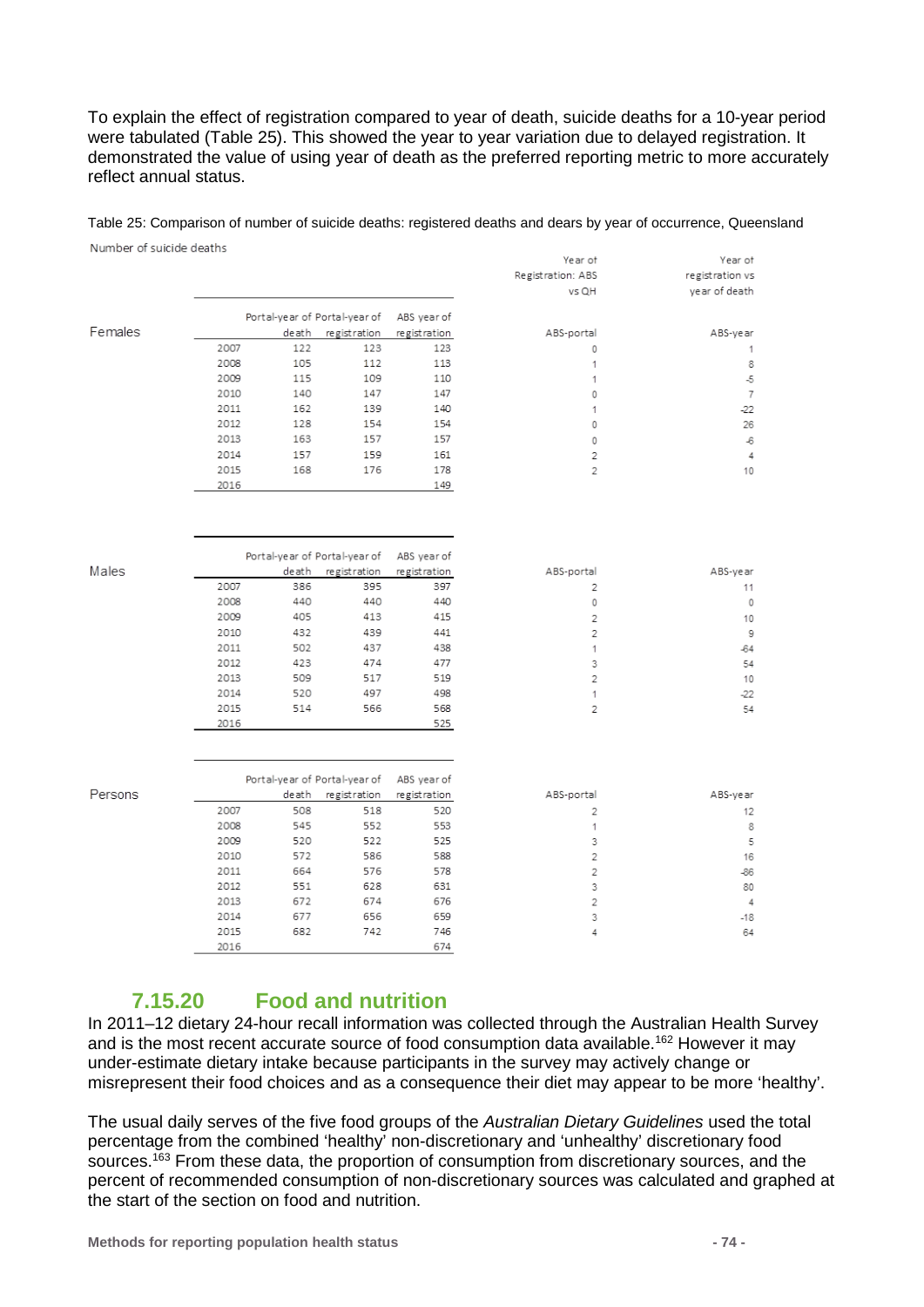Self-reported fruit and vegetable consumption for Queensland adults in 2018 and proxy-reported for children in 2017 were reported, however the data were not directly comparable to the dietary recall surveys. It is apparent however that self-reported daily consumption of fruit and vegetables may overestimate the actual consumption.

The daily consumption of salty snacks, sweet snacks or confectionery for children aged 5–17 years, as reported by HHS, was based on proxy-report from Queensland pooled surveys in 2015– 16. Consumption of savoury snacks was not included because of the high frequency of consumption and the potential greater uncertainty in the relative discretionary value of such snacks.

The 2014 infant feeding data is the most recent available for Queensland and nationally.

## **7.15.21 Communicable diseases**

Data was extracted from the Notifiable Conditions Register (NOCS) on 24 April 2018. All data were reported by date of disease onset, except mycobacterial diseases and HIV. Mycobacterial infections were reported by the date notified to the Queensland Department of Health. For HIV, notifications were reported by the specimen collection date.

Data was listed by the notifiable disease condition, some of which had a number of causative organisms.

The total number of notifications is a crude measure of the burden of notifiable diseases, where the public health impact is not necessarily captured in the data. Some important diseases with small numbers of notifications were not listed in the ranking of the 'top 10' by the total number of notifications for individual diseases.

There were notifications that were missing the age of the person. In the total number of notifications, this represented 1% of data. However, in the number of notifications for the Indigenous population, this represented 2% of data.

There were notifications that were missing the Indigenous status of the person, and the level of completeness varied across diseases. The number of notifiable diseases in Indigenous populations were likely to be underreported in some diseases where the level of Indigenous status completeness is acknowledged as suboptimal.

The 2017 influenza season was the largest since influenza became notifiable in Queensland in 2001. The peak season was reflected in the high number of notifications of laboratory-confirmed influenza across all age groups in Queensland in 2017.

An ongoing outbreak of mumps began in early 2017 and predominantly impacted the Indigenous communities. This outbreak was reflected in the higher number of mumps notifications seen in the Indigenous population aged less than 30 years.

The increase of infectious syphilis among the Indigenous population aged 15 to 39 years was a reflection of the ongoing outbreak in northern Australia.

The notifications for HIV in 2017 were similar to 2016, and the data was not categorised by age group.

There were differences in the profile of notifiable diseases, including vaccine-preventable diseases, for Indigenous children compared with non-Indigenous children. These differences were due to diseases such as rotavirus and acute rheumatic fever where the disease burden is known to be higher in Indigenous children.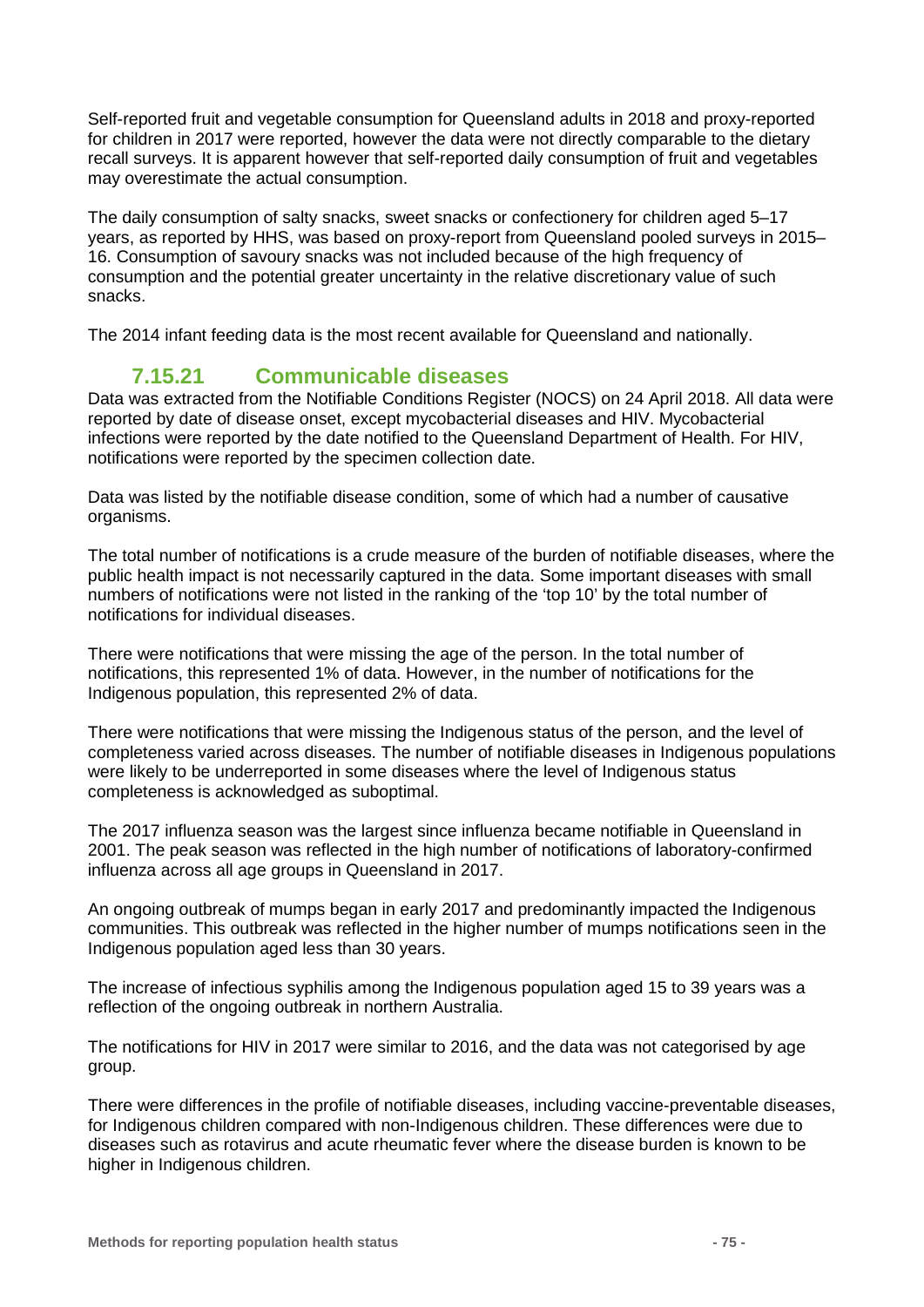# **8 General limitations**

## **8.1 Cause of death or hospital separation**

Recorded 'cause of death' and 'cause of hospital separation' are well known to suffer from significant error throughout the world. Notably, hospital separation statistics reflect events of separation rather than individuals, thus re-admissions to another hospital or the same hospital are included in the statistics. Despite this, over 98% of hospital separations relate to one episode of care in Queensland in 2010. Further to these general sources of error, specific mention must be made of the underestimation of recording of diabetes, mental disorders and self-inflicted injury burden of disease in these databases and the exclusion of psychiatric hospitals from the hospital separation data prior to 1997. Death and hospitalisation results are presented without attempts at correction for underlying cause. Furthermore, coding practice may vary over time and between areas. These limitations are noted in the text, where applicable.

## **8.2 ICD related coding changes**

## **8.2.1 Dementia**

Since 2006, there has been a significant increase in the number of deaths coded to Dementia (F01–F03). Updates to the coding instructions in ICD-10 have resulted in the assignment of some deaths shifting from Cerebrovascular diseases (I60–I69) to Vascular dementia (F01). In addition, changes to the Commonwealth *Veterans' Entitlements Act 1986* and *Military Rehabilitation and Compensation Act 2004*, and a subsequent promotional campaign targeted at health professionals, now allow for death from vascular dementia of veterans or members of the defence forces to be related to relevant service.

## **8.2.2 Suicide**

The number of deaths recorded as suicide or intentional self harm has decreased over the last 10 years, from 2,492 nationally in 1999 to 2,191 in 2008. This decrease can be partly attributed to the variances in the way the ABS has coded coroner certified deaths over time.<sup>164</sup> For 2008, the ABS has invested additional effort into coding coroner cases which remained open at the time of processing. This process involved making increased use of police reports, toxicology reports, autopsy reports and coroners' findings to assign a more specific cause of death. This will have an influence on the number of deaths due to suicide, as the majority of open coroner cases are deaths due to external causes. In addition, the number of deaths attributed to suicide for 2008 is expected to increase as coroners' findings are released and data is subject to the revisions process.

Suicide deaths in children are an extremely sensitive issue for families and coroners. The number of child suicides registered each year is low in relative terms and is likely to be underestimated. There was an average of 17 suicide deaths per year of children in Queensland over the period 2004–05 to 2008–09. For boys, the average number of suicides per year was 11.2, while for girls the average number was 5.8 and the average rate was almost six times higher for Aboriginal and Torres Strait Islander children.165

For processing of deaths registered from 1 January 2007, revised instructions for ABS coders were developed in order to ensure consistency in the coding of suicide deaths and compliance with the revised notes for coding to the undetermined intent categories. At the time that the ABS ceases processing, each coroners record on the NCIS will have a status of 'open' or 'closed'.114 The NCIS case status impacts on how deaths are coded with regard to suicides. With the introduction of the revisions process for all deaths registered from 1 January 2007, additional information received by the ABS may lead to a more specific cause of death code being assigned.

## **8.2.3 Diabetes**

Over the past decade there have been a number of changes to the Australian Coding Standards for hospitalisations for diabetes and its complications that have made it difficult to interpret changes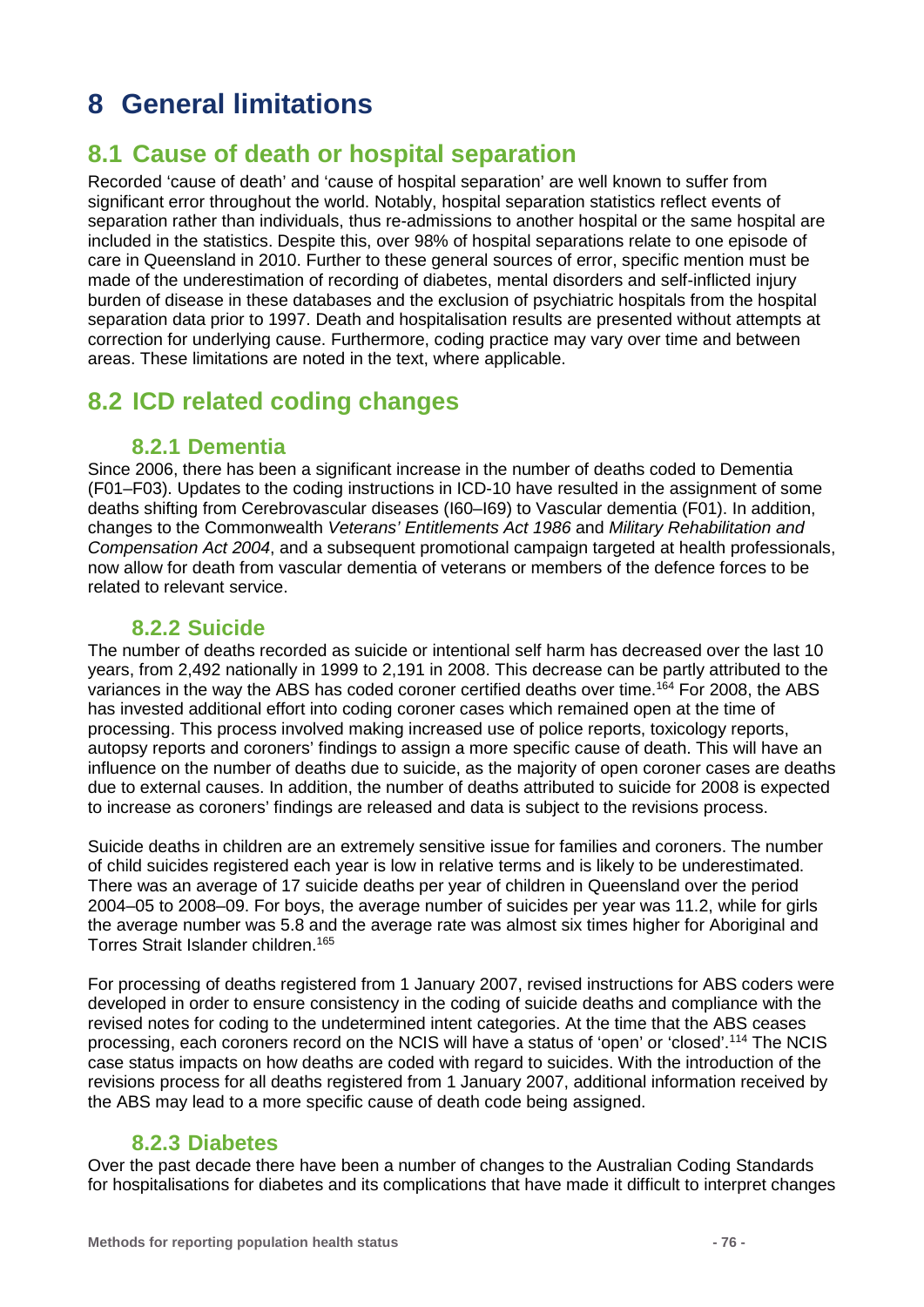in the impact of these conditions. This uncertainty is recognised nationally<sup>166</sup> and across jurisdictions including Queensland.<sup>115,119,167</sup>

## **8.3 Indigenous identification**

Aboriginal and Torres Strait Islander people are under identified in many health related data collections. In addition, there are conventions for describing these populations. PHB generally adopts the alternative of Indigenous Australians or Indigenous Queenslanders.

Reliable data on the health of Indigenous Australians is essential for measuring the effectiveness of health services in meeting the needs of this population, and for further policy development, planning and improvement in service delivery. Under identification occurs when Indigenous status is not correctly collected or accurately recorded for all people. Incorrect or inconsistent data collection can lead to Indigenous Australians being incorrectly reported as non-Indigenous, or as not stated. These records are not included in systems for monitoring and understanding the health of Indigenous Australians, which raises problems for conducting analysis and drawing conclusions from the data available.

There are several data collection forms on which people are asked to state whether they are of Indigenous origin. Due to a number of factors, the results are not always complete or consistent. Propensity to identify as Indigenous is determined by a range of factors, including how the information is collected, who completed the form, the perception of how the information will be used, education programs about identifying as Indigenous, and cultural issues associated with identifying as Indigenous.<sup>168</sup> In recent years, Queensland Health has made efforts to improve the accuracy of Indigenous identification in the health system through ongoing education of the health workforce and in liaison with Indigenous Queenslanders.

While it is considered likely that most deaths of Indigenous Australians are registered, a number of these deaths are not identified as Indigenous by the family, health worker or funeral director during the death registration process. For example, the death registration form records either non-Indigenous or status unknown because the status question is not always asked of relatives and friends of the deceased by the funeral director.<sup>169</sup> In 2008, there were 513 deaths registered in Queensland for which Indigenous status was not stated, representing 1.9% of all deaths registered. Despite the relatively low number of deaths with Indigenous status not stated, it is likely that some Indigenous deaths are included in the not stated category, contributing to the under coverage of Indigenous deaths.170

The ABS Indigenous Mortality Quality Study conducted data linkage of all deaths registered in Australia between 9 August 2006 and 30 June 2007 to census records.<sup>63</sup> Deaths that were identified as Indigenous, or of individuals who had identified as Indigenous in the census, or both, were recorded as Indigenous after data linkage. In Queensland, 429 deaths were identified as Indigenous in mortality data of the 493 identified after data linkage (87% completeness<sup>169</sup>), a substantial increase from 51% completeness over the period 2002–2006.171

Indigenous Queenslander under identification also exists in hospital admitted patient data. Completeness of Indigenous Queenslander identification in hospital admissions data in Queensland in 2007 and 2006 was estimated to be 86%64 representing an increase from 83% in 2000.172 Work is continuing to train data collection staff and establish processes to improve ascertainment of Indigenous status.

## **8.4 Survey biases**

Bias is defined as 'the lack of internal validity or incorrect assessment of the association between an exposure and an effect in the target population in which the statistic estimated has an expectation that does not equal the true value'.<sup>173</sup> All surveys, to a greater or lesser extent, are affected by bias. Types of bias include selection bias, where the sample population is not representative of the target population, sample bias, where the sample deviates in a consistent direction from the true population parameter, or response bias, where respondents' answers to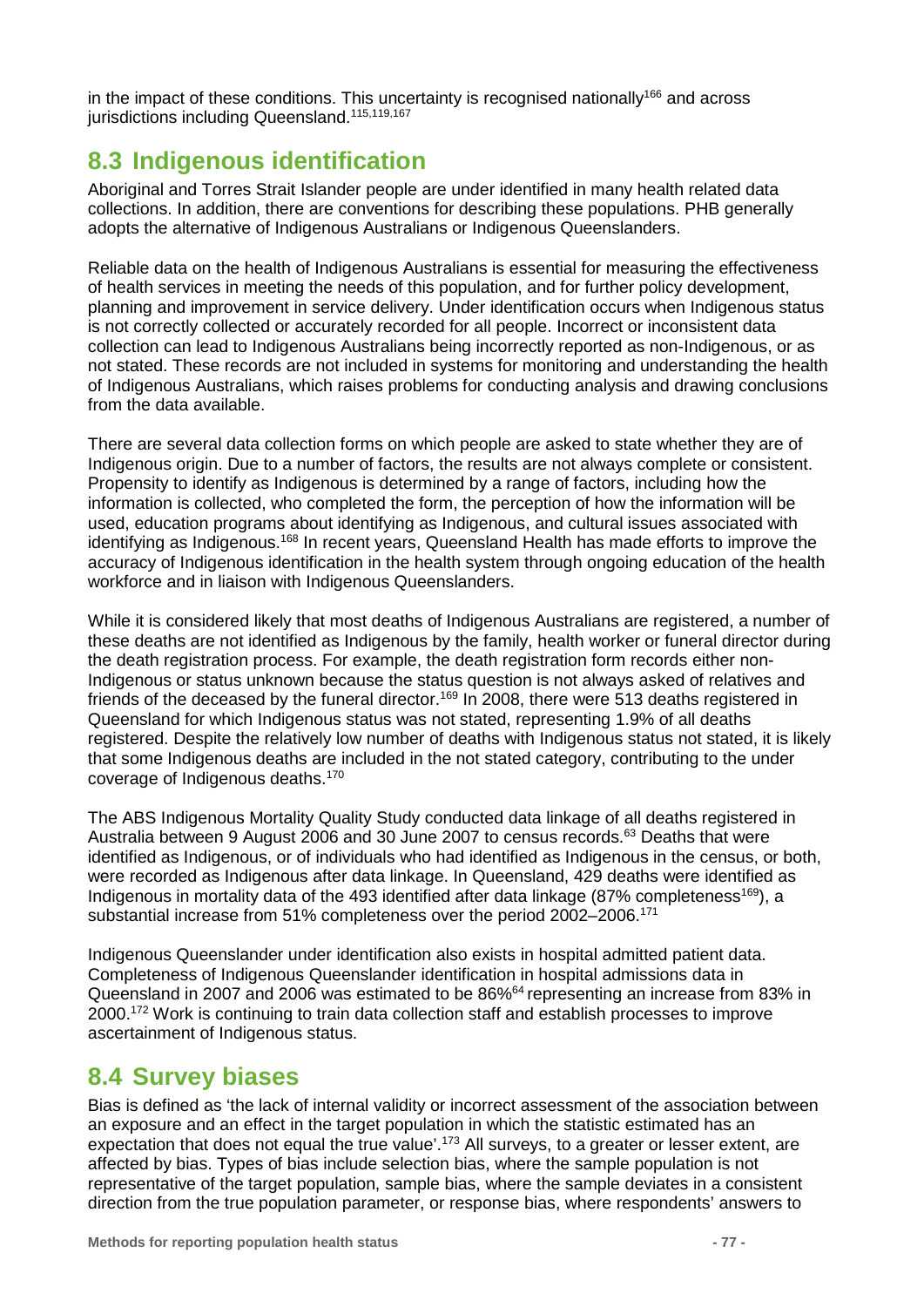questions may not be accurate. Higher response rates reflect lower levels of potential bias and therefore remain an objective of all Queensland Health surveys. Of note, the AusDiab study in 2000 achieved relatively low response rates due to the more onerous requirements for participants to submit biological samples (Section [4.3\)](#page-9-0).

# **8.5 Using survey data for Indigenous reporting**

Accurate data for Indigenous persons are required to assess progress towards health goals such as Closing the Gap.<sup>174</sup> Administrative datasets provide the majority of these data, although an acknowledged limitation is under reporting of Indigenous background upon presentation for services. Survey data have historically experienced greater under representation among Indigenous persons due to factors such as a higher proportion using mobile phones only, cultural appropriateness of questionnaire design, and reduced engagement opportunities inherent in telephone surveys. In recognition of these issues, ABS conducts designated surveys of Indigenous persons using different methodologies. Descriptions of these methodological differences are included in the [National Aboriginal and Torres Strait Islander Social Survey](#page-14-0) and the [National](#page-15-0)  [Aboriginal and Torres Strait Islander Health Survey](#page-15-0) (sections [4.13](#page-14-0) and [4.14\)](#page-15-0).

To determine whether data from the SRHS survey series was reliable for reporting of Indigenous health status indicators, PHB compared results for three behavioural risk factors for chronic disease between the SRHS data and the NATSISS and NATSIHS. Data for the NATSISS and NATSIHS were from aggregate data files available from the ABS website for the relevant reports.175,176 Data are presented in [Table 26.](#page-77-0) Methodological differences most relevant to interpretation of results are:

- Both the NATSISS and the NATSIHS used computer assisted interviewing (face-to-face interviewing with data entered directly into a computer) whereas the SRHS used CATI.
- Sample size differences—NATSISS Australia 7,823 (15+ years) and 5,484 (0–14 years), NATSIHS Australia 5,757 (18+ years) and 4,682 (0–17 years), and SRHS 2009–10 Queensland 556 (18+ years).
- Data for the NATSISS and the NATSIHS are presented for those aged 15 years and over whereas data are available for the SRHS only for those aged 18 years and over.

|               | SRHS compared to    |                    |  |  |  |
|---------------|---------------------|--------------------|--|--|--|
| Health status | <b>NATSISS 2008</b> | NATSIHS 2004-05    |  |  |  |
|               | % point difference  | % point difference |  |  |  |
| Condition A   | $-10$               | -16                |  |  |  |
| Condition B   | n/a                 | $+11$              |  |  |  |
| Condition C   | -6                  | -5                 |  |  |  |

<span id="page-77-0"></span>Table 26: Percentage point difference in health indicators: SRHS to NATSISS and NATSIHS

The large percentage point differences between the SRHS and ABS surveys demonstrate that the methodology used in the SRHS survey series does not result in reliable estimates that are generalisable to the Indigenous population of Australia more broadly. Based on these findings, analysis of the SRHS stratified by Indigenous status is not supported.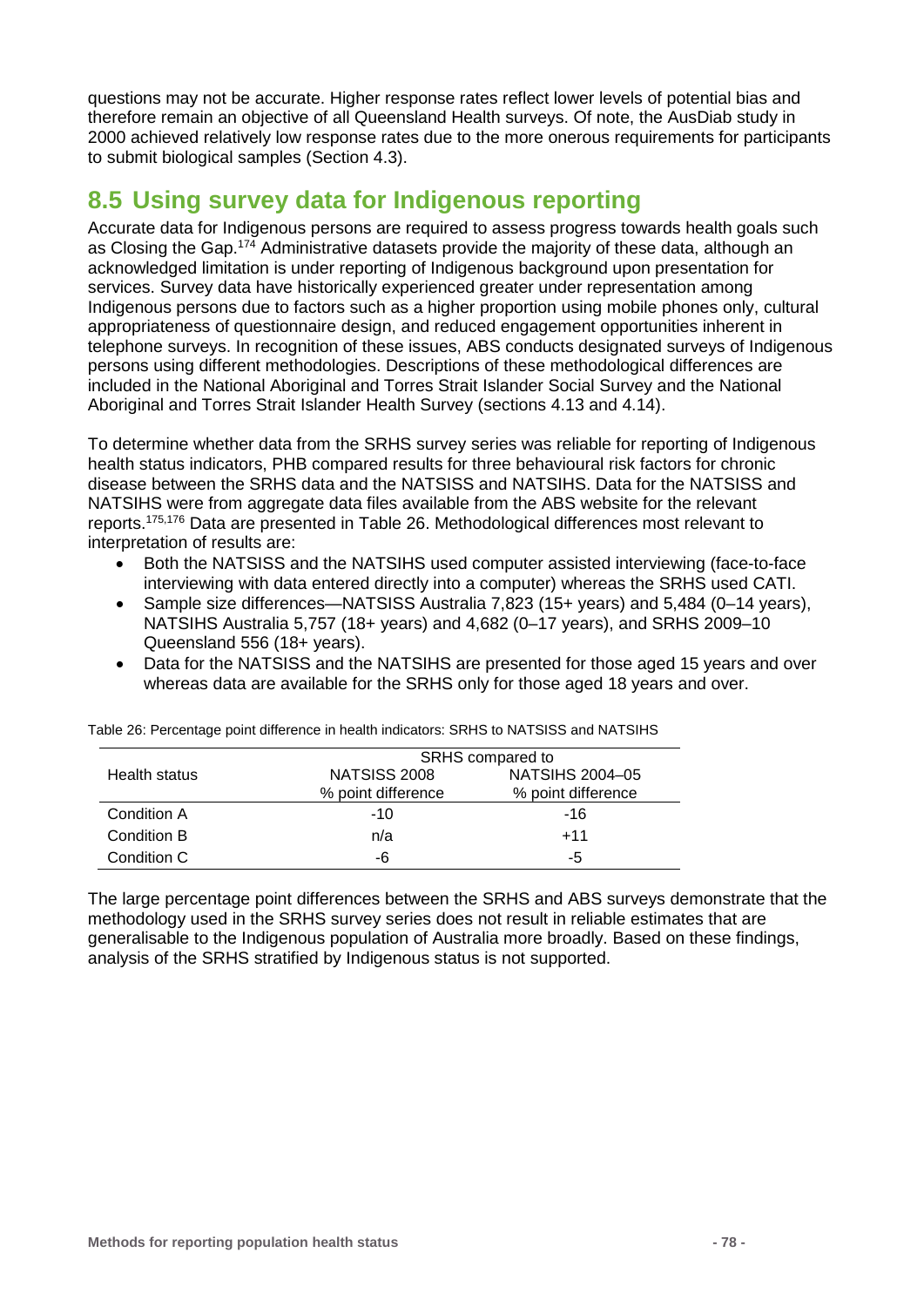# **9 Definitions and abbreviations**

#### **ABS** – Australian Bureau of Statistics

**Accessibility/remoteness** – Remoteness was determined using the Accessibility/Remoteness Index of Australia (ARIA+)<sup>177</sup> which is used to create the six-category Remoteness areas (RA) classification: Major cities, Inner regional, Outer regional, Remote, Very remote, and Migratory.47 ARIA scores are based on how far the population must travel to access services.

#### **ACIR** – Australian Childhood Immunisation Register

**Alcohol consumption** – Updated alcohol guidelines were released by the National Health and Medical Research Council in 2009,<sup>88</sup> however, for continuity purposes, reporting of alcohol consumption is currently still undertaken against the 2001 guidelines.<sup>89</sup> A comparison of the guidelines for males and females is provided [\(Table 8\)](#page-38-0).

#### **AHS** – Australian Health Survey

**AIHW** – Australian Institute of Health and Welfare

**ASGS** –The Australian Statistical Geography Standard (ASGS) is the Australian Bureau of Statistics' new geographical framework and it is effective from July 2011.<sup>51</sup> The ASGS replaces the Australian Standard Geographical Classification (ASGC). The ASGS has been utilised for release of data from the 2011 Census of Population and Housing. However, 2011 Census data is also available on ASGC Statistical Local Areas (SLAs). The vast majority of ABS spatial data will be based on the ASGS by 2014.

**BEACH** – Bettering the Evaluation and Care of Health program

**Body mass index (BMI)** – a measure correlated closely with body density and skinfold thickness, calculated as BMI = weight (kg)/height (m) squared.<sup>46</sup> For children, BMI is compared with the published age and gender specific BMI percentile charts.<sup>77,78</sup>

**CATI** – Computer Assisted Telephone Interview

**Cause of death** – deaths are classified to the International Classification of Diseases 10th Revision.20 Cause of death statistics for Queensland, as with all states and territories, are compiled by usual residence of the deceased, regardless of where in Australia the death occurred and was registered. Deaths of overseas usual residents which occur in Australia are included in the state/territory in which their death was registered although they may be excluded for state reporting.

#### **CCQ** – Cancer Council Queensland

**Children – fully immunised** – children recorded as having received all the required vaccinations scheduled for their age, or who are following a prescribed catch-up schedule, as a proportion of all children on the Australian Childhood Immunisation Register. The required vaccinations are based on the Australian standard vaccination schedule funded vaccines recommended under the National Immunisation Program.<sup>178</sup> It should be noted that only those vaccines that were on the schedule prior to 1993 were considered when determining whether a child is 'fully immunised' for the calculation of coverage rates and payment of parental and provider incentives (diphtheria, tetanus, pertussis containing vaccine; polio vaccine; *Haemophilus influenzae* type b vaccine; hepatitis B vaccine; and measles, mumps and rubella containing vaccine).<sup>179</sup>

#### **CHO** – Chief Health Officer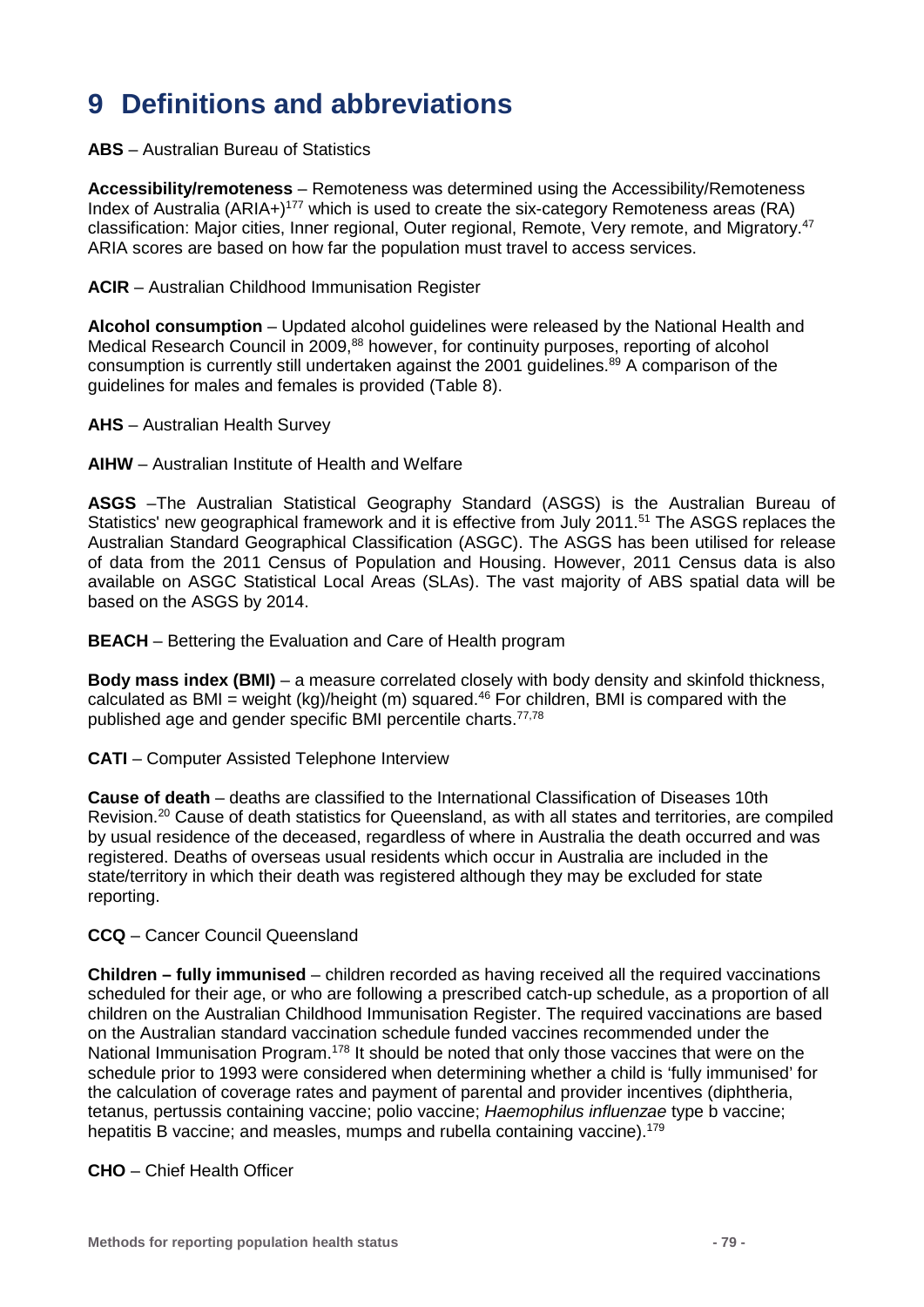**Cholesterol** – Cholesterol is a type of fat and (like all fats) is not soluble in water.<sup>180</sup> Lipoproteins help transport cholesterol in the bloodstream (as blood is water based). Low-density lipoprotein (LDL), or 'bad' cholesterol, is a strong risk factor for coronary heart disease<sup>181</sup>, while high-density lipoprotein (HDL) or 'good' cholesterol, is protective.182 Although risk of heart disease increases with total blood cholesterol even at low levels, the risk increases substantially at higher levels.<sup>183</sup>

**CHS** – Child Health Status survey

**COPD** – Chronic Obstructive Pulmonary Disease

**Death** – the permanent disappearance of all evidence of life after birth has taken place. The definition excludes deaths prior to live birth. For the purpose of the Deaths and Causes of Death collections conducted by the ABS, a death refers to any death which occurs in, or en route to, Australia and is registered with a state or territory Registry of Births, Deaths and Marriages. For this report, death is reported by year of registration, not year of death.

**Diabetes** – a condition where there is too much glucose (a type of sugar) in the blood. The normal levels of blood glucose are between 3.5 and 7.8 mmol/L.<sup>184</sup> If the blood glucose level reaches 15 mmol/L symptoms of diabetes may occur. However, fasting blood glucose levels of 7 mmol/L or higher or a random level of 11 mmol/L or higher indicate diabetes is present.

**ERP** –Estimated resident population is produced by ABS and is the official estimate of population in Australia and by states/territories and other administrative regions. ERP is used to weight survey data so that sample data accurately reflect the Queensland population.

**External Causes of Death** – where an accidental or violent death occurs, the underlying cause is classified according to the circumstances of the fatal injury, rather than the nature of the injury, which is coded separately.

**Fetal death (stillbirth) rate** – the number of fetal deaths as a proportion of the total number of births.

#### **GP** – General Practitioner

**HALE** – Health adjusted life expectancy – an estimate of the number of healthy years (free from disability or disease) that a person born in a particular year can expect to live based on current trends in deaths and disease patterns.<sup>185</sup> The average number of years spent in unhealthy states is subtracted from the overall life expectancy, taking into account the relative severity of such states.

#### **HHS** – Hospital and Health Service

**Hospital separation rate** – the total number of separations in all hospitals (public and private) providing acute care services per 100,000 estimate resident population at 31 December of the reference year. A separation is an episode of care which can be a total hospital stay (from admission to discharge, transfer or death) or a portion of a hospital stay ending in a change of status (for example from acute care to rehabilitation). The inclusion of status changes has been progressively introduced since 1995–96. Hospitals providing acute care services are those in which the treatments typically require short durations of stay. Rates and case numbers are reported using financial years.

**Hospital stay** – an admitted patient hospital stay is the period of treatment and/or care and/or accommodation provided between a formal hospital admission and separation. An admitted patient hospital stay is composed of one or more episodes of care, each of which is defined by a single care type (for example acute care, palliative care or rehabilitation care).

**HSC** – Health Statistics Centre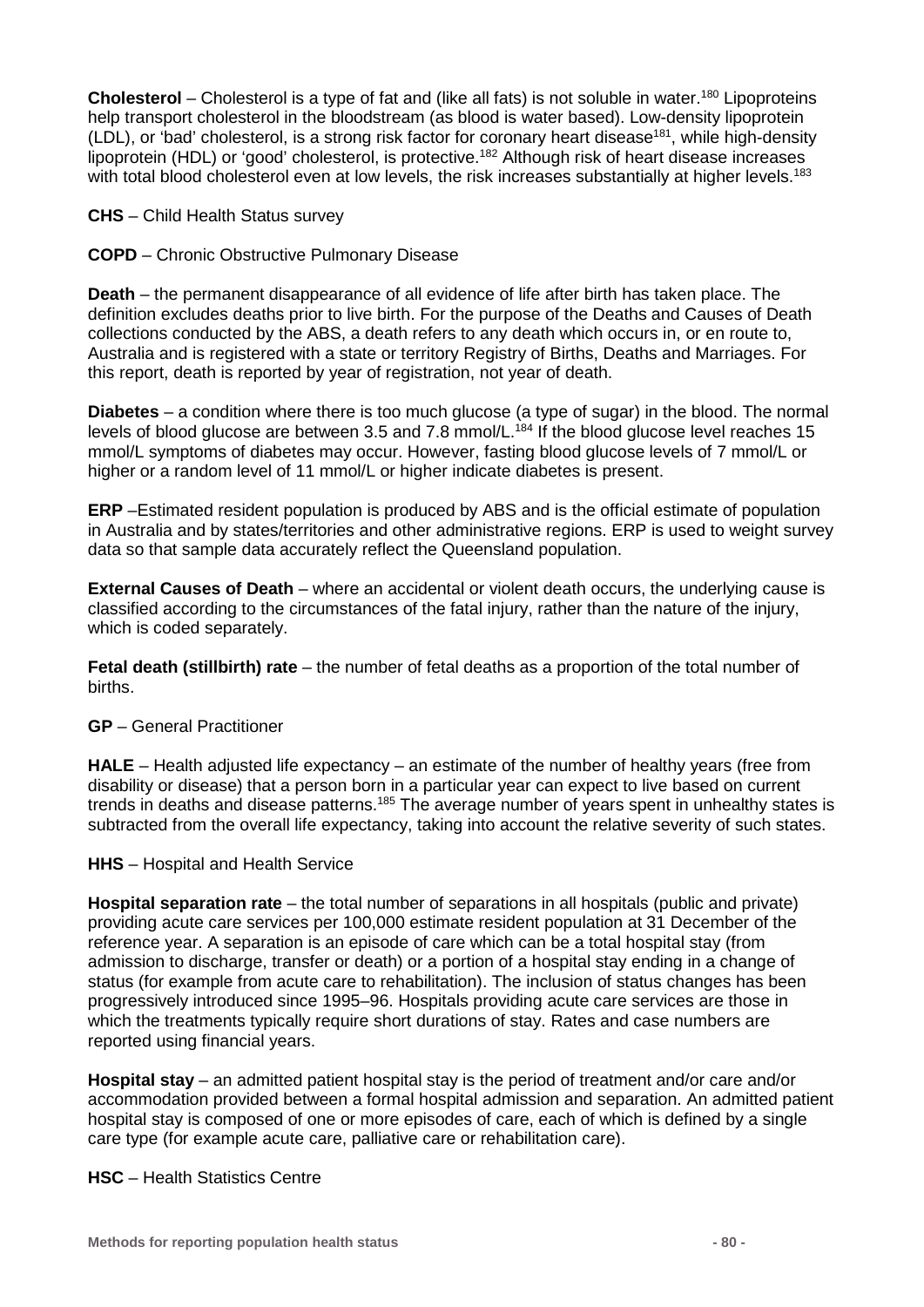#### **HSD** – Health service district

**Hypertension** – Although risk related to blood pressure is a continuum with no defined lower cutpoint, for diagnostic purposes blood pressure levels can be grouped into several categories.186 Hypertension is generally considered to be systolic blood pressure of at least 140 mmHg with diastolic blood pressure of at least 90 mmHg

**Infant mortality rate** – the number of deaths of children under one year of age per 1,000 live births.

**Indigenous Queenslanders/Australians** – refers to Aboriginal and Torres Strait Islander people

**International Classification of Diseases (ICD)** – the international standard diagnostic classification of diseases and other health problems which is used for health records.

**Life expectancy** – the average number of years a newborn infant of a given sex would be expected to live if the age specific death rates of the reference period continued throughout his or her lifetime is described as life expectancy at birth. Life expectancy at any given age can be determined as the average additional years of life expected if the age specific death rates of the reference period continued throughout his or her remaining life.

**Live birth** – the delivery of a child weighing at least 500 grams at delivery (or when birth weight is unavailable, of at least 22 weeks gestation) who, after being born, breathed or showed any other evidence of life such as a heartbeat.

#### **LGA** – Local government area

**Metabolic syndrome** – the term given to a clustering of cardiovascular risk factors with insulin resistance at its core.<sup>187,188</sup> The European Group for the Study of Insulin Resistance defines metabolic syndrome as the presence of insulin resistance and at least two of the following components: impaired glucose metabolism (impaired glucose tolerance (IGT) or impaired fasting glycaemia (IFG) or diabetes, hypertension, dyslipidaemia or central obesity.189

**Morbidity** – refers to ill health in an individual and to levels of ill health in a population or group.

- **NATSIHS** National Aboriginal and Torres Strait Islander Health Survey
- **NATSISS** National Aboriginal and Torres Strait Islander Social Survey
- **NCIS** National Coroners Information System
- **NHMRC** National Health and Medical Research Council

**Neonatal death** – death of any child weighing at least 500 grams at delivery (or, when birth weight is unavailable, of at least 22 weeks gestation) who was born alive (as defined under live birth) and who died within 28 days of birth.

- **NDSHS** National Drug Strategy Household Survey
- **NHS** National Health Survey
- **NHISSC**  National Health Information Statistical Standards Committee
- **NNS** National Nutrition Survey

**Notifiable conditions** – Under Section 64 of the *Public Health Act 2005 (Qld),* medical conditions of significant risk to public health may be considered notifiable conditions. Doctors, hospitals and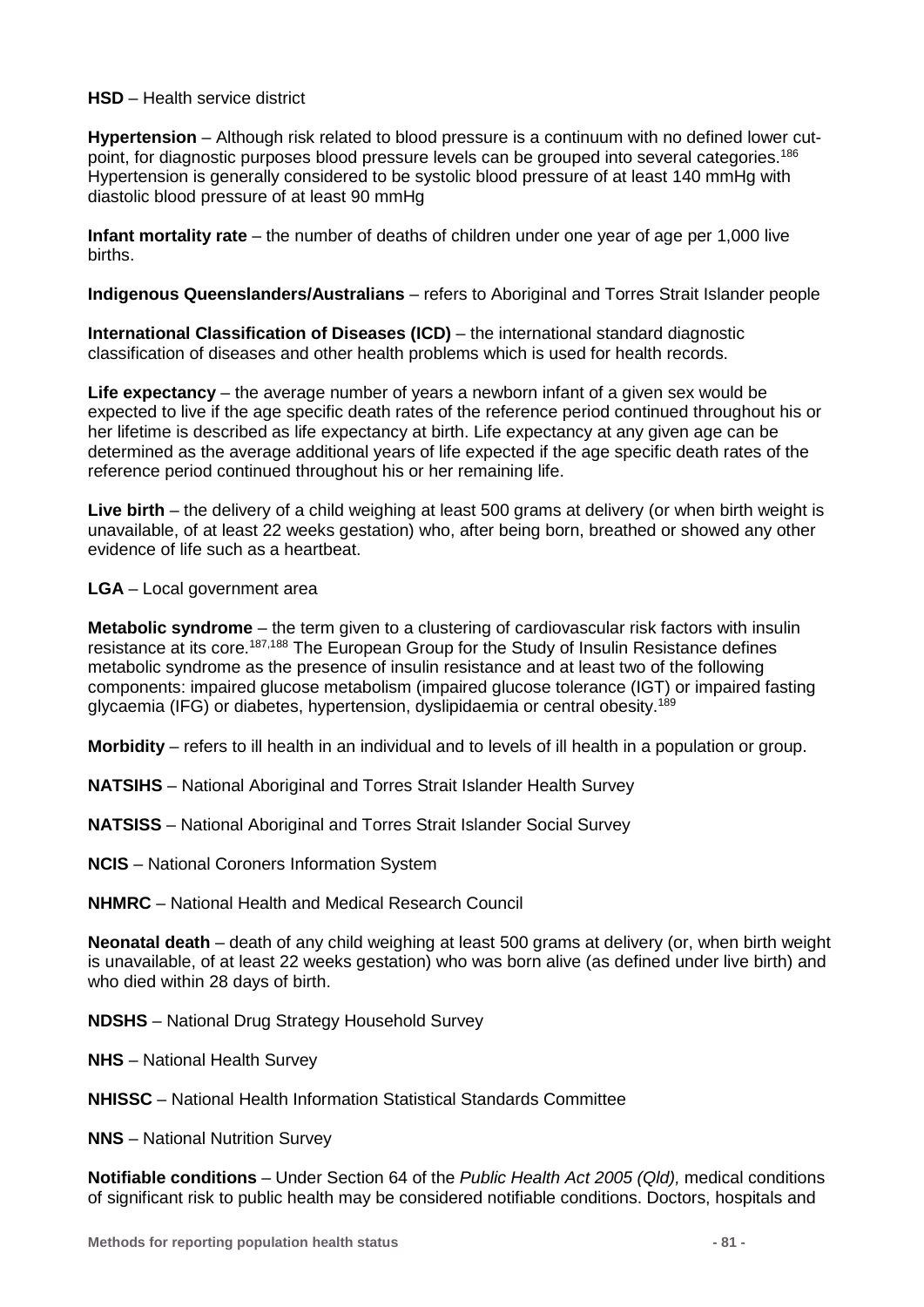pathology laboratories are required to notify the Chief Executive of persons with notifiable conditions. The current list of notifiable conditions is published in the schedules of the Public Health Regulation 2005 (Qld).

**NOCS** – Notifiable Conditions System. Under Section 7 of the *Public Health Act 2005 (Qld),* the Chief Executive must establish and keep a notifiable conditions register.

**NPAPH** – National Partnership Agreement on Preventive Health

- **OECD** Organisation for Economic Co-operation and Development
- **OESR** Office of Economic and Statistical Research
- **PAF** Population attributable fraction

**Perinatal mortality rate** – the annual number of fetal and neonatal deaths per 1,000 live births and fetal deaths combined.

**PHB** –Epidemiology, Preventive Health Unit

**PPHs** – Potentially preventable hospitalisations

**Psychological distress** – derived from the Kessler 10 Scale (K10). This is a scale of non-specific psychological distress based on 10 questions about negative emotional states in the four weeks prior to interview. The K10 is scored from 10 to 50, with high scores indicating a high level of distress, and low scores indicating a low level of distress. Scores are grouped as follows (consistent with those reported by ABS70):

- Low  $(10-15)$
- Moderate (16-21)
- High (22–29)
- Very high (30–50)
- **QCR** Queensland Cancer Registry
- **QHAPDC** Queensland Hospital Admitted Patient Data Collection
- **QPDC** Queensland Perinatal Data Collection
- **QSAS** Queensland survey analytic system
- **RDI**  Recommended daily intake
- **RSE** Relative standard error

**Statistical Areas Level 2 (SA2s)** is a general-purpose medium sized area built from SA1s which are the smallest unit for the release of Census data from the. SA1s generally have a population of 200 to 800 persons, and an average population of about 400 persons. The aim of the SA2 is to represent a community that interacts together socially and economically. SA2s generally have a population range of 3,000 to 25,000 persons, and have an average population of about 10,000 persons. The SA2 is the lowest level of the ASGS structure for which Estimated Resident Population (ERP), Health and Vitals and other non-Census ABS data are generally available. There are 2,196 SA2s covering the whole of Australia.<sup>51</sup>

**Secondary prevention –** is defined as the measures available to individuals and populations for the early detection and prompt and effective intervention to correct departures from good health. Secondary prevention may lower the rate of established disease in the community.**190**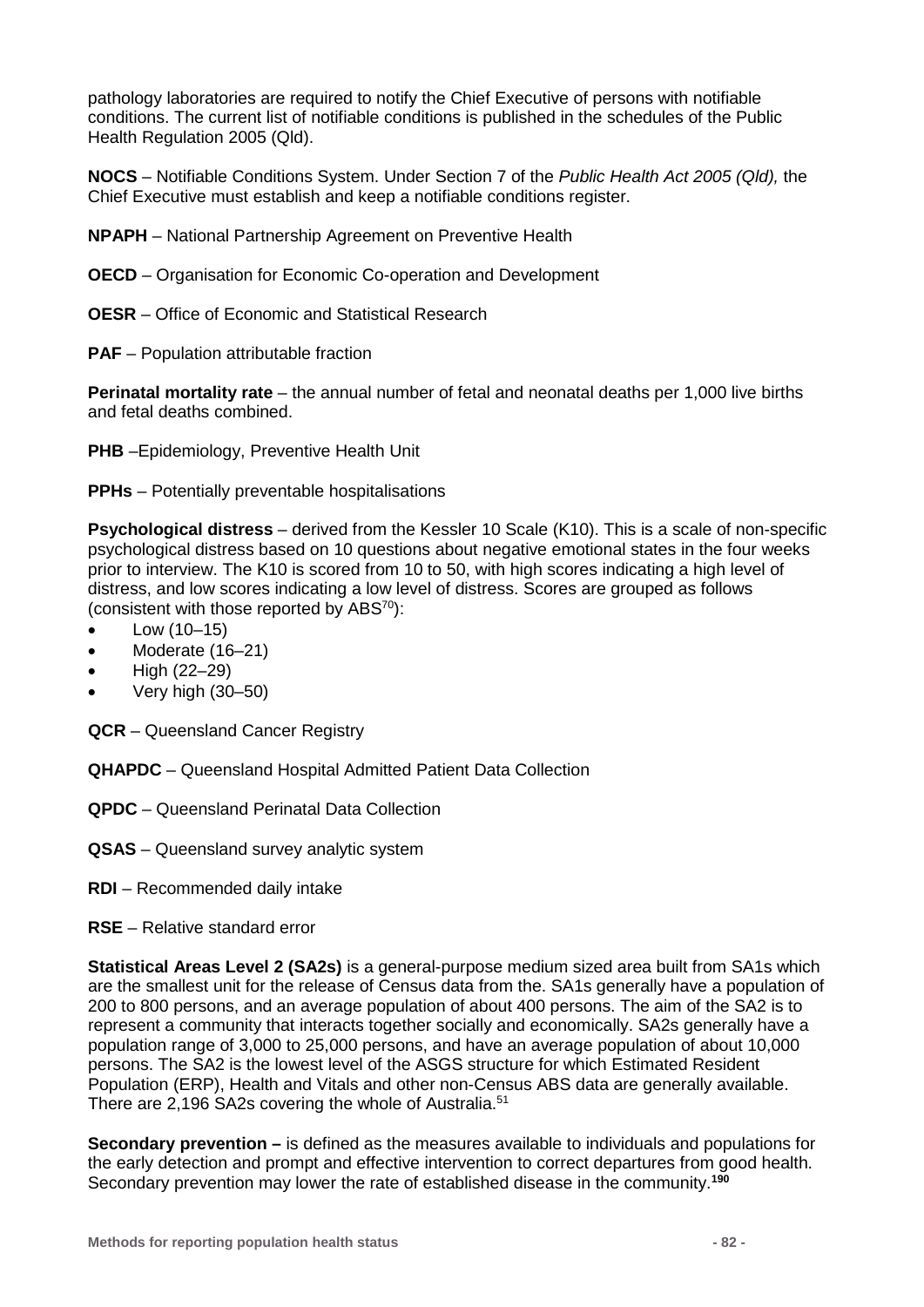**SEIFA** – Socio-economic Indexes for Areas—five indexes are compiled by the ABS following each population census. Each index summarises aspects of the socioeconomic condition of areas. The Index of Relative Socio-economic Disadvantage is the SEIFA index most frequently used in health analysis. The particular attributes summarised by this index include low income, low educational attainment, high unemployment and jobs in relatively unskilled occupations.

Most commonly, SEIFA indexes are used to group survey respondents into quintiles or deciles of a particular index. Comparisons can then be made between respondents living in areas based on SEIFA quintiles (or deciles) across a range of health related characteristics such as self assessed health status. The indexes are compiled at the level of the collection district in which a person lives but are most commonly reported at the statistical local area level.

**SLA** – Statistical Local Area

**SRAHS** – Self reported adult health status survey

**SRHS** – Self reported health status survey, also called the preventive health telephone survey.

**Standardisation of rates** –enables the comparison of rates between populations with differing age structures by relating them to a standard population (Section [5.1\)](#page-20-0). These rates are the overall rates that would have prevailed in the standard population if it had experienced at each age the rates of the population being studied. The standard population generally used is the rebased estimated resident population for Australia (persons) as of 30 June for the most recent Census year ending in a '1'. Two methods are available: direct and indirect standardisation. The direct rate is the rate experienced by a standard population if the age specific rates of the population in the geographical area of interest are applied to the standard population. The indirect rate is the ratio of the total number of people observed (actual number) having an attribute compared to the total number of people expected (expected number) having an attribute (disease or condition, cause of death) in the geographical area of interest. The expected number is calculated based upon the assumption that the population in the geographical area of interest experienced the same age specific rates as the standard population.

**WHO** – World Health Organization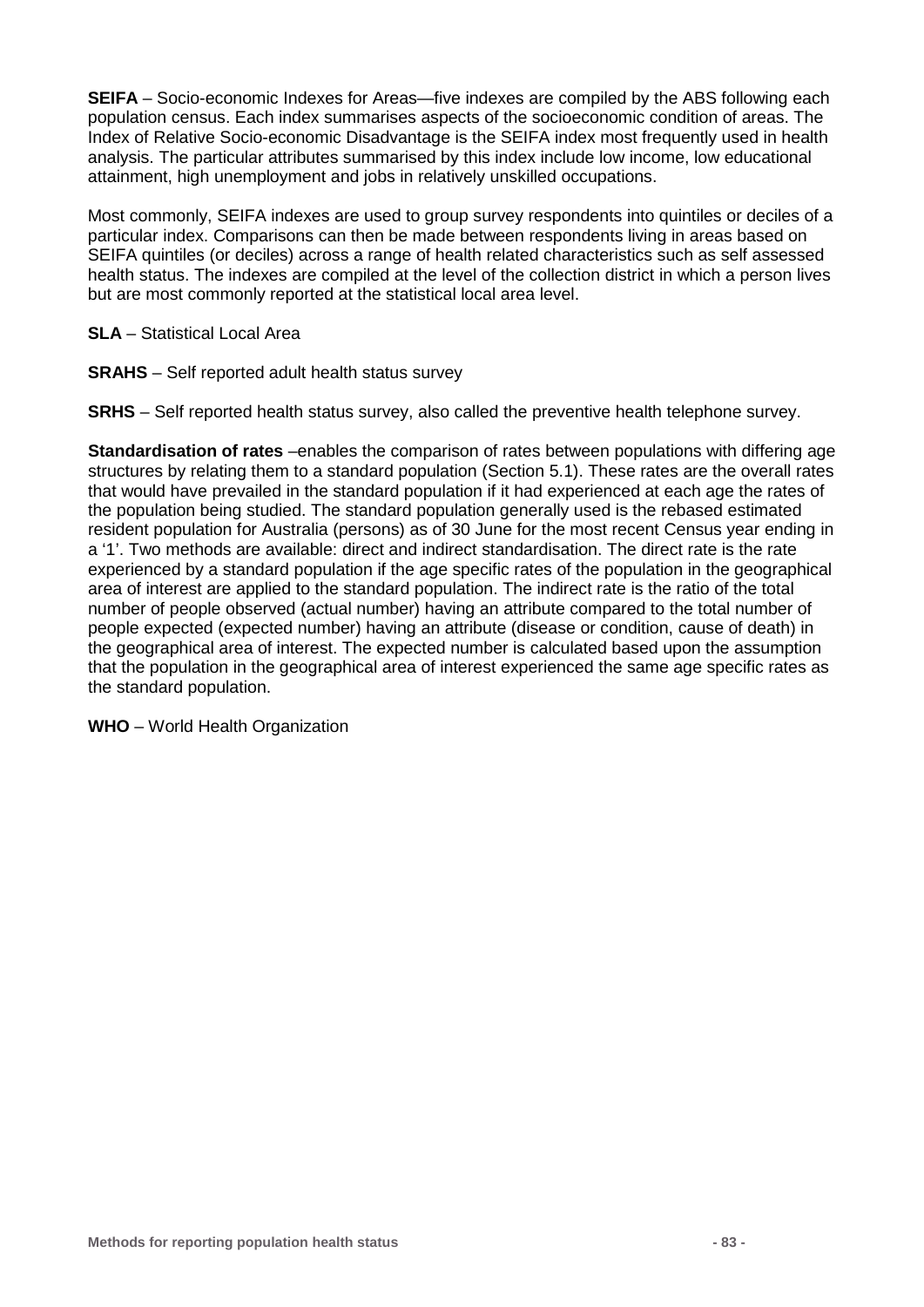# **10 Appendices**

# **10.1 National Health Performance Framework**

### Table 27: National Health Performance Framework

| <b>HEALTH STATUS AND OUTCOMES</b><br>How healthy are Australians? Is it the same for everyone? Where is the most opportunity for improvement?             |                                                                        |                                                             |                    |                                                                            |                                                                   |                                      |               |                                  |
|-----------------------------------------------------------------------------------------------------------------------------------------------------------|------------------------------------------------------------------------|-------------------------------------------------------------|--------------------|----------------------------------------------------------------------------|-------------------------------------------------------------------|--------------------------------------|---------------|----------------------------------|
| <b>Human function</b><br><b>Health conditions</b>                                                                                                         |                                                                        |                                                             |                    | Life expectancy and wellbeing                                              |                                                                   |                                      | <b>Deaths</b> |                                  |
|                                                                                                                                                           |                                                                        |                                                             |                    |                                                                            |                                                                   |                                      |               |                                  |
| Prevalence of disease,<br>disorder, injury or                                                                                                             | Alterations to body, structure or<br>function (impairment), activities |                                                             |                    | Broad measures of physical, mental,<br>and social wellbeing of individuals |                                                                   |                                      |               | Age and/or<br>condition specific |
| trauma or other health                                                                                                                                    | (activity limitation) and                                              |                                                             |                    | and other derived indicators such as                                       |                                                                   |                                      |               | mortality rates                  |
| related states                                                                                                                                            | participation (restrictions in                                         |                                                             |                    | Disability Adjusted Life Expectancy                                        |                                                                   |                                      |               |                                  |
|                                                                                                                                                           | participation)                                                         |                                                             |                    | (DALE)                                                                     |                                                                   |                                      |               |                                  |
| <b>DETERMINANTS OF HEALTH</b>                                                                                                                             |                                                                        |                                                             |                    |                                                                            |                                                                   |                                      |               |                                  |
| Are the factors determining health changing for the better? Do the determinants affect everyone in the same way?<br>Where and for whom are they changing? |                                                                        |                                                             |                    |                                                                            |                                                                   |                                      |               |                                  |
| Environmental                                                                                                                                             | Socioeconomic                                                          |                                                             |                    | <b>Community capacity</b>                                                  |                                                                   | <b>Health behaviours</b>             |               | Person-                          |
| factors                                                                                                                                                   | factors                                                                |                                                             |                    |                                                                            |                                                                   |                                      |               | related<br>factors               |
| Physical, chemical                                                                                                                                        | Socioeconomic factors                                                  |                                                             | Characteristics of |                                                                            |                                                                   | Attitudes, beliefs,                  |               | Genetic                          |
| and biological factors                                                                                                                                    | such as education,                                                     |                                                             |                    | communities and families                                                   |                                                                   | knowledge and                        |               | related                          |
| such as air, water,                                                                                                                                       | employment, per capita                                                 |                                                             |                    | such as population density,                                                |                                                                   | behaviours e.g.                      |               | susceptibility                   |
| food and soil quality                                                                                                                                     | expenditure on health,                                                 |                                                             |                    | age distribution, health                                                   |                                                                   | patterns of eating,                  |               | to disease<br>and other          |
| resulting from<br>pollution and waste                                                                                                                     | and average weekly<br>earnings                                         |                                                             |                    | literacy, housing, community<br>support services and                       |                                                                   | physical activity,<br>excess alcohol |               | factors such                     |
| disposal                                                                                                                                                  |                                                                        |                                                             | transport          |                                                                            |                                                                   | consumption and                      |               | as blood                         |
|                                                                                                                                                           |                                                                        |                                                             |                    |                                                                            |                                                                   | smoking                              |               | pressure,                        |
|                                                                                                                                                           |                                                                        |                                                             |                    |                                                                            |                                                                   |                                      |               | cholesterol                      |
|                                                                                                                                                           |                                                                        |                                                             |                    |                                                                            |                                                                   |                                      |               | levels and                       |
| <b>HEALTH SYSTEM PERFORMANCE</b>                                                                                                                          |                                                                        |                                                             |                    |                                                                            |                                                                   |                                      |               | body weight                      |
| How well is the health system performing in delivering quality health actions to improve the health of all Australians? Is it                             |                                                                        |                                                             |                    |                                                                            |                                                                   |                                      |               |                                  |
| the same for everyone?                                                                                                                                    |                                                                        |                                                             |                    |                                                                            |                                                                   |                                      |               |                                  |
| <b>Effective</b>                                                                                                                                          |                                                                        | Appropriate                                                 |                    |                                                                            | <b>Efficient</b>                                                  |                                      |               |                                  |
| Care, intervention or action achieves                                                                                                                     |                                                                        | Care/intervention/action provided is relevant               |                    |                                                                            | Achieving desired results with                                    |                                      |               |                                  |
| desired outcome                                                                                                                                           |                                                                        | to the client's needs and based on<br>established standards |                    |                                                                            | most cost effective use of<br>resources                           |                                      |               |                                  |
| Responsive                                                                                                                                                |                                                                        | <b>Accessible</b>                                           |                    |                                                                            | <b>Safe</b>                                                       |                                      |               |                                  |
| Service provides respect for persons                                                                                                                      |                                                                        | Ability of people to obtain healthcare at the               |                    |                                                                            | The avoidance or reduction to                                     |                                      |               |                                  |
| and is client orientated and includes                                                                                                                     |                                                                        |                                                             |                    | right place and right time irrespective of                                 |                                                                   | acceptable limits of actual or       |               |                                  |
| respect for dignity, confidentiality,                                                                                                                     |                                                                        | income, physical location and cultural                      |                    |                                                                            | potential harm from healthcare                                    |                                      |               |                                  |
| participation in choices, promptness,                                                                                                                     |                                                                        | background                                                  |                    |                                                                            | management or the environment<br>in which healthcare is delivered |                                      |               |                                  |
| quality of amenities, access to social<br>support networks, and choice of                                                                                 |                                                                        |                                                             |                    |                                                                            |                                                                   |                                      |               |                                  |
| provider                                                                                                                                                  |                                                                        |                                                             |                    |                                                                            |                                                                   |                                      |               |                                  |
| Continuous                                                                                                                                                | Capable                                                                |                                                             |                    | Sustainable                                                                |                                                                   |                                      |               |                                  |
| Ability to provide uninterrupted,                                                                                                                         | An individual's or service's capacity to                               |                                                             |                    | System or organisation's                                                   |                                                                   |                                      |               |                                  |
| coordinated care or service across                                                                                                                        | provide a health service based on skills and                           |                                                             |                    | capacity to provide infrastructure                                         |                                                                   |                                      |               |                                  |
| programs, practitioners, organisations                                                                                                                    | knowledge                                                              |                                                             |                    | such as workforce, facilities and<br>equipment, and be innovative          |                                                                   |                                      |               |                                  |
| and levels over time                                                                                                                                      |                                                                        |                                                             |                    | and respond to emerging needs                                              |                                                                   |                                      |               |                                  |
|                                                                                                                                                           |                                                                        |                                                             |                    |                                                                            | (research, monitoring)                                            |                                      |               |                                  |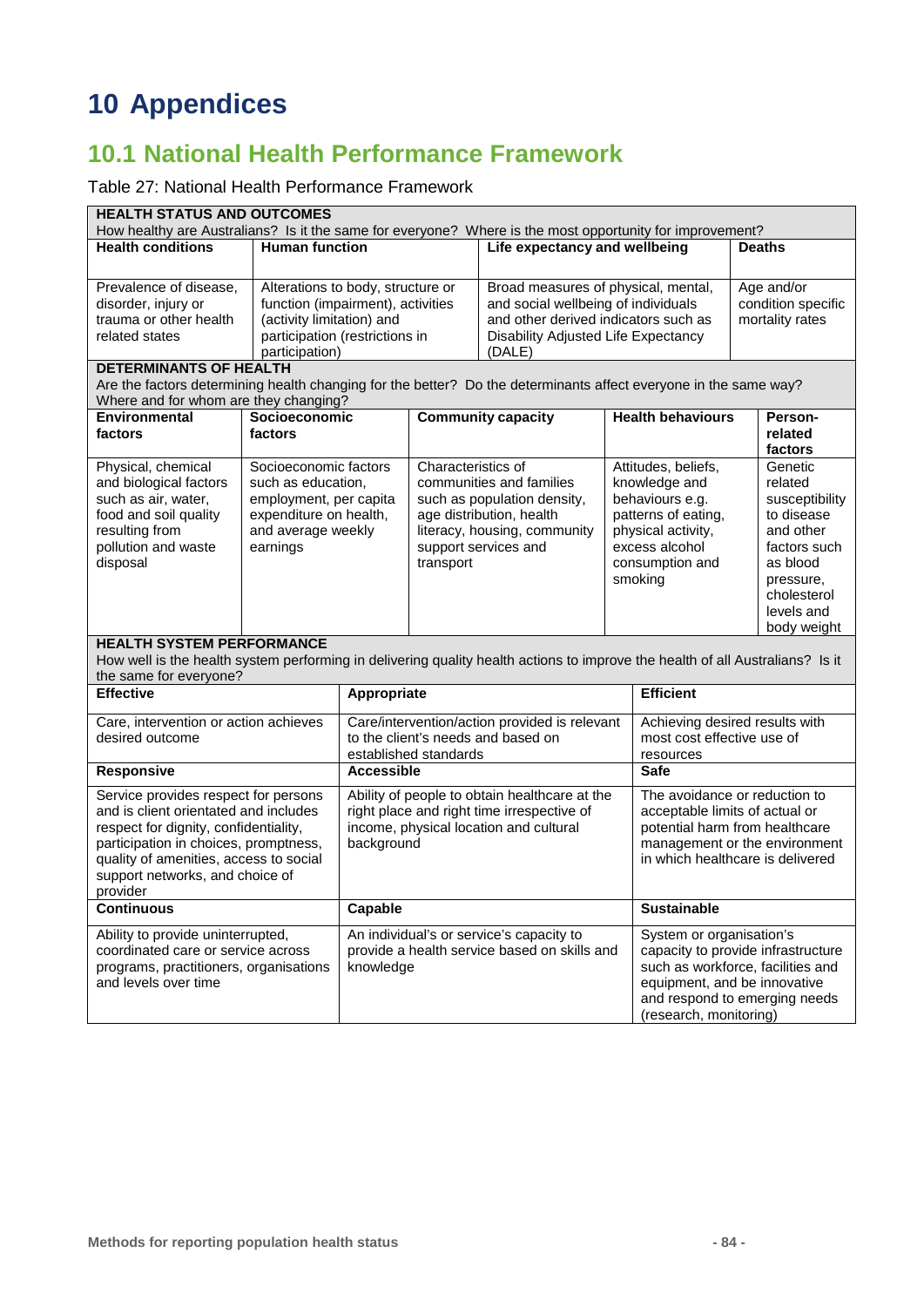# **10.2 Chief Health Officer report recommended ICD codes**

Table 28: Chief Health Officer report recommended codes for selected conditions 2018

| Diseases of the musculoskeletal system and connective M00-M99<br>tissues<br>Arthropathies<br>M00-M25<br>M05-06<br>Rheumatoid arthritis<br>Osteoarthritis (Arthrosis)<br>M15-M19<br>Osteoporosis<br>M80-82<br>Chronic back pain<br>M469, 47, 480-3, 488-9, 538-9, 545-9<br><b>Cancer mortality</b><br>All cancers excluding non-melanocytic skin cancer<br>C00 - C97 (excluding C44)<br>C18-C20<br>Colorectal cancer<br>C33, C34<br>Lung cancer<br>C43<br>Melanoma<br>C50<br><b>Breast cancer</b><br>C53<br>Cervical cancer<br>C61<br>Prostate cancer<br>C82-C85, C96<br>Non-Hodgkin's lymphoma<br>Non-melanocytic skin cancer<br>C44<br>C45<br>Mesothelioma<br>All circulatory diseases<br>100-199<br>Cardiovascular<br>100-102<br>Acute rheumatic fever<br>105-09<br>Chronic rheumatic heart disease<br>Hypertensive diseases<br>$110 - 115$<br>120-25<br>Coronary heart disease<br>Unstable angina<br>120<br>Myocardial infarction<br>121<br>Heart failure<br>150<br>Stroke<br>G45, G46, I60-I69<br>Diseases of the arteries, arterioles, and capillaries<br>170-179<br>Diabetes Mellitus deaths and hospitisations<br>E10-E14<br><b>Diabetes</b><br>E10<br>Hospitalisations for Type 1 diabetes<br>E11<br>Hospitalisations for Type 2 diabetes<br>Injury and poisoning, excluding complications of medical V01-Y36, Y85-Y89<br>and surgical care<br>Injury and poisoning, excluding self inflicted harm and<br>V01-Y98, excluding X60 - 84 and Y40-84<br>complications of medical and surgical care<br>Fires, burns and scalds<br>X00 - X19<br>X40 - X49<br>Accidental poisoning<br>Suicide and self-inflicted injuries<br>X60 - X84, Y87.0<br>W65 - W74<br>Drowning<br>Falls-hospitalisations<br>Principal diagnosis S00-75 or T79 and first external cause of unintentional fall W00 - W1999 and mode<br>of transmission was not from another acute hospital<br>Multiple Cause of Death: S00-T75, T79 and W00-W19; or X59 and any of S02, S21, S22, S32, S42,<br>Falls-deaths<br>S52, S62, S72, S82, S92, T02, T08, T10, T12, or T14.2; OR Underlying Cause of Death: W00-W19; or<br>X59 and any of S02, S21, S22, S32, S42, S52, S62, S72, S82, S92, S92, T02, T08, T10, T12, or T14.2<br>X85 - Y09, Y87.1<br>Assault<br>V02-04 (.1,.9); V09.2; V12-V14(.3-.9); V19 (.4-.9); V20-28 (.3-.9); V29 (.4-.9); V30-V39 (.4-.9); V40-49<br>Road transport related injury<br>(.4-.9); V50-59 (.4-.9); V60-69 (.4-.9); V70-79 (.4-.9); V80 (.3-.5); V81.1, V82.1; V83-.V86 (.0-.3); V87 (.0-<br>.8); V89(.2); V01 (.0,.1,.9); V06 (.0,.1,.9); V09 (.1,.3,.9); V10-V11 (.0-.5,.9); V16-V18 (.0-.5,.9); V19<br>$(.3,.8,.9)$ ; V80 $(.0-.2,.7-.9)$ ; V82 $(.2-.7,.9)$ ; V87.9; V88.9, V89 $(.1,.3,.9)$<br><b>Mental health</b><br>Mental and behavioural disorders<br>F00 - F99<br>F00 - F03<br>Dementia<br>F10 - F19<br>Mental and behavioural disorders due to psychoactive<br>substance use<br>Schizophrenia<br>F20-F29<br>F30-F39<br>Mood (affectiive) disorders<br>Anxiety and depression<br>F30,32-39,40.0-40.1, 41.0-41.2,42,43.1,93.0<br>Respiratory<br>Influenza and pneumonia<br>$J10-J18$<br>Chronic Obstructive Pulmonary Disease (COPD)<br>J41-44<br>Asthma<br>J45-J46<br>Other<br>R95<br>Sudden infant death syndrome (SIDS)<br>Z49<br>Renal dialysis - hospitalisations<br>Renal failure - deaths<br>N17-N19<br>C50-C5099<br>Lifestyle-related<br>Breast cancer<br>chronic conditions<br>Lung cancer<br>C33-C3499<br>Colorectal cancer<br>C18-C2099<br>Chronic obstructive pulmonary disease<br>J41-J4499<br>Coronary heart disease<br>I20-I2599<br>Stroke<br>G45-G4699, I60-I6999 |                        | Recommended title disease/condition | Recommended codes ICD-10/ ICD-10-AM |
|----------------------------------------------------------------------------------------------------------------------------------------------------------------------------------------------------------------------------------------------------------------------------------------------------------------------------------------------------------------------------------------------------------------------------------------------------------------------------------------------------------------------------------------------------------------------------------------------------------------------------------------------------------------------------------------------------------------------------------------------------------------------------------------------------------------------------------------------------------------------------------------------------------------------------------------------------------------------------------------------------------------------------------------------------------------------------------------------------------------------------------------------------------------------------------------------------------------------------------------------------------------------------------------------------------------------------------------------------------------------------------------------------------------------------------------------------------------------------------------------------------------------------------------------------------------------------------------------------------------------------------------------------------------------------------------------------------------------------------------------------------------------------------------------------------------------------------------------------------------------------------------------------------------------------------------------------------------------------------------------------------------------------------------------------------------------------------------------------------------------------------------------------------------------------------------------------------------------------------------------------------------------------------------------------------------------------------------------------------------------------------------------------------------------------------------------------------------------------------------------------------------------------------------------------------------------------------------------------------------------------------------------------------------------------------------------------------------------------------------------------------------------------------------------------------------------------------------------------------------------------------------------------------------------------------------------------------------------------------------------------------------------------------------------------------------------------------------------------------------------------------------------------------------------------------------------------------------------------------------------------------------------------------------------------------------------------------------------------------------------------------------------------------------------------------------------------------------------------------------------------------------------------------------------------------------------------------------------|------------------------|-------------------------------------|-------------------------------------|
|                                                                                                                                                                                                                                                                                                                                                                                                                                                                                                                                                                                                                                                                                                                                                                                                                                                                                                                                                                                                                                                                                                                                                                                                                                                                                                                                                                                                                                                                                                                                                                                                                                                                                                                                                                                                                                                                                                                                                                                                                                                                                                                                                                                                                                                                                                                                                                                                                                                                                                                                                                                                                                                                                                                                                                                                                                                                                                                                                                                                                                                                                                                                                                                                                                                                                                                                                                                                                                                                                                                                                                                              | Musculoskeletal system |                                     |                                     |
|                                                                                                                                                                                                                                                                                                                                                                                                                                                                                                                                                                                                                                                                                                                                                                                                                                                                                                                                                                                                                                                                                                                                                                                                                                                                                                                                                                                                                                                                                                                                                                                                                                                                                                                                                                                                                                                                                                                                                                                                                                                                                                                                                                                                                                                                                                                                                                                                                                                                                                                                                                                                                                                                                                                                                                                                                                                                                                                                                                                                                                                                                                                                                                                                                                                                                                                                                                                                                                                                                                                                                                                              |                        |                                     |                                     |
|                                                                                                                                                                                                                                                                                                                                                                                                                                                                                                                                                                                                                                                                                                                                                                                                                                                                                                                                                                                                                                                                                                                                                                                                                                                                                                                                                                                                                                                                                                                                                                                                                                                                                                                                                                                                                                                                                                                                                                                                                                                                                                                                                                                                                                                                                                                                                                                                                                                                                                                                                                                                                                                                                                                                                                                                                                                                                                                                                                                                                                                                                                                                                                                                                                                                                                                                                                                                                                                                                                                                                                                              |                        |                                     |                                     |
|                                                                                                                                                                                                                                                                                                                                                                                                                                                                                                                                                                                                                                                                                                                                                                                                                                                                                                                                                                                                                                                                                                                                                                                                                                                                                                                                                                                                                                                                                                                                                                                                                                                                                                                                                                                                                                                                                                                                                                                                                                                                                                                                                                                                                                                                                                                                                                                                                                                                                                                                                                                                                                                                                                                                                                                                                                                                                                                                                                                                                                                                                                                                                                                                                                                                                                                                                                                                                                                                                                                                                                                              |                        |                                     |                                     |
|                                                                                                                                                                                                                                                                                                                                                                                                                                                                                                                                                                                                                                                                                                                                                                                                                                                                                                                                                                                                                                                                                                                                                                                                                                                                                                                                                                                                                                                                                                                                                                                                                                                                                                                                                                                                                                                                                                                                                                                                                                                                                                                                                                                                                                                                                                                                                                                                                                                                                                                                                                                                                                                                                                                                                                                                                                                                                                                                                                                                                                                                                                                                                                                                                                                                                                                                                                                                                                                                                                                                                                                              |                        |                                     |                                     |
|                                                                                                                                                                                                                                                                                                                                                                                                                                                                                                                                                                                                                                                                                                                                                                                                                                                                                                                                                                                                                                                                                                                                                                                                                                                                                                                                                                                                                                                                                                                                                                                                                                                                                                                                                                                                                                                                                                                                                                                                                                                                                                                                                                                                                                                                                                                                                                                                                                                                                                                                                                                                                                                                                                                                                                                                                                                                                                                                                                                                                                                                                                                                                                                                                                                                                                                                                                                                                                                                                                                                                                                              |                        |                                     |                                     |
|                                                                                                                                                                                                                                                                                                                                                                                                                                                                                                                                                                                                                                                                                                                                                                                                                                                                                                                                                                                                                                                                                                                                                                                                                                                                                                                                                                                                                                                                                                                                                                                                                                                                                                                                                                                                                                                                                                                                                                                                                                                                                                                                                                                                                                                                                                                                                                                                                                                                                                                                                                                                                                                                                                                                                                                                                                                                                                                                                                                                                                                                                                                                                                                                                                                                                                                                                                                                                                                                                                                                                                                              |                        |                                     |                                     |
|                                                                                                                                                                                                                                                                                                                                                                                                                                                                                                                                                                                                                                                                                                                                                                                                                                                                                                                                                                                                                                                                                                                                                                                                                                                                                                                                                                                                                                                                                                                                                                                                                                                                                                                                                                                                                                                                                                                                                                                                                                                                                                                                                                                                                                                                                                                                                                                                                                                                                                                                                                                                                                                                                                                                                                                                                                                                                                                                                                                                                                                                                                                                                                                                                                                                                                                                                                                                                                                                                                                                                                                              |                        |                                     |                                     |
|                                                                                                                                                                                                                                                                                                                                                                                                                                                                                                                                                                                                                                                                                                                                                                                                                                                                                                                                                                                                                                                                                                                                                                                                                                                                                                                                                                                                                                                                                                                                                                                                                                                                                                                                                                                                                                                                                                                                                                                                                                                                                                                                                                                                                                                                                                                                                                                                                                                                                                                                                                                                                                                                                                                                                                                                                                                                                                                                                                                                                                                                                                                                                                                                                                                                                                                                                                                                                                                                                                                                                                                              |                        |                                     |                                     |
|                                                                                                                                                                                                                                                                                                                                                                                                                                                                                                                                                                                                                                                                                                                                                                                                                                                                                                                                                                                                                                                                                                                                                                                                                                                                                                                                                                                                                                                                                                                                                                                                                                                                                                                                                                                                                                                                                                                                                                                                                                                                                                                                                                                                                                                                                                                                                                                                                                                                                                                                                                                                                                                                                                                                                                                                                                                                                                                                                                                                                                                                                                                                                                                                                                                                                                                                                                                                                                                                                                                                                                                              |                        |                                     |                                     |
|                                                                                                                                                                                                                                                                                                                                                                                                                                                                                                                                                                                                                                                                                                                                                                                                                                                                                                                                                                                                                                                                                                                                                                                                                                                                                                                                                                                                                                                                                                                                                                                                                                                                                                                                                                                                                                                                                                                                                                                                                                                                                                                                                                                                                                                                                                                                                                                                                                                                                                                                                                                                                                                                                                                                                                                                                                                                                                                                                                                                                                                                                                                                                                                                                                                                                                                                                                                                                                                                                                                                                                                              |                        |                                     |                                     |
|                                                                                                                                                                                                                                                                                                                                                                                                                                                                                                                                                                                                                                                                                                                                                                                                                                                                                                                                                                                                                                                                                                                                                                                                                                                                                                                                                                                                                                                                                                                                                                                                                                                                                                                                                                                                                                                                                                                                                                                                                                                                                                                                                                                                                                                                                                                                                                                                                                                                                                                                                                                                                                                                                                                                                                                                                                                                                                                                                                                                                                                                                                                                                                                                                                                                                                                                                                                                                                                                                                                                                                                              |                        |                                     |                                     |
|                                                                                                                                                                                                                                                                                                                                                                                                                                                                                                                                                                                                                                                                                                                                                                                                                                                                                                                                                                                                                                                                                                                                                                                                                                                                                                                                                                                                                                                                                                                                                                                                                                                                                                                                                                                                                                                                                                                                                                                                                                                                                                                                                                                                                                                                                                                                                                                                                                                                                                                                                                                                                                                                                                                                                                                                                                                                                                                                                                                                                                                                                                                                                                                                                                                                                                                                                                                                                                                                                                                                                                                              |                        |                                     |                                     |
|                                                                                                                                                                                                                                                                                                                                                                                                                                                                                                                                                                                                                                                                                                                                                                                                                                                                                                                                                                                                                                                                                                                                                                                                                                                                                                                                                                                                                                                                                                                                                                                                                                                                                                                                                                                                                                                                                                                                                                                                                                                                                                                                                                                                                                                                                                                                                                                                                                                                                                                                                                                                                                                                                                                                                                                                                                                                                                                                                                                                                                                                                                                                                                                                                                                                                                                                                                                                                                                                                                                                                                                              |                        |                                     |                                     |
|                                                                                                                                                                                                                                                                                                                                                                                                                                                                                                                                                                                                                                                                                                                                                                                                                                                                                                                                                                                                                                                                                                                                                                                                                                                                                                                                                                                                                                                                                                                                                                                                                                                                                                                                                                                                                                                                                                                                                                                                                                                                                                                                                                                                                                                                                                                                                                                                                                                                                                                                                                                                                                                                                                                                                                                                                                                                                                                                                                                                                                                                                                                                                                                                                                                                                                                                                                                                                                                                                                                                                                                              |                        |                                     |                                     |
|                                                                                                                                                                                                                                                                                                                                                                                                                                                                                                                                                                                                                                                                                                                                                                                                                                                                                                                                                                                                                                                                                                                                                                                                                                                                                                                                                                                                                                                                                                                                                                                                                                                                                                                                                                                                                                                                                                                                                                                                                                                                                                                                                                                                                                                                                                                                                                                                                                                                                                                                                                                                                                                                                                                                                                                                                                                                                                                                                                                                                                                                                                                                                                                                                                                                                                                                                                                                                                                                                                                                                                                              |                        |                                     |                                     |
|                                                                                                                                                                                                                                                                                                                                                                                                                                                                                                                                                                                                                                                                                                                                                                                                                                                                                                                                                                                                                                                                                                                                                                                                                                                                                                                                                                                                                                                                                                                                                                                                                                                                                                                                                                                                                                                                                                                                                                                                                                                                                                                                                                                                                                                                                                                                                                                                                                                                                                                                                                                                                                                                                                                                                                                                                                                                                                                                                                                                                                                                                                                                                                                                                                                                                                                                                                                                                                                                                                                                                                                              |                        |                                     |                                     |
|                                                                                                                                                                                                                                                                                                                                                                                                                                                                                                                                                                                                                                                                                                                                                                                                                                                                                                                                                                                                                                                                                                                                                                                                                                                                                                                                                                                                                                                                                                                                                                                                                                                                                                                                                                                                                                                                                                                                                                                                                                                                                                                                                                                                                                                                                                                                                                                                                                                                                                                                                                                                                                                                                                                                                                                                                                                                                                                                                                                                                                                                                                                                                                                                                                                                                                                                                                                                                                                                                                                                                                                              |                        |                                     |                                     |
|                                                                                                                                                                                                                                                                                                                                                                                                                                                                                                                                                                                                                                                                                                                                                                                                                                                                                                                                                                                                                                                                                                                                                                                                                                                                                                                                                                                                                                                                                                                                                                                                                                                                                                                                                                                                                                                                                                                                                                                                                                                                                                                                                                                                                                                                                                                                                                                                                                                                                                                                                                                                                                                                                                                                                                                                                                                                                                                                                                                                                                                                                                                                                                                                                                                                                                                                                                                                                                                                                                                                                                                              |                        |                                     |                                     |
|                                                                                                                                                                                                                                                                                                                                                                                                                                                                                                                                                                                                                                                                                                                                                                                                                                                                                                                                                                                                                                                                                                                                                                                                                                                                                                                                                                                                                                                                                                                                                                                                                                                                                                                                                                                                                                                                                                                                                                                                                                                                                                                                                                                                                                                                                                                                                                                                                                                                                                                                                                                                                                                                                                                                                                                                                                                                                                                                                                                                                                                                                                                                                                                                                                                                                                                                                                                                                                                                                                                                                                                              |                        |                                     |                                     |
|                                                                                                                                                                                                                                                                                                                                                                                                                                                                                                                                                                                                                                                                                                                                                                                                                                                                                                                                                                                                                                                                                                                                                                                                                                                                                                                                                                                                                                                                                                                                                                                                                                                                                                                                                                                                                                                                                                                                                                                                                                                                                                                                                                                                                                                                                                                                                                                                                                                                                                                                                                                                                                                                                                                                                                                                                                                                                                                                                                                                                                                                                                                                                                                                                                                                                                                                                                                                                                                                                                                                                                                              |                        |                                     |                                     |
|                                                                                                                                                                                                                                                                                                                                                                                                                                                                                                                                                                                                                                                                                                                                                                                                                                                                                                                                                                                                                                                                                                                                                                                                                                                                                                                                                                                                                                                                                                                                                                                                                                                                                                                                                                                                                                                                                                                                                                                                                                                                                                                                                                                                                                                                                                                                                                                                                                                                                                                                                                                                                                                                                                                                                                                                                                                                                                                                                                                                                                                                                                                                                                                                                                                                                                                                                                                                                                                                                                                                                                                              |                        |                                     |                                     |
|                                                                                                                                                                                                                                                                                                                                                                                                                                                                                                                                                                                                                                                                                                                                                                                                                                                                                                                                                                                                                                                                                                                                                                                                                                                                                                                                                                                                                                                                                                                                                                                                                                                                                                                                                                                                                                                                                                                                                                                                                                                                                                                                                                                                                                                                                                                                                                                                                                                                                                                                                                                                                                                                                                                                                                                                                                                                                                                                                                                                                                                                                                                                                                                                                                                                                                                                                                                                                                                                                                                                                                                              |                        |                                     |                                     |
|                                                                                                                                                                                                                                                                                                                                                                                                                                                                                                                                                                                                                                                                                                                                                                                                                                                                                                                                                                                                                                                                                                                                                                                                                                                                                                                                                                                                                                                                                                                                                                                                                                                                                                                                                                                                                                                                                                                                                                                                                                                                                                                                                                                                                                                                                                                                                                                                                                                                                                                                                                                                                                                                                                                                                                                                                                                                                                                                                                                                                                                                                                                                                                                                                                                                                                                                                                                                                                                                                                                                                                                              |                        |                                     |                                     |
|                                                                                                                                                                                                                                                                                                                                                                                                                                                                                                                                                                                                                                                                                                                                                                                                                                                                                                                                                                                                                                                                                                                                                                                                                                                                                                                                                                                                                                                                                                                                                                                                                                                                                                                                                                                                                                                                                                                                                                                                                                                                                                                                                                                                                                                                                                                                                                                                                                                                                                                                                                                                                                                                                                                                                                                                                                                                                                                                                                                                                                                                                                                                                                                                                                                                                                                                                                                                                                                                                                                                                                                              | Injury                 |                                     |                                     |
|                                                                                                                                                                                                                                                                                                                                                                                                                                                                                                                                                                                                                                                                                                                                                                                                                                                                                                                                                                                                                                                                                                                                                                                                                                                                                                                                                                                                                                                                                                                                                                                                                                                                                                                                                                                                                                                                                                                                                                                                                                                                                                                                                                                                                                                                                                                                                                                                                                                                                                                                                                                                                                                                                                                                                                                                                                                                                                                                                                                                                                                                                                                                                                                                                                                                                                                                                                                                                                                                                                                                                                                              |                        |                                     |                                     |
|                                                                                                                                                                                                                                                                                                                                                                                                                                                                                                                                                                                                                                                                                                                                                                                                                                                                                                                                                                                                                                                                                                                                                                                                                                                                                                                                                                                                                                                                                                                                                                                                                                                                                                                                                                                                                                                                                                                                                                                                                                                                                                                                                                                                                                                                                                                                                                                                                                                                                                                                                                                                                                                                                                                                                                                                                                                                                                                                                                                                                                                                                                                                                                                                                                                                                                                                                                                                                                                                                                                                                                                              |                        |                                     |                                     |
|                                                                                                                                                                                                                                                                                                                                                                                                                                                                                                                                                                                                                                                                                                                                                                                                                                                                                                                                                                                                                                                                                                                                                                                                                                                                                                                                                                                                                                                                                                                                                                                                                                                                                                                                                                                                                                                                                                                                                                                                                                                                                                                                                                                                                                                                                                                                                                                                                                                                                                                                                                                                                                                                                                                                                                                                                                                                                                                                                                                                                                                                                                                                                                                                                                                                                                                                                                                                                                                                                                                                                                                              |                        |                                     |                                     |
|                                                                                                                                                                                                                                                                                                                                                                                                                                                                                                                                                                                                                                                                                                                                                                                                                                                                                                                                                                                                                                                                                                                                                                                                                                                                                                                                                                                                                                                                                                                                                                                                                                                                                                                                                                                                                                                                                                                                                                                                                                                                                                                                                                                                                                                                                                                                                                                                                                                                                                                                                                                                                                                                                                                                                                                                                                                                                                                                                                                                                                                                                                                                                                                                                                                                                                                                                                                                                                                                                                                                                                                              |                        |                                     |                                     |
|                                                                                                                                                                                                                                                                                                                                                                                                                                                                                                                                                                                                                                                                                                                                                                                                                                                                                                                                                                                                                                                                                                                                                                                                                                                                                                                                                                                                                                                                                                                                                                                                                                                                                                                                                                                                                                                                                                                                                                                                                                                                                                                                                                                                                                                                                                                                                                                                                                                                                                                                                                                                                                                                                                                                                                                                                                                                                                                                                                                                                                                                                                                                                                                                                                                                                                                                                                                                                                                                                                                                                                                              |                        |                                     |                                     |
|                                                                                                                                                                                                                                                                                                                                                                                                                                                                                                                                                                                                                                                                                                                                                                                                                                                                                                                                                                                                                                                                                                                                                                                                                                                                                                                                                                                                                                                                                                                                                                                                                                                                                                                                                                                                                                                                                                                                                                                                                                                                                                                                                                                                                                                                                                                                                                                                                                                                                                                                                                                                                                                                                                                                                                                                                                                                                                                                                                                                                                                                                                                                                                                                                                                                                                                                                                                                                                                                                                                                                                                              |                        |                                     |                                     |
|                                                                                                                                                                                                                                                                                                                                                                                                                                                                                                                                                                                                                                                                                                                                                                                                                                                                                                                                                                                                                                                                                                                                                                                                                                                                                                                                                                                                                                                                                                                                                                                                                                                                                                                                                                                                                                                                                                                                                                                                                                                                                                                                                                                                                                                                                                                                                                                                                                                                                                                                                                                                                                                                                                                                                                                                                                                                                                                                                                                                                                                                                                                                                                                                                                                                                                                                                                                                                                                                                                                                                                                              |                        |                                     |                                     |
|                                                                                                                                                                                                                                                                                                                                                                                                                                                                                                                                                                                                                                                                                                                                                                                                                                                                                                                                                                                                                                                                                                                                                                                                                                                                                                                                                                                                                                                                                                                                                                                                                                                                                                                                                                                                                                                                                                                                                                                                                                                                                                                                                                                                                                                                                                                                                                                                                                                                                                                                                                                                                                                                                                                                                                                                                                                                                                                                                                                                                                                                                                                                                                                                                                                                                                                                                                                                                                                                                                                                                                                              |                        |                                     |                                     |
|                                                                                                                                                                                                                                                                                                                                                                                                                                                                                                                                                                                                                                                                                                                                                                                                                                                                                                                                                                                                                                                                                                                                                                                                                                                                                                                                                                                                                                                                                                                                                                                                                                                                                                                                                                                                                                                                                                                                                                                                                                                                                                                                                                                                                                                                                                                                                                                                                                                                                                                                                                                                                                                                                                                                                                                                                                                                                                                                                                                                                                                                                                                                                                                                                                                                                                                                                                                                                                                                                                                                                                                              |                        |                                     |                                     |
|                                                                                                                                                                                                                                                                                                                                                                                                                                                                                                                                                                                                                                                                                                                                                                                                                                                                                                                                                                                                                                                                                                                                                                                                                                                                                                                                                                                                                                                                                                                                                                                                                                                                                                                                                                                                                                                                                                                                                                                                                                                                                                                                                                                                                                                                                                                                                                                                                                                                                                                                                                                                                                                                                                                                                                                                                                                                                                                                                                                                                                                                                                                                                                                                                                                                                                                                                                                                                                                                                                                                                                                              |                        |                                     |                                     |
|                                                                                                                                                                                                                                                                                                                                                                                                                                                                                                                                                                                                                                                                                                                                                                                                                                                                                                                                                                                                                                                                                                                                                                                                                                                                                                                                                                                                                                                                                                                                                                                                                                                                                                                                                                                                                                                                                                                                                                                                                                                                                                                                                                                                                                                                                                                                                                                                                                                                                                                                                                                                                                                                                                                                                                                                                                                                                                                                                                                                                                                                                                                                                                                                                                                                                                                                                                                                                                                                                                                                                                                              |                        |                                     |                                     |
|                                                                                                                                                                                                                                                                                                                                                                                                                                                                                                                                                                                                                                                                                                                                                                                                                                                                                                                                                                                                                                                                                                                                                                                                                                                                                                                                                                                                                                                                                                                                                                                                                                                                                                                                                                                                                                                                                                                                                                                                                                                                                                                                                                                                                                                                                                                                                                                                                                                                                                                                                                                                                                                                                                                                                                                                                                                                                                                                                                                                                                                                                                                                                                                                                                                                                                                                                                                                                                                                                                                                                                                              |                        |                                     |                                     |
|                                                                                                                                                                                                                                                                                                                                                                                                                                                                                                                                                                                                                                                                                                                                                                                                                                                                                                                                                                                                                                                                                                                                                                                                                                                                                                                                                                                                                                                                                                                                                                                                                                                                                                                                                                                                                                                                                                                                                                                                                                                                                                                                                                                                                                                                                                                                                                                                                                                                                                                                                                                                                                                                                                                                                                                                                                                                                                                                                                                                                                                                                                                                                                                                                                                                                                                                                                                                                                                                                                                                                                                              |                        |                                     |                                     |
|                                                                                                                                                                                                                                                                                                                                                                                                                                                                                                                                                                                                                                                                                                                                                                                                                                                                                                                                                                                                                                                                                                                                                                                                                                                                                                                                                                                                                                                                                                                                                                                                                                                                                                                                                                                                                                                                                                                                                                                                                                                                                                                                                                                                                                                                                                                                                                                                                                                                                                                                                                                                                                                                                                                                                                                                                                                                                                                                                                                                                                                                                                                                                                                                                                                                                                                                                                                                                                                                                                                                                                                              |                        |                                     |                                     |
|                                                                                                                                                                                                                                                                                                                                                                                                                                                                                                                                                                                                                                                                                                                                                                                                                                                                                                                                                                                                                                                                                                                                                                                                                                                                                                                                                                                                                                                                                                                                                                                                                                                                                                                                                                                                                                                                                                                                                                                                                                                                                                                                                                                                                                                                                                                                                                                                                                                                                                                                                                                                                                                                                                                                                                                                                                                                                                                                                                                                                                                                                                                                                                                                                                                                                                                                                                                                                                                                                                                                                                                              |                        |                                     |                                     |
|                                                                                                                                                                                                                                                                                                                                                                                                                                                                                                                                                                                                                                                                                                                                                                                                                                                                                                                                                                                                                                                                                                                                                                                                                                                                                                                                                                                                                                                                                                                                                                                                                                                                                                                                                                                                                                                                                                                                                                                                                                                                                                                                                                                                                                                                                                                                                                                                                                                                                                                                                                                                                                                                                                                                                                                                                                                                                                                                                                                                                                                                                                                                                                                                                                                                                                                                                                                                                                                                                                                                                                                              |                        |                                     |                                     |
|                                                                                                                                                                                                                                                                                                                                                                                                                                                                                                                                                                                                                                                                                                                                                                                                                                                                                                                                                                                                                                                                                                                                                                                                                                                                                                                                                                                                                                                                                                                                                                                                                                                                                                                                                                                                                                                                                                                                                                                                                                                                                                                                                                                                                                                                                                                                                                                                                                                                                                                                                                                                                                                                                                                                                                                                                                                                                                                                                                                                                                                                                                                                                                                                                                                                                                                                                                                                                                                                                                                                                                                              |                        |                                     |                                     |
|                                                                                                                                                                                                                                                                                                                                                                                                                                                                                                                                                                                                                                                                                                                                                                                                                                                                                                                                                                                                                                                                                                                                                                                                                                                                                                                                                                                                                                                                                                                                                                                                                                                                                                                                                                                                                                                                                                                                                                                                                                                                                                                                                                                                                                                                                                                                                                                                                                                                                                                                                                                                                                                                                                                                                                                                                                                                                                                                                                                                                                                                                                                                                                                                                                                                                                                                                                                                                                                                                                                                                                                              |                        |                                     |                                     |
|                                                                                                                                                                                                                                                                                                                                                                                                                                                                                                                                                                                                                                                                                                                                                                                                                                                                                                                                                                                                                                                                                                                                                                                                                                                                                                                                                                                                                                                                                                                                                                                                                                                                                                                                                                                                                                                                                                                                                                                                                                                                                                                                                                                                                                                                                                                                                                                                                                                                                                                                                                                                                                                                                                                                                                                                                                                                                                                                                                                                                                                                                                                                                                                                                                                                                                                                                                                                                                                                                                                                                                                              |                        |                                     |                                     |
|                                                                                                                                                                                                                                                                                                                                                                                                                                                                                                                                                                                                                                                                                                                                                                                                                                                                                                                                                                                                                                                                                                                                                                                                                                                                                                                                                                                                                                                                                                                                                                                                                                                                                                                                                                                                                                                                                                                                                                                                                                                                                                                                                                                                                                                                                                                                                                                                                                                                                                                                                                                                                                                                                                                                                                                                                                                                                                                                                                                                                                                                                                                                                                                                                                                                                                                                                                                                                                                                                                                                                                                              |                        |                                     |                                     |
|                                                                                                                                                                                                                                                                                                                                                                                                                                                                                                                                                                                                                                                                                                                                                                                                                                                                                                                                                                                                                                                                                                                                                                                                                                                                                                                                                                                                                                                                                                                                                                                                                                                                                                                                                                                                                                                                                                                                                                                                                                                                                                                                                                                                                                                                                                                                                                                                                                                                                                                                                                                                                                                                                                                                                                                                                                                                                                                                                                                                                                                                                                                                                                                                                                                                                                                                                                                                                                                                                                                                                                                              |                        |                                     |                                     |
|                                                                                                                                                                                                                                                                                                                                                                                                                                                                                                                                                                                                                                                                                                                                                                                                                                                                                                                                                                                                                                                                                                                                                                                                                                                                                                                                                                                                                                                                                                                                                                                                                                                                                                                                                                                                                                                                                                                                                                                                                                                                                                                                                                                                                                                                                                                                                                                                                                                                                                                                                                                                                                                                                                                                                                                                                                                                                                                                                                                                                                                                                                                                                                                                                                                                                                                                                                                                                                                                                                                                                                                              |                        |                                     |                                     |
|                                                                                                                                                                                                                                                                                                                                                                                                                                                                                                                                                                                                                                                                                                                                                                                                                                                                                                                                                                                                                                                                                                                                                                                                                                                                                                                                                                                                                                                                                                                                                                                                                                                                                                                                                                                                                                                                                                                                                                                                                                                                                                                                                                                                                                                                                                                                                                                                                                                                                                                                                                                                                                                                                                                                                                                                                                                                                                                                                                                                                                                                                                                                                                                                                                                                                                                                                                                                                                                                                                                                                                                              |                        |                                     |                                     |
|                                                                                                                                                                                                                                                                                                                                                                                                                                                                                                                                                                                                                                                                                                                                                                                                                                                                                                                                                                                                                                                                                                                                                                                                                                                                                                                                                                                                                                                                                                                                                                                                                                                                                                                                                                                                                                                                                                                                                                                                                                                                                                                                                                                                                                                                                                                                                                                                                                                                                                                                                                                                                                                                                                                                                                                                                                                                                                                                                                                                                                                                                                                                                                                                                                                                                                                                                                                                                                                                                                                                                                                              |                        |                                     |                                     |
|                                                                                                                                                                                                                                                                                                                                                                                                                                                                                                                                                                                                                                                                                                                                                                                                                                                                                                                                                                                                                                                                                                                                                                                                                                                                                                                                                                                                                                                                                                                                                                                                                                                                                                                                                                                                                                                                                                                                                                                                                                                                                                                                                                                                                                                                                                                                                                                                                                                                                                                                                                                                                                                                                                                                                                                                                                                                                                                                                                                                                                                                                                                                                                                                                                                                                                                                                                                                                                                                                                                                                                                              |                        |                                     |                                     |
|                                                                                                                                                                                                                                                                                                                                                                                                                                                                                                                                                                                                                                                                                                                                                                                                                                                                                                                                                                                                                                                                                                                                                                                                                                                                                                                                                                                                                                                                                                                                                                                                                                                                                                                                                                                                                                                                                                                                                                                                                                                                                                                                                                                                                                                                                                                                                                                                                                                                                                                                                                                                                                                                                                                                                                                                                                                                                                                                                                                                                                                                                                                                                                                                                                                                                                                                                                                                                                                                                                                                                                                              |                        |                                     |                                     |
|                                                                                                                                                                                                                                                                                                                                                                                                                                                                                                                                                                                                                                                                                                                                                                                                                                                                                                                                                                                                                                                                                                                                                                                                                                                                                                                                                                                                                                                                                                                                                                                                                                                                                                                                                                                                                                                                                                                                                                                                                                                                                                                                                                                                                                                                                                                                                                                                                                                                                                                                                                                                                                                                                                                                                                                                                                                                                                                                                                                                                                                                                                                                                                                                                                                                                                                                                                                                                                                                                                                                                                                              |                        |                                     |                                     |
|                                                                                                                                                                                                                                                                                                                                                                                                                                                                                                                                                                                                                                                                                                                                                                                                                                                                                                                                                                                                                                                                                                                                                                                                                                                                                                                                                                                                                                                                                                                                                                                                                                                                                                                                                                                                                                                                                                                                                                                                                                                                                                                                                                                                                                                                                                                                                                                                                                                                                                                                                                                                                                                                                                                                                                                                                                                                                                                                                                                                                                                                                                                                                                                                                                                                                                                                                                                                                                                                                                                                                                                              |                        |                                     |                                     |
|                                                                                                                                                                                                                                                                                                                                                                                                                                                                                                                                                                                                                                                                                                                                                                                                                                                                                                                                                                                                                                                                                                                                                                                                                                                                                                                                                                                                                                                                                                                                                                                                                                                                                                                                                                                                                                                                                                                                                                                                                                                                                                                                                                                                                                                                                                                                                                                                                                                                                                                                                                                                                                                                                                                                                                                                                                                                                                                                                                                                                                                                                                                                                                                                                                                                                                                                                                                                                                                                                                                                                                                              |                        |                                     |                                     |
|                                                                                                                                                                                                                                                                                                                                                                                                                                                                                                                                                                                                                                                                                                                                                                                                                                                                                                                                                                                                                                                                                                                                                                                                                                                                                                                                                                                                                                                                                                                                                                                                                                                                                                                                                                                                                                                                                                                                                                                                                                                                                                                                                                                                                                                                                                                                                                                                                                                                                                                                                                                                                                                                                                                                                                                                                                                                                                                                                                                                                                                                                                                                                                                                                                                                                                                                                                                                                                                                                                                                                                                              |                        |                                     |                                     |
| Diabetes (not for inclusion in hospitalisations)<br>E10-E1499<br><b>Chronic conditions of</b><br>Endocrine, nutritional and metabolic diseases<br>Chapter 4: E00-E89                                                                                                                                                                                                                                                                                                                                                                                                                                                                                                                                                                                                                                                                                                                                                                                                                                                                                                                                                                                                                                                                                                                                                                                                                                                                                                                                                                                                                                                                                                                                                                                                                                                                                                                                                                                                                                                                                                                                                                                                                                                                                                                                                                                                                                                                                                                                                                                                                                                                                                                                                                                                                                                                                                                                                                                                                                                                                                                                                                                                                                                                                                                                                                                                                                                                                                                                                                                                                         |                        |                                     |                                     |
| Chapter 5: F00-F99<br>ageing and disability<br>Mental and behavioural disorders                                                                                                                                                                                                                                                                                                                                                                                                                                                                                                                                                                                                                                                                                                                                                                                                                                                                                                                                                                                                                                                                                                                                                                                                                                                                                                                                                                                                                                                                                                                                                                                                                                                                                                                                                                                                                                                                                                                                                                                                                                                                                                                                                                                                                                                                                                                                                                                                                                                                                                                                                                                                                                                                                                                                                                                                                                                                                                                                                                                                                                                                                                                                                                                                                                                                                                                                                                                                                                                                                                              |                        |                                     |                                     |
| Diseases of the nervous system<br>Chapter 6: G00-G99                                                                                                                                                                                                                                                                                                                                                                                                                                                                                                                                                                                                                                                                                                                                                                                                                                                                                                                                                                                                                                                                                                                                                                                                                                                                                                                                                                                                                                                                                                                                                                                                                                                                                                                                                                                                                                                                                                                                                                                                                                                                                                                                                                                                                                                                                                                                                                                                                                                                                                                                                                                                                                                                                                                                                                                                                                                                                                                                                                                                                                                                                                                                                                                                                                                                                                                                                                                                                                                                                                                                         |                        |                                     |                                     |
| Diseases of the eye and adnexa<br>Chapter 7: H00-H59                                                                                                                                                                                                                                                                                                                                                                                                                                                                                                                                                                                                                                                                                                                                                                                                                                                                                                                                                                                                                                                                                                                                                                                                                                                                                                                                                                                                                                                                                                                                                                                                                                                                                                                                                                                                                                                                                                                                                                                                                                                                                                                                                                                                                                                                                                                                                                                                                                                                                                                                                                                                                                                                                                                                                                                                                                                                                                                                                                                                                                                                                                                                                                                                                                                                                                                                                                                                                                                                                                                                         |                        |                                     |                                     |
| Diseases of the ear and mastoid process<br>Chapter 8: H60-H95<br>Diseases of the musculoskeletal system and connective Chapter 13: M00-M99                                                                                                                                                                                                                                                                                                                                                                                                                                                                                                                                                                                                                                                                                                                                                                                                                                                                                                                                                                                                                                                                                                                                                                                                                                                                                                                                                                                                                                                                                                                                                                                                                                                                                                                                                                                                                                                                                                                                                                                                                                                                                                                                                                                                                                                                                                                                                                                                                                                                                                                                                                                                                                                                                                                                                                                                                                                                                                                                                                                                                                                                                                                                                                                                                                                                                                                                                                                                                                                   |                        |                                     |                                     |
| tissues                                                                                                                                                                                                                                                                                                                                                                                                                                                                                                                                                                                                                                                                                                                                                                                                                                                                                                                                                                                                                                                                                                                                                                                                                                                                                                                                                                                                                                                                                                                                                                                                                                                                                                                                                                                                                                                                                                                                                                                                                                                                                                                                                                                                                                                                                                                                                                                                                                                                                                                                                                                                                                                                                                                                                                                                                                                                                                                                                                                                                                                                                                                                                                                                                                                                                                                                                                                                                                                                                                                                                                                      |                        |                                     |                                     |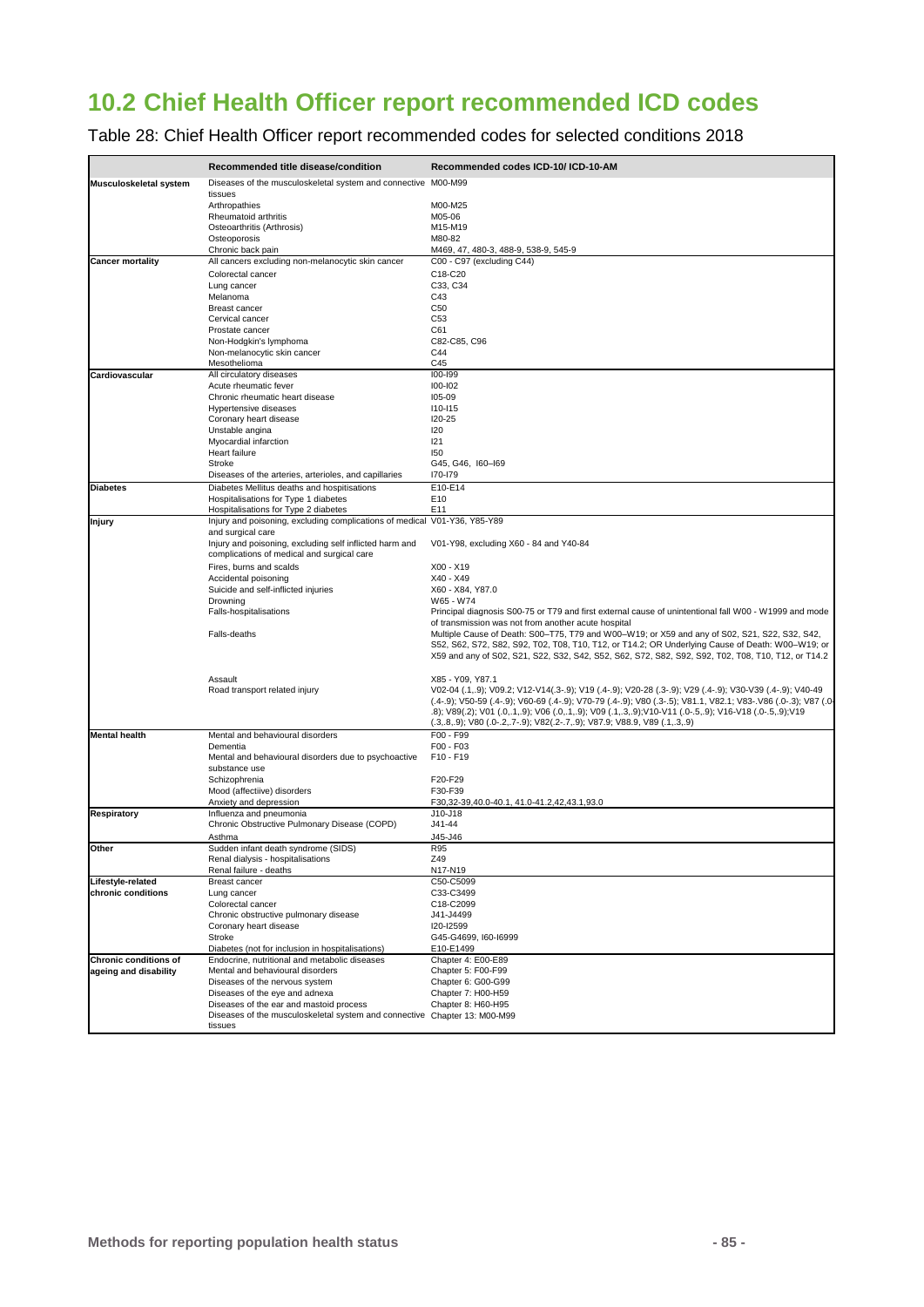## Table 29: Selected PPHs 2018: National Healthcare Agreement<sup>94</sup>

#### *More detailed description available on website*

#### **National Healthcare Agreement 2015**

#### See National Healthcare Agreement: PI 18-Selected potentially preventable hospitalisations, 2015<br>http://meteor.aihw.gov.au/content/index.phtml/itemId/559032

| Category                                      | ICD-10-AM codes    | ICD-10-AM description                                                 |
|-----------------------------------------------|--------------------|-----------------------------------------------------------------------|
| Vaccine preventable conditions                |                    |                                                                       |
| Pneumonia and influenza (vaccine-preventable) | J10                | Influenza due to other identified influenza virus                     |
|                                               |                    |                                                                       |
|                                               | J11                | Influenza, virus not identified                                       |
|                                               | J13                | Pneumonia due to Streptococcus pneumoniae                             |
|                                               | J14                | Pneumonia due to Haemophilus influenza                                |
| Other vaccine-preventable conditions          | A08.0              | Rotaviral enteritis                                                   |
|                                               | A35                | Other tetanus                                                         |
|                                               | A36<br>A37         | Diphtheria                                                            |
|                                               | A80                | Whooping cough<br>Acute poliomyelitis                                 |
|                                               | <b>B01</b>         | Varicella [chicken pox]                                               |
|                                               | <b>B05</b>         | Measles                                                               |
|                                               | <b>B06</b>         | Rubella [German measles]                                              |
|                                               | B <sub>16.1</sub>  | Acute hepatitis B with delta-agent (coinfection) without hepatic coma |
|                                               | B16.9              | Acute hepatitis B without delta-agent and without hepatic coma        |
|                                               | B18.0              | Chronic viral hepatitis B with delta-agent                            |
|                                               | B18.1              | Chronic viral hepatitis B without delta-agent                         |
|                                               | <b>B26</b>         | Mumps                                                                 |
|                                               | G00.0              | Haemophilus meningitis                                                |
| Chronic                                       |                    |                                                                       |
| Asthma                                        | J45                | Asthma                                                                |
|                                               | J46                | Status asthmaticus                                                    |
| Congestive cardiac failure                    | 150                | Heart failure                                                         |
|                                               | 111.0              | hypertensive heart diseased with (congestive) heart failure           |
|                                               | J81                | Pulmonary oedema                                                      |
| Diabetes complications                        | E10.0-E10.9        | Type 1 diabetes mellitus                                              |
|                                               | E11.0-E11.9        | Type 2 diabetes mellitus                                              |
|                                               | E13.0-E13.9        | Other specified diabetes mellitus                                     |
| COPD                                          | E14.0-E14.9<br>J20 | Unspecified diabetes mellitus<br>Acute bronchitis                     |
|                                               | J41                | Simple and mucopurulent chronic bronchitis                            |
|                                               | J42                | Unspecified chronic bronchitis                                        |
|                                               | J43                | Emphysema                                                             |
|                                               | J44                | Other chronic obstructive pulmonary disease                           |
| <b>Bronchiectasis</b>                         | J47                | <b>Bronchiectasis</b>                                                 |
|                                               | J20                | Acute bronchitis                                                      |
| Angina                                        | <b>I20</b>         | Angina pectoris                                                       |
|                                               | 124.0              | Coronary thrombosis not resulting in myocardial infarction            |
|                                               | 124.8              | Other forms of acute ischaemic heart disease                          |
|                                               | 124.9              | Acute ischaemic heart disease, unspecified                            |
| Iron deficiency anaemia                       | D <sub>50.1</sub>  | Sideropenic dysphagia                                                 |
|                                               | D50.8              | Other iron deficiency anaemias                                        |
|                                               | D50.9              | Iron deficiency anaemia, unspecified                                  |
| Hypertension                                  | 110                | Essential (primary) hypertension                                      |
|                                               | 111.9              | Hypertensive heart disease without (congestive) heart failure         |
| Nutritional deficiencies                      | E40                | Kwashiorkor                                                           |
|                                               | E41                | Nutritional marasmus                                                  |
|                                               | E42                | Marasmic kwashiorkor                                                  |
|                                               | E43                | Unspecified severe protein-energy malnutrition                        |
|                                               | E55.0<br>E64.3     | Rickets, active<br>Sequelae of rickets                                |
| Rheumatic heart diseases                      | 100                | Rheumatic fever without mention of heart involvement                  |
|                                               | 101                | Rheumatic fever with heart involvement                                |
|                                               | 102                | Rheumatic chorea                                                      |
|                                               | 105                | Rheumatic mitral valve diseases                                       |
|                                               | 106                | Rheumatic aortic valve diseases                                       |
|                                               | 107                | Rheumatic tricuspid valve diseases                                    |
|                                               | 108                | Multiple valve diseases                                               |
|                                               | 109                | Other rheumatic heart diseases                                        |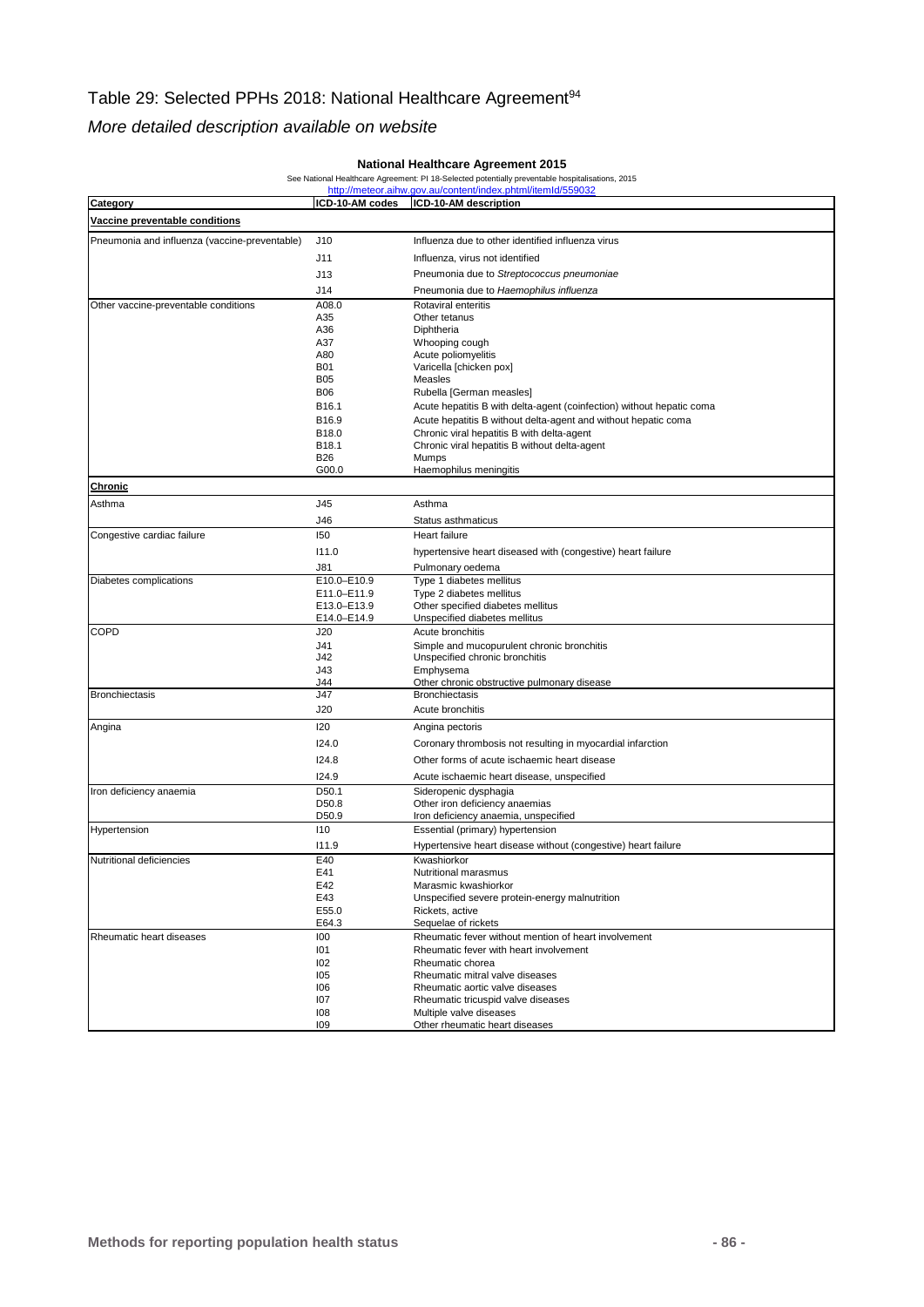| Acute                                              |                                    |                                                                                                                                                   |
|----------------------------------------------------|------------------------------------|---------------------------------------------------------------------------------------------------------------------------------------------------|
| Pneumonia (not vaccine-preventable)                | J15.3                              | Pneumonia due to streptococcus, group B                                                                                                           |
|                                                    | J15.4                              | Pneumonia due to other streptococci                                                                                                               |
|                                                    | J15.7                              | Pneumonia due to Mycophasma pneumoniae                                                                                                            |
|                                                    | J16.0                              | Chlamydial pneumonia                                                                                                                              |
|                                                    |                                    |                                                                                                                                                   |
| Urinary tract infections, including pyelonephritis | N <sub>10</sub>                    | Acute tublo-interstitial nephnitis                                                                                                                |
|                                                    | N <sub>11</sub><br>N <sub>12</sub> | Chronic tublo-interstitial nephritis<br>Tubolo-interstitial nephritis, not specified as acute or chronic                                          |
|                                                    | N <sub>13.6</sub>                  | Pyonephrosis                                                                                                                                      |
|                                                    | N <sub>15.1</sub>                  | Renal and perinephric abscess                                                                                                                     |
|                                                    | N <sub>15.9</sub>                  | Renal tubule-interstitial disease, unspecified                                                                                                    |
|                                                    | N <sub>28.9</sub>                  | Disorders of kidney and ureter, unspecified                                                                                                       |
|                                                    | N39.0<br>N39.9                     | Urinary tract infection, site not specified<br>Disorder or urinary system, unspecified                                                            |
| Perforated/bleeding ulcer                          | K25.0                              | Gastric ulcer, acute with haemorrhage                                                                                                             |
|                                                    | K25.1                              | Gastric ulcer, acute with perforation                                                                                                             |
|                                                    | K25.2                              | Gastric ulcer, acute with both haemorrhage and perforation                                                                                        |
|                                                    | K <sub>25.4</sub><br>K25.5         | Gastric ulcer, chronic or unspecified with haemorrhage<br>Gastric ulcer, chronic or unspecified with perforation                                  |
|                                                    | K25.6                              | Gastric ulcer, chronic or unspecified with both haemorrhage and perforation                                                                       |
|                                                    | K26.0                              | Duodenal ulcer, acute with haemorrhage                                                                                                            |
|                                                    | K26.1                              | Duodenal ulcer, acute with perforation                                                                                                            |
|                                                    | K26.2                              | Duodenal ulcer, acute with both haemorrhage and perforation                                                                                       |
|                                                    | K26.4<br>K26.5                     | Duodenal ulcer, chronic or unspecified with haemorrhage<br>Duodenal ulcer, chronic or unspecified with perforation                                |
|                                                    | K26.6                              | Duodenal ulcer, chronic or unspecified with both haemorrhage and perforation                                                                      |
|                                                    | K27.0                              | Peptic ulcer, site unspecified, acute with haemorrhage                                                                                            |
|                                                    | K27.1<br>K27.2                     | Peptic ulcer, site unspecified, acute with perforation<br>Peptic ulcer, site unspecified, acute with both haemorrhage and perforation             |
|                                                    | K27.4                              | Peptic ulcer, site unspecified, chronic or unspecified with both haemorrhage and perforation                                                      |
|                                                    | K27.5                              | Peptic ulcer, site unspecified, chronic or unspecified with both haemorrhage and perforation                                                      |
|                                                    | K27.6<br>K28.0                     | Peptic ulcer, site unspecified, chronic or unspecified with both haemorrhage and perforation                                                      |
|                                                    | K28.1                              | Gastrojejunal ulcer, acute with haemorrhage<br>Gastrojejunal ulcer, acute with perforation                                                        |
|                                                    | K28.2                              | Gastrojejunal ulcer, acute with both haemorrhage and perforation                                                                                  |
|                                                    | K28.4                              | Gastrojejunal ulcer, chronic or unspecified with haemorrhage                                                                                      |
|                                                    | K <sub>28.5</sub><br>K28.6         | Gastrojejunal ulcer, chronic or unspecified with perforation<br>Gastrojejunal ulcer, chronic or unspecified with both haemorrhage and perforation |
| Cellulitis                                         | L <sub>02</sub>                    | Cutaneous abscess, furuncle and carbuncle                                                                                                         |
|                                                    | L <sub>0</sub> 3                   | Cellulitis                                                                                                                                        |
|                                                    | L <sub>04</sub>                    | Acute Lymphadenitis                                                                                                                               |
|                                                    | L <sub>0</sub> 8                   | Other local infections of skin and subcutaneous tissue                                                                                            |
|                                                    | L88                                | Pyoderma gangrenosum                                                                                                                              |
|                                                    | L98.0                              | Pyogenic granuloma                                                                                                                                |
|                                                    | L98.3                              | Eosinphilic cellulitis [Wells]                                                                                                                    |
| Pelvic inflammatory disease                        | N70                                | Salpingitis and oophoritis                                                                                                                        |
|                                                    | N73                                | Other female pelvic inflammatory diseases                                                                                                         |
| Ear, nose and throat infections                    | N74<br>H66                         | Other female pelvic inflammatory disorders in diseases classified elsewhere<br>Suppurative and unspecified otitis media                           |
|                                                    | J <sub>02</sub>                    | Acute pharyngitis                                                                                                                                 |
|                                                    | J <sub>03</sub>                    | Acute tonsillitis                                                                                                                                 |
|                                                    | J06                                | Acute upper respiratory infections of multiple and unspecified sites                                                                              |
|                                                    | J31.2                              | Chronic pharyngitis                                                                                                                               |
| Dental conditions                                  | K02<br>K03                         | Dental caries<br>Other diseases of hard tissues of teeth                                                                                          |
|                                                    | K04                                | Diseases of pulp and periapical tissues                                                                                                           |
|                                                    | K05                                | Gingivitis and periodontal diseases                                                                                                               |
|                                                    | K06                                | Other disorders of gingiva and edentulous alveolar ridge                                                                                          |
|                                                    | K08                                | Other disorders of teeth and supporting structures                                                                                                |
|                                                    | K09.8<br>K09.9                     | Other cysts of oral region, not elsewhere classified<br>Cyst of oral region, unspecified                                                          |
|                                                    | K12                                | Stomatitis and related lesions                                                                                                                    |
|                                                    | K <sub>13</sub>                    | Other diseases of lip and oral mucosa                                                                                                             |
|                                                    | K14.0                              | Glossitis                                                                                                                                         |
| Convulsions and epilepsy                           | G40                                | Epilepsy                                                                                                                                          |
|                                                    | G41                                | Status epilepticus<br>Convulsions, not elsewhere classified                                                                                       |
| Eclampsia                                          | <b>R56</b><br>O <sub>15</sub>      | Eclampsia                                                                                                                                         |
| Gangrene                                           | R <sub>02</sub>                    | Gangrene, not elsewhere classified                                                                                                                |
|                                                    | 170.24                             | Atherosclerosis of arteries of extremities with gangrene                                                                                          |
|                                                    | E09.52                             | Impaired glucose regulation with peripheral angiopathy, with gangrene                                                                             |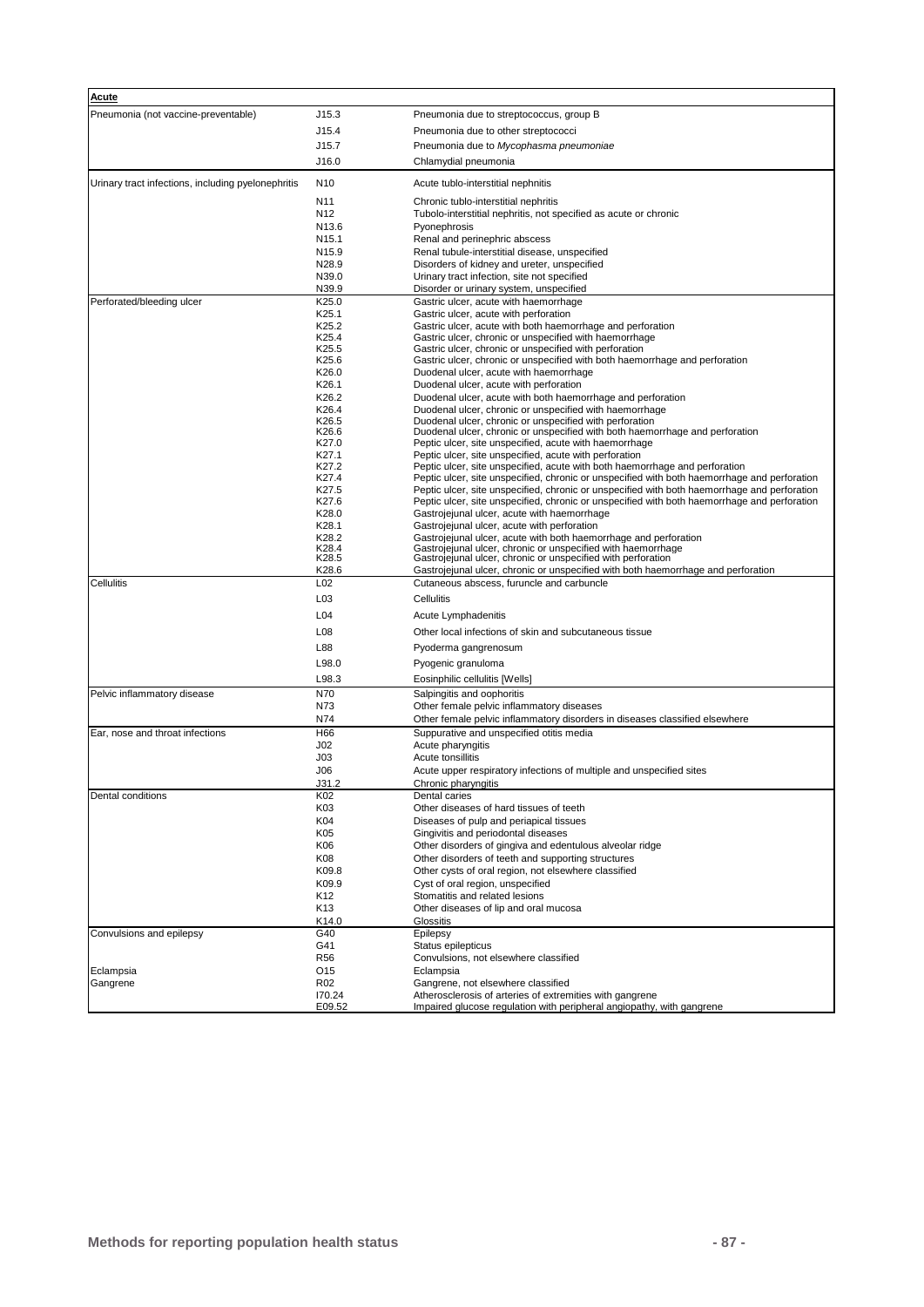### Table 30: Selected PPHs 2018: Queensland Health

#### *More detailed description available on request*

#### **Queensland Health selected preventable hospitalisations definitions**

| Category                                      | ICD-10-AM codes            | ICD-10-AM description                                                                       |
|-----------------------------------------------|----------------------------|---------------------------------------------------------------------------------------------|
| Vaccine preventable conditions                |                            |                                                                                             |
|                                               |                            |                                                                                             |
| Pneumonia and influenza (vaccine-preventable) | J10                        | Influenza due to other identified influenza virus                                           |
|                                               | J11                        | Influenza, virus not identified                                                             |
|                                               |                            |                                                                                             |
|                                               | J13                        | Pneumonia due to Streptococcus pneumoniae                                                   |
|                                               |                            |                                                                                             |
|                                               | J14                        | Pneumonia due to Haemophilus influenza                                                      |
| Other vaccine-preventable conditions          | A08.0                      | Rotaviral enteritis                                                                         |
|                                               | A35                        | Other tetanus                                                                               |
|                                               | A36<br>A37                 | Diphtheria<br>Whooping cough                                                                |
|                                               | A80                        | Acute poliomyelitis                                                                         |
|                                               | <b>B01</b>                 | Varicella [chicken pox]                                                                     |
|                                               | <b>B05</b>                 | <b>Measles</b>                                                                              |
|                                               | <b>B06</b>                 | Rubella [German measles]                                                                    |
|                                               | B16.1                      | Acute hepatitis B with delta-agent (coinfection) without hepatic coma                       |
|                                               | B16.9                      | Acute hepatitis B without delta-agent and without hepatic coma                              |
|                                               | B18.0<br>B18.1             | Chronic viral hepatitis B with delta-agent<br>Chronic viral hepatitis B without delta-agent |
|                                               | <b>B26</b>                 | Mumps                                                                                       |
|                                               | G00.0                      | Haemophilus meningitis                                                                      |
| Chronic                                       |                            |                                                                                             |
|                                               |                            |                                                                                             |
| Asthma                                        | J45                        | Asthma                                                                                      |
|                                               | J46                        | Status asthmaticus                                                                          |
|                                               |                            |                                                                                             |
| Congestive cardiac failure                    | 150                        | Heart failure                                                                               |
|                                               |                            |                                                                                             |
|                                               | 111.0                      | hypertensive heart diseased with (congestive) heart failure                                 |
|                                               |                            |                                                                                             |
|                                               | J81                        | Pulmonary oedema                                                                            |
| Diabetes complications                        | E10.0-E10.9                | Type 1 diabetes mellitus                                                                    |
|                                               | E11.0-E11.9                | Type 2 diabetes mellitus                                                                    |
|                                               | E13.0-E13.9<br>E14.0-E14.9 | Other specified diabetes mellitus<br>Unspecified diabetes mellitus                          |
| <b>COPD</b>                                   | J20                        | Acute bronchitis                                                                            |
|                                               |                            |                                                                                             |
|                                               | J41<br>J42                 | Simple and mucopurulent chronic bronchitis<br>Unspecified chronic bronchitis                |
|                                               | J43                        | Emphysema                                                                                   |
|                                               | J44                        | Other chronic obstructive pulmonary disease                                                 |
| <b>Bronchiectasis</b>                         | J47                        | <b>Bronchiectasis</b>                                                                       |
|                                               | J20                        | Acute bronchitis                                                                            |
| Angina                                        | 120                        | Angina pectoris                                                                             |
|                                               |                            |                                                                                             |
|                                               | 124.0                      | Coronary thrombosis not resulting in myocardial infarction                                  |
|                                               | 124.8                      | Other forms of acute ischaemic heart disease                                                |
|                                               | 124.9                      | Acute ischaemic heart disease, unspecified                                                  |
| Iron deficiency anaemia                       | D50.1                      | Sideropenic dysphagia                                                                       |
|                                               | D50.8                      | Other iron deficiency anaemias                                                              |
|                                               | D50.9                      | Iron deficiency anaemia, unspecified                                                        |
| Hypertension                                  | 110                        | Essential (primary) hypertension                                                            |
|                                               | 111.9                      | Hypertensive heart disease without (congestive) heart failure                               |
| Nutritional deficiencies                      | E40                        | Kwashiorkor                                                                                 |
|                                               | E41                        | Nutritional marasmus                                                                        |
|                                               | E42                        | Marasmic kwashiorkor                                                                        |
|                                               | E43                        | Unspecified severe protein-energy malnutrition                                              |
|                                               | E55.0                      | Rickets, active                                                                             |
| Rheumatic heart diseases                      | E64.3<br>100               | Sequelae of rickets<br>Rheumatic fever without mention of heart involvement                 |
|                                               |                            |                                                                                             |
|                                               | 101<br>102                 | Rheumatic fever with heart involvement<br>Rheumatic chorea                                  |
|                                               | 105                        | Rheumatic mitral valve diseases                                                             |
|                                               | 106                        | Rheumatic aortic valve diseases                                                             |
|                                               | 107                        | Rheumatic tricuspid valve diseases                                                          |
|                                               | 108                        | Multiple valve diseases                                                                     |
|                                               | 109                        | Other rheumatic heart diseases                                                              |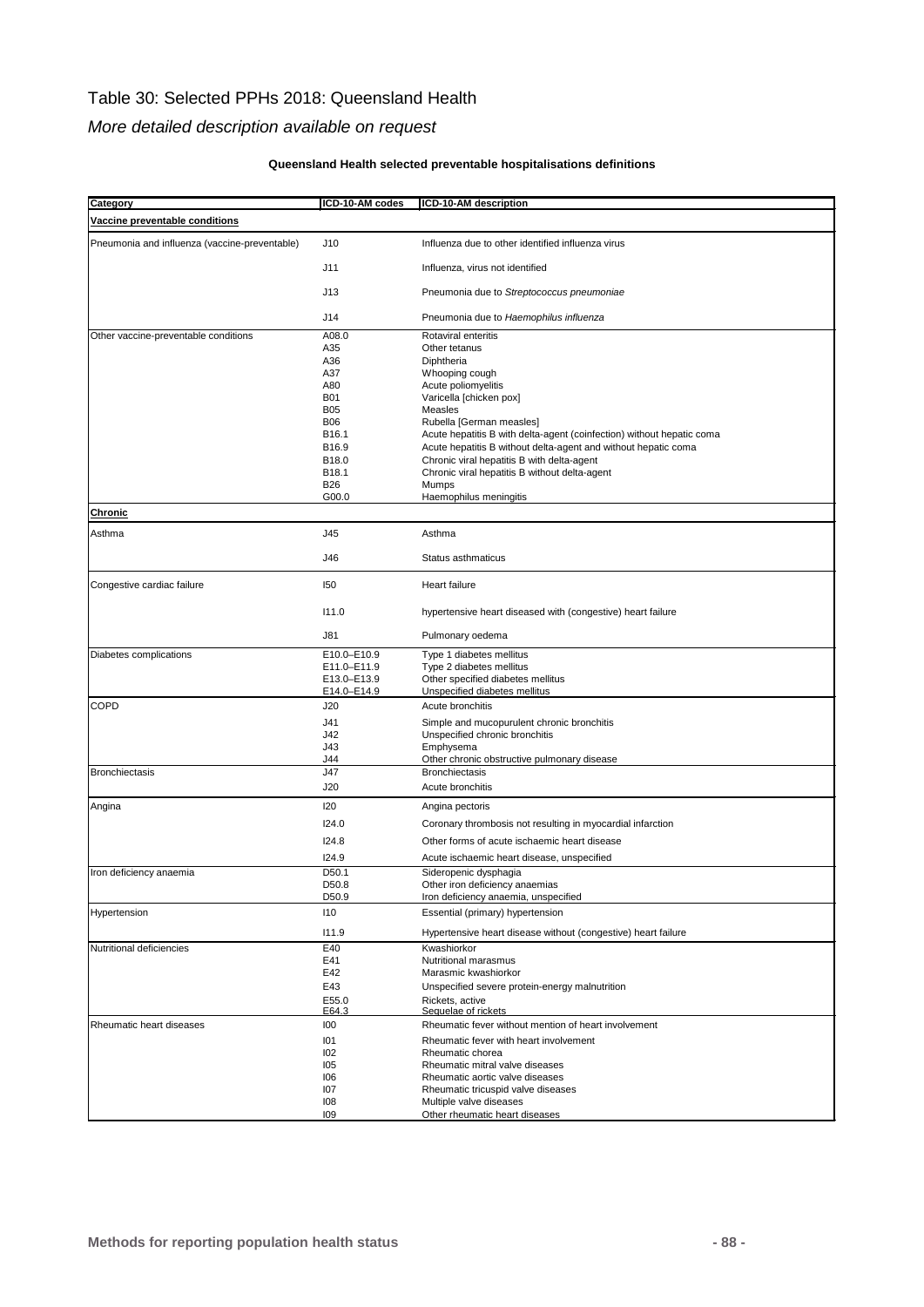| <b>Acute</b>                                       |                            |                                                                                                                                                                             |
|----------------------------------------------------|----------------------------|-----------------------------------------------------------------------------------------------------------------------------------------------------------------------------|
| Pneumonia (not vaccine-preventable)                | J15.3                      | Pneumonia due to streptococcus, group B                                                                                                                                     |
|                                                    | J15.4                      | Pneumonia due to other streptococci                                                                                                                                         |
|                                                    | J15.7                      | Pneumonia due to Mycophasma pneumoniae                                                                                                                                      |
|                                                    | J16.0                      | Chlamydial pneumonia                                                                                                                                                        |
| Urinary tract infections, including pyelonephritis | N <sub>10</sub>            |                                                                                                                                                                             |
|                                                    | N <sub>11</sub>            | Acute tublo-interstitial nephnitis<br>Chronic tublo-interstitial nephritis                                                                                                  |
|                                                    | N <sub>12</sub>            | Tubolo-interstitial nephritis, not specified as acute or chronic                                                                                                            |
|                                                    | N <sub>13.6</sub>          | Pvonephrosis                                                                                                                                                                |
|                                                    | N <sub>15.1</sub>          | Renal and perinephric abscess                                                                                                                                               |
|                                                    | N <sub>15.9</sub><br>N28.9 | Renal tubule-interstitial disease, unspecified<br>Disorders of kidney and ureter, unspecified                                                                               |
|                                                    | N39.0                      | Urinary tract infection, site not specified                                                                                                                                 |
|                                                    | N39.9                      | Disorder or urinary system, unspecified                                                                                                                                     |
| Perforated/bleeding ulcer                          | K25.0                      | Gastric ulcer, acute with haemorrhage                                                                                                                                       |
|                                                    | K25.1                      | Gastric ulcer, acute with perforation                                                                                                                                       |
|                                                    | K25.2                      | Gastric ulcer, acute with both haemorrhage and perforation                                                                                                                  |
|                                                    | K25.4                      | Gastric ulcer, chronic or unspecified with haemorrhage                                                                                                                      |
|                                                    | K25.5                      | Gastric ulcer, chronic or unspecified with perforation                                                                                                                      |
|                                                    | K25.6<br>K26.0             | Gastric ulcer, chronic or unspecified with both haemorrhage and perforation                                                                                                 |
|                                                    | K26.1                      | Duodenal ulcer, acute with haemorrhage<br>Duodenal ulcer, acute with perforation                                                                                            |
|                                                    | K26.2                      | Duodenal ulcer, acute with both haemorrhage and perforation                                                                                                                 |
|                                                    | K26.4                      | Duodenal ulcer, chronic or unspecified with haemorrhage                                                                                                                     |
|                                                    | K26.5                      | Duodenal ulcer, chronic or unspecified with perforation                                                                                                                     |
|                                                    | K26.6                      | Duodenal ulcer, chronic or unspecified with both haemorrhage and perforation                                                                                                |
|                                                    | K27.0                      | Peptic ulcer, site unspecified, acute with haemorrhage                                                                                                                      |
|                                                    | K27.1                      | Peptic ulcer, site unspecified, acute with perforation                                                                                                                      |
|                                                    | K27.2<br>K27.4             | Peptic ulcer, site unspecified, acute with both haemorrhage and perforation<br>Peptic ulcer, site unspecified, chronic or unspecified with both haemorrhage and perforation |
|                                                    | K27.5                      | Peptic ulcer, site unspecified, chronic or unspecified with both haemorrhage and perforation                                                                                |
|                                                    | K27.6                      | Peptic ulcer, site unspecified, chronic or unspecified with both haemorrhage and perforation                                                                                |
|                                                    | K28.0                      | Gastrojejunal ulcer, acute with haemorrhage                                                                                                                                 |
|                                                    | K28.1                      | Gastrojejunal ulcer, acute with perforation                                                                                                                                 |
|                                                    | K28.2                      | Gastrojejunal ulcer, acute with both haemorrhage and perforation                                                                                                            |
|                                                    | K28.4                      | Gastrojejunal ulcer, chronic or unspecified with haemorrhage                                                                                                                |
|                                                    | K28.5                      | Gastrojejunal ulcer, chronic or unspecified with perforation                                                                                                                |
| Cellulitis                                         | K28.6<br>L02               | Gastrojejunal ulcer, chronic or unspecified with both haemorrhage and perforation<br>Cutaneous abscess, furuncle and carbuncle                                              |
|                                                    |                            |                                                                                                                                                                             |
|                                                    | L <sub>03</sub>            | Cellulitis                                                                                                                                                                  |
|                                                    | L04                        | Acute Lymphadenitis                                                                                                                                                         |
|                                                    | L <sub>08</sub>            | Other local infections of skin and subcutaneous tissue                                                                                                                      |
|                                                    | L88                        | Pyoderma gangrenosum                                                                                                                                                        |
|                                                    | L98.0                      | Pyogenic granuloma                                                                                                                                                          |
|                                                    | L98.3                      | Eosinphilic cellulitis [Wells]                                                                                                                                              |
| Pelvic inflammatory disease                        | N70                        | Salpingitis and oophoritis                                                                                                                                                  |
|                                                    | N73                        | Other female pelvic inflammatory diseases                                                                                                                                   |
|                                                    | N74                        | Other female pelvic inflammatory disorders in diseases classified elsewhere                                                                                                 |
| Ear, nose and throat infections                    | H66                        | Suppurative and unspecified otitis media                                                                                                                                    |
|                                                    | J02<br>J03                 | Acute pharyngitis<br>Acute tonsillitis                                                                                                                                      |
|                                                    | J06                        | Acute upper respiratory infections of multiple and unspecified sites                                                                                                        |
|                                                    | J31.2                      | Chronic pharyngitis                                                                                                                                                         |
| Dental conditions                                  | K02                        | Dental caries                                                                                                                                                               |
|                                                    | K03                        | Other diseases of hard tissues of teeth                                                                                                                                     |
|                                                    | K04                        | Diseases of pulp and periapical tissues                                                                                                                                     |
|                                                    | K05                        | Gingivitis and periodontal diseases                                                                                                                                         |
|                                                    | K06                        | Other disorders of gingiva and edentulous alveolar ridge                                                                                                                    |
|                                                    | K08                        | Other disorders of teeth and supporting structures                                                                                                                          |
|                                                    | K09.8<br>K09.9             | Other cysts of oral region, not elsewhere classified<br>Cyst of oral region, unspecified                                                                                    |
|                                                    | K12                        | Stomatitis and related lesions                                                                                                                                              |
|                                                    | K13                        | Other diseases of lip and oral mucosa                                                                                                                                       |
|                                                    | K14.0                      | Glossitis                                                                                                                                                                   |
| Convulsions and epilepsy                           | G40                        | Epilepsy                                                                                                                                                                    |
|                                                    | G41                        | Status epilepticus                                                                                                                                                          |
| Eclampsia                                          | <b>R56</b><br>O15          | Convulsions, not elsewhere classified<br>Eclampsia                                                                                                                          |
| Gangrene                                           | R02                        | Gangrene, not elsewhere classified                                                                                                                                          |
|                                                    | 170.24                     | Atherosclerosis of arteries of extremities with gangrene                                                                                                                    |
|                                                    | E09.52                     | Impaired glucose regulation with peripheral angiopathy, with gangrene                                                                                                       |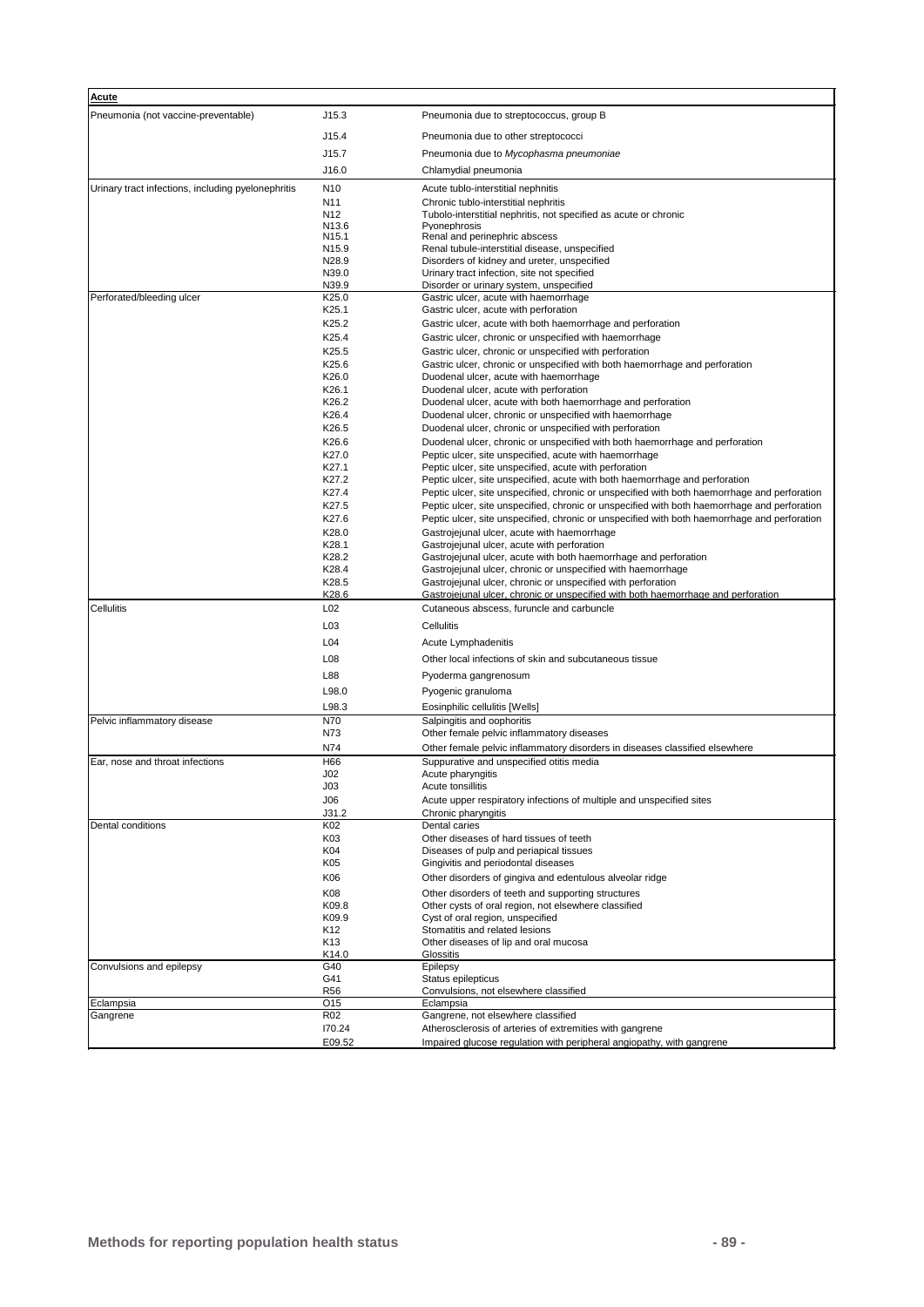# **11 References**

- **1.** Australian Bureau of Statistics. ABS quality declarations a brief summary. Available: [http://www.abs.gov.au/websitedbs/d3310114.nsf/4a256353001af3ed4b2562bb00121564/8](http://www.abs.gov.au/websitedbs/d3310114.nsf/4a256353001af3ed4b2562bb00121564/80b34cd095732918ca25734f0011a6b8!OpenDocument) [0b34cd095732918ca25734f0011a6b8!OpenDocument.](http://www.abs.gov.au/websitedbs/d3310114.nsf/4a256353001af3ed4b2562bb00121564/80b34cd095732918ca25734f0011a6b8!OpenDocument)
- **2.** Queensland Health. *Queensland Health data quality framework.* v 1.0. Information Division: Brisbane; 2012.
- **3.** Feussner JR. Communicating and advocating for science and medicine: rules of engagement. *Journal of Clinical Epidemiology* 2010;63:714-718.
- **4.** The Royal Children's Hospital. Australian early development index. Available: [http://www.rch.org.au/aedi.](http://www.rch.org.au/aedi) Accessed 20 Feb 2012.
- **5.** Hull B, McIntyre P, Heath T, Sayer G. Measuring immunisation coverage in Australia. A review of the Australian Childhood Immunisation Register. *Australian Family Physician* 1999;28:55-60.
- **6.** O'Brien ED, Sam GA, Mead C. Methodology for measuring Australia's childhood immunisation coverage. *Communicable Diseases Intelligence* 1998;22:36-37.
- **7.** Hull BP, McIntyre PB. Immunisation coverage reporting through the Australian Childhood Immunisation Register - an evaluation of the third-dose assumption. *Australian and New Zealand Journal of Public Health* 2000;24:17-21.
- **8.** Medicare Australia. *Annual report 2008-09.* Medicare Australia: Canberra; 2009.
- **9.** Brotherton J, Wang H, Schaffer S, Quinn H, Menzies R, Hull B, et al. Vaccine preventable diseases and vaccination coverage in Australia, 2003 to 2005. *Communicable Diseases Intelligence* 2007;31:S1-S152.
- **10.** Dunstan D, Zimmett P, Welborn T, Sicree R, Armstrong T, Atkins R. *Diabesity and associated disorders in Australia - 2000: the accelerating epidemic. The Australian diabetes, obesity and lifestyle study (AusDiab).* International Diabetes Institute: Melbourne; 2001.
- **11.** Dunstan D, Cameron A, deCourten M, Coyne T, D'Embden M, Welborn T, et al. *The Australian diabetes obesity and lifestyle study (AusDiab) data report: Queensland.* International Diabetes Institute: Melbourne; 2004.
- **12.** Coyne T, Findlay M, Firman D, Ibiebele T. Overweight and obesity in Australia an underestimate of true prevalence? *The Medical Journal of Australia* 2004;180:93-94.
- **13.** Barr ELM, Magliano DJ, Zimmet PZ, Polkinghorne KR, Atkins RC, Dunstan DW, et al. *AusDiab 2005: the Australian diabetes, obesity and lifestyle study.* International Diabetes Institute: Melbourne; 2006.
- **14.** Baker IDI Heart and Diabetes Institute. *AusDiab 2012.* Baker IDI: Melbourne; 2013.
- **15.** Department of Health and Ageing. *Biomedical component of the Australian health survey: public health objectives. January 2011.* 2011.
- **16.** Australian General Practice Statistics and Classification Centre. The BEACH project. Bettering the evaluation and care of health. Available: [http://www.fmrc.org.au/beach.htm.](http://www.fmrc.org.au/beach.htm)
- **17.** Australian Institute of Health and Welfare. *BreastScreen Australia monitoring report 2007- 2008.* Cat. no. CAN 51. AIHW: Canberra; 2010.
- **18.** Australian Institute of Health and Welfare. *Cervical screening in Australia 2007-2008.* Cat. no. CAN 50. AIHW: Canberra; 2010.
- **19.** Australian Institute of Health and Welfare, Australian Government Department of Health and Ageing. *National bowel cancer screening program: annual monitoring report 2009.* Cat. no. CAN 45. AIHW: Canberra; 2009.
- **20.** National Centre for Classification in Health. *The international statistical classification of diseases and related health problems, tenth revision, Australian modification (ICD-10-AM).* NCCH: Sydney; 2010.
- **21.** Australian Bureau of Statistics. *Causes of death, Australia, 2006.* Cat. no. 3303.0. ABS: Canberra; 2008.
- **22.** NNDSS Annual Report Writing Group. Australia's notifiable disease status, 2010: annual report of the National Notifiable Diseases Surveillance System. *Communicable Diseases Intelligence* 2012;36:1-69.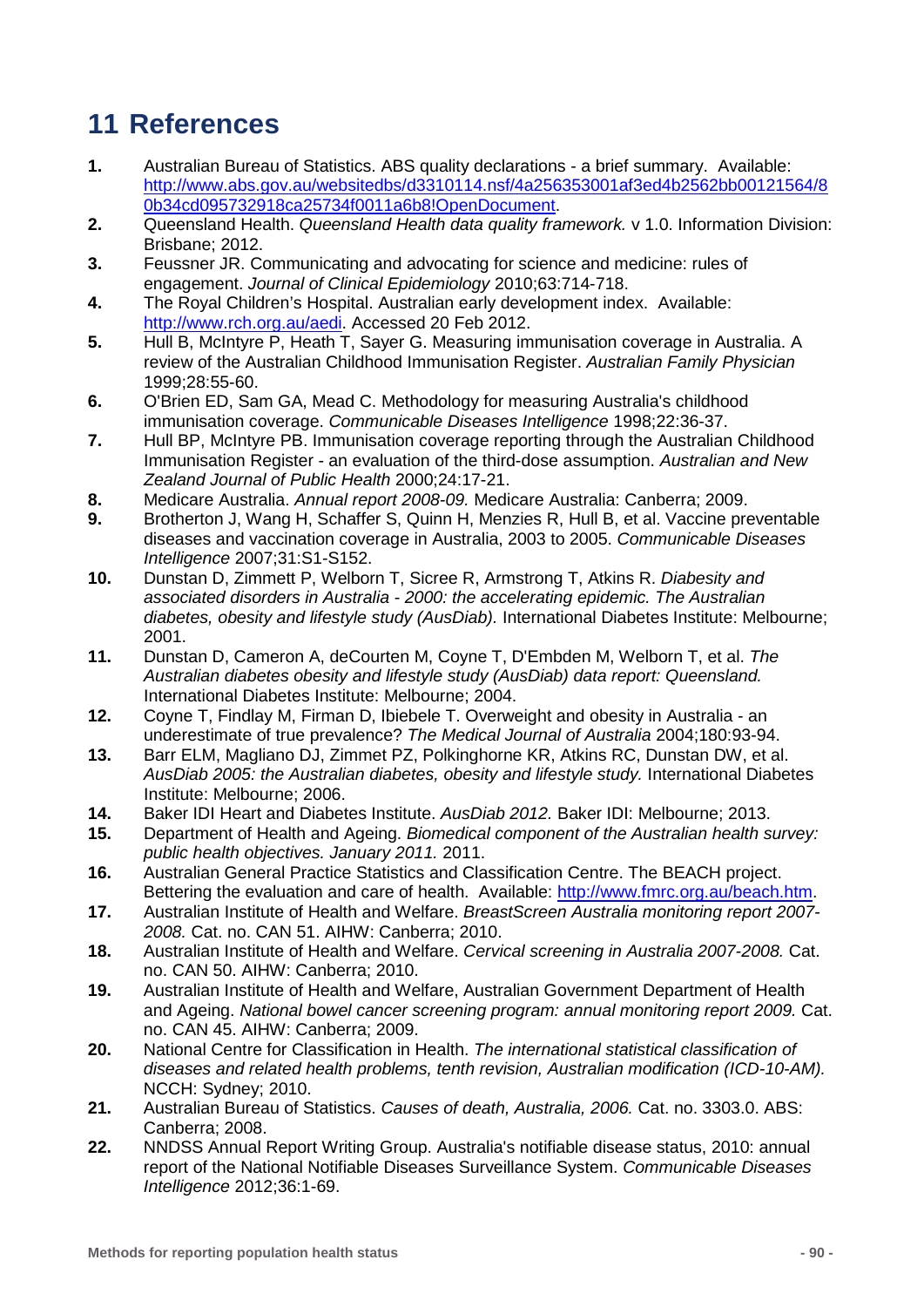- **23.** Queensland Health. *Perinatal statistics Queensland 2009.* Queensland Health: Brisbane; 2011.
- **24.** Australian Bureau of Statistics. *Population estimates: concepts, sources and methods, 2009.* Cat. no. 3228.0.55.001. ABS: Canberra; 2009.
- **25.** Australian Bureau of Statistics. *Australian demographic statistics.* Cat. no. 3101.0. ABS: Canberra; 2018.
- **26.** Australian Bureau of Statistics. *Information paper: population concepts, 2008.* Cat. no. 3107.0.55.006. ABS: Canberra; 2008.
- **27.** Australian Bureau of Statisitcs. *Population projections, Australia, 2012 (base) to 2101* Cat. no. 3222.0. ABS: Canvberra; 2013.
- **28.** Queensland Government. *Queensland Government population projections to 2056: Queensland and statistical divisions.* Queensland Government: Brisbane; 2012.
- **29.** Queensland Government. *Queensland's future population 2008 edition.* Queensland Government Department of Infrastructure and Planning: Brisbane; 2008.
- **30.** Australian Bureau of Statistics. *Experimental estimates and projections, Aboriginal and Torres Strait Islander Australians, 1991 to 2021.* Cat. no. 3238.0. ABS: Canberra; 2009.
- **31.** Australian Bureau of Statistics. *Estimates and projections, Aboriginal and Torres Strait Islander Australians, 2001 to 2026.* Cat. no. 3238.0. ABS: Canberra; 2014.
- **32.** *Public Health Act 2005* (Qld).
- **33.** Queensland Cancer Registry, Cancer Council Queensland. *Cancer in Queensland 1982- 2007. Incidence, mortality, survival and prevalence.* Cancer Council Queensland: Brisbane; 2010.
- **34.** Australian Institute of Health and Welfare & Australasian Association of Cancer Registries. *Cancer in Australia: an overview, 2010.* Cat. no. CAN 56. AIHW: Canberra; 2010.
- **35.** Viertel Centre for Research in Cancer Control. *Queensland cancer statistics online.* Cancer Council Queensland; 2010.
- **36.** Queensland Health. *2010-2011 Queensland hospital admitted patient data collection. Manual of instructions and procedures for the reporting of QHAPDC data. Version 2.* Queensland Health: Brisbane; 2010.
- **37.** Snodgrass J. *Episodes of care and hospital stays.* Personal communication; 31 May 2010.
- **38.** Australian Bureau of Statistics. *National Aboriginal and Torres Strait Islander health survey, 2004-05.* Cat. no. 4715.0. ABS: Canberra; 2006.
- **39.** Australian Bureau of Statistics. *National health survey: summary of results. State tables. 2007-08 (Re-issue).* Cat. no. 4364.0. ABS: Canberra; 2010.
- **40.** Australian Bureau of Statistics. *National nutrition survey - nutrient intakes and physical measurements, Australia 1995.* Cat. no. 4805.0. ABS and Commonwealth Department of Health and Aged Care: Canberra; 1995.
- **41.** Australian Bureau of Statistics. *National nutrition survey: foods eaten.* Cat. no. 4804.0. ABS: Canberra; 1995.
- **42.** Australian Bureau of Statistics. *Information paper: national nutrition survey. Confidentialised unit record file.* Cat. no. 4807.0. ABS: Canberra; 1995.
- **43.** Australian Bureau of Statistics. *National survey of mental health and wellbeing: summary of results.* Cat. no. 4326.0. ABS: Canberra; 2008.
- **44.** Australian Bureau of Statistics. *National survey of mental health and wellbeing: users' guide, 2007.* Cat. no. 4327.0. ABS: Canberra; 2009.
- **45.** Baffour B, Roselli T, Haynes M, Bon JJ, Western M, Clemens S. Including mobile-only telephone users in a statewide preventive health survey—Differences in the prevalence of health risk factors and impact on trends. *Preventive Medicine Reports* 2017;7:91-98.
- **46.** Porta MA, Greenland S, Last JM (editors). *Dictionary of epidemiology*. 5th ed. Oxford: Oxford University Press; 2008.
- **47.** Australian Bureau of Statistics. *Australian standard geographical classification (ASGC).* Cat. no. 1216.0. ABS: Canberra; 2002.
- **48.** Office of Ecomonic and Statistical Research. *Postcode (Mar 2009).* Computer file. OESR: Brisbane; 2009.
- **49.** Queensland Department of Environment and Resource Management. *Place name gazetteer.* Feb 2009. DERM: Brisbane; 2009.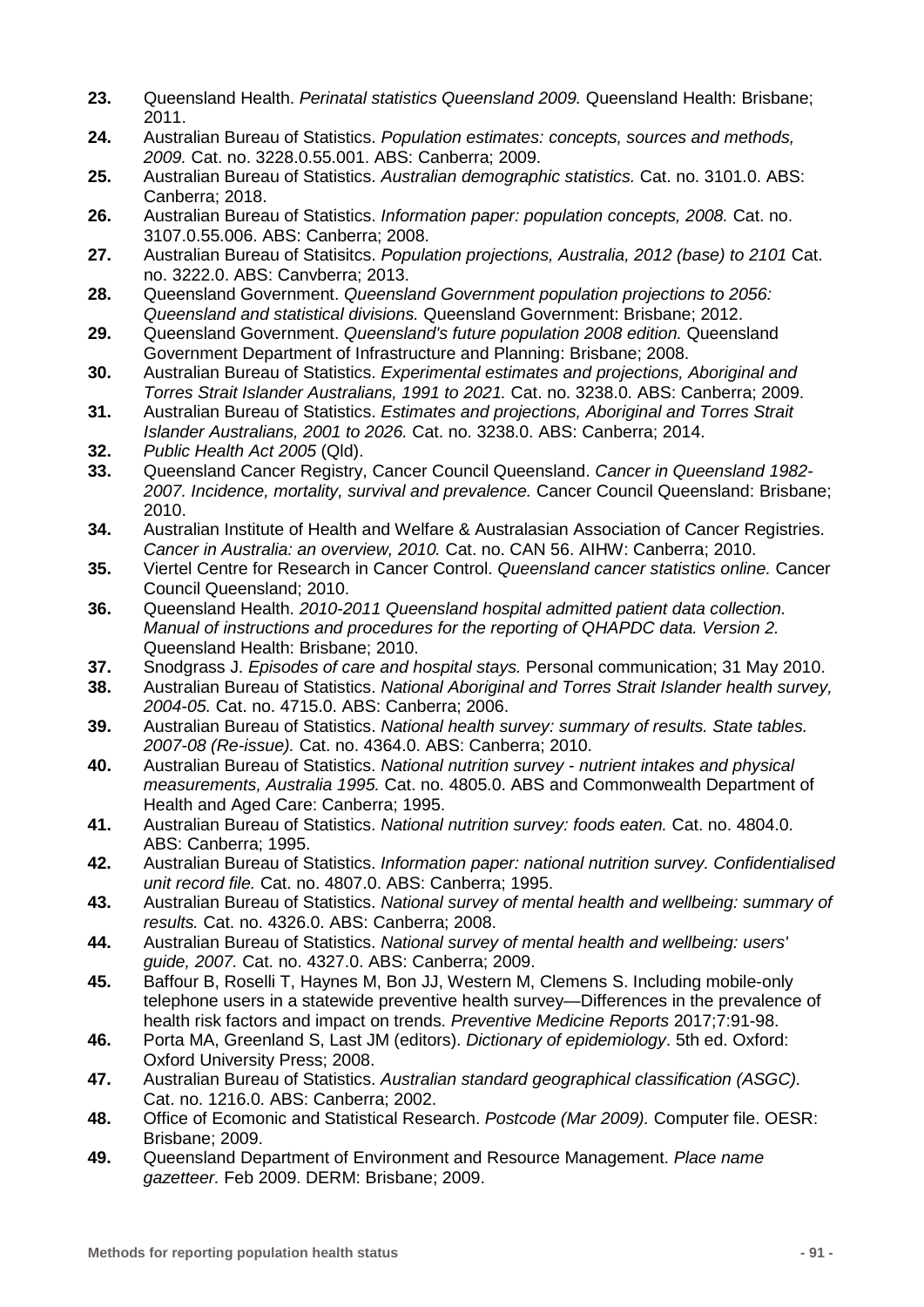- **50.** Australian Bureau of Statistics. *Australian statistical geography standard (ASGS): volume 5 - remoteness structure, July 2016* Cat. no. 1270.0.55.005 ABS: Canberra; 2018.
- **51.** Australian Bureau of Statistics. Australian statistical geography standard (ASGS). Available:

[http://www.abs.gov.au/websitedbs/d3310114.nsf/home/australian+statistical+geography+st](http://www.abs.gov.au/websitedbs/d3310114.nsf/home/australian+statistical+geography+standard+%28asgs%29) [andard+%28asgs%29](http://www.abs.gov.au/websitedbs/d3310114.nsf/home/australian+statistical+geography+standard+%28asgs%29) Accessed 2 Jan 2013.

- **52.** Australian Institute of Health and Welfare. *Principles on the use of direct agestandardisation in administrative data collections.* Cat. no. CSI 12. AIHW: Canberra; 2011.
- **53.** New York State. Department of Health. Rates based on small numbers. Available: [http://www.health.ny.gov/diseases/chronic/ratesmall.htm.](http://www.health.ny.gov/diseases/chronic/ratesmall.htm) Accessed 18 Oct 2013.
- **54.** Rothman KJ, Greenland S, Lash TL. *Modern epidemiology*. 3rd ed. Philadelphia, London: Lippincott and Wilkins; 2008.
- **55.** Lohr SL. *Sampling: design and analysis*. 2nd ed. Australia: Brooks/Cole; 2010.
- **56.** Australian Bureau of Statistics. Frequently asked questions: tips for using CURFs how should I use survey weights in my model? Available: [http://www.abs.gov.au/websitedbs/D3310114.nsf/4a256353001af3ed4b2562bb00121564/d](http://www.abs.gov.au/websitedbs/D3310114.nsf/4a256353001af3ed4b2562bb00121564/d4b021fd647c719cca257362001e13dc!OpenDocument) [4b021fd647c719cca257362001e13dc!OpenDocument.](http://www.abs.gov.au/websitedbs/D3310114.nsf/4a256353001af3ed4b2562bb00121564/d4b021fd647c719cca257362001e13dc!OpenDocument) Accessed 7 Aug 2012.
- **57.** Economic & Social Research Council. P|E|A|S (Practical Exemplars and Survey Analysis). Available: [http://www.restore.ac.uk/PEAS/about.php.](http://www.restore.ac.uk/PEAS/about.php) Accessed 5 Dec 2011.
- **58.** Pfeffermann D. The role of sampling weights when modeling survey data. *International Statistical Review* 1993;61:317-337.
- **59.** Winship C, Radbill L. Sampling weights and regression analysis. *Sociological Methods & Research* 1994;23:230-257.
- **60.** Department of Health. *Trends in preventive health risk factors, Queensland 2002 to 2013.* Department of Health, Queensland Government: Brisbane; 2014. [https://www.health.qld.gov.au/\\_\\_data/assets/pdf\\_file/0025/442636/trends-qld-2002-](https://www.health.qld.gov.au/__data/assets/pdf_file/0025/442636/trends-qld-2002-2013.pdf) [2013.pdf.](https://www.health.qld.gov.au/__data/assets/pdf_file/0025/442636/trends-qld-2002-2013.pdf)
- **61.** Fay M, Pfeiffer R, Cronin K, Le C, Feuer E. Age-conditional probabilities of developing cancer. *Statistics in Medicine* 2003;22:1837-1848.
- **62.** Fay M. Estimating age conditional probability of developing disease from surveillance data. *Population Health Metrics* 2004;2:6.
- **63.** Australian Bureau of Statistics. *Census data enhancement - Indigenous mortality quality study.* Cat. no. 4723.0. ABS: Canberra; 2008.
- **64.** Australian Institute of Health and Welfare. *Indigenous identification in hospital separations data: quality report.* Cat. no. HSE 85. AIHW: Canberra; 2010.
- **65.** Australian Institute of Health and Welfare. *Australian burden of disease study: impact and causes of illness and death in Australia 2011. Published and unpublished data.* Cat. no. BOD 4. AIHW: Canberra; 2016.
- **66.** Begg S, Vos T, Barker B, Stevenson C, Stanley L, Lopez AD. *The burden of disease and injury in Australia 2003.* Cat. no. PHE 82. AIHW: Canberra; 2007.
- **67.** Institute for Health Metrics and Evaluation. *Global burden of disease study 2016 (GBD 2016).* IHME: Seattle, Washington; 2016.
- **68.** Australian Institute of Health and Welfare. *Socioeconomic inequalities in cardiovascular disease in Australia: current picture and trends since the 1990s.* Cat. no. AUS 74. AIHW: Canberra; 2006.
- **69.** Queensland Health. *Measuring health inequalities in Queensland: current picture and trends since 2001.* Population Epidemiology Unit, Queensland Health: Brisbane; 2010.
- **70.** Australian Bureau of Statistics. *National health survey: summary of results, 2007-08 (Reissue).* Cat. no. 4364.0. ABS: Canberra; 2009.
- **71.** Connor Gorber S, Shields M, Tremblay MS, McDowell I. The feasibility of establishing correction factors to adjust self-reported estimates of obesity. *Health Reports* 2008;19:71- 82.
- **72.** Dhaliwal SS, Howat P, Bejoy T, Welborn TA. Self-reported weight and height for evaluating obesity control programs. *American Journal of Health Behavior* 2010;34:489-499.
- **73.** Faeh D, Bopp M. Proposed obesity body mass index correction for self-reported data may not be appropriate. *Journal of Epidemiology and Community Health* 2009;63:863-864.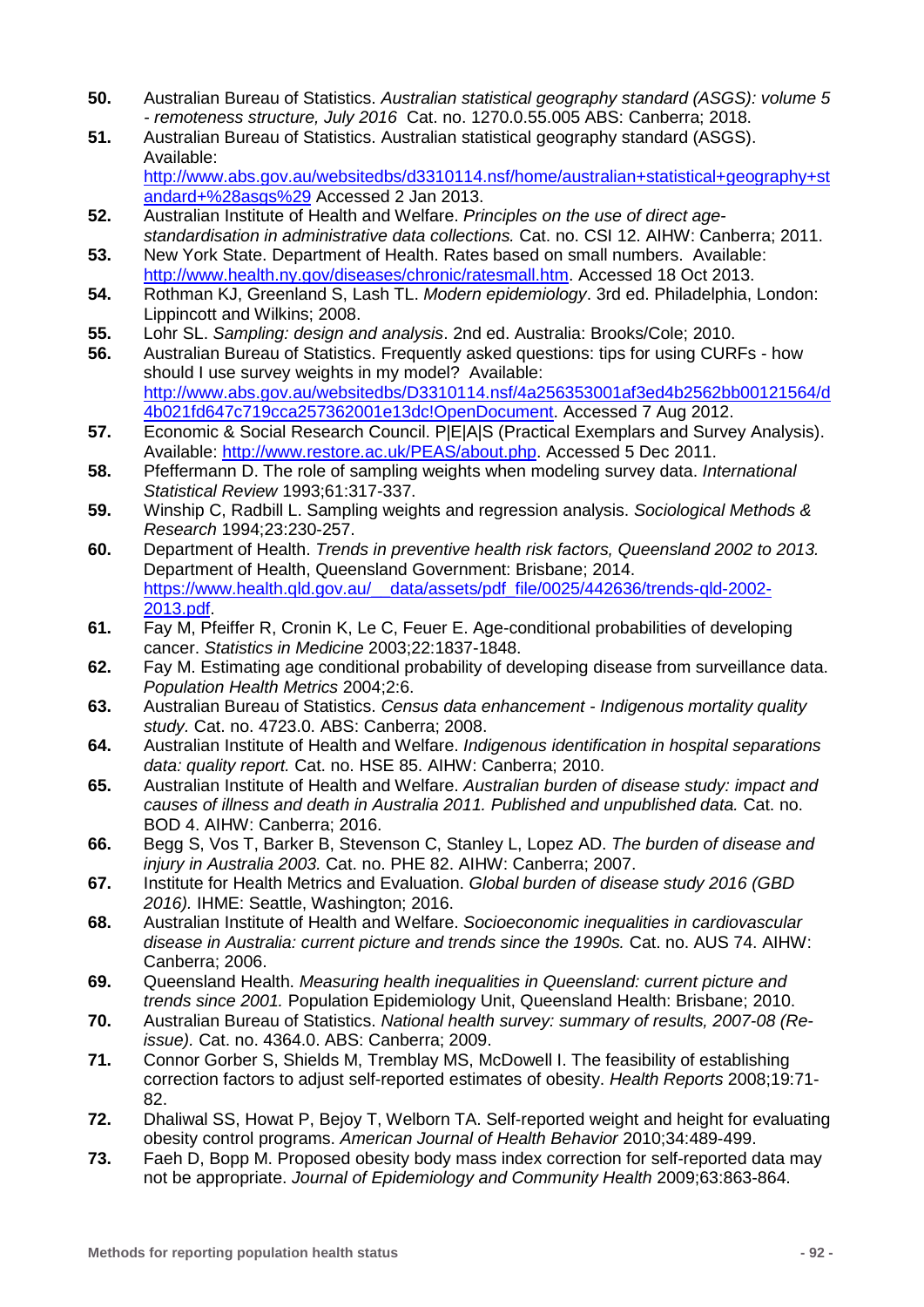- **74.** Hayes AJ, Kortt MA, Clarke PM, Brandrup JD. Estimating equations to correct self-reported height and weight: implications for prevalence of overweight and obesity in Australia. *Australian and New Zealand Journal of Public Health* 2008;32:542-545.
- **75.** Australian Bureau of Statistics. *Australian health survey: updated results, 2011-2012.* Cat. no. 4364.0.55.001. ABS: Canberra; 2013.
- **76.** Wang J. Waist circumference: a simple, inexpensive, and reliable tool that should be included as part of physical examinations in the doctor's office. *American Journal of Clinical Nutrition* 2003;78:902-903.
- **77.** Cole TJ, Bellizzi MC, Flegal KM, Dietz WH. Establishing a standard definition for child overweight and obesity worldwide: international survey. *British Medical Journal* 2000;320:1240-1243.
- **78.** Cole TJ, Flegal KM, Nicholls D, Jackson AA. Body mass index cut offs to define thinness in children and adolescents: international survey. *British Medical Journal* 2007;335:194-197.
- **79.** Australian Institute of Health and Welfare. *The active Australia survey. A guide and manual for implementation, analysis and reporting.* Cat. no. CVD 22. AIHW: Canberra; 2003.
- **80.** Department of Health and Ageing. *An active way to better health. National physical activity guidelines for adults.* Publication no. PHY 09. Australian Government: Canberra; 2005.
- **81.** Department of Health. Australia's physical activity and sedentary behaviour guidelines. Available: [http://www.health.gov.au/internet/main/publishing.nsf/content/health-pubhlth](http://www.health.gov.au/internet/main/publishing.nsf/content/health-pubhlth-strateg-phys-act-guidelines)[strateg-phys-act-guidelines.](http://www.health.gov.au/internet/main/publishing.nsf/content/health-pubhlth-strateg-phys-act-guidelines) Accessed 6 Dec 2013.
- **82.** Department of Health. Australia's physical activity and sedentary behaviour guidelines. Available: [http://www.health.gov.au/internet/main/publishing.nsf/Content/health-pubhlth](http://www.health.gov.au/internet/main/publishing.nsf/Content/health-pubhlth-strateg-phys-act-guidelines)[strateg-phys-act-guidelines.](http://www.health.gov.au/internet/main/publishing.nsf/Content/health-pubhlth-strateg-phys-act-guidelines) Accessed 10 Mar 2014.
- **83.** Australian Government Department of Health. Australia's physical activity and sedentary behaviour guidelines. Move and play every day: national physical activity recommendations for children 0-5 years. Available: [http://www.health.gov.au/paguidelines.](http://www.health.gov.au/paguidelines)
- **84.** Australian Government Department of Health. Australia's physical activity and sedentary behaviour guidelines. Fact sheet: children (5-12 years). Available: [http://www.health.gov.au/paguidelines.](http://www.health.gov.au/paguidelines)
- **85.** Australian Government Department of Health. Australia's physical activity and sedentary behaviour guidelines. Fact sheet: young people (13-17 years). Available: [http://www.health.gov.au/paguidelines.](http://www.health.gov.au/paguidelines)
- **86.** Australian Government Department of Health. Australia's physical activity and sedentary behaviour guidelines. Fact sheet: adults (18-64 years). Available: [http://www.health.gov.au/paguidelines.](http://www.health.gov.au/paguidelines)
- **87.** Australian Government Department of Health. Physical activity recommendations for older Australians (65 years and older). Available: [http://www.health.gov.au/paguidelines.](http://www.health.gov.au/paguidelines)
- **88.** National Health and Medical Research Council. *Australian guidelines to reduce health risks from drinking alcohol.* Commonwealth of Australia: Canberra; 2009.
- **89.** National Health and Medical Research Council. *Australian alcohol guidelines: health risks and benefits.* Commonwealth of Australia: Canberra; 2001.
- **90.** Queensland Health: White D, Harper C. *Alcohol consumption in Queensland 2009.* Queensland Health: Brisbane; 2009.
- **91.** Australian Bureau of Statistics. *National health survey: users' guide - electronic, 2007-08.* Cat. no. 4363.0.55.001. ABS: Canberra; 2009.
- **92.** Australian Institute of Health and Welfare. *Australian hospital statistics 2007-08.* Cat. no. HSE 71. AIHW: Canberra; 2009.
- **93.** Page A, Ambrose S, Glover J, Hetzel D. *Atlas of avoidable hospitalisations in Australia: ambulatory care-sensitive conditions.* Public Health Information Development Unit, University of Adelaide: Adelaide; 2007.
- **94.** Australian Insitute of Health and Welfare. *National Healthcare Agreement: PI 18-Selected potentially preventable hospitalisations, 2018.* AIHW: Canberra; 2018.
- **95.** Ansari Z. The concept and usefulness of ambulatory care sensitive conditions as indicators of quality and access to primary health care. *Australian Journal of Primary Health* 2007;13:91-110.
- **96.** Australian Bureau of Statistics. *Information paper: an introduction to socio-economic indexes for areas (SEIFA), 2006.* Cat. no. 2039.0. ABS: Canberra; 2008.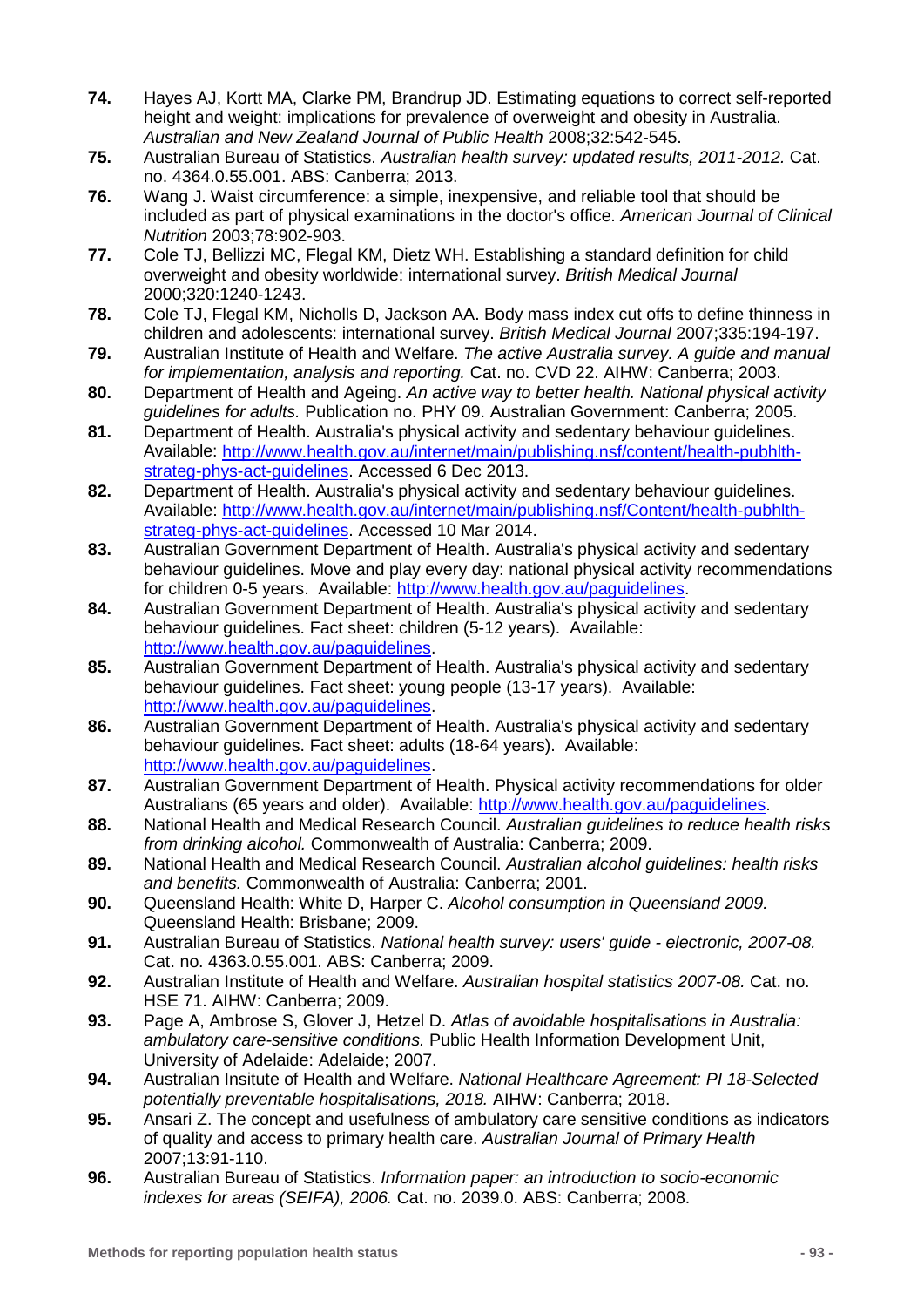- **97.** Australian Bureau of Statisitcs. *Census of population and housing: Socio-Economic Indexes for Areas (SEIFA), Australia, 2016.* Cat. no. 2033.0.55.001. ABS: Canberra; 2018.
- **98.** Australian Bureau of Statistics. *Census of Population and Housing: Socio-Economic Indexes for Areas (SEIFA), Australia - Data only , 2006* Cat. no. 2033.0.55.001 Canberra; 2008.
- **99.** Queensland Health. *Editorial style guide.* Queensland Health: Brisbane; 2014.
- **100.** Australian Institute of Health and Welfare. *Writing for the AIHW: a style guide.* AIHW: Canberra; 2010.
- **101.** Queensland Health. *Style guidelines for epidemiological reporting.* EPHU\_3. Queensland Health: Brisbane; 2012.
- **102.** Queensland Health. *Endnote data entry.* Work instruction EPHU\_3. Queensland Health: Brisbane; 2013.
- **103.** Queensland Health. *Guidelines for authorship.* Work instruction EPHU\_1. Queensland Health: Brisbane; 2012.
- **104.** Department of Health. *Cardiovascular disease risk in Queensland 2011-12: blood pressure, cholesterol, obesity and diabetes.* Queensland Government: Brisbane; 2014.
- **105.** Department of Health. *Self reported health status 2013. Preventive health indicators.* Queensland Government: Brisbane; 2014.
- **106.** Department of Health. *Self reported health status 2013. Preventive health indicators: Queensland.* Department of Health. Queensland Government: Brisbane; 2014.
- **107.** Department of Health. *Self reported health status 2014. Preventive health indicators: Queensland.* Queensland Government: Brisbane; 2014.
- **108.** Australian Institute of Health and Welfare. *Cancer survival and prevalence in Australia: period*

estimates from 1982 to 2010. Cat. no. CAN 65. AIHW: Canberra; 2012.<br>**109.** Oueensland Health, Self reported health status 2012. Health ind

- **109.** Queensland Health. *Self reported health status 2012. Health indicators: chronic disease and behavioural risk factors, Queensland.* Queensland Government: Brisbane; 2012.
- **110.** Staples MP, Elwood M, Burton RC, Williams JL, Marks R, Giles GG. Non-melanoma skin cancer in Australia: the national survey and trends since 1985. *The Medical Journal of Australia* 2006;184:6-10.
- **111.** Australian Bureau of Statistics. *Australian health survey: users' guide.* Cat. no. 4363.0.55.001 ABS: Canberra; 2012.
- **112.** Tanamas S, Magliano D, Lynch B, Sethi P, Willenburg L, Polkinghorne K, et al. *The Australian diabetes, obesity and lifestyle study.* Baker IDI Heart and Diabetes Institute: Melbourne; 2013.
- **113.** Australian Bureau of Statistics. *Australian health survey: first results, 2011–12* Cat. no. 4364.0.55.001. ABS: Canberra; 2012.
- **114.** Australian Bureau of Statistics. *Causes of death, Australia, 2008.* Cat. no. 3303.0. ABS: Canberra; 2010.
- **115.** Queensland Health. *The health of Queenslanders 2010. Third report of the Chief Health Officer Queensland.* Queensland Government: Brisbane; 2010.
- **116.** Sullivan EA, Hall B, King JF. *Maternal deaths in Australia 2003-2005.* Cat. no. PER 42. Australian Institute of Health and Welfare: Sydney; 2008.
- **117.** Rayner M, Scarborough P. The burden of food related ill health in the UK. *Journal of Epidemiology and Community Health* 2005;59:1054-1057.
- **118.** Queensland Health. *The health of Queenslanders 2006. Report of the Chief Health Officer Queensland.* Queensland Health: Brisbane; 2006.
- **119.** Queensland Health. *The health of Queenslanders 2008: prevention of chronic disease. Second report of the Chief Health Officer Queensland.* Queensland Health: Brisbane; 2008.
- **120.** Ezzati M, Vander Hoorn S, Lopez AD, Danaei G, Rodgers A, Mathers CD, et al. Comparative quantification of mortality and burden of disease attributable to selected risk factors. In: *Global burden of disease and risk factors*. Lopez AD, Mathers CD, Ezzati M, Jamison DT, Murray CJL [editors]. New York: Oxford University Press; 2006.
- **121.** Australian Bureau of Statistics. *Causes of death, Australia, 2007.* Cat. no. 3303.0. ABS: Canberra; 2009.
- **122.** Access Economics. *The growing cost of obesity in 2008: three years on.* Report prepared for Diabetes Australia. Access Economics Pty Ltd; 2008.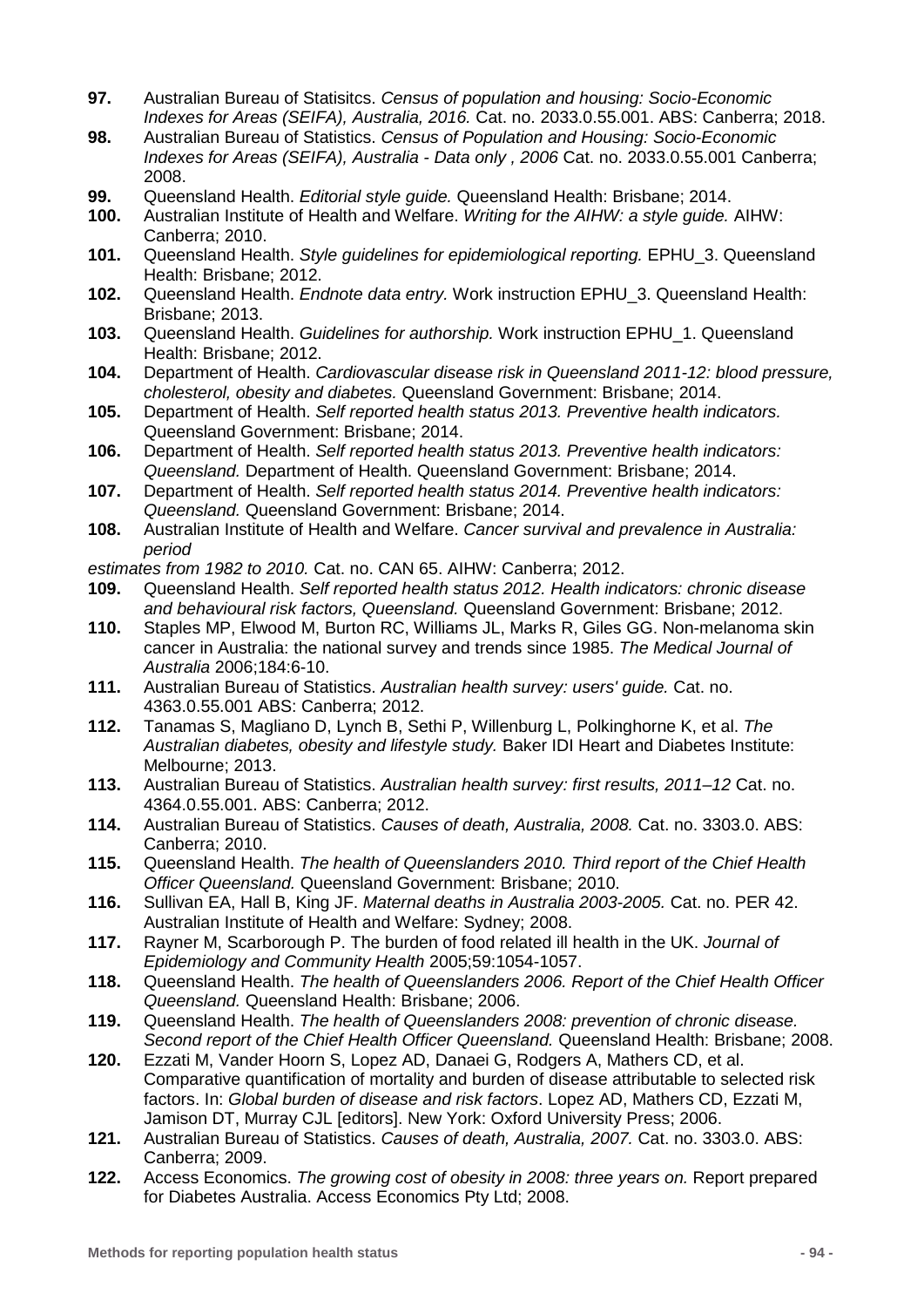- **123.** Australian Bureau of Statistics. *Australian historical population statistics, 2008.* Cat. no. 3105.0.65.001. ABS: Canberra; 2009.
- **124.** Australian Institute of Health and Welfare. *Health expenditure Australia 2008-09.* Cat. no. HWE 51. AIHW: Canberra; 2010.
- **125.** Queensland Health: Pollard G, White D, Harper C. *Self-reported health status: Queensland. 2009 survey report.* Queensland Government: Brisbane; 2009.
- **126.** Queensland Health. *Child health status 2009: Queensland report.* Queensland Health: Brisbane; 2010.
- **127.** Australian Bureau of Statistics. *Customised report for Queensland Health.* ABS: Canberra; 2012.
- **128.** Australian Bureau of Statistics. *Causes of death, Australia, 2011.* Cat. no. 3303.0. ABS: Canberra; 2012.
- **129.** Australian Bureau of Statistics. *Deaths, Australia, 2010.* Cat. no. 3302.0. ABS: Canberra; 2011.
- **130.** Australian Institute of Health and Welfare. Statement from the Australian Institute of Health Welfare (AIHW) on the release of Cause of Death Unit Record Files data. Available: [http://www.nhmrc.gov.au/media/notices/2012/statement-australian-institute-health-welfare](http://www.nhmrc.gov.au/media/notices/2012/statement-australian-institute-health-welfare-aihw-release-cause-death-unit)[aihw-release-cause-death-unit.](http://www.nhmrc.gov.au/media/notices/2012/statement-australian-institute-health-welfare-aihw-release-cause-death-unit) Accessed 5 Oct 2012.
- **131.** Australian Bureau of Statistics. *Deaths, Australia.* Cat. no. 3302.0. ABS: Canberra; 1995.
- **132.** Queensland Health. *Oncology analysis system (OASys).* Queensland Cancer Control Analysis Team: Brisbane; 2011. Available: [https://qool.health.qld.gov.au/OASys.](https://qool.health.qld.gov.au/OASys) Accessed 6 Jun 2012.
- **133.** Australian Bureau of Statistics. *Information paper: ensuring the quality of rebased population estimates, June 2011.* Cat. no. 3250.0. ABS: Canberra; 2012.
- **134.** Australian Institute of Health and Welfare. *2010 National drug strategy household survey report.* Drug statistics series no. 25. Cat. no. PHE 145. AIHW: Canberra; 2011.
- **135.** Ha D, Roberts-Thomson K, Armfield J. *The child dental health surveys Australia, 2005 and 2006.* Cat. no. DEN 213. AIHW: Canberra; 2011.
- **136.** Armfield JM, Spencer AJ. *Dental health behaviours among children 2002-2004: the use of fluoride toothpaste, fluoride tablets and drops, and fluoride mouthrinse.* Cat. no. DEN 215. AIHW: Canberra; 2012.
- **137.** Microsoft Office 2010. Description of the FORECAST function in Excel. Available: [http://support.microsoft.com/kb/828236.](http://support.microsoft.com/kb/828236) Accessed 4 Oct 2012.
- **138.** Queensland Health. *The health of Queenslanders 2012: advancing good health. Fourth report of the Chief Health Officer, Queensland.* Queensland Government: Brisbane; 2012.
- **139.** Queensland Health. *Self reported health status 2011: fruit and vegetable consumption and factors associated with intentions to increase consumption, Queensland.* Queensland Health: Brisbane; 2011.
- **140.** Queensland Health. *Self reported health status 2011: physical activity levels and factors associated with intentions to increase physical activity.* Queensland Government: Brisbane; 2011.
- **141.** Queensland Health. *Self reported health status 2011: quality of life, mental health and wellbeing and associations with preventive health indicators, Queensland.* Queensland Government: Brisbane; 2011.
- **142.** Queensland Health. *Self reported health status 2011 and child health status 2011: overweight and obesity, Queensland.* Queensland Health: Brisbane; 2011.
- **143.** Queensland Health. *Child health status 2011: Queensland report.* Queensland Government: Brisbane; 2011.
- **144.** Queensland Health. *Self reported health status 2011: preventive health indicators, Queensland.* Queensland Government: Brisbane; 2011.
- **145.** Kirkwood BR, Sterne JAC. *Essential medical statistics*. 2nd ed. Malden, USA: Blackwell Science; 2003.
- **146.** Vitinghoff E, Glidden DV, Shiboski SC. *Regression methods in biostatistics: linear, logistic, survival, and repeated measures models*. 2nd ed. New York: Springer; 2012.
- **147.** Queensland Health. *Smoking and alcohol in Queensland 2010: analysis of the AIHW national drug strategy household survey.* Queensland Government: Brisbane; 2012.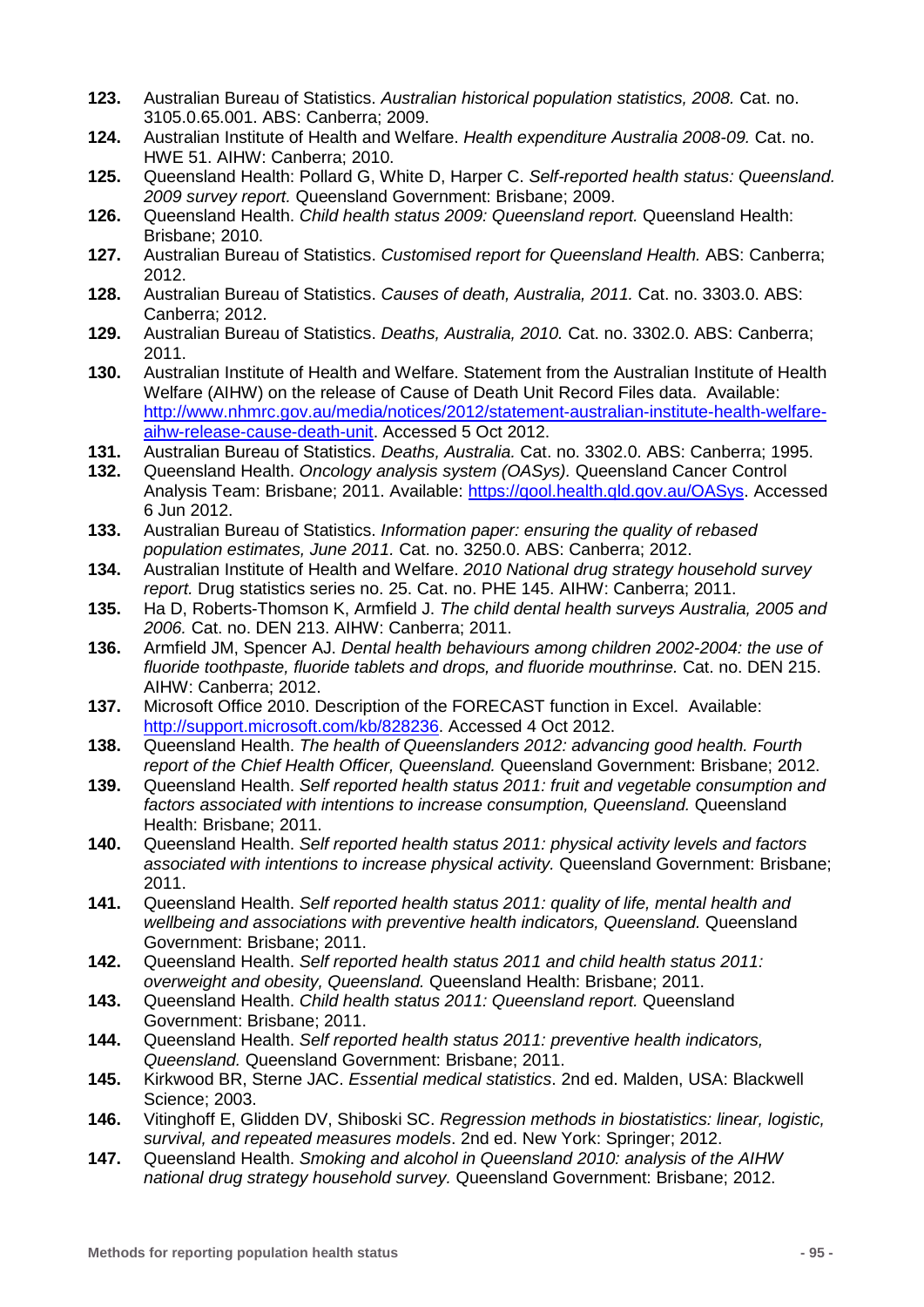- **148.** Australian Bureau of Statistics. *Causes of death, Australia, 2012.* Cat. no. 3303.0. ABS: Canberra; 2014.
- **149.** Australian Institute of Health and Welfare and Australasian Association of Cancer Registries. *Cancer in Australia: an overview 2012.* Cat. no. CAN 70. AIHW: Canberra; 2012.
- **150.** Australian Bureau of Statistics. *Causes of death, Australia, 2010.* Cat. no. 3303.0. ABS: Canberra; 2011.
- **151.** Organisation for Economic Co-operation and Development. OECD health statistics (database): health status Available: doi: 10.1787/data-00540-en. Accessed 13 Jun 2014.
- **152.** Australian Bureau of Statistics. *Measures of Australia's progress: summary indicators, 2009.* Cat. no. 1383.0.55.001. ABS: Canberra; 2009.
- **153.** Australian Bureau of Statistics. *Deaths Australia 2014.* Cat. no. 3302.0. ABS: Canberra; 2015.
- **154.** ANZDATA Registry. *Australia and New Zealand Dialysis and Transplant Registry 38th annual report.* Australia and New Zealand Dialysis and Transplant Registry: Adelaide, Australia; 2016.
- **155.** Australian Bureau of Statistics. *Australian demographic statistics* Cat. no. 3101.0. ABS: Canberra; 2016.
- **156.** Sasieni P. Age-period-cohort models in Stata. *Stata Journal* 12: 45–60.
- **157.** Queensland Government. Our future State: Advancing Queensland's priorities. Available: [https://www.ourfuture.qld.gov.au/.](https://www.ourfuture.qld.gov.au/) Accessed 26 Aug 2018.
- **158.** Department of Health. *Burden of disease and injury: summary results for Queensland.* Queensland Government: Brisbane; 2017.
- **159.** Kyrgiou M, Kalliala I, Markozannes G, Gunter MJ, Paraskevaidis E, Gabra H, et al. Adiposity and cancer at major anatomical sites: umbrella review of the literature. *BMJ* 2017;356:j477.
- **160.** Department of Health. *Analysis undertaken by Department of Health using population attributable fractions for Australia (2011 Australian burden of disease study).* Queensland Government: Brisbane; 2016.
- **161.** Barendregt JJ, JL V. Categorical versus continuous risk factors and the calculation of potential impact fractions. *Journal of Epidemiology and Community Health* 2010;64:209- 212.
- **162.** Australian Bureau of Statistics. *Australian health survey: nutrition first results - foods and nutrients, 2011-12.* Cat. no. 4364.0.55.007. ABS: Canberra; 2014.
- **163.** Australian Bureau of Statistics. *Australian health survey, nutrition first results – foods and nutrients, 2011–12: customised report.* Cat. no. 4364.0.55.007. ABS: Canberra; 2018.
- **164.** Australian Institute of Health and Welfare. *A review of suicide statistics in Australia.* Cat. no. INJCAT 121. AIHW: Canberra; 2009.
- **165.** Commission for Children and Young People and Child Guardian. *Annual report: deaths of children and young people, Queensland, 2008-09.* CCYPCG: Brisbane; 2009.
- **166.** Australian Institute of Health and Welfare: Phillips G. *The impact of ICD coding changes for diabetes hospital morbidity data.* Cat. no. CVD 26. AIHW: Canberra; 2003.
- **167.** NSW Department of Health. *The health of the people of New South Wales. Report of the Chief Health Officer.* NSW Department of Health: Sydney; 2010.
- **168.** Australian Institute of Health and Welfare. *National best practice guidelines for collecting Indigenous status in health data sets.* Cat. no. ISW 29. AIHW: Canberra; 2010.
- **169.** Australian Bureau of Statistics. *Information paper: census data enhancement - Indigenous mortality quality study.* Cat. no. 4723.0. ABS: Canberra; 2008.
- **170.** Australian Bureau of Statistics. *Deaths, Australia, 2009.* Cat. no. 3302.0. ABS: Canberra; 2010.
- **171.** Australian Bureau of Statistics. *Deaths, Australia, 2006.* Cat. no. 3302.0. ABS: Canberra; 2007.
- **172.** Australian Institute of Health and Welfare. *Improving the quality of Indigenous identification in hospital separations data.* Cat. no. HSE 101. AIHW: Canberra; 2005.
- **173.** Delgado-Rodriguez M, Llorca J. Bias. *Journal of Epidemiology and Community Health* 2004;58:635-641.